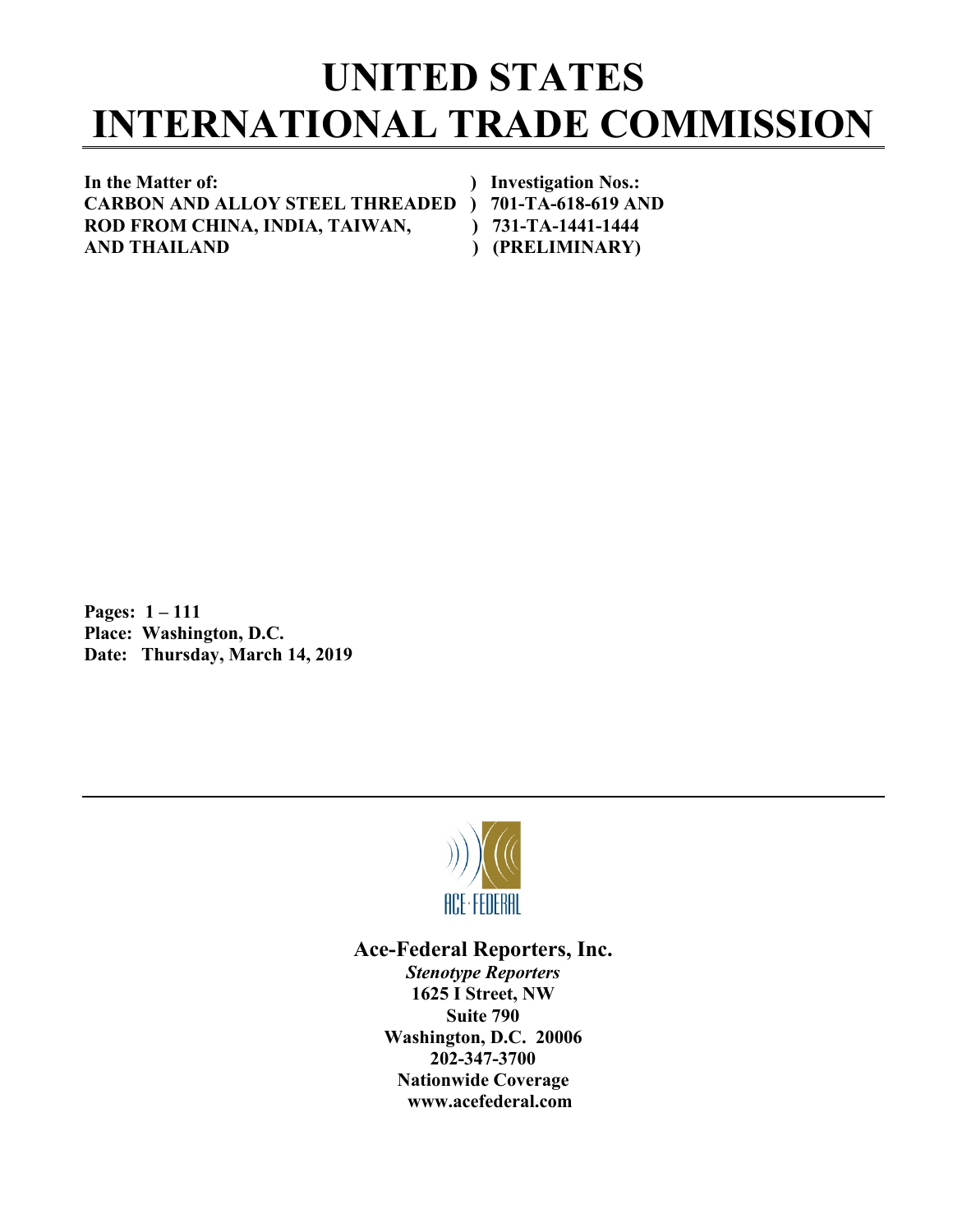| 1            | UNITED STATES OF AMERICA                                     |
|--------------|--------------------------------------------------------------|
| $\mathbf{2}$ | BEFORE THE                                                   |
| 3            | INTERNATIONAL TRADE COMMISSION                               |
| 4            |                                                              |
| 5            | IN THE MATTER OF:<br>) Investigation Nos.:                   |
| 6            | ) 701-TA-618-619 AND<br>CARBON AND ALLOY STEEL THREADED      |
| 7            | ROD FROM CHINA, INDIA, TAIWAN, ) 731-TA-1441-1444            |
| 8            | ) (PRELIMINARY)<br>AND THAILAND                              |
| 9            |                                                              |
| 10           |                                                              |
| 11           |                                                              |
| 12           |                                                              |
| 13           | Hearing Room B                                               |
| 14           | U.S. International Trade                                     |
| 15           | Commission                                                   |
| 16           | 500 E Street, SW                                             |
| 17           | Washington, DC                                               |
| 18           | Thursday, March 14, 2019                                     |
| 19           |                                                              |
| 20           | The meeting commenced pursuant to notice at 9:30             |
| 21           | a.m., before the Investigative Staff of the United States    |
| 22           | International Trade Commission, Douglas Corkran, Supervisory |
| 23           | Investigator, presiding.                                     |
| 24           |                                                              |
| 25           |                                                              |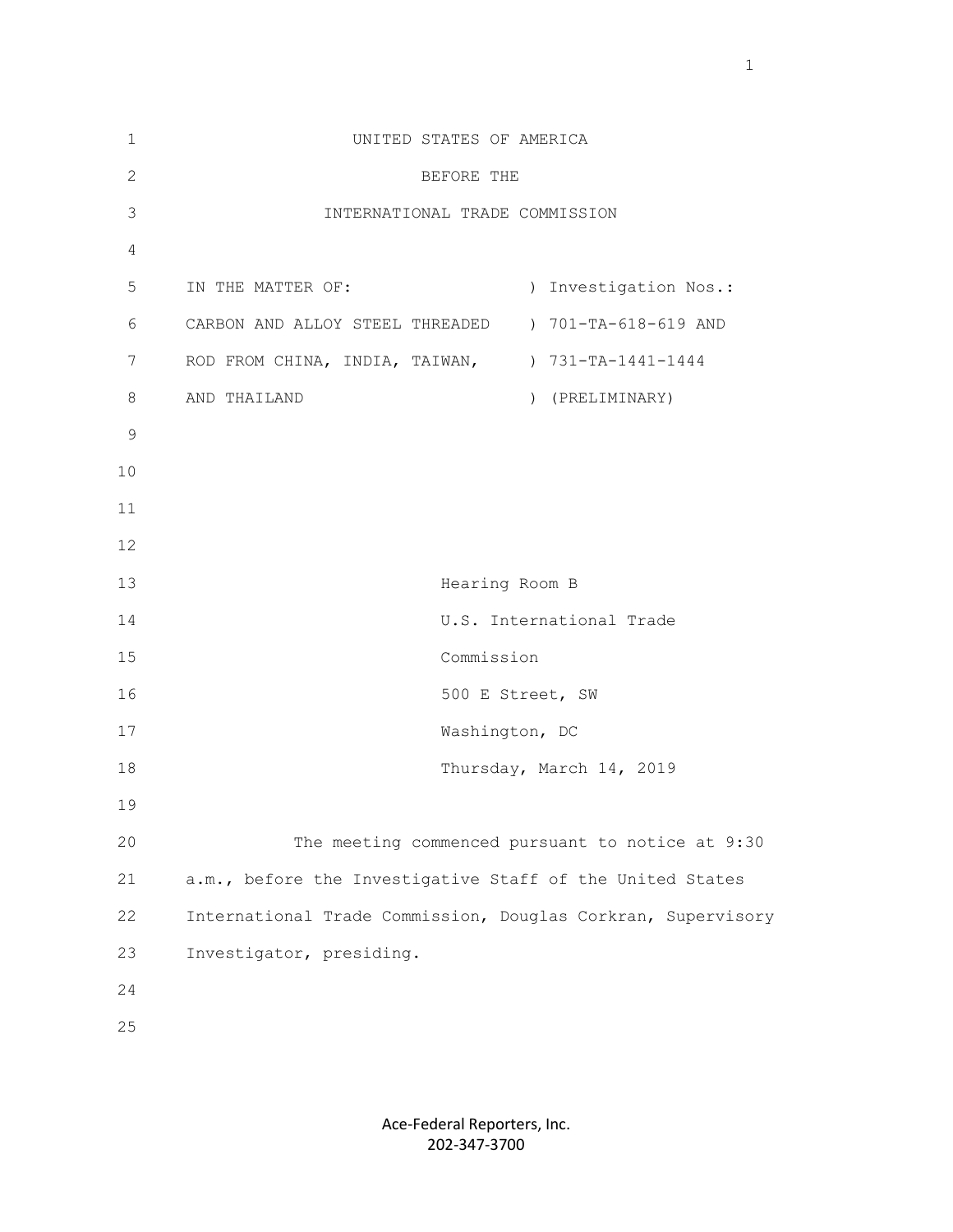1 APPEARANCES:

 2 Staff: 3 William R. Bishop, Supervisory Hearings and 4 Information Officer 5 Tyrell T. Burch, Program Support Specialist 6 7 Douglas Corkran, Supervisory Investigator 8 Keysha Martinez, Investigator 9 Daniel Matthews, International Trade Analyst 10 James Horne, International Economist 11 David Boyland, Accountant/Auditor 12 Patrick Gallagher, Attorney/Advisor 13 14 15 16 17 18 19 20 21 22 23 24 25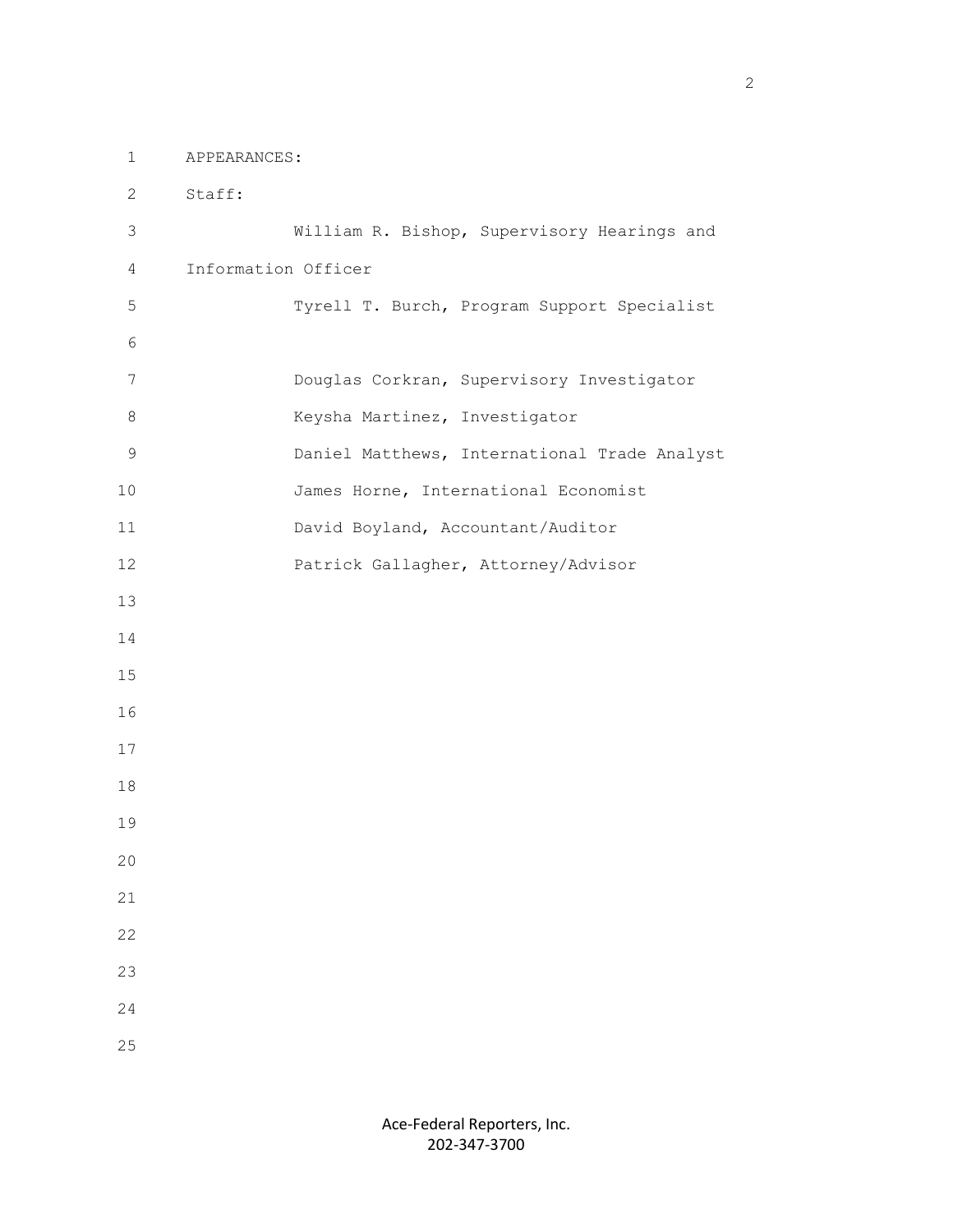| $\mathbf 1$    | Embassy Appearance:                                       |
|----------------|-----------------------------------------------------------|
| $\overline{2}$ | Taipei Economic and Cultural Representative Office in the |
| 3              | United States                                             |
| 4              | Washington, DC                                            |
| 5              | James, Chih-tang Tsai, Economic Division                  |
| 6              |                                                           |
| 7              | Opening Remarks:                                          |
| 8              | In Support of Imposition (Luke A. Meisner, Schagrin       |
| 9              | Associates)                                               |
| 10             |                                                           |
| 11             | In Support of the Imposition of Antidumping and           |
| 12             | Countervailing Duty Orders:                               |
| 13             | Schagrin Associates                                       |
| 14             | Washington, DC                                            |
| 15             | on behalf of                                              |
| 16             | Vulcan Threaded Products, Inc.                            |
| 17             | Dennis Black, General Manager, Vulcan Threaded            |
| 18             | Products, Inc.                                            |
| 19             | Alan Logan, Customer Service Manager, Vulcan Threaded     |
| 20             | Products, Inc.                                            |
| 21             | Brent Jenkins, Bar Mill Product & Marketing Manager,      |
| 22             | Vulcan Threaded Products, Inc.                            |
| 23             | Walter Gross, President, Bay Standard Manufacturing,      |
| 24             | Inc.                                                      |
| 25             |                                                           |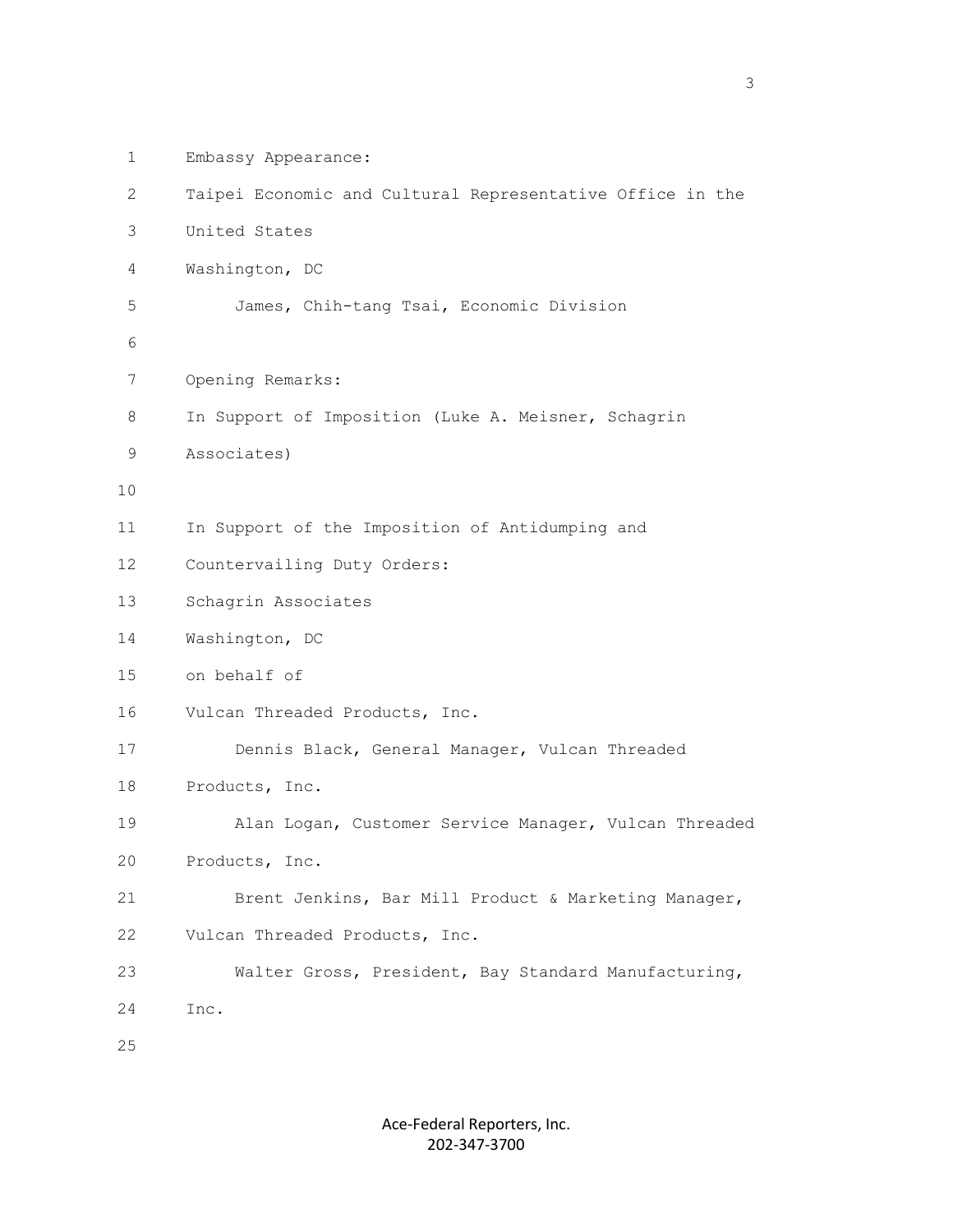```
 1 APPEARANCES (Continued):
         2 Roger B. Schagrin, Elizabeth J. Drake and Luke A.
         3 Meisner - Of Counsel
4
         5 Interested Party In Opposition:
         6 Ying Ming Industry Co., Ltd
         7 Kaohsiung City, Taiwan
         8 Carol Liu, Project Manager
9
        10 Rebuttal/Closing Remarks:
        11 In Support of Imposition (Elizabeth J. Drake, Schagrin
        12 Associates)
        13
        14
        15
        16
        17
        18
        19
        20
        21
        22
        23
        24
        25
```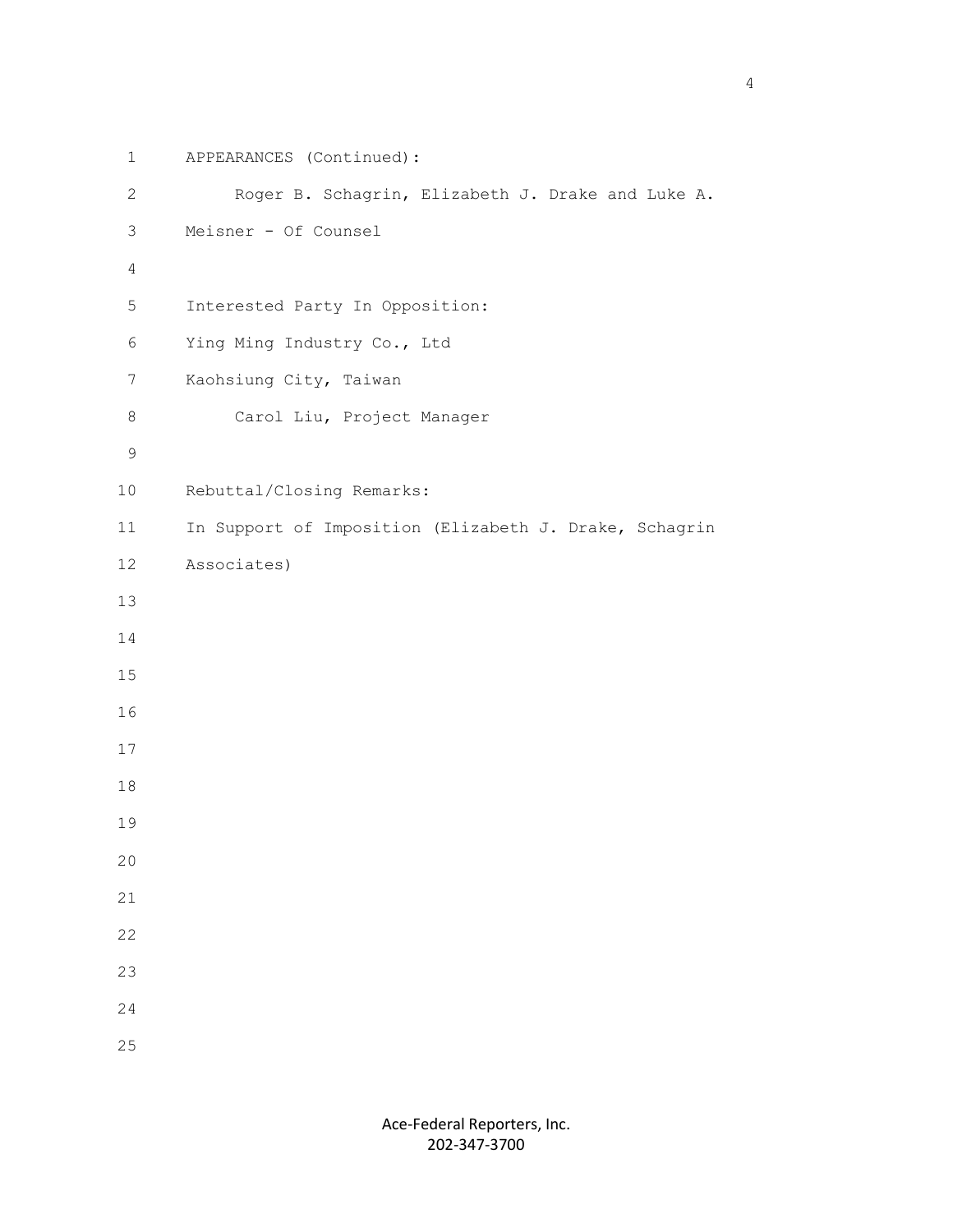1 I N D E X 2 December 2014 and 2014 and 2014 and 2014 and 2014 and 2014 and 2014 and 2014 and 2014 and 2014 and 2014 and 3 James, Chih-tang Tsai, Economic Division 7 4 5 Luke A. Meisner, Schagrin Associates 11 6 7 Dennis Black, General Manager, Vulcan Threaded 8 Products, Inc. 15 9 10 Alan Logan, Customer Service Manager, Vulcan Threaded 11 Products, Inc. 20 12 13 Walter Gross, President, Bay Standard 14 Manufacturing, Inc. 24 15 16 Carol Liu, Project Manager 89 17 18 Elizabeth J. Drake, Schagrin Associates 103 19 20 21 22 23 24 25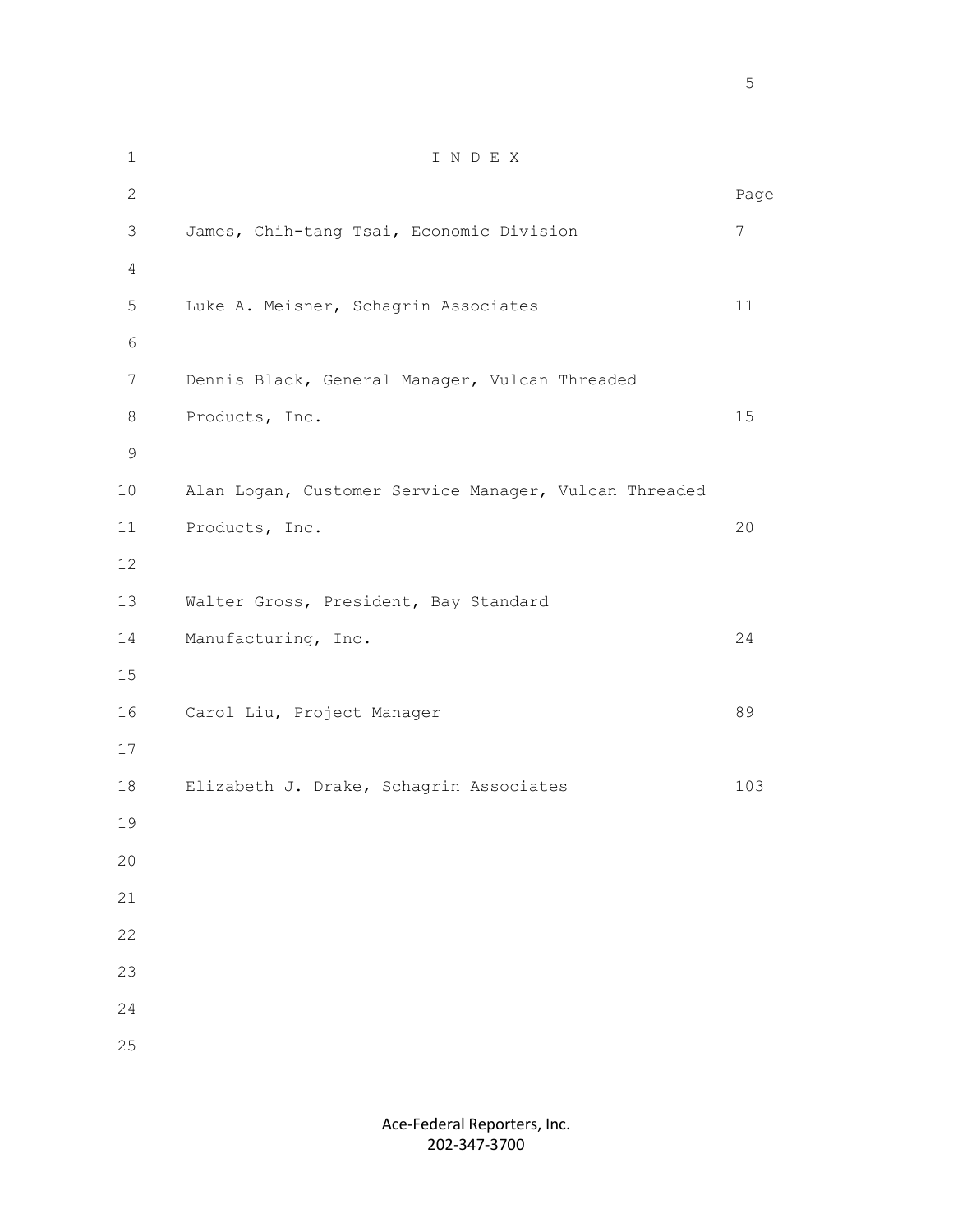1 P R O C E E D I N G S 2 9:30 a.m. 3 MR. BURCH: Will the room please come to order? 4 MR. CORKRAN: Good morning and welcome to the 5 United States International Trade Commission's conference in 6 connection with preliminary phase anti-dumping and 7 countervailing duty Investigations No. 701-TA-618 through 8 619 and 731-TA-1441 through 1444, concerning Carbon and 9 Alloy Steel Threaded Rod from China, India, Taiwan and 10 Thailand. 11 My name is Douglas Corkran. I'm the supervisory 12 investigator and I'll preside at this conference. Among 13 those present from the Commission staff are, to my far 14 right, Ms. Keysha Martinez, the Investigator; Mr. Patrick 15 Gallagher, the attorney. To my left Mr. James Horne, the 16 Economist; Mr. David Boyland, the accountant and auditor; 17 and Mr. Daniel Matthews, the Industry Analyst. 18 I understand that parties are aware of time 19 allocations. Any questions regarding time allocations 20 should be addressed to the Secretary. I'd remind the 21 speakers not to refer in your remarks to business 22 proprietary information, and to speak directly into the 23 microphones. We also ask that you state your name and 24 affiliation for the record beginning your presentations or

> Ace-Federal Reporters, Inc. 202-347-3700

25 answering questions for the benefit of the court reporter.

en de la construction de la construction de la construction de la construction de la construction de la constr<br>La construction de la construction de la construction de la construction de la construction de la construction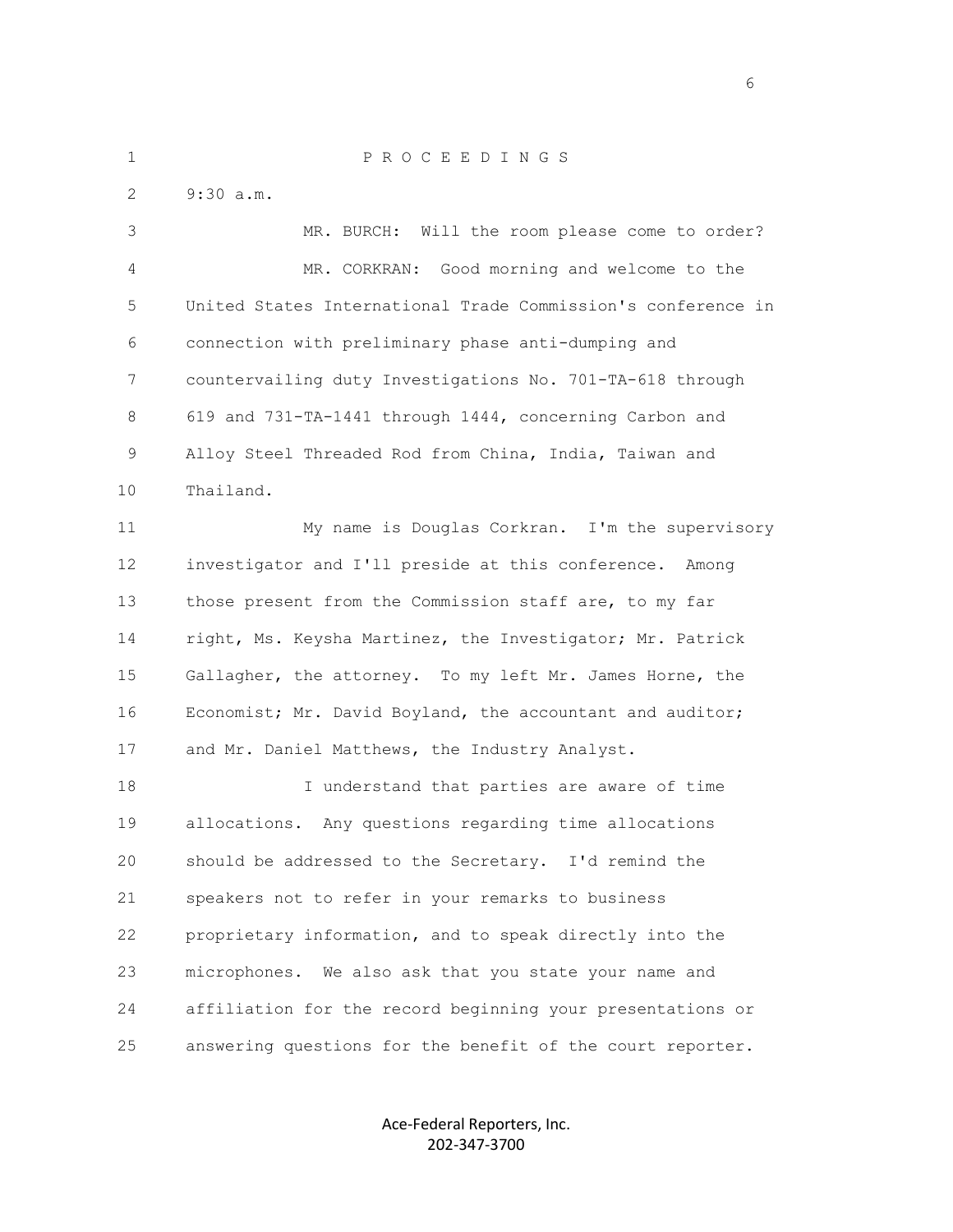1 All witnesses must be sworn in before presenting testimony. 2 Are there any questions? 3 (No response.) 4 MR. CORKRAN: Mr. Secretary, are there any 5 preliminary matters? 6 MR. BURCH: Mr. Chairman, I'd like to note all 7 witnesses have been sworn in. There are no other 8 preliminary matters. 9 MR. CORKRAN: Very well. Let us begin with our 10 first Embassy witness, Mr. Tsai. 11 MR. BURCH: Our Embassy witness is James Tsai, 12 with the Taipei Economic and Cultural Representative Office 13 in the United States. Mr. Tsai. 14 STATEMENT OF JAMES CHIH-TANG TSAI 15 MR. TSAI: Thank you, good morning. So my name 16 is James Tsai. I'm from the Taipei Economic Cultural 17 Representative Office in the United States. So on behalf of 18 the Taiwanese government, I would like to thank you for the 19 opportunity to make this brief statement regarding the 20 anti-dumping investigations against carbon and alloy steel 21 threaded rods from Taiwan. 22 Taiwan is deeply concerned about a possible 23 imposition of anti-dumping duties on carbon and alloy steel 24 threaded rods from Taiwan, and would like to make the four 25 points, the following four points.

> Ace-Federal Reporters, Inc. 202-347-3700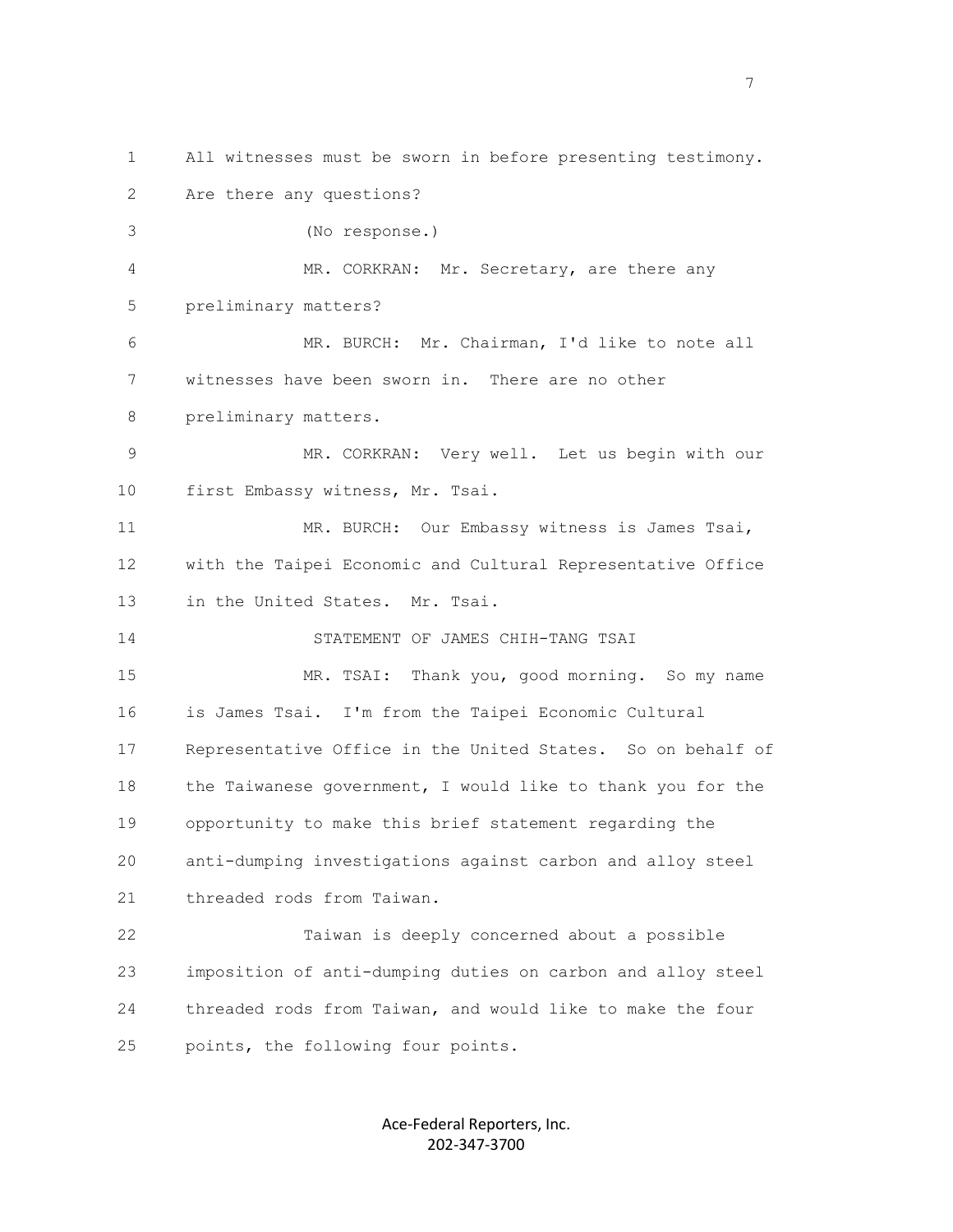1 First, any injury suffered by the U.S. domestic 2 markets has not been caused by Taiwan. It appears that this 3 petition is targeting imports from one country in 4 particular, the volume of which is far greater than that of 5 imports from other countries being investigated. The 6 imports have increased by approximately 100 percent over the 7 Period of Investigation, which is far greater than that of 8 those from other countries that is being investigated.

 9 It is Taiwan's position that any injuries 10 suffered by the U.S. domestic market has not been caused, 11 but rather by imports from these other particular countries 12 on the investigation.

 13 Second, Taiwanese producers should be excluded 14 from the scope of investigation. Taiwanese products differ 15 from U.S. product in terms of production processes, physical 16 characteristics, end uses and interchangeability. Taiwanese 17 products utilize multiple station co-forging machines in 18 order to produce steel threaded rods with more elasticity, 19 which are used in applications require higher elasticity, 20 such as automobile engines.

 21 This means that Taiwan-produced steel threaded 22 rods are not interchangeable with those produced by U.S. 23 firms, which do not produce this type of product. 24 Additionally, Taiwanese products are generally of specific 25 quality, and Taiwanese producers often customize their

> Ace-Federal Reporters, Inc. 202-347-3700

en andere en de la provincia de la provincia de la provincia de la provincia de la provincia de la provincia d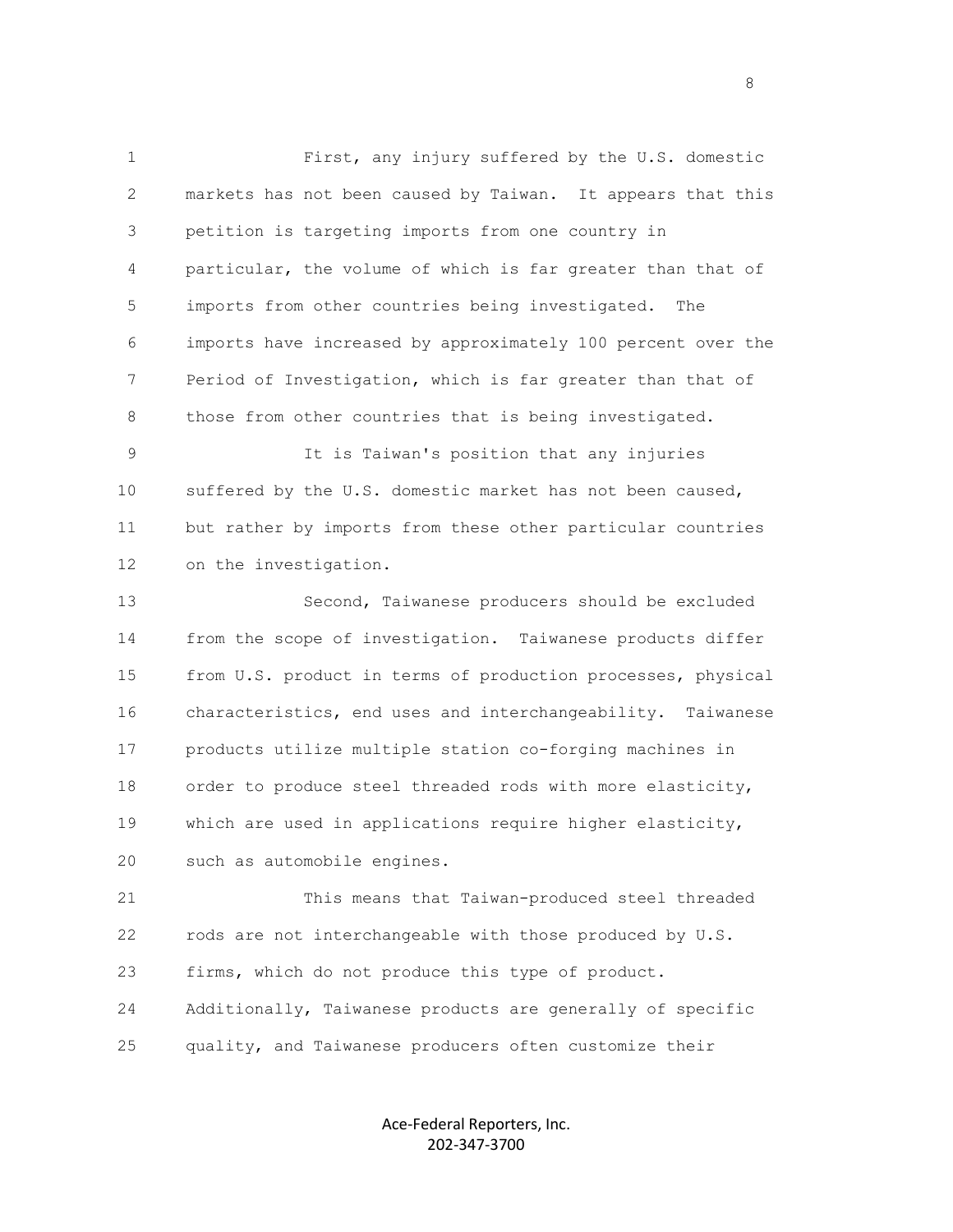1 products in accordance with the design of U.S. buyers.

 2 This type of customization business model has 3 not and will not cause injury to the U.S. domestic market, 4 which focuses on the general commercial market. Moreover, 5 leading Taiwanese producers have entered into long term 6 supply contracts with well-known U.S. motor companies. This 7 type of business model benefits both Taiwanese firms and the 8 U.S. businesses. It does not negatively impact the domestic 9 producers of the United States. Consequently, Taiwan urges 10 the Commission to exclude Taiwanese producers from scope of 11 investigation.

 12 Third, since cumulation is inappropriate in this 13 case, Taiwan's imports should be excluded from injury 14 analysis. We believe that cumulation is inappropriate in 15 this case. Therefore, Taiwan's exports should be excluded 16 from injury analysis. As previously noted, Taiwanese 17 products do not compete with the U.S. products, because they 18 differ in terms of production processes, physical 19 characteristics, end uses and interchangeability.

 20 Taiwanese products are also generally of 21 specific quality, and are often customized to meet customer 22 specifications. Moreover, the imports from China and other 23 countries under investigation are very divergent. The 24 volume of the United States imports from China increased by 25 nearly 100 percent over the Period of Investigation, from

> Ace-Federal Reporters, Inc. 202-347-3700

en de la provincia de la provincia de la provincia de la provincia de la provincia de la provincia de la provi<br>Desenvolver de la provincia de la provincia de la provincia de la provincia de la provincia de la provincia de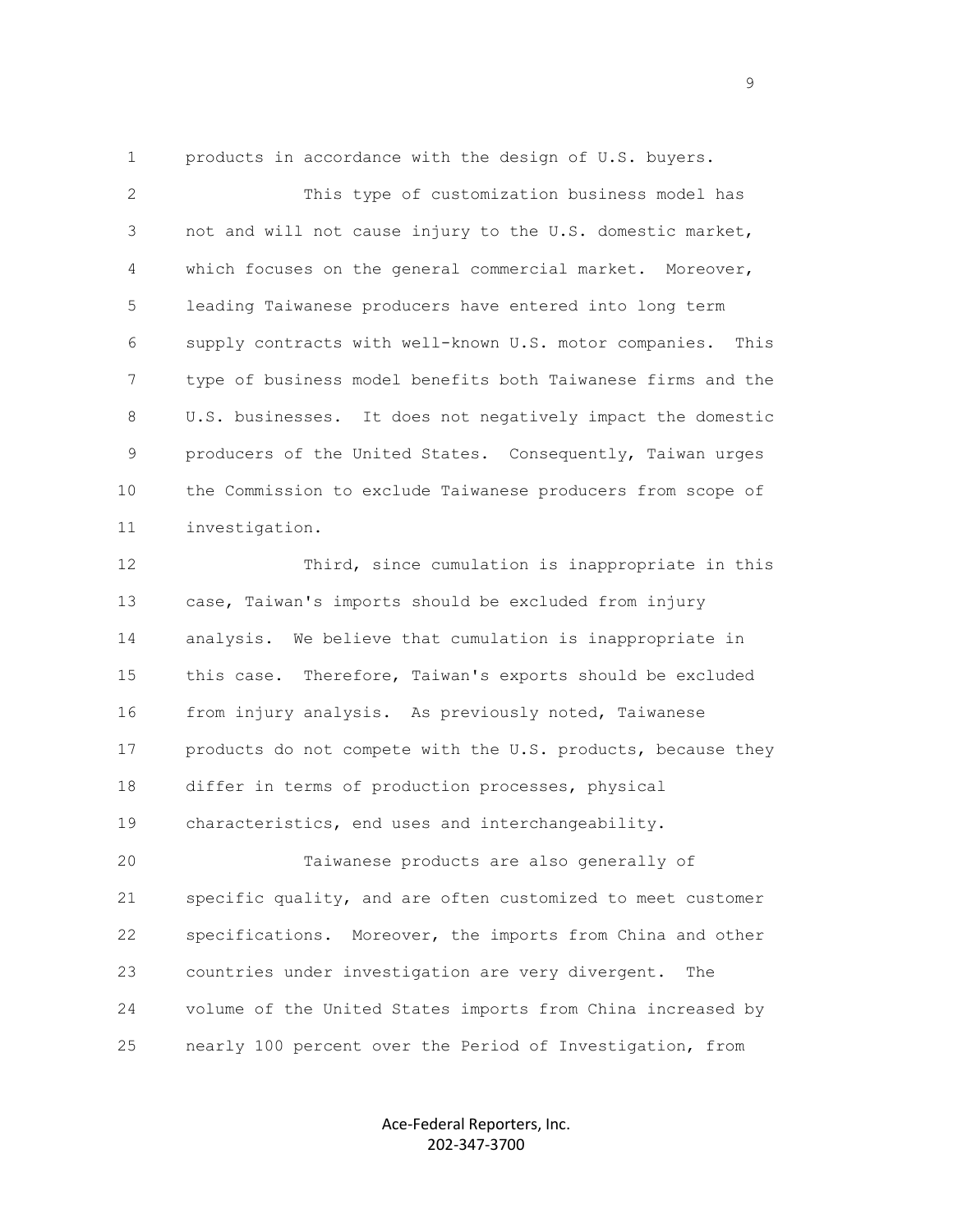1 64.3 million to 125.4 million pounds per year.

 2 On the other hand, import from Taiwan remained 3 stable from 2016 to 2018, at approximately 41.5 million 4 pounds per year. One last point. Taiwan has reinforced our 5 mechanism in monitoring any illegal transshipment to the 6 United States, especially on the steel products, and 7 especially when we monitor any abnormal increase in Taiwan's 8 imports volume. 9 Taiwanese government has also worked very 10 closely with our industry associations to eliminate any 11 illicit transshipment. Moreover, our government has been 12 calling upon our companies not to engage in dumping, illegal 13 transshipment or using false certificate of origin or any 14 other evasion and custom fraud actions. 15 So in light of these factors, Taiwan urges the 16 Commission to forego the cumulation in this case, and 17 exclude Taiwan's imports from injury analysis. I'd like to 18 thank the Commission for taking into the consideration of my 19 statement of position to this investigation. Thank you very 20 much. 21 MR. CORKRAN: Mr. Tsai, thank you very much for 22 your statement. We sincerely appreciate it. Let me turn to 23 my colleagues to see if there are any questions for you. 24 (No response.) 25 MR. CORKRAN: No? We have no questions, Mr.

> Ace-Federal Reporters, Inc. 202-347-3700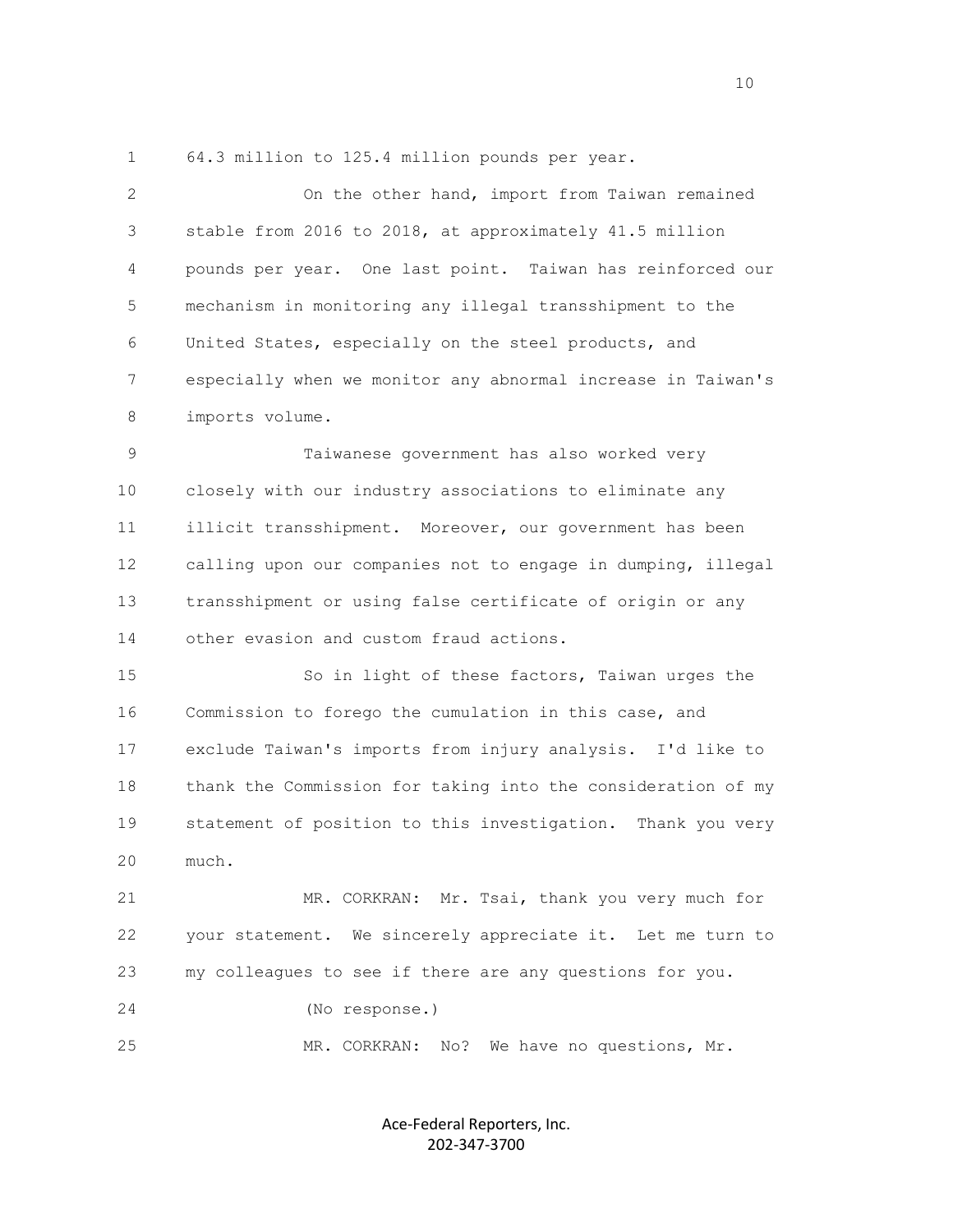1 Tsai. We very much appreciate your testimony here today. 2 Thank you.

 3 MR. TSAI: Thank you. 4 MR. CORKRAN: If there are no additional 5 matters, we can begin with the first panel. Mr. Secretary, 6 will you introduce the first panel? 7 MR. BURCH: Opening remarks on behalf of those 8 in support of imposition will be given by Luke A. Meisner, 9 Schagrin Associates. Mr. Meisner, you have five minutes. 10 PETITIONERS' OPENING REMARKS 11 MR. MEISNER: Thank you. Good morning Mr. 12 Corkran and members of the Commission staff. My name is 13 Luke Meisner from the law firm of Schagrin Associates. I 14 represent the Petitioner in this case, Vulcan Threaded 15 Products. Today, you will hear how the domestic industry 16 invested in Vulcan during a time when demand for carbon and 17 alloy steel threaded rod was increasing. 18 But despite a renewed emphasis on productivity,

 19 efficiency and Vulcan's workforce, and despite this 20 increasing demand for their product, Vulcan experienced 21 declines in its financial performance over the Period of 22 Investigation. The reason is simple. Unfairly traded 23 imports from China, India, Taiwan and Thailand. 24 As I am sure you're aware, this is not the first 25 time this domestic industry has had to seek relief from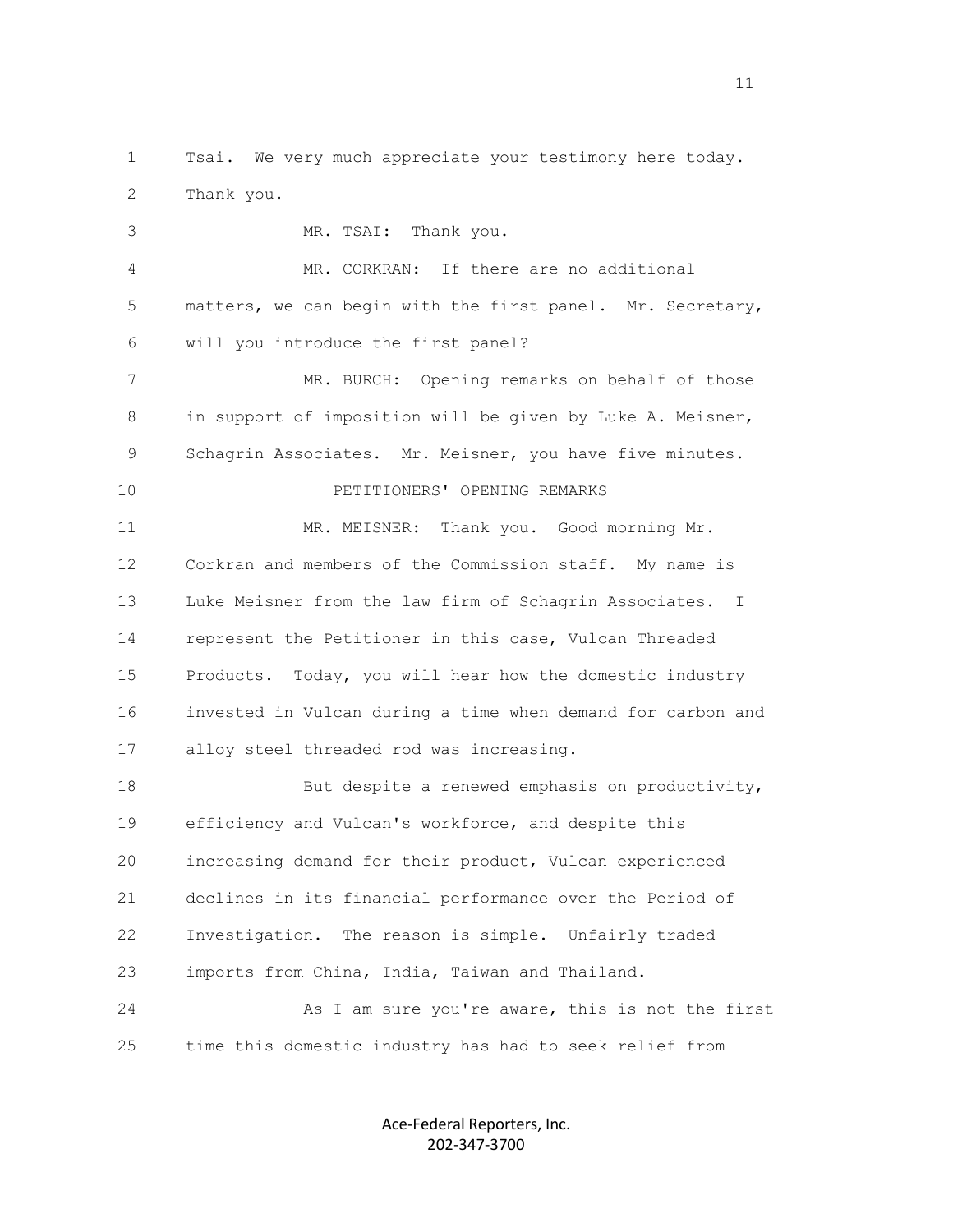1 unfair trade. In April 2009, an anti-dumping duty order was 2 issued against carbon steel threaded rod from China. Since 3 that time, the Chinese producers have shifted from carbon 4 products to alloy products.

 5 In fact, Commerce found that certain Chinese 6 producers circumvented the dumping order by shifting to 7 alloy products. In addition, in 2013, the domestic industry 8 filed petitions against imports from India and Thailand. 9 Commerce found dumping and subsidization, but the Commission 10 reached a negative determination.

 11 Today, the need for relief from these countries 12 is even more compelling. For example, when the prior 13 petitions were filed in 2013, imports of carbon products 14 from India and Thailand had peaked at 47 million pounds. 15 Last year, imports of carbon products from these two 16 countries reached a new high of 65 million pounds.

 17 All of the statutory factors that the Commission 18 considers in its injury determination have been met for this 19 case. On volume, the first point to make is that subject 20 imports are fungible with each other and the domestic like 21 product, and they are present in the same markets through 22 the same channels of distribution at the same times all over 23 the United States.

 24 In short, subject imports, including those from 25 Taiwan, compete with each other and the domestic like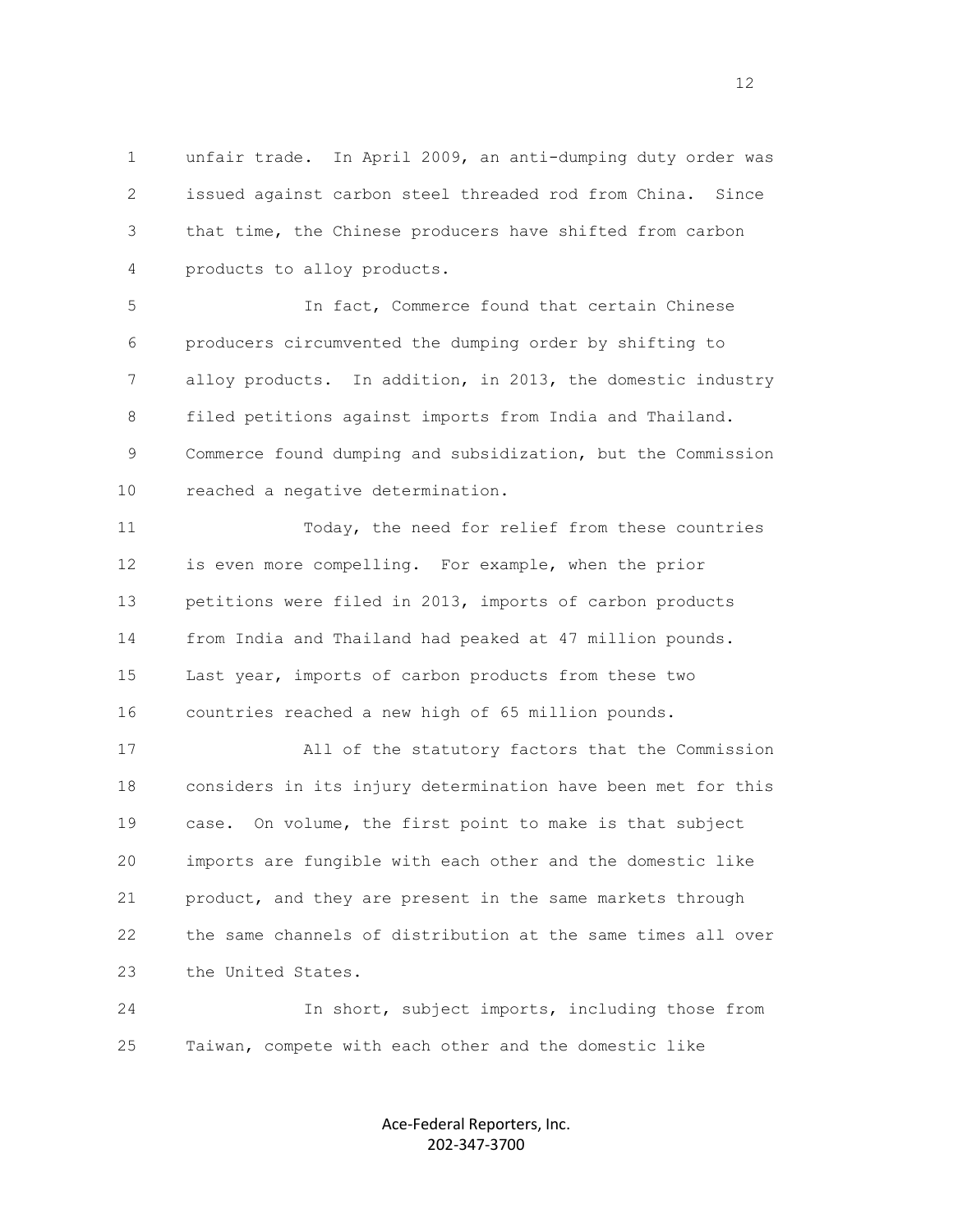1 product and should thus be cumulated for the Commission's 2 analysis. Looking at subject imports cumulatively, from 3 2016 to 2018, subject imports increased by over 40 percent 4 in absolute terms, and increased their share of the U.S. 5 market to absolutely jaw-dropping levels.

 6 Subject imports captured market share by 7 persistently underselling the domestic like product, and 8 this underselling unquestionably had an effect on price. As 9 you will hear from the witnesses today, because of 10 low-priced subject imports, Vulcan could not raise its 11 prices to keep pace with increases in its raw material 12 costs.

 13 That leads us to the impact on the domestic 14 industry. Consider these facts. During the Period of 15 Investigation, Vulcan's production and U.S. shipments lagged 16 behind growth in demand in the U.S. market. Because it 17 could not raise prices to cover increased costs, Vulcan saw 18 declines in its gross profits, operating income and net 19 income.

 20 Vulcan purchased production equipment and assets 21 in 2017 and developed plans to use that equipment for a 22 second facility. Unfortunately, that equipment is sitting 23 in storage unused. Finally, you will hear from a witness 24 from another domestic producer, Bay Standard, testifying 25 that his company has been forced to import products instead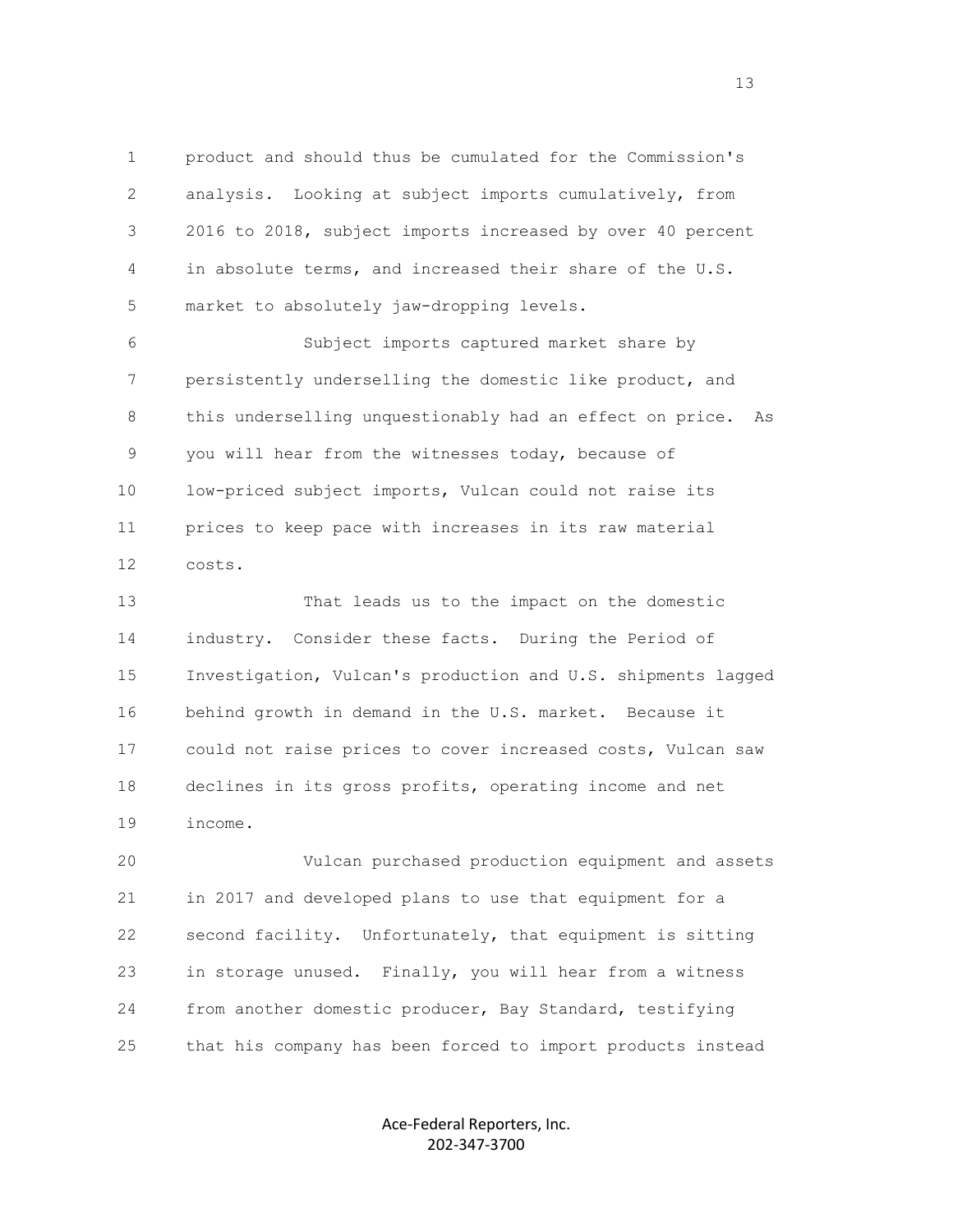1 of making them in its facilities on the west coast.

 2 Why? Because import prices are lower than the 3 domestic industry's cost of manufacturing. Subject imports 4 also threaten additional injury absent relief. Foreign 5 producers, which number in the hundreds, have massive 6 capacity and receive large export subsidies that encourage 7 them to target the United States. Left unchecked, they will 8 continue to surge into this market, capture market share and 9 the domestic industry's performance will continue to 10 deteriorate. 11 11 In sum, you are going to hear today how the 12 domestic industry has already been materially injured by 13 subject imports, and is threatened with additional material 14 injury if no relief is provided. Based on this evidence, we 15 respectfully ask that you reach an affirmative preliminary 16 determination for these investigations. Thank you. 17 MR. CORKRAN: Thank you very much for your 18 presentation. I believe we have no respondents to present? 19 MR. BURCH: No respondents to present. 20 MR. CORKRAN: We'll begin directly with the 21 first panel then. 22 MR. BURCH: The first panel in support of the 23 imposition of anti-dumping and countervailing duty orders 24 has been seated, and they have 60 minutes for their direct 25 testimony.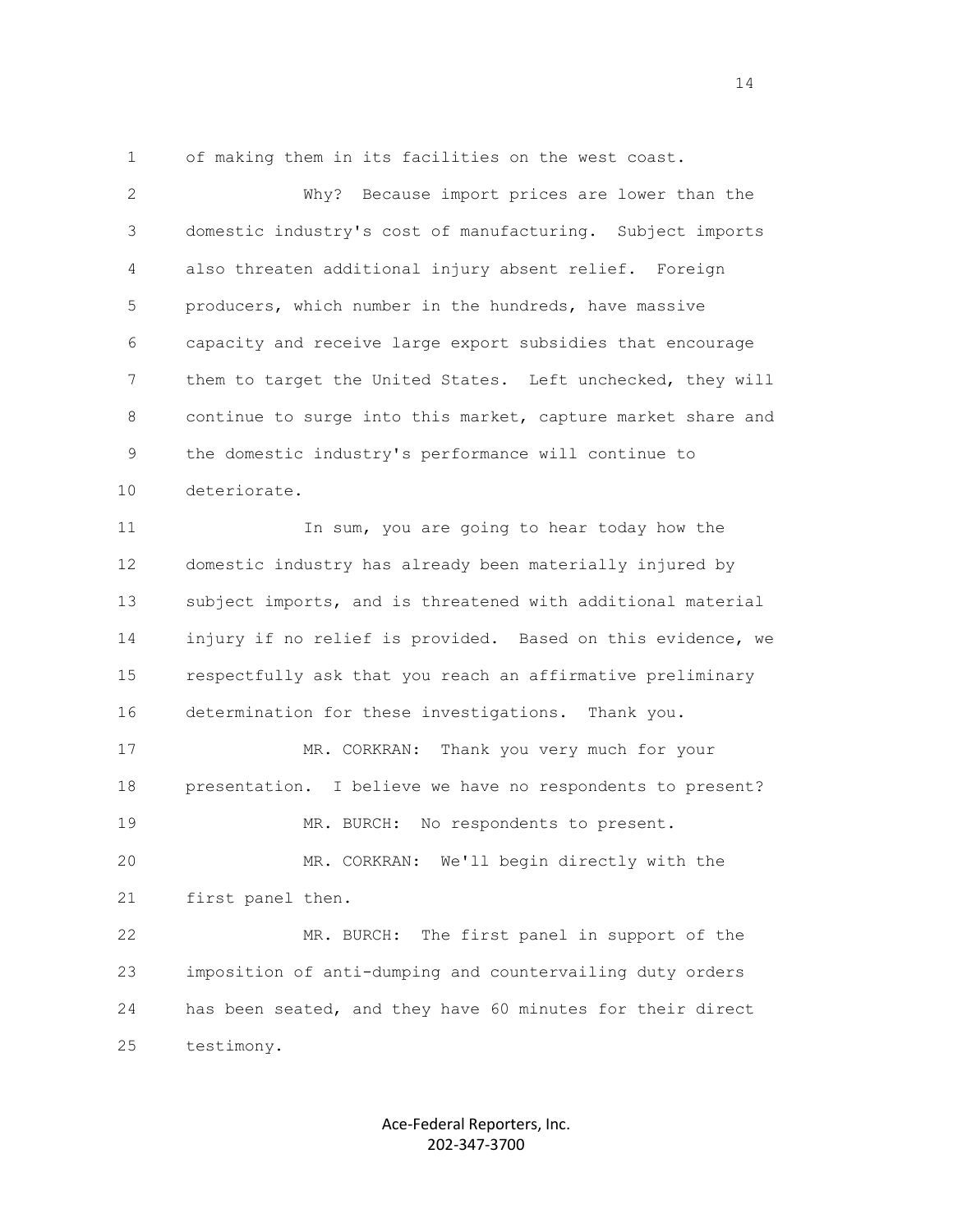1 MR. SCHAGRIN: Thank you Mr. Secretary, and 2 thank you Mr. Corkran and members of the Commission staff. 3 For the record, my name is Roger Schagrin of Schagrin 4 Associates, and we are counsel to Petitioner Vulcan. We 5 would like to begin our testimony this morning with Dennis 6 Black, the general manager of Vulcan Threaded Products. Mr. 7 Black. 8 STATEMENT OF DENNIS BLACK 9 MR. BLACK: Good morning Mr. Corkran and the 10 members of the Commission staff. For the record, I'm Dennis 11 Black. I'm the general manager of Vulcan Threaded Products. 12 Vulcan is a division of Steel Dynamics, which purchased the 13 company in August of 2016. Since that time, we have 14 purchased major equipment and assets of Acme All-America 15 Threaded from its principal place of business in 16 Indianapolis, Indiana in August of 2017. 17 17 I will discuss this further later. I have been 18 in the steel industry for 28 years, including 17 years with 19 Steel Dynamics. I'm accompanied today by Alan Logan and 20 Brent Jenkins, my colleagues at Vulcan. Vulcan was founded 21 in Birmingham, Alabama in 1978. It is our only facility. 22 Besides threaded rod, heat-treated and cold-finished bars 23 are our only other products at that facility.

 24 We have developed plans for a second facility to 25 produce threaded rod using the additional equipment that we

> Ace-Federal Reporters, Inc. 202-347-3700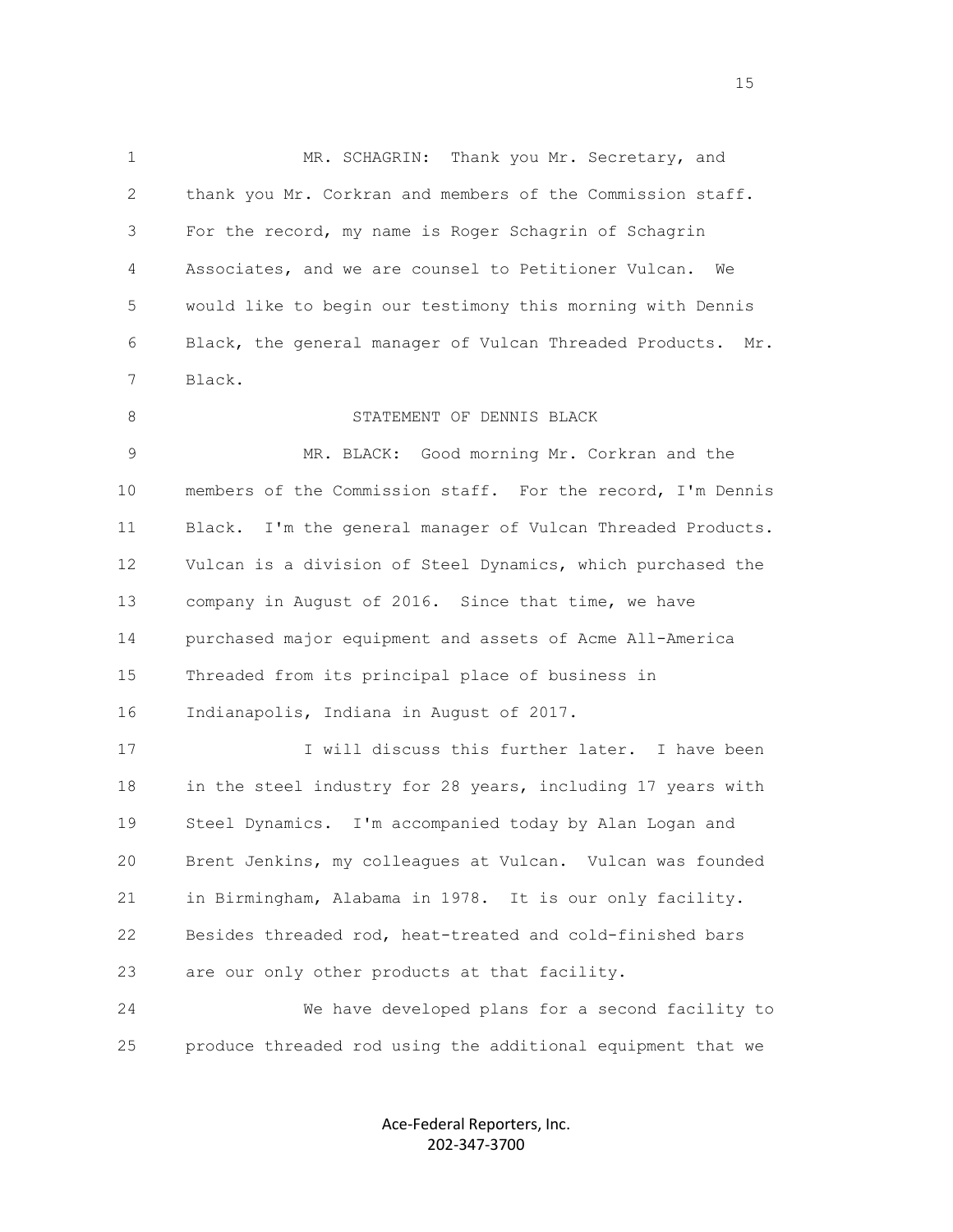1 purchased, but we have been unable to follow through on 2 those plans because of the surge in low-priced imports. To 3 produce threaded rod, we purchase carbon or alloy rod in the 4 open market and bring it into our facility.

 5 Small diameter products are uncoiled. For 6 larger diameters, we buy straight bars. In all cases, we 7 then draw it, straighten it and then cut it to length for 8 our customers' needs. We then take it into the machines, 9 where we thread the entire rod. Then much of the product is 10 either hot-dipped galvanized or is ink-plated. Alloy 11 products are also heat-treated, and are some medium carbon 12 products. The products are then packaged and shipped.

 13 Threaded rod is used primarily in construction 14 to hang all manners of products for cable trays, lighting, 15 pipe, air conditioning and vents, or to hold down things 16 such as pipelines. The use of carbon and alloy threaded rod 17 overlap. But like all steel products, flat-rolled, plate, 18 bar, alloy with its higher cost is used when customers need 19 more strength.

 20 Alloy can usually be substituted for carbon, and 21 imported alloy is so cheap that it is in fact a substitute 22 for domestic carbon rod. Within our first year in business 23 after SDI acquired Vulcan, we were disappointed with our 24 volume and decided we could increase our volumes and get 25 more pricing power. We purchased the equipment and much of

> Ace-Federal Reporters, Inc. 202-347-3700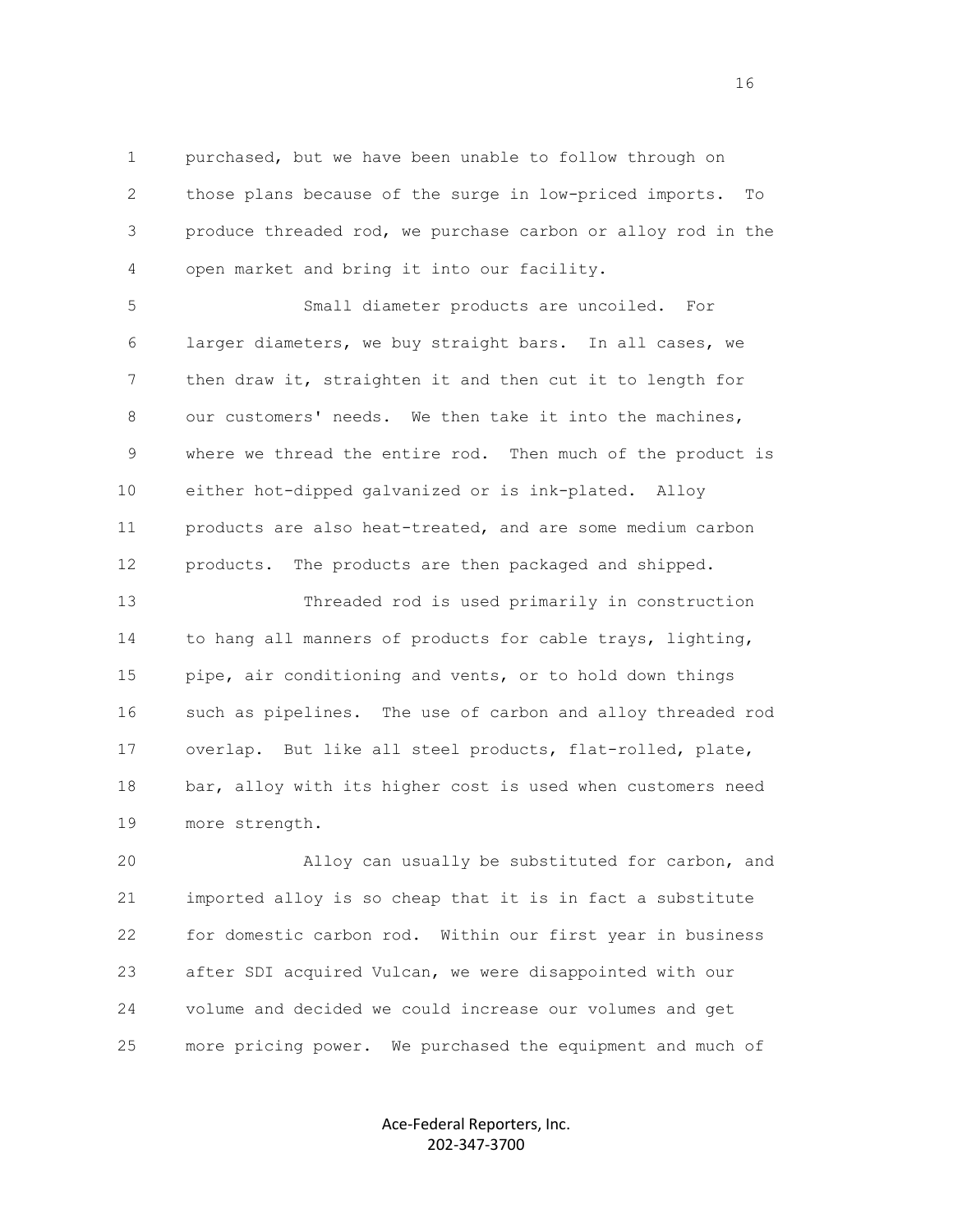1 the business of Acme All-America Threaded at their largest 2 plant in Indianapolis, Indiana.

 3 After this purchase, we planned on installing 4 this equipment to increase production. Instead, we have 5 only been able to increase production on our existing 6 facility, on our existing equipment, but we have not been 7 able to use the newly purchased equipment. Based on our 8 market information and available Customs entry data 9 information from subscription services, we know that 10 virtually every U.S. producer besides SDI is a major 11 importer of threaded rod.

 12 We cannot hold this against them because the 13 subject imports are available at less than domestic 14 producers' cost of production. Vulcan does not import 15 carbon and alloy threaded rod. The primary channel of 16 distribution for threaded rod is through nationwide large 17 distributors of the range of construction projects.

 18 The biggest among them are companies such as 19 Fasten-All, Granger, Ferguson and Thomas and Betts. These 20 companies are large, international and have strong 21 purchasing power. They do and will negotiate directly with 22 their suppliers. Then there are smaller regional supply 23 houses located in various parts of the country. The big box 24 hardware stores are smaller parts of this supply chain. 25 This is because threaded rod is not commonly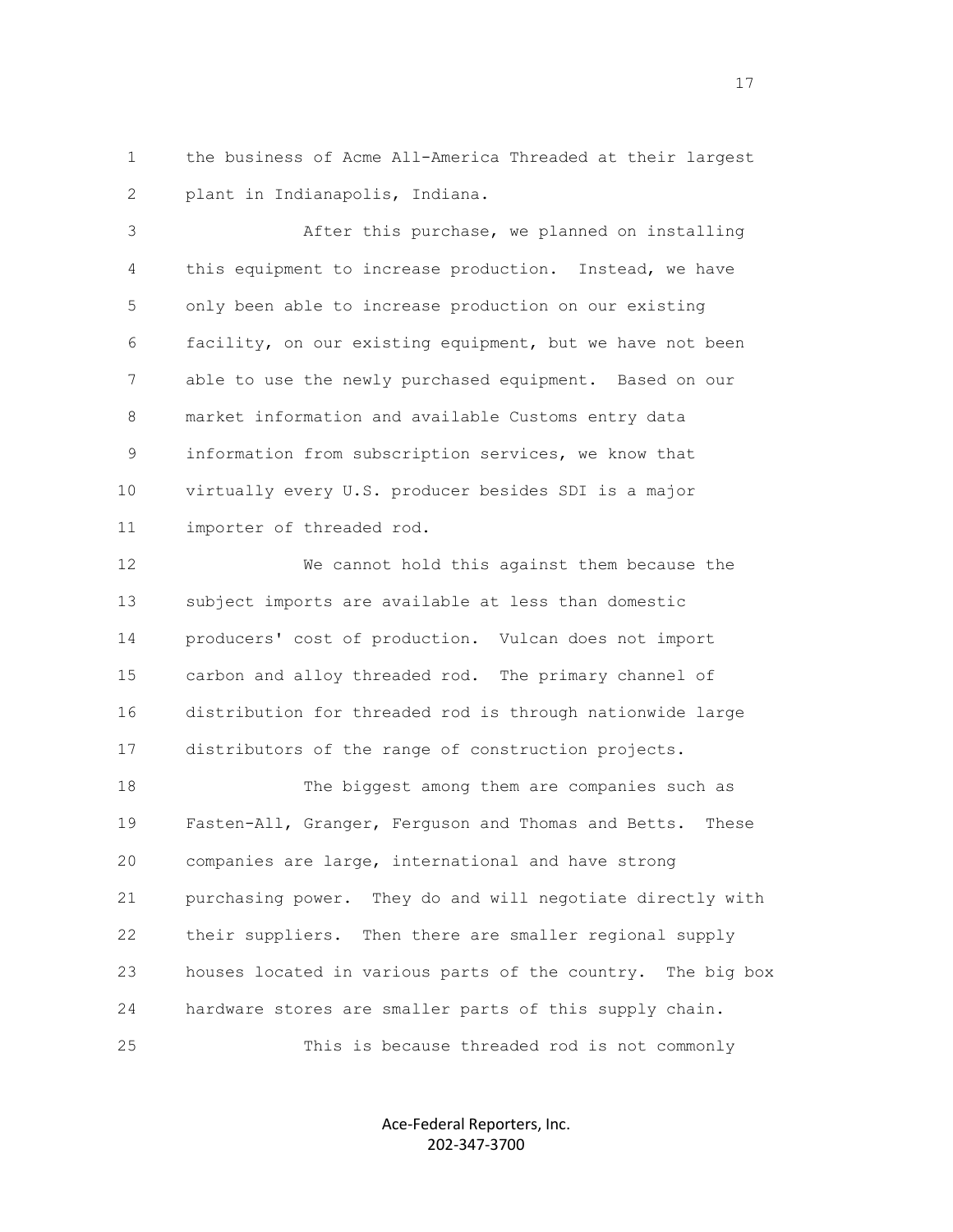1 used in do-it-yourself projects. Instead, it is used for 2 industrial buildings, high rises, hospitals and various 3 commercial construction applications. Our raw materials are 4 far and away our largest share of the cost. As a processor, 5 we don't just get to pass along our raw material costs.

 6 Prices for threaded rod are set by supply and 7 demand for the finished product. In 2018, our costs went up 8 dramatically. We attempted to raise our own prices to cover 9 these costs, but these efforts failed because subject 10 imports were available in such large quantities at much 11 lower prices.

12 As to our raw material purchases, while SDI 13 produces bar, we purchase all of our own steel raw materials 14 on an arms length basis from whichever domestic supplier has 15 the lowest delivered price to our plant. In fact, the 16 majority of our steel purchases come from suppliers other 17 than SDI because they have freight advantages.

 18 Vulcan is a stand-alone profit and loss center. 19 Vulcan's previous cases covered only carbon threaded rod. 20 When SDI began to focus on the import problems in the 21 threaded rod market, we brought a fresh look and new counsel 22 to analyze the issue. Let me briefly explain why we believe 23 carbon and alloy threaded rod are one like product. 24 First, we make carbon and alloy in the same

25 plant in Birmingham. Second, we use same or similar

Ace-Federal Reporters, Inc. 202-347-3700

n 18 ann an 18 an t-Iomraid ann an 18 an t-Iomraid ann an 18 an t-Iomraid ann an 18 an 18 an 18 an 18 an 18 an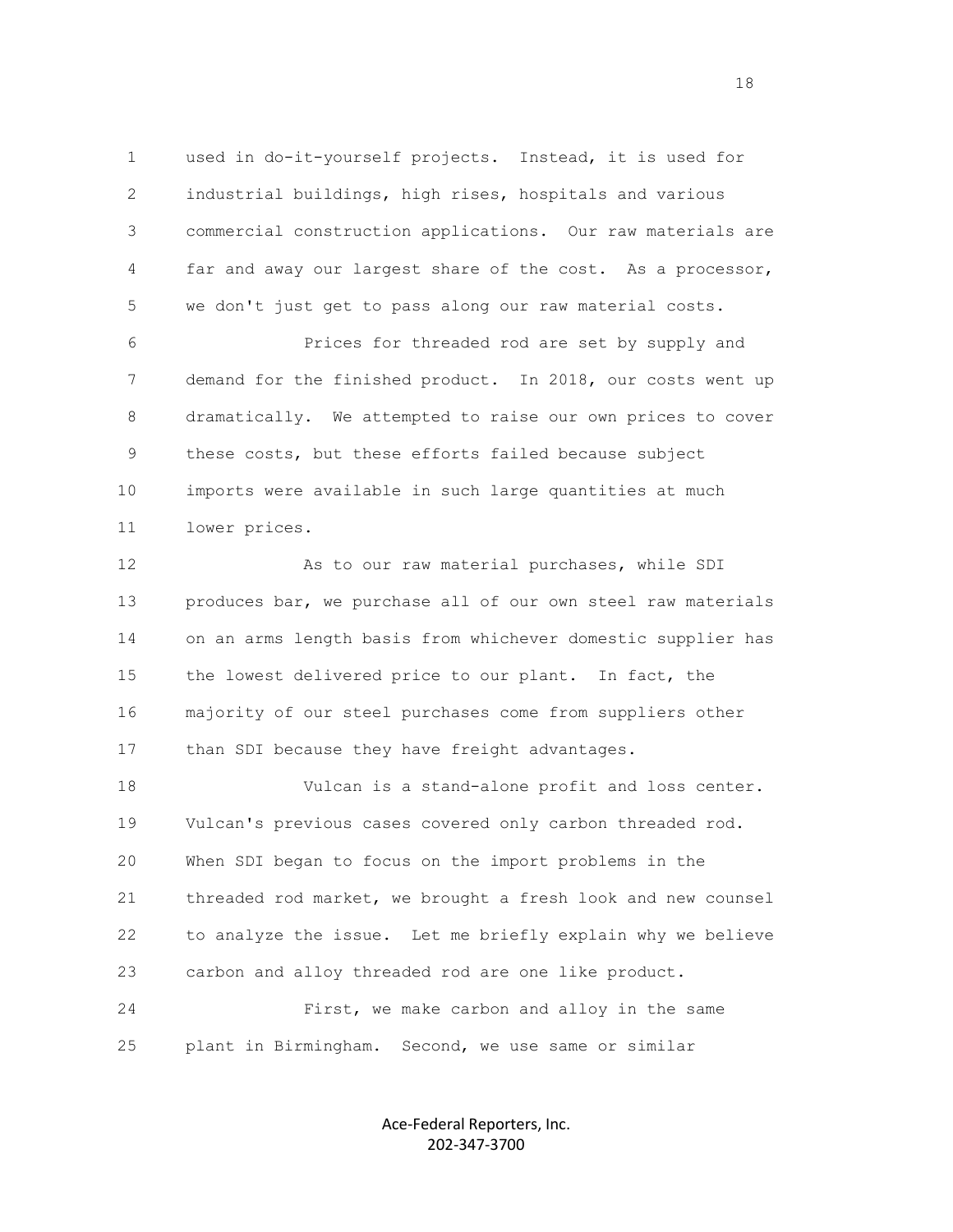1 machines to produce both alloy and carbon threaded rod with 2 the same processes. Third, the uses are similar along a 3 continuum with the alloy, as in all steel products being 4 used in applications that are more critical.

 5 Fourth, the same suppliers sell us carbon and 6 alloy raw materials. Fifth, almost half of our customs buy 7 both carbon and alloy rod from us, excuse me customers buy 8 both carbon and alloy threaded rod from us. Finally, our 9 prices for alloy are higher than our prices for carbon. 10 Subject import prices for alloy threaded rod are often 11 similar to our carbon prices.

 12 Vulcan is a great company located in the 13 Southeast, and it has access to the Southwest as well. 14 These regions have outpaced the overall U.S. market in terms 15 of construction growth. SDI brought to Vulcan a renewed 16 emphasis on productivity. SDI has a compensation system 17 based on team output.

18 I can tell you that our associates at Vulcan 19 make significantly more than they did before. We also share 20 eight percent of our pre-tax corporate profits with our 21 associates as profit-sharing bonuses. SDI wants to make 22 significant additional investments in addition to the 2016 23 and 2017 investments in Vulcan's business. However, that 24 requires a return on investment compared to other 25 investments SDI could make. The return is simply not there,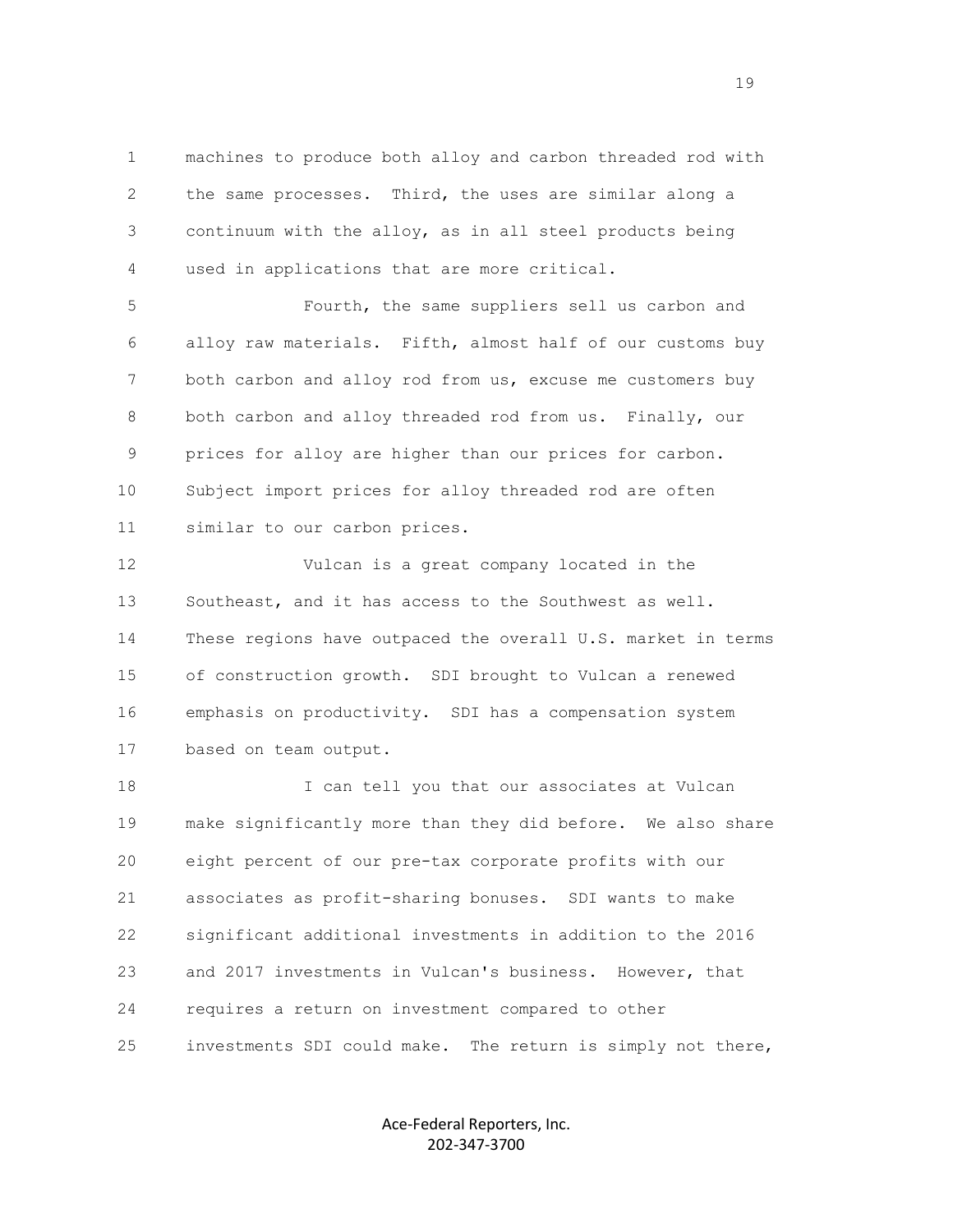1 as long as aggressively priced imports continue to distort 2 the market.

 3 Without a doubt, we are sure that imports of the 4 carbon and alloy threaded rod have a higher share of the 5 domestic market than any other steel product SDI produces. 6 SDI has never been afraid of competing on a level playing 7 field. On behalf of all of our associates at Vulcan, we ask 8 you to make an affirmative determination.

 9 MR. SCHAGRIN: Thank you, Dennis. Our next 10 witness is Alan Logan, the Customer Service Manager of 11 Vulcan Threaded Products.

 12 STATEMENT OF ALAN LOGAN 13 MR. LOGAN: Good morning, Mr. Corkran. For the 14 record, my name is Alan Logan, and I'm the Customer Service 15 Manager at Vulcan. I've been with Vulcan for 33 years, and 16 I was involved in the other two cases that Vulcan brought on

17 threaded rod in 2009 and 2013.

18 As the Commission is aware, the China dumping 19 case on carbon rod was successful. However, after the 20 successful China case, we had to attack instances in which 21 alloys were added to the carbon product to circumvent the 22 duties. We did one circumvention petition on boron, but we 23 haven't had the time or money to chase every one of the 24 dozen alloy elements that can be added to the carbon steel 25 to avoid the anti-dumping duties.

> Ace-Federal Reporters, Inc. 202-347-3700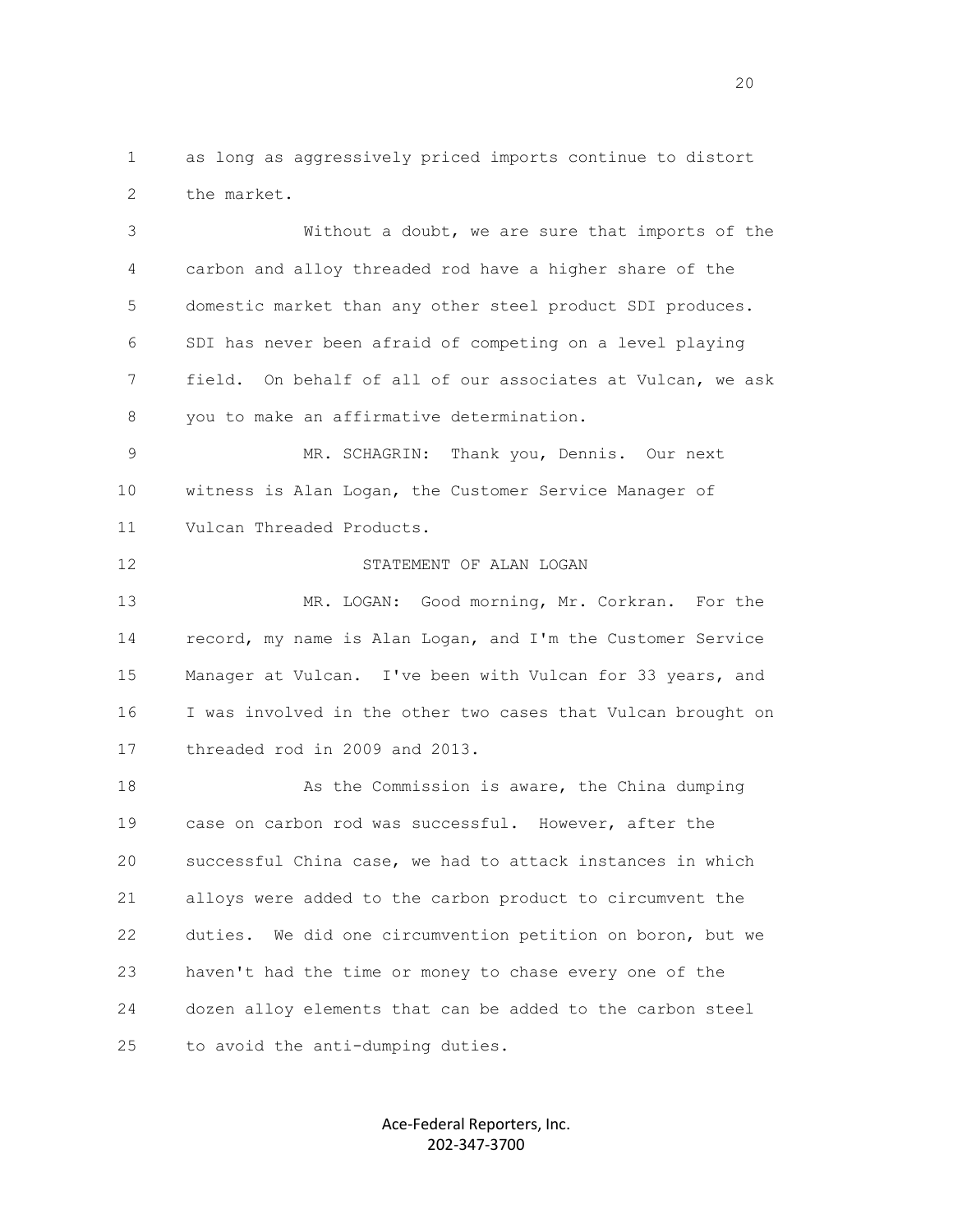1 In the meantime, imports of alloy steel threaded 2 rod from China have more than quadrupled since the order was 3 imposed on carbon steel threaded rod. Unfortunately, we 4 were unsuccessful in our 2013 case against Thailand and 5 India at the Commission. As can been from our petition, 6 imports from these two countries peaked at 46.5 million 7 pounds in 2013, when we filed our petitions.

8 They have only grown since that case has ended, 9 reaching 65.4 million pounds last year. Our parent company, 10 SDI, strongly supports President Trump's Section 232 duties 11 to remedy the damage to the steel industry and help address 12 world steel overcapacity. Both threaten our national 13 security.

14 Unfortunately, as a very small segment of SDI, 15 our threaded rod products fall outside of the Section 232. 16 This has made import competition even worse. In fact, the 17 current import situation for carbon and alloy threaded rod 18 is the worse I've seen in my career.

 19 Obviously, we believe the record bears out that 20 unfairly traded imports from China, India, Taiwan and 21 Thailand are injuring the domestic industry. Because of 22 import pressures, our previous owners, who were also the 23 company's founders, were unable to invest heavily in the 24 business. Our entire workforce was happy to see the company 25 acquired by SDI, which had such a good reputation for

> Ace-Federal Reporters, Inc. 202-347-3700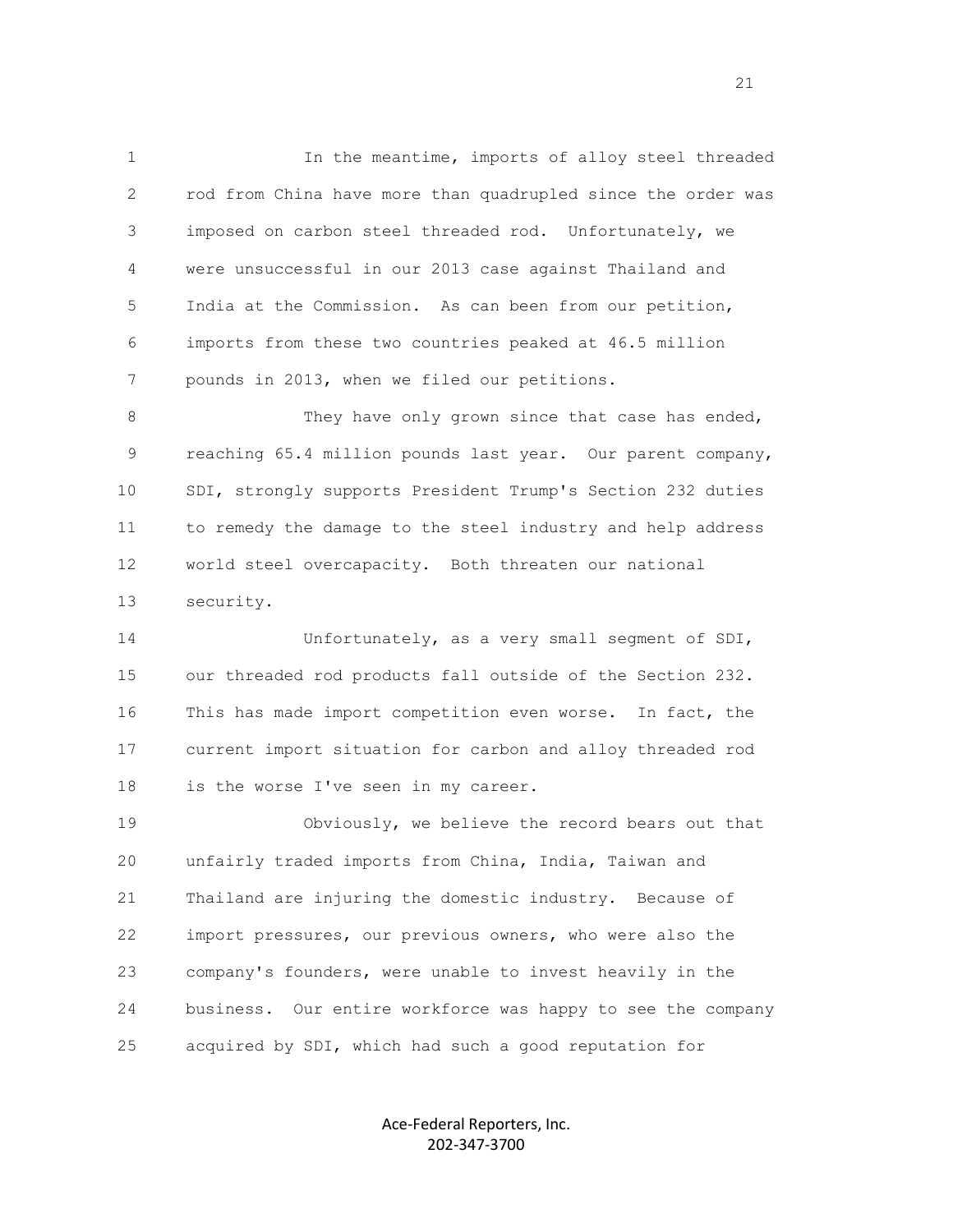1 operational excellence in the steel industry.

| 2  | Our positive views were reinforced by SDI's                  |
|----|--------------------------------------------------------------|
| 3  | willingness to tack on another purchase within a year of     |
| 4  | acquisition, to acquire the major threaded rod business      |
| 5  | assets of Acme All-America Threaded Rod. Unfortunately,      |
| 6  | while we did pick up a decent chunk of All-America's         |
| 7  | business, our plans to operate their equipment at a second   |
| 8  | Vulcan location did not come to fruition.                    |
| 9  | Instead, we just used more of our own equipment              |
| 10 | and have simply put their equipment into storage at our      |
| 11 | facility. Dennis has spoken about the channels of            |
| 12 | distribution for thread and rod, where we compete head to    |
| 13 | head for imports. Threaded rod is a commodity product with   |
| 14 | common specifications for both domestic product and subject  |
| 15 | imports.                                                     |
| 16 | This main business is done on the basis of                   |
| 17 | price. Subject import prices have been significantly lower   |
| 18 | than Vulcan prices, which explains how they were able to see |
| 19 | such a high share of the market. By the way, because major   |
| 20 | national distributors such as Fasten-All and Granger often   |
| 21 | act as importers as we have pointed out in the petition, it  |
| 22 | is critical for the Commission to get an apples to apples    |
| 23 | comparison in order to compare domestic prices and subject   |
| 24 | import prices at the same level of trade.                    |

25 We were thus very pleased to see that the

Ace-Federal Reporters, Inc. 202-347-3700

22 and 22 and 23 and 23 and 23 and 23 and 23 and 23 and 23 and 23 and 23 and 23 and 23 and 23 and 23 and 24 and 25 and 26 and 26 and 26 and 26 and 26 and 26 and 26 and 26 and 26 and 26 and 26 and 26 and 26 and 26 and 26 an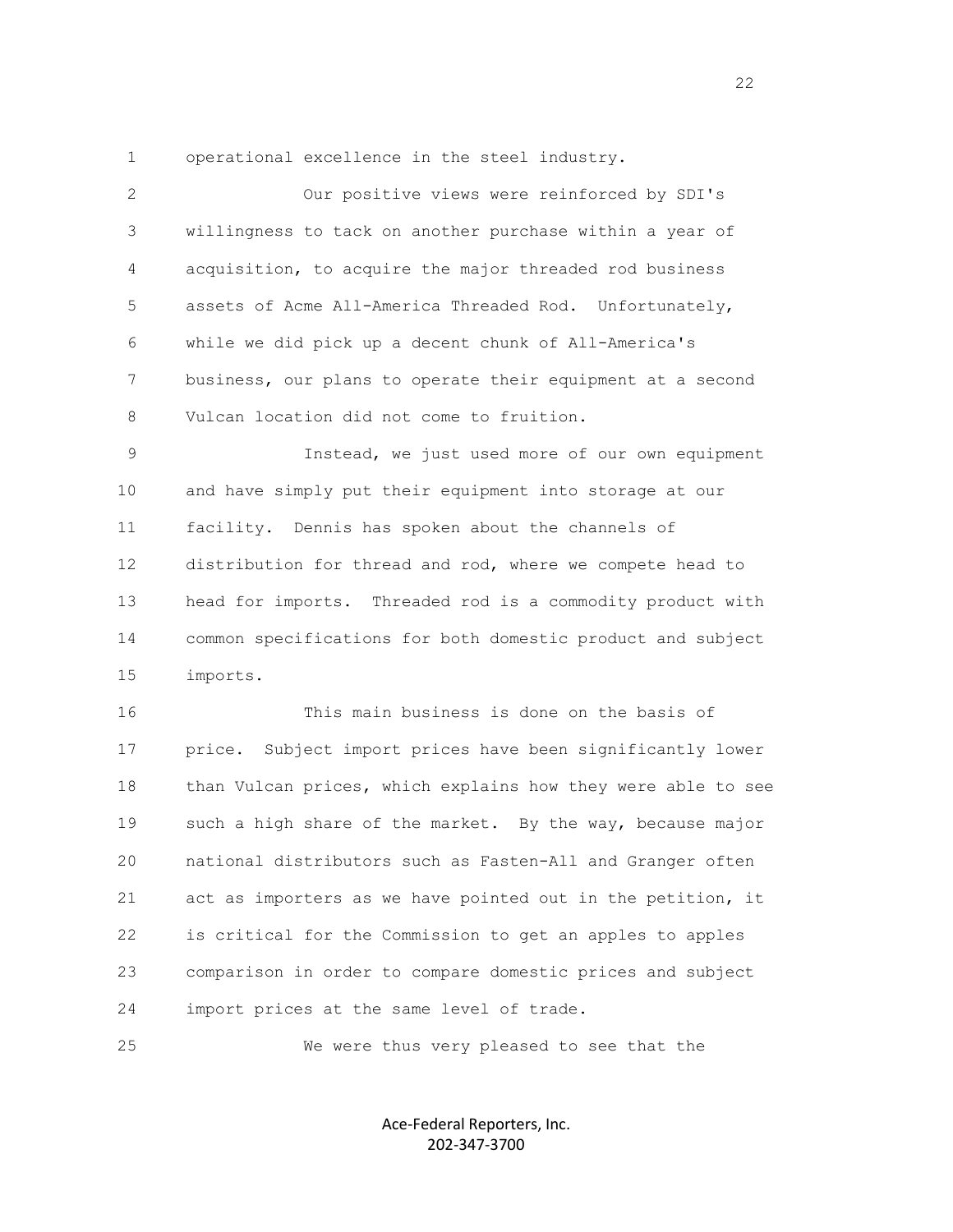1 Commission requested that both domestic producers and 2 importers report their pricing data on sales to 3 distributors. If an importer who may act as its own 4 distributor was instead allowed to report their first sale 5 to an end user or contractor from a distribution center, it 6 would result in a distorted comparison that understates the 7 full extent of the underselling in the market.

8 We do not sell to end users or contractors 9 directly, and our sales to distributors should be compared 10 to importers' own sales into the same channel. This 11 aggressive price undercutting has directly harmed our 12 company, as can be seen in the numerous lost sales and lost 13 revenue allegations contained in the petition.

 14 We know that our profit margins are abysmal. As 15 Dennis stated, our small Vulcan company is at a crossroads. 16 Without import relief, it is likely that the threaded rod 17 part of our business will have to be shut down, and we will 18 only be able to continue in the bar business. With relief, 19 we can grow by investing in under-utilized assets, expand 20 our geographic reach and increase our employment.

 21 On behalf of everyone at Vulcan, we hope the 22 Commission allows us to pursue the second path. Thank you. 23 MR. SCHAGRIN: Thank you, Alan. Our next 24 witness is Walter Gross, the president of Bay Standard 25 Manufacturing. Wally?

> Ace-Federal Reporters, Inc. 202-347-3700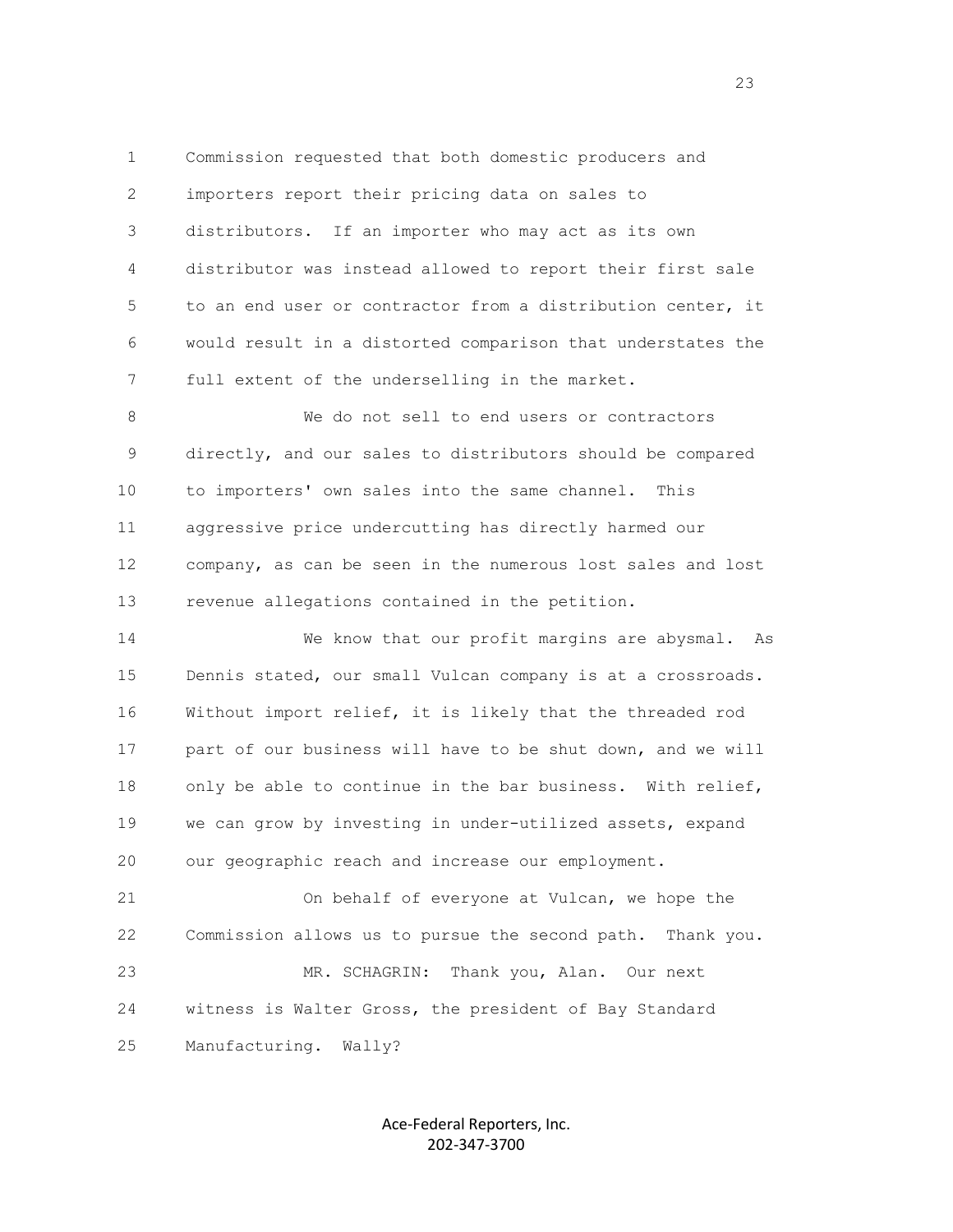## 1 STATEMENT OF WALTER GROSS

 2 MR. GROSS: Good morning Mr. Corkran and members 3 of the Commission staff. For the record, my name is Wally 4 Gross. I am the president of Bay Standard Manufacturing. 5 Our manufacturing facility is in Brentwood, California, 6 located in the East Bay area, located in the East Bay area 7 of San Francisco. In addition to our manufacturing plant, 8 we have seven distribution facilities in the western United 9 States. 10 Bay Standard is a family-owned company

 11 celebrating its 60th year in business. We have been engaged 12 in producing threaded rod for the past 50 years. We 13 currently have 150 employees. I've been at Bay Standard for 14 seven years now, but have over 30 years in the fastener 15 industry. We produce both carbon and alloy steel threaded 16 rod. We're the largest producer in the western United 17 States.

18 We are able to source raw material, round bar 19 and coil from several sources, including Nucor's Arizona and 20 Utah plants, Cascade's Oregon plant, and Gerdau AmeriSteel 21 Texas and Minnesota plants. Recognizing a substantial all 22 thread rod market that we could not compete in with our 23 domestic due to imports being less than our manufacturing 24 costs, we started importing both carbon and alloy threaded 25 rod in 2015. Today, import rod makes up ten percent of our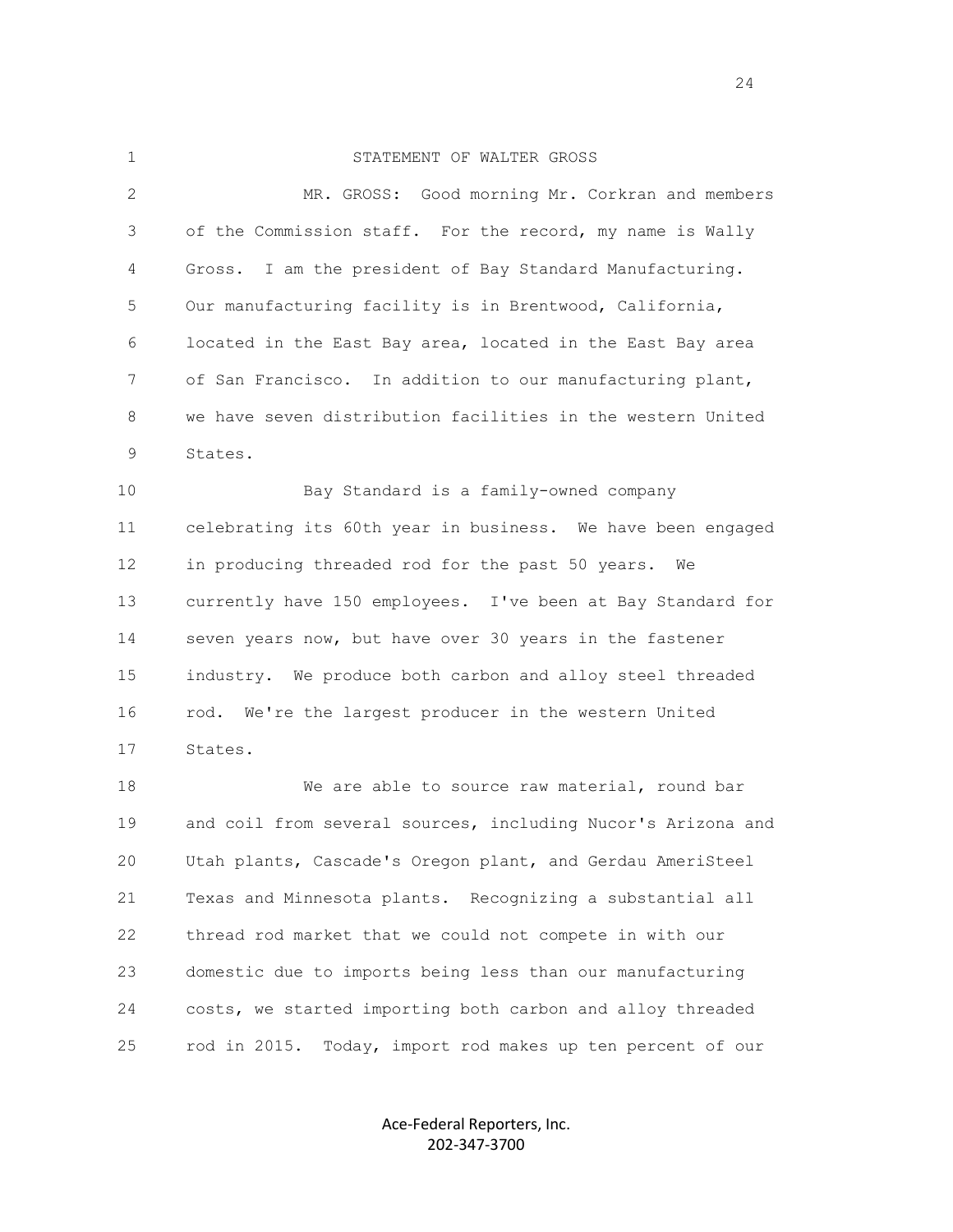1 sales.

 2 How do we still manufacture anything in the face 3 of this low-priced import competition? The potential for 4 catastrophic earthquakes along the Pacific coast has played 5 to our advantage. Building codes have changed and include 6 engineered seismic tiedown systems which main component is 7 all-thread rod.

 8 Essentially, all-thread rod is used from the 9 anchor bolt to the top of the structure, giving the building 10 support in the event of an earthquake. Last minute job site 11 changes and specific material and handling requirements have 12 helped us compete with imports. But recently, imports of 13 threaded rod from China and Taiwan in grades used in this 14 application have been coming in and threatening our ability 15 to compete.

 16 So why am I here? For the bulk of the west 17 coast market, Bay Standard simply cannot manufacture carbon 18 and alloy threaded rod and sell to distributors against 19 imports. We use imports to fight other importers. That has 20 come at a cost to Bay Standard. Last year, we had to 21 eliminate an entire threading line used to roll smaller 22 diameter, because we simply could not compete against 23 imports.

 24 To be able to sell our manufactured all-thread 25 rod, importers have forced us to become a manufacturer that

> Ace-Federal Reporters, Inc. 202-347-3700

<u>25 and 25</u>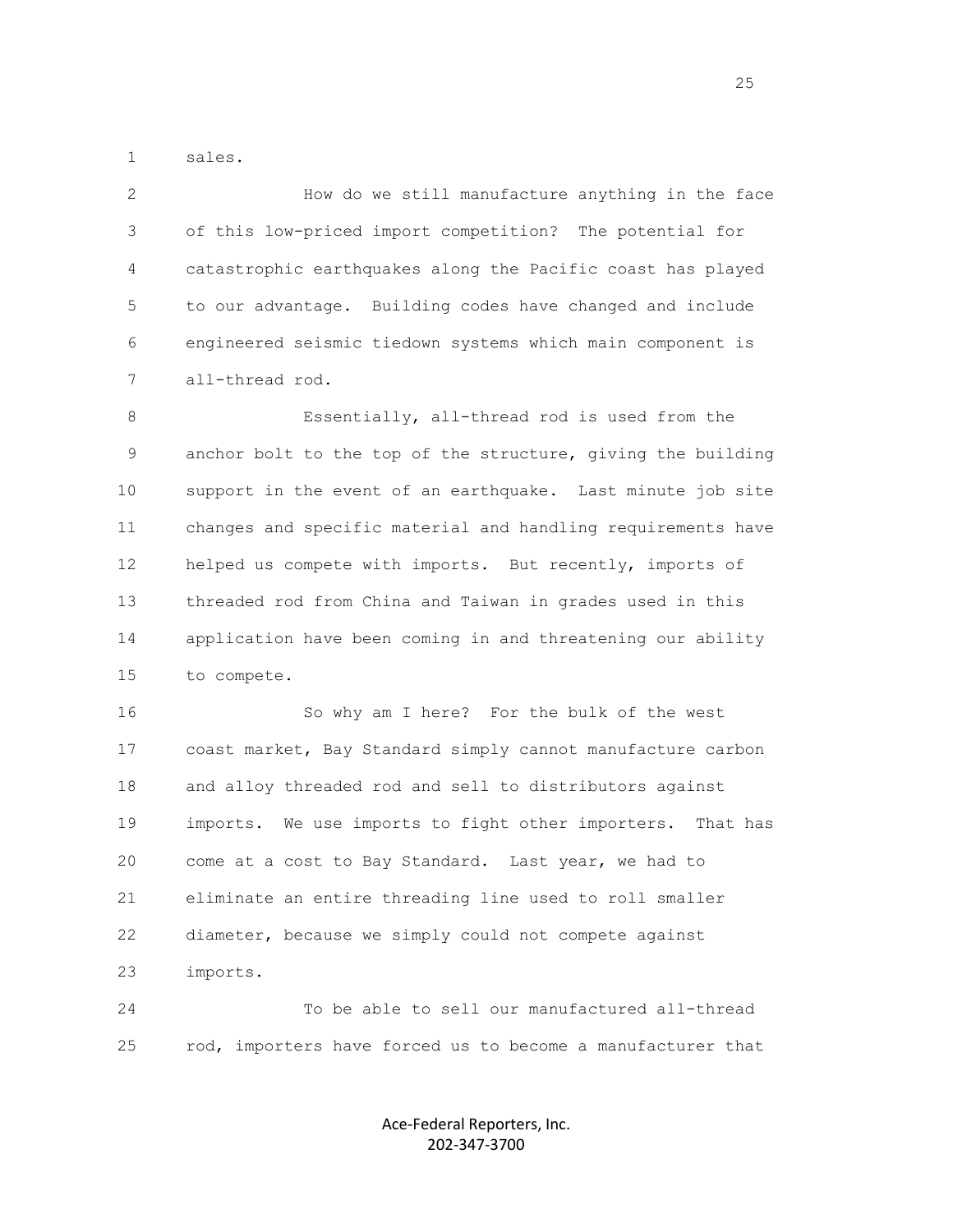1 has to offer value-added services such as specialized 2 handling, labeling and assembly. This has had negative 3 effects on the company with increased overhead and reduced 4 margins.

 5 We are excited and optimistic for the potential 6 of relief from low-priced imports coming into the United 7 States. I have spoken with the ownership of Bay Standard. 8 They are willing and able to make significant investments to 9 increase our production capacity to meet any demand. For 10 these reasons, we wholeheartedly support these cases and ask 11 you to make an affirmative injury determination.

 12 MR. SCHAGRIN: Thank you, Mr. Gross. Mr. 13 Corkran, while that concludes the direct testimony, industry 14 would be happy to answer your questions. I just thought I 15 might spend a minute or two, I'm sure there will probably be 16 some questions on the cumulation issue with Taiwan, based on 17 the economic minister's opening statement.

18 But I just thought I'd give an overview on this 19 issue, based on the record that's been developed thus far, 20 primarily based on our preparation of the petition. First, 21 we believe based on information we've received from Vulcan 22 for the preparation of the petition that a Taiwanese 23 producers has a supply agreement with one of the two largest 24 importer-distributors in the United States for commodity, 25 basic spec carbon alloy threaded rod.

> Ace-Federal Reporters, Inc. 202-347-3700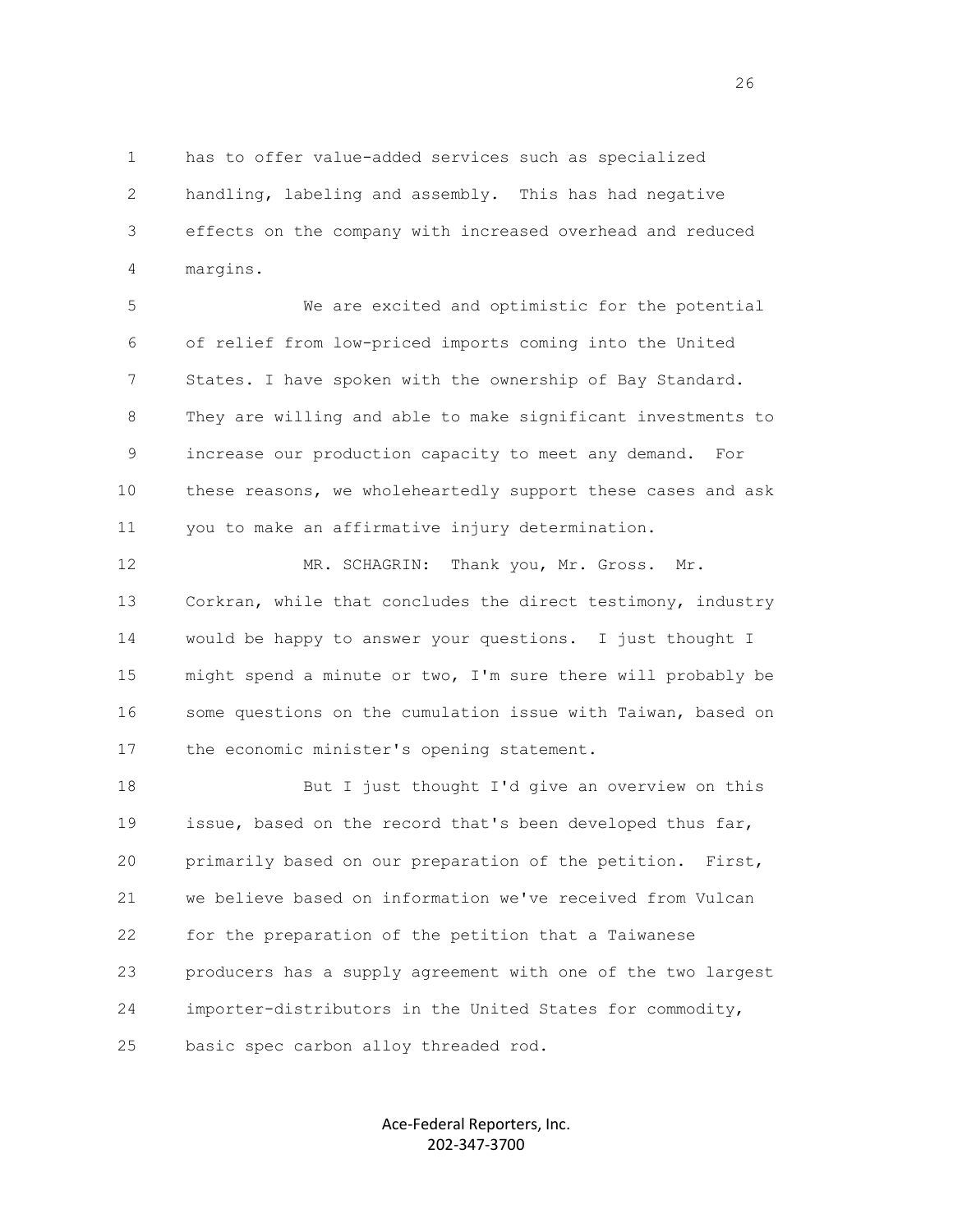1 Secondly, as you just heard in Mr. Gross' 2 testimony, just since the beginning of 2019 a Taiwanese 3 producer has begun supplying the specification that complies 4 with the seismic codes in California to a distributor on the 5 west coast. So that's more recent and it's really since 6 your end of 2018. But it shows the interest of the 7 Taiwanese industry in supplying the same types of products 8 produced by both other subject producers and the domestic 9 industry.

10 So even if, and there certainly are probably 11 some specialized products being imported from Taiwan, we 12 believe that Commission will find that there is sufficient 13 quantities of the imports from Taiwan, which overlap with 14 imports from the other subject countries, and with the 15 domestic industry in order to make an affirmative cumulation 16 finding.

 17 And in fact, the Commission had to address the 18 similar issues of cumulation and specialized products being 19 imported from a country, versus more commoditized products 20 in its final determination of Cut to Length Plate From 21 Austria, et al., which was 12 countries, as to one or two of 22 those countries who claimed that most of their imports were 23 of products that did not overlap and we'll be happy in our 24 post-conference brief the Commission's analysis on 25 cumulation in those cases.

> Ace-Federal Reporters, Inc. 202-347-3700

<u>27</u>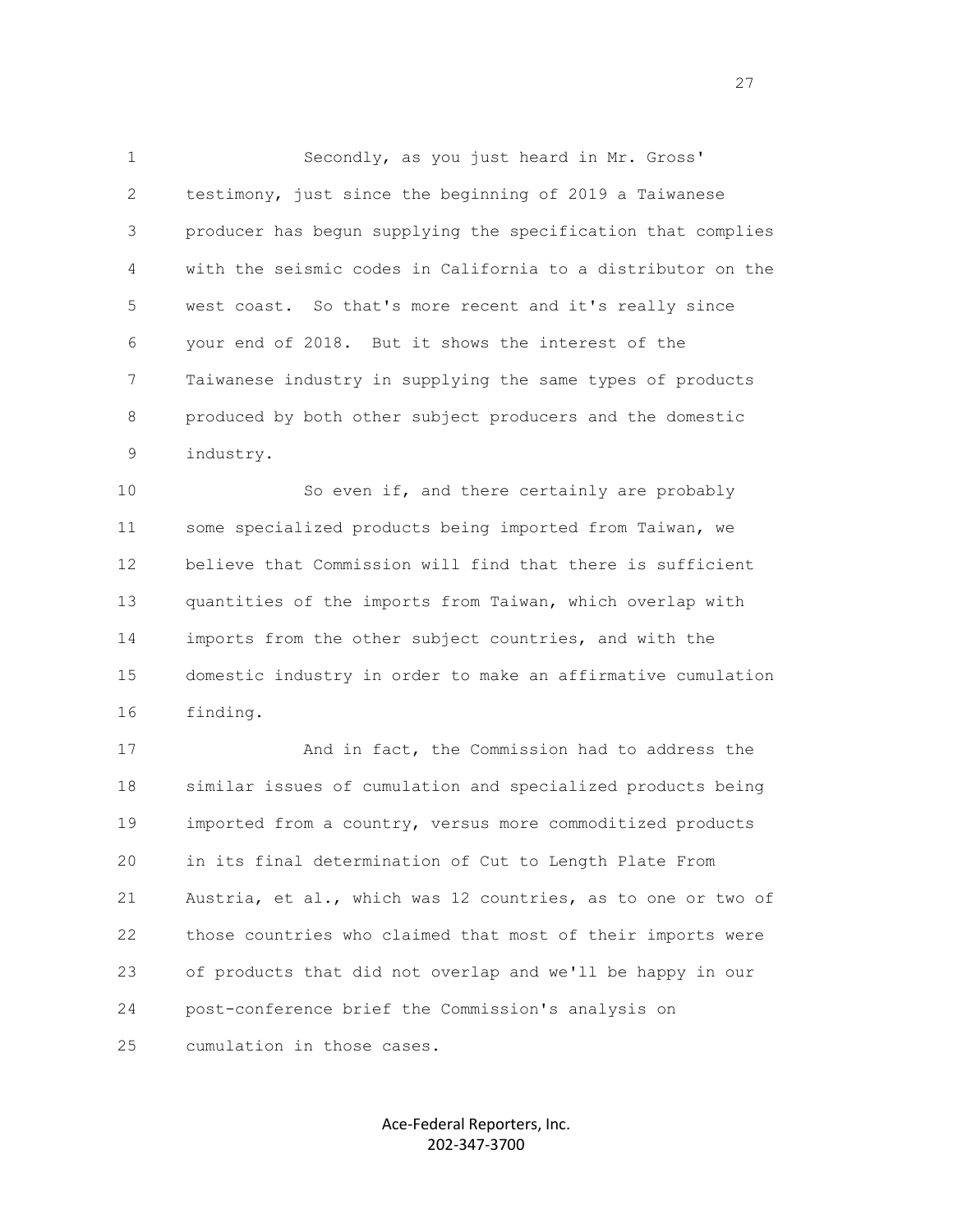1 We believe that at the very least, the imports 2 from Taiwan will easily meet the criteria that the 3 Commission applied in its final determination in the Cut to 4 Length Plate cases. With that, we've used much less than 5 our 60 minutes, but that completes our direct testimony, and 6 we'd be happy to answer the Commission staff's questions. 7 Thank you.

 8 MR. CORKRAN: Thank you very much to the entire 9 panel. We appreciate you being here today, and found your 10 testimony particularly helpful. We will begin our 11 questioning with Ms. Keysha Martinez, the Investigator in 12 this investigation.

 13 MS. MARTINEZ: Good morning. Thank you for your 14 testimony and for being here today. I have a few questions 15 and I apologize if I kind of jump around a little bit. Just 16 as a preliminary matter, is there anyone major missing from 17 the U.S. producer-importer data sets?

18 MR. SCHAGRIN: Elizabeth, do you want to handle 19 that?

 20 MS. DRAKE: Yeah, thank you. Elizabeth Drake, 21 Schagrin Associates. Acme All-America Threaded, which is 22 the company that Vulcan purchased assets from in 2017, is an 23 important producer that needs to be included in the data 24 set, because obviously any changes they've experienced would 25 be balanced out by changes that Vulcan has experienced. So

> Ace-Federal Reporters, Inc. 202-347-3700

<u>28</u> and the contract of the contract of the contract of the contract of the contract of the contract of the contract of the contract of the contract of the contract of the contract of the contract of the contract of the c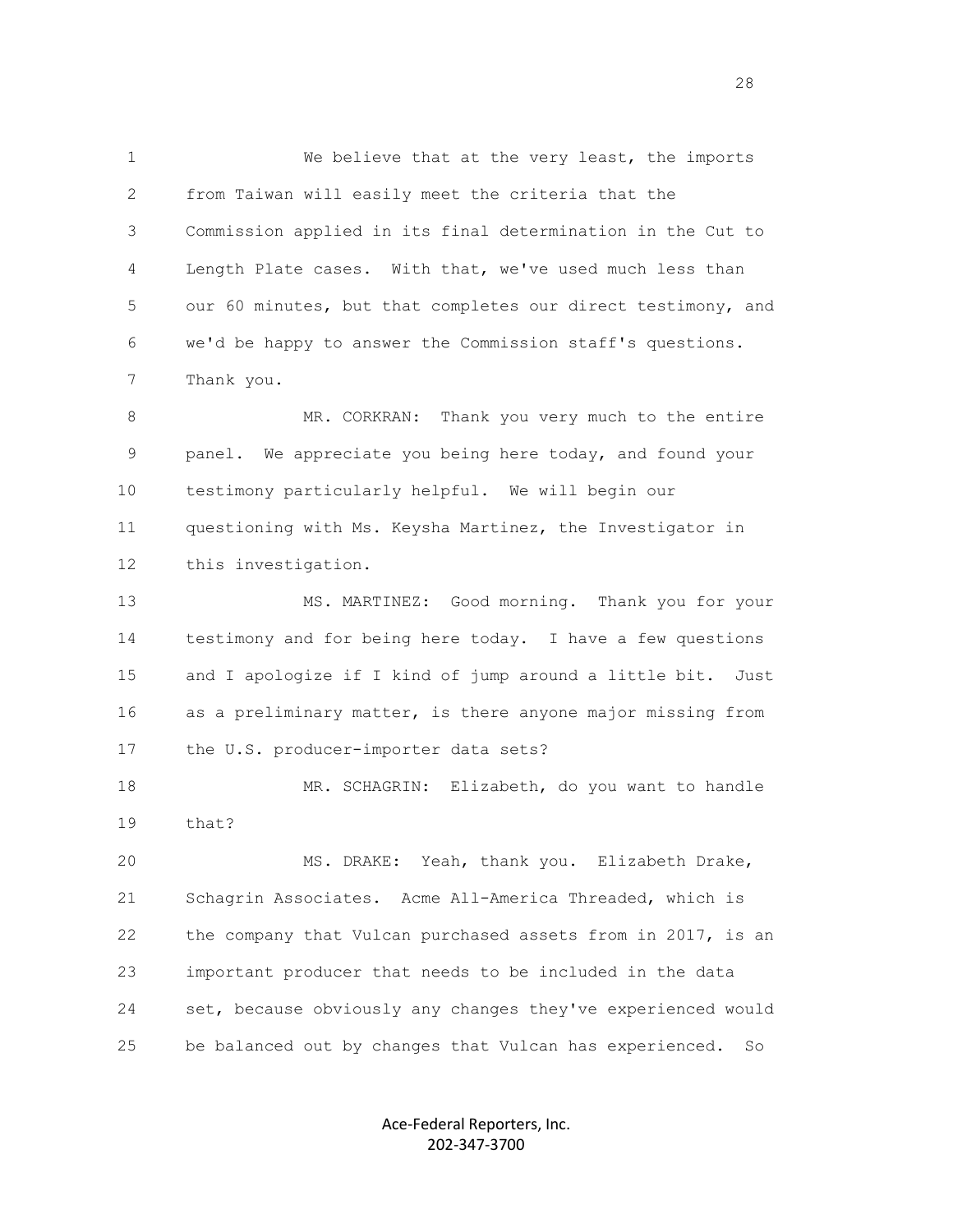1 to get a full picture, we think it's important to get a 2 response from them.

 3 There are a couple of significant importers that 4 their names at least don't appear on the EDIS docket. Prime 5 Source is one, and Industrial Threaded Products is another. 6 But we'd also like to review confidentially. If there's any 7 additional we'll identify for the staff, either directly or 8 at post-conference.

 9 MR. SCHAGRIN: And Ms. Martinez, this is Roger 10 Schagrin. Can I add? So it's very important that the Acme 11 All-America Threaded information is included hopefully for 12 this preliminary, if not certainly for the final, because as 13 you heard in the testimony, about two-thirds of the way 14 through your POI Vulcan purchased probably more than half of 15 Acme's production assets.

16 So given that, it's a given that Acme, which 17 prior to that purchase would have been the second largest 18 producer in the U.S. industry, would have had a very steep 19 decline in production after they sold more than half their 20 assets, and Vulcan would have had, as you heard, an increase 21 as the purchasers of the assets and in fact purchased some 22 of Acme's business in fact.

 23 So we think to get the full picture of the 24 domestic industry and appropriate trends in domestic 25 production, shipments, profitability, but also the

> Ace-Federal Reporters, Inc. 202-347-3700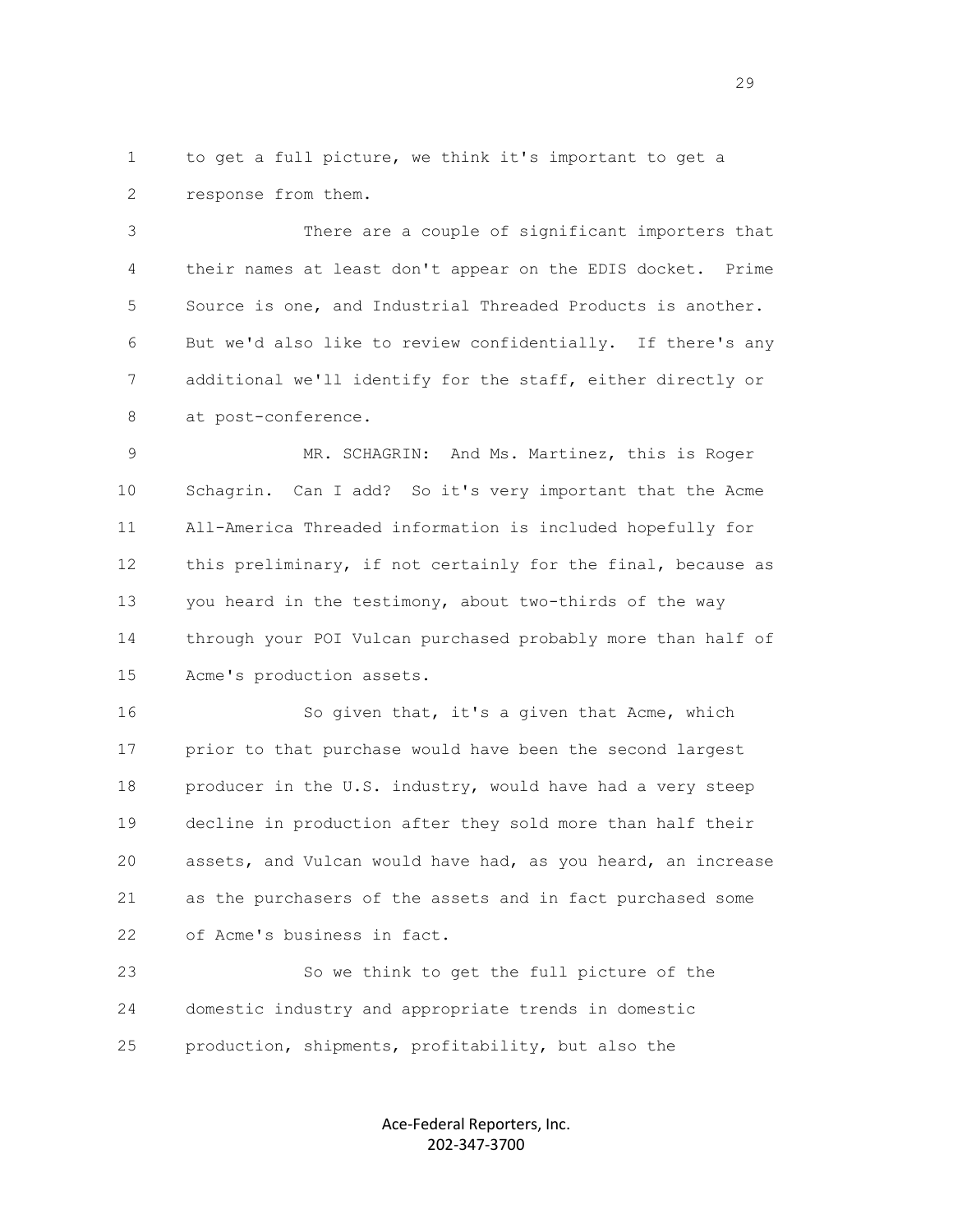1 appropriate trends in import market share, that it's 2 important if you can to obtain that particular domestic 3 producer's data.

 4 MS. MARTINEZ: Thank you. Since you've sort of 5 gone over a little bit of the acquisition of assets, can you 6 just kind of walk me through? Have there been other major 7 consolidations or acquisitions that you're aware of in this 8 industry during the Period of Investigation?

 9 MR. BLACK: I'll at least start. Again, my name 10 is Dennis Black, a general manager. But I've only been at 11 Vulcan a couple of years, but obviously we purchased the 12 portion of Acme, again over half. But you know, there were 13 Acme combined how many, four companies? I believe Acme, I 14 mean originally bought four and made them All-America. So 15 but that was done prior to me getting into the industry.

 16 I think that -- and they kind of consolidated a 17 lot of those at their Indianapolis plant. So when we 18 purchased that, we kind of acquired maybe three or four 19 other little companies that came together. But other than 20 that, I think the big three for, you know, All-America, 21 Vulcan and then Bay Standard were really the majority of 22 that.

 23 MS. MARTINEZ: And that's been the case during 24 the Period of Investigation?

25 MR. BLACK: Yes.

Ace-Federal Reporters, Inc. 202-347-3700

 $30<sup>3</sup>$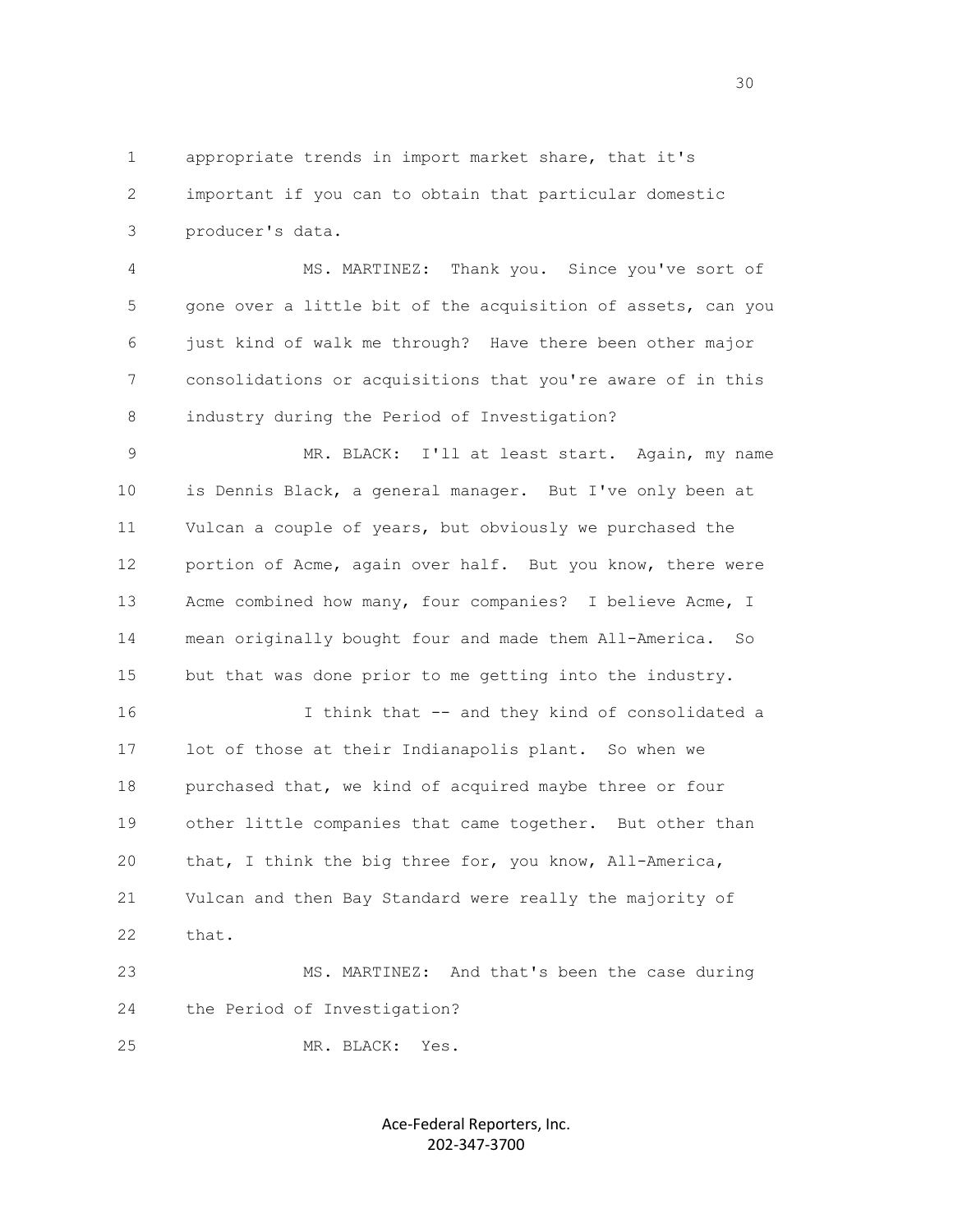1 MS. MARTINEZ: Even before then also? 2 MR. BLACK: Do you have anything to add? 3 MR. LOGAN: Ms. Martinez, Alan Logan. Most of 4 that consolidation occurred after our China case. That's 5 when Acme started acquiring some of the other smaller 6 companies that were financially not doing well because of 7 the imports. I don't think that there was another 8 acquisition or major consolidation during the Period of 9 Investigation, other than our purchase of the assets of 10 All-America. 11 MS. MARTINEZ: Thank you, and related to those 12 assets, can you just elaborate a little bit on what the 13 motivation was. Was it because it was rising demand or, you 14 know, what were the reasons behind that? 15 MR. BLACK: I mean I think the main part was 16 again to try to acquire volume, right. We believe again 17 to, you know, there's always the economy of scale, the 18 productivity efficiencies, and I think that we knew that 19 All-America was struggling and that they were probably 20 looking for somewhat of a plan. I don't want to speak for 21 them, but obviously they sold for a reason. 22 And so I think for us, it was economy of scale 23 and to try to pick up a larger piece of the market. We felt 24 that was a way for us to continue to be viable. 25 MS. MARTINEZ: Thank you. so can you go over

> Ace-Federal Reporters, Inc. 202-347-3700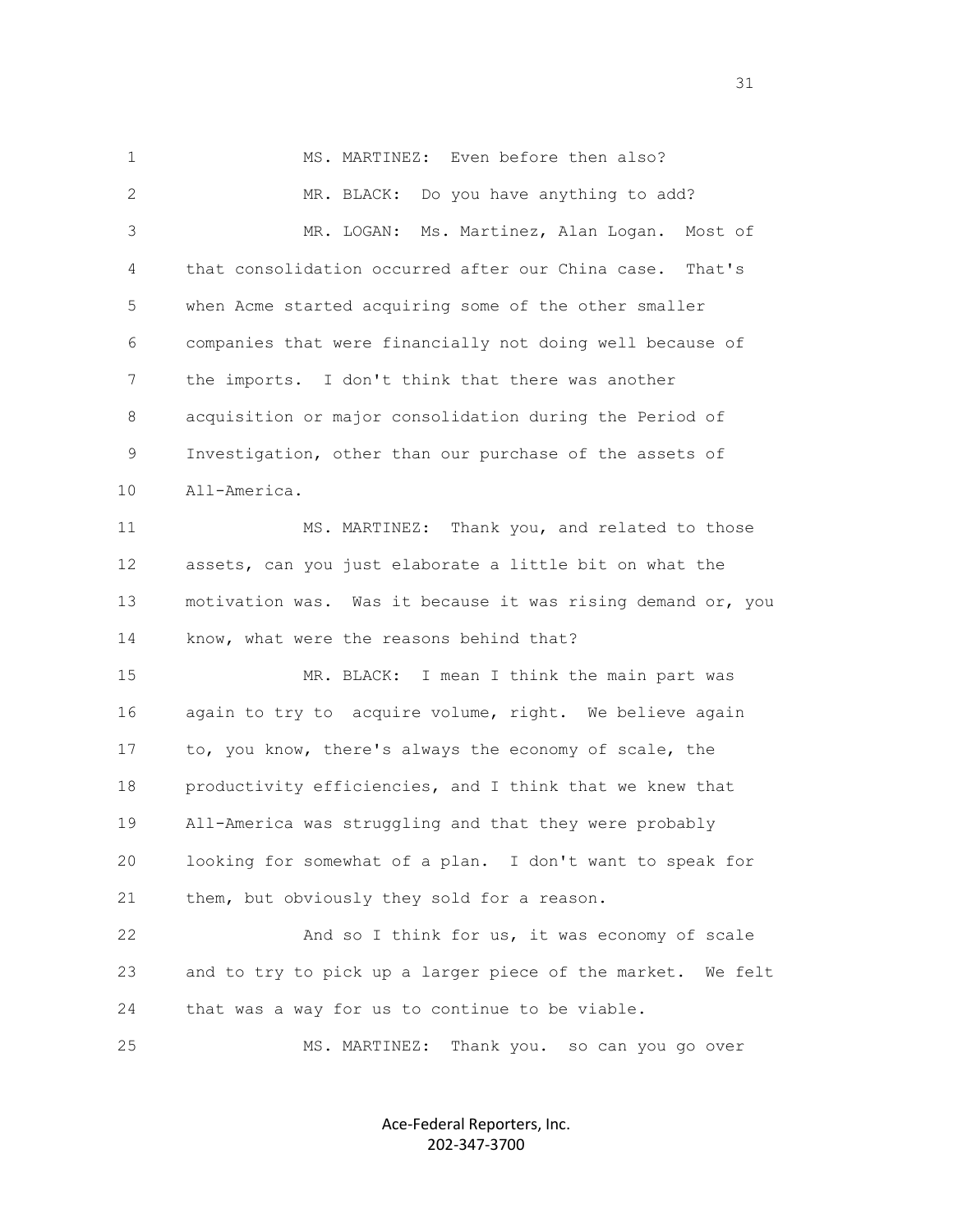1 what alternative products you produce on the same equipment? 2 How easy it it to shift production to those alternative 3 products, and what are the factors that would motivate such 4 a shift?

 5 MR. LOGAN: Alan Logan again. There's really 6 only one type of other product that we manufacture on that 7 same equipment. It's a stainless product. I believe I 8 filled out that portion of the questionnaire, and it was -- 9 basically it's easy to shift from carbon and alloy to 10 stainless from a standpoint of it's the same diameters, so 11 we can thread it on the same equipment.

12 But the stainless market is fairly small, 13 especially the demand for domestic stainless is pretty 14 small. So we sell what we can and we produce what we can, 15 and we have extra capacity anyway. So we can shift it, but 16 there's not a max capacity on stainless because we would 17 never reach it, because there's just not that much demand 18 for stainless in the United States.

 19 MR. SCHAGRIN: And needless to say that -- 20 MR. LOGAN: Compared to alloy and carbon. 21 MR. SCHAGRIN: Roger Schagrin. I would just add 22 that I believe there's an overlap between carbon and alloy 23 and the price differentials been alloy and carbon just 24 reflect the additional alloying elements. So they are not 25 insignificant but not very significant. Stainless is more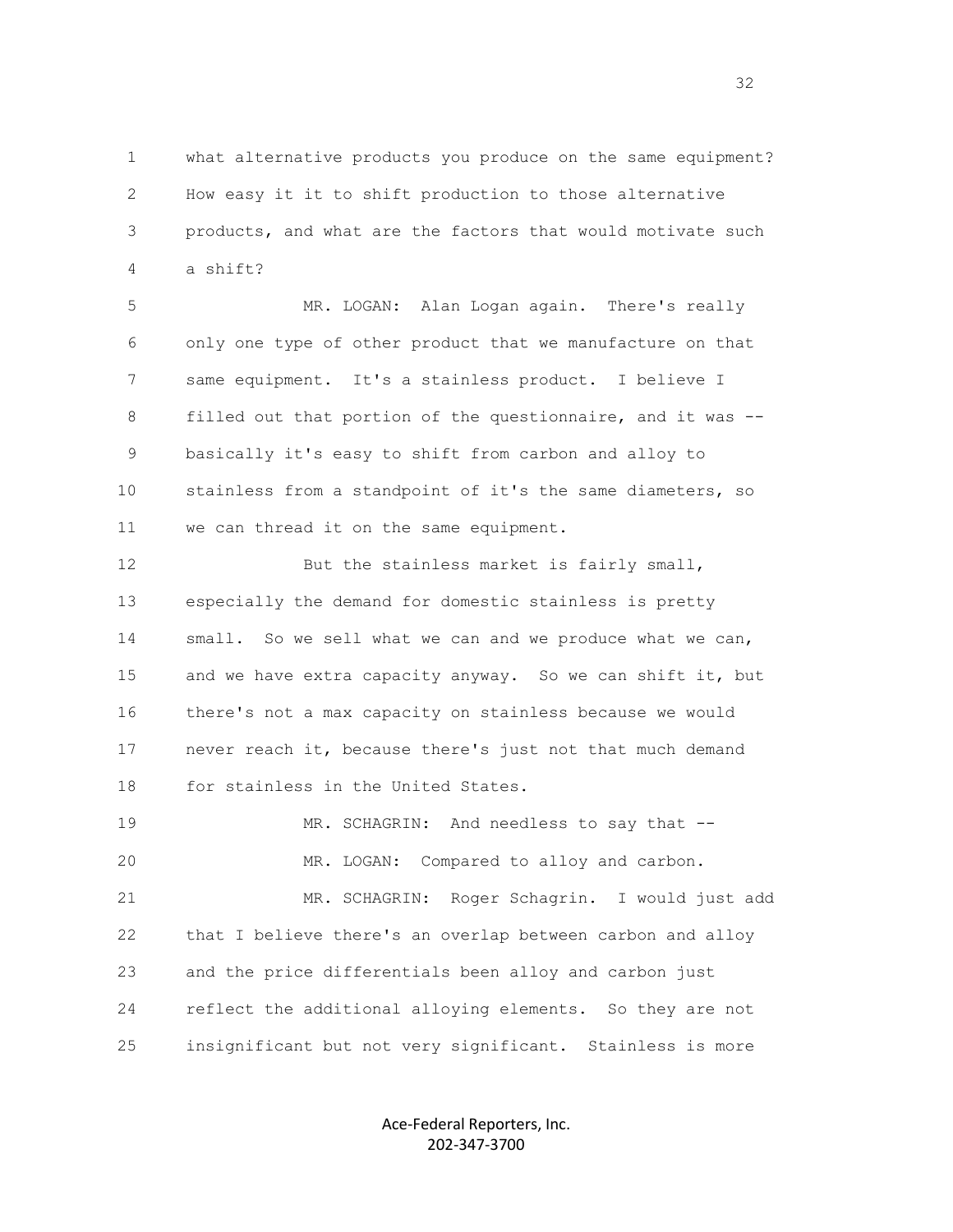1 than double the price of alloy. It's a huge difference 2 because of the chrome and nickel, which are extremely 3 expensive compared to the small amount of alloys. 4 This Commission has I know recently found in its 5 final determinations on large diameter line pipe from 6 several countries that carbon and alloy line pipe were one 7 like product, and stainless line pipe or stainless large 8 diameter pipe was a separate like product, and I think a lot 9 of your basis was different uses, but also a tremendous 10 differences in prices. 11 MS. MARTINEZ: Just to sort of backtrack a 12 little bit, I'm just going to ask a couple of data-related 13 questions. Do you believe that official import statistics 14 are the most accurate measure for this product? 15 MS. DRAKE: Elizabeth Drake, Schagrin 16 Associates. Yes, we do. There's three HTS categories that 17 we included in the petition. The first two, the 18 continuously threaded categories would be pretty much 100 19 percent subject merchandise. 20 The third category, which is non-continuously 21 threaded rod, since our scope covers anything that's 22 threaded up to -- unless it's 25 percent or less. The vast 23 majority of that is also subject. So we believe official 24 import statistics are a very good basis. 25 MS. MARTINEZ: So you do believe that that third

> Ace-Federal Reporters, Inc. 202-347-3700

<u>33 and the state of the state of the state of the state of the state of the state of the state of the state of the state of the state of the state of the state of the state of the state of the state of the state of the st</u>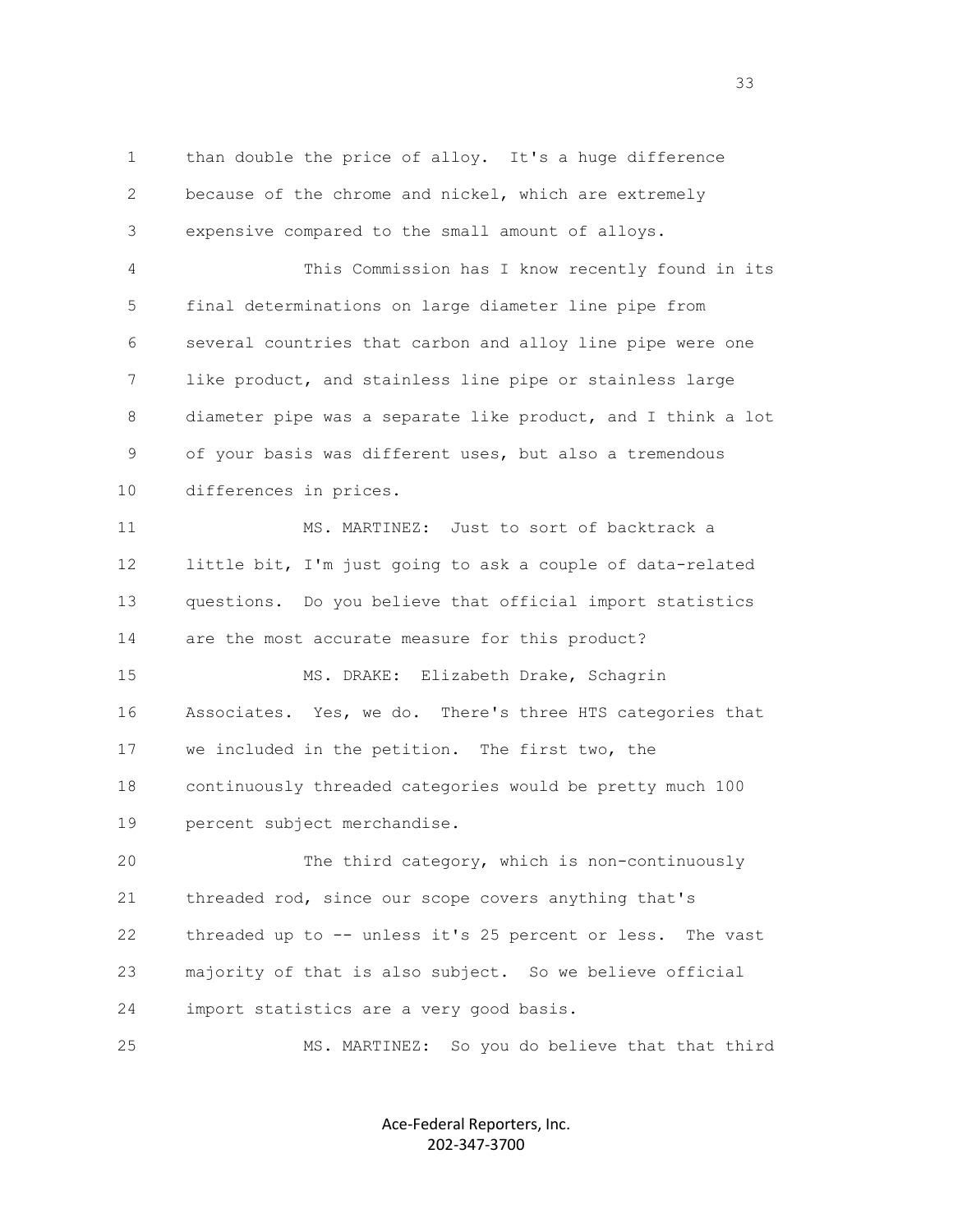1 HTS number is mostly subject imports?

| 2  | MS. DRAKE: Yes. We believe any amount that's                 |
|----|--------------------------------------------------------------|
| 3  | threaded along less than 25 percent of its length would be   |
| 4  | very insubstantial.                                          |
| 5  | MS. MARTINEZ: Thank you, that's very helpful.                |
| 6  | What about Global Trade Atlas data? Are they accurate        |
| 7  | enough to portray global export trends or is the category    |
| 8  | too broad?                                                   |
| 9  | MS. DRAKE: Elizabeth Drake, Schagrin                         |
| 10 | Associates. I guess we have to look at that post-hearing.    |
| 11 | Obviously, it would be a little bit too broad, but maybe we  |
| 12 | can dive into that more post-conference.                     |
| 13 | MS. MARTINEZ: Thank you. That will be very                   |
| 14 | helpful. So according to our preliminary data, the number    |
| 15 | of workers actually increased during the Period of           |
| 16 | Investigation. How should this be interpreted based on the   |
| 17 | arguments you've been making?                                |
| 18 | MR. SCHAGRIN: Well, this is Roger Schagrin.                  |
| 19 | I'll start and then Dennis might add to it. But once again,  |
| 20 | I think you have a little bit of a skew because certainly    |
| 21 | All-America Threaded would have had a steep reduction in     |
| 22 | their workforce because Vulcan purchased all the assets of   |
| 23 | their largest plant. So essentially in picking up            |
| 24 | All-America's business, Vulcan was able to increase its      |
| 25 | number of workers, even though it didn't, was not able as it |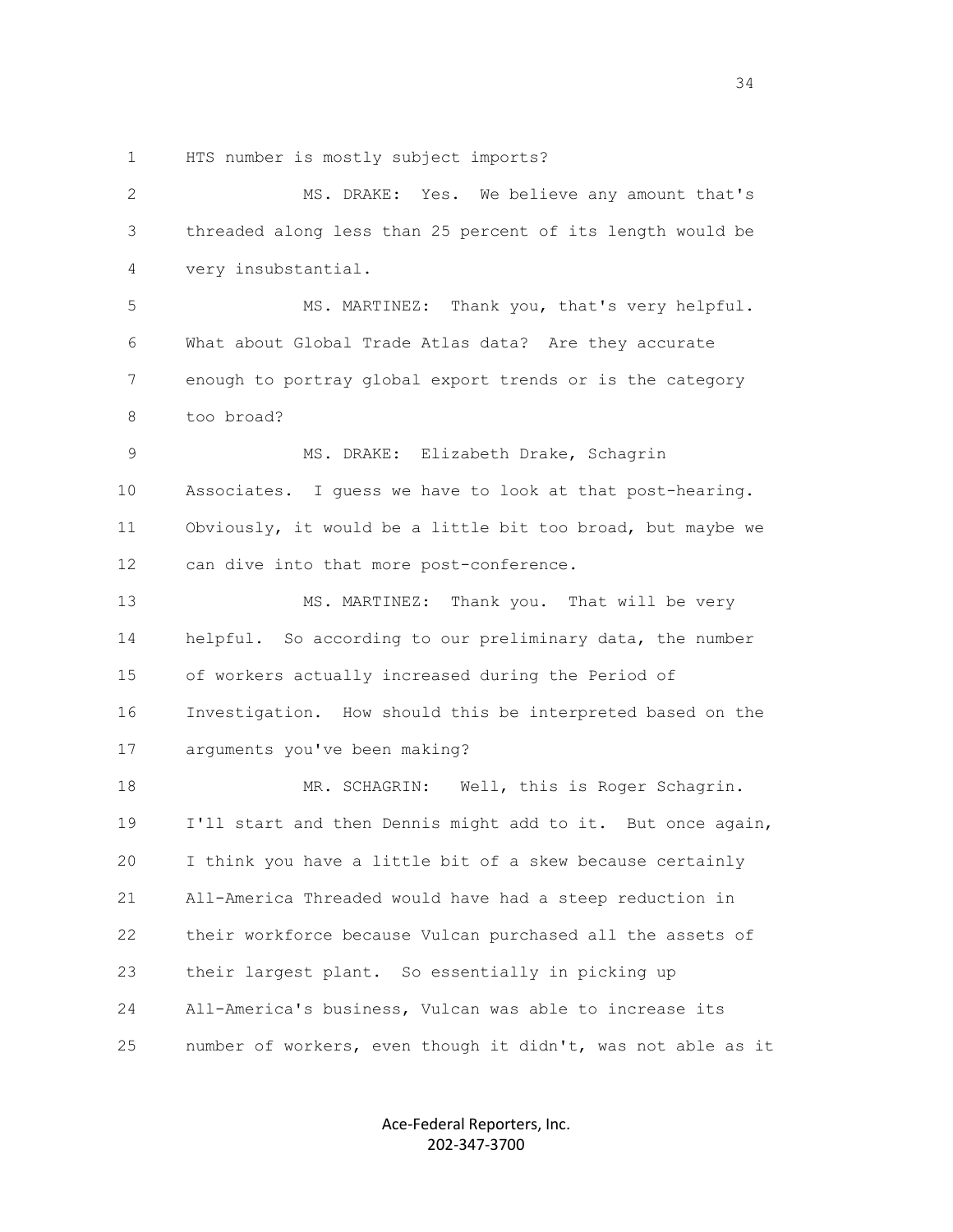1 originally planned to actually use those assets.

 2 It was able to increase its workforce and the 3 amount of time worked in its production by virtue of picking 4 up the extra volume from that purchase. Dennis, would you 5 like to add to that.

 6 MR. BLACK: Yeah. I was obviously involved in 7 the acquisition and visited the plant a couple to times. I 8 believe that at least, even though I have not been back 9 since, that that plant's not running. All those people do 10 not work in threaded rod in Indianapolis. For us, we 11 probably added a few people on second shift, added a few 12 workers to offset, you know, to bring that volume to Vulcan. 13 Also, obviously the economy did get better in 14 '17 and '18. So you know, there was that. But a lot of it 15 was just the assets of the production from the acquisition. 16 MR. GROSS: Walter Gross. I'd like to add to 17 that. As I mentioned in my testimony, I've had to add 18 services along with my manufactured rod, which is very labor 19 intensive to get it to market, which shows up as in our 20 manufacturing labor overhead. But it actually is not 21 directly related to the production of the rod. It's the 22 sub-assemblies that we create after that that's affected 23 our, as mentioned our overhead and our profitability to

24 compete.

25 MS. MARTINEZ: Thank you.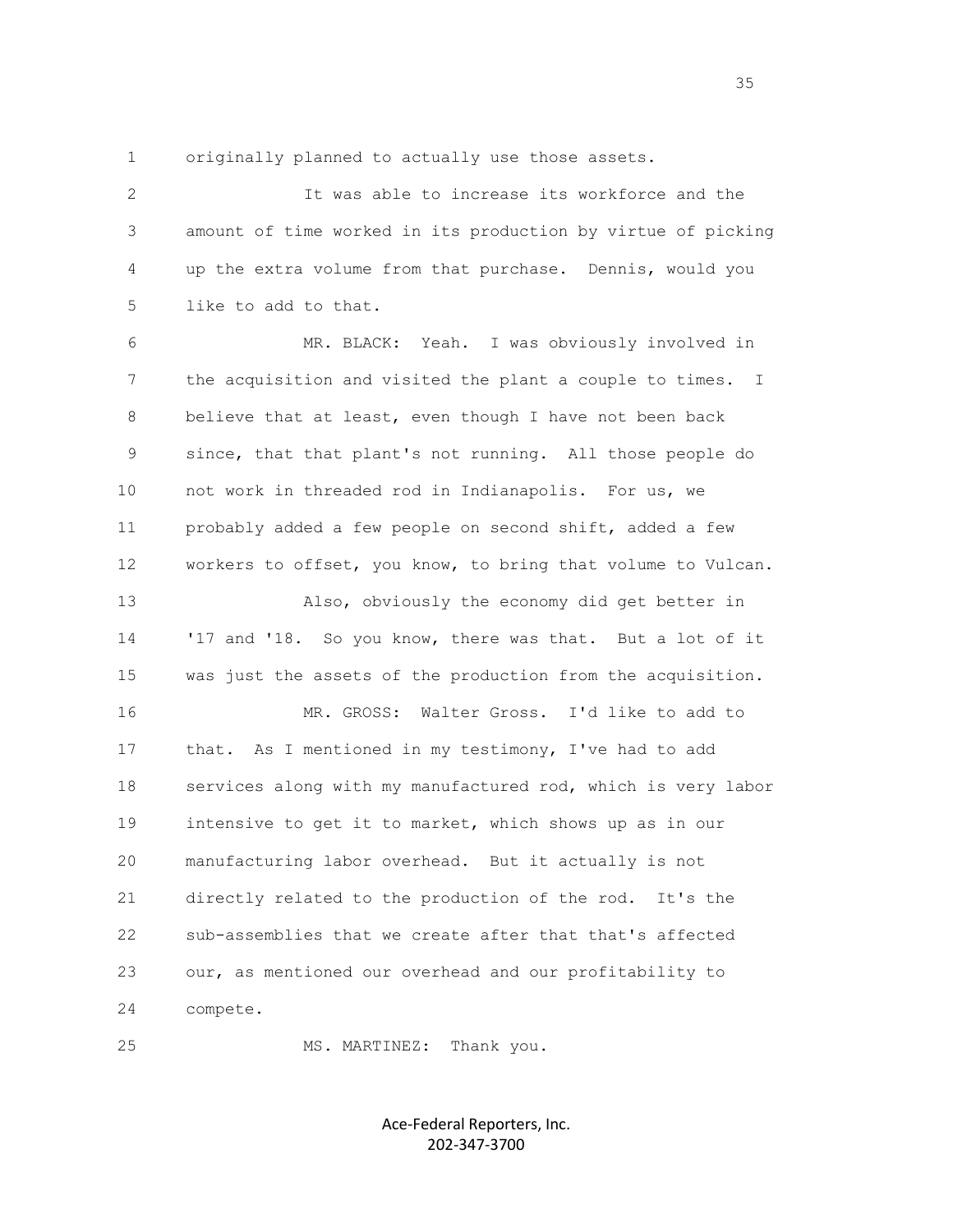1 MR. MEISNER: I'll just add one thing. This is 2 Luke Meisner from Schagrin Associates, and I think Mr. Black 3 touched on this. But if you look at the overall trends, as 4 Mr. Black just testified, demand for carbon and alloy steel 5 threaded rod was going up, and so you might see some of 6 that, just taking the data at face value.

 7 But if you look at other data points such as 8 production and shipments, they lag behind the increase in 9 demand for the product. So there is injury there as well.

 10 MS. MARTINEZ: So as you mentioned in your 11 testimony, U.S. producers importing, directly importing this 12 product seems to be pretty common. Can you tell me a little 13 bit more about why that is?

14 MR. GROSS: Wally Gross, Bay Standard. Since I 15 am one of those producers that does that, it is -- there is 16 -- it's very frustrating as a manufacturer trying to grow 17 sales when you run into so much being used in the market 18 that there is no way I can produce it and make a profit in 19 selling it to that market.

 20 In my business world, so an importer of standard 21 nuts, bolts, washers that augment our all-thread broad 22 lines, so we're already an importer. So it just made sense 23 for us to either walk away from -- the choice is to walk 24 away from a potential sale or try to compete on the west 25 coast, especially on smaller diameter all thread rod.

> Ace-Federal Reporters, Inc. 202-347-3700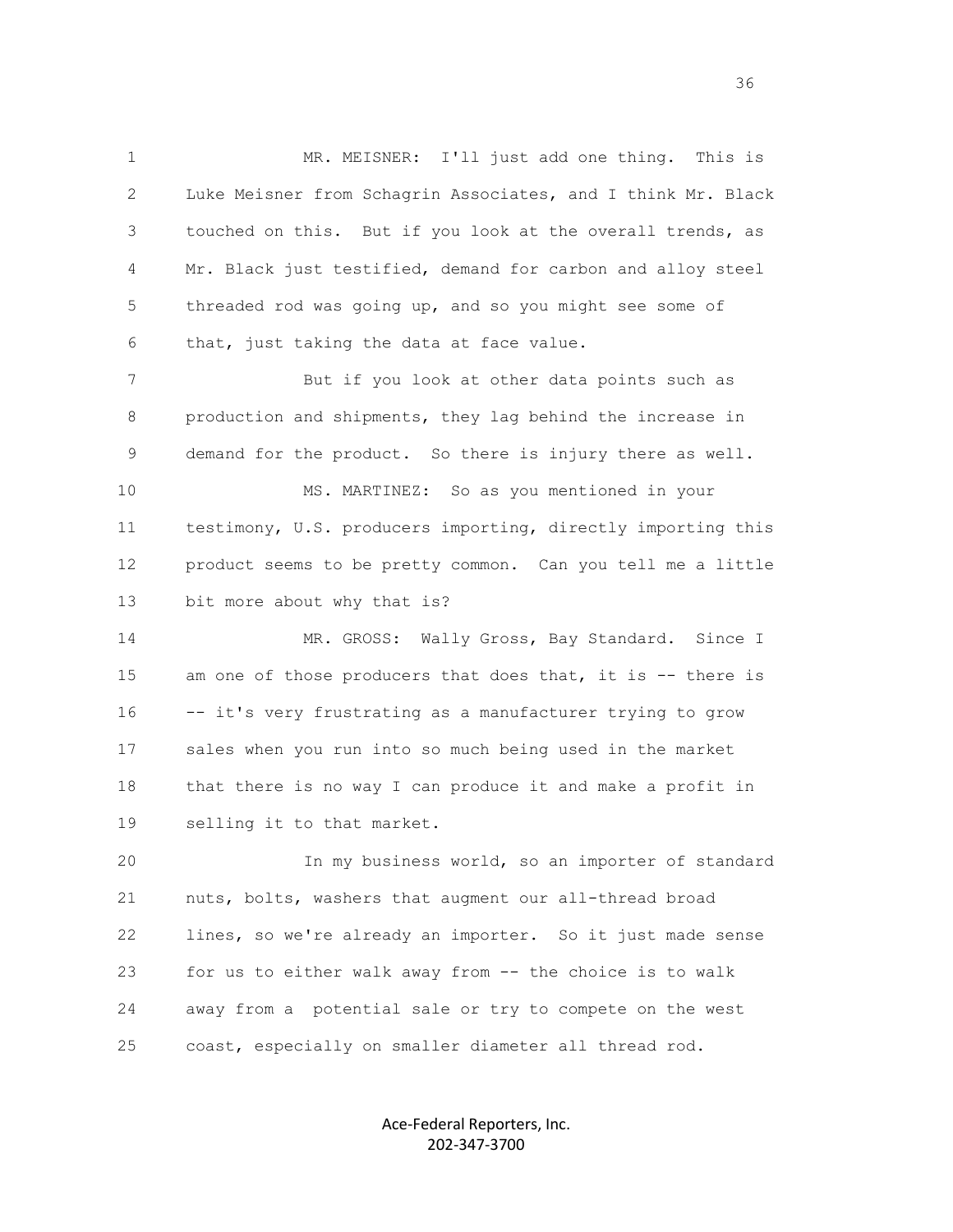1 So the choice was to help grow sales. It's just 2 a simple business choice. Would I rather be producing it 3 myself, adding to my production capacity myself? 4 Absolutely. And that's just the beginning and the end of 5 it. 6 MS. MARTINEZ: So you're saying a lot of it is 7 the smaller diameter that you're -- that's more commonly 8 imported? 9 MR. GROSS: In my market, the larger diameter is 10 being used more for the seismic application that I 11 mentioned. With the lead times being so short, it gives me 12 advantage to supply that market. On more common sizes, it 13 becomes a commodity. it's based off of just importing 14 inventories and selling off of your inventories, and keeping 15 the inventories coming in, if that makes any sense. 16 So I am an advantage with larger diameter 17 against imports, just because of lead times and changing in 18 the jobs. That's pretty much it. 19 MR. SCHAGRIN: Ms. Martinez, this is Roger 20 Schagrin. I know you haven't asked it yet, but I know 21 someone on the Commission staff will ask this question. 22 But just in case, I'll preempt it. That is that 23 because it's all based on confidential information, we will 24 make arguments in our post-conference brief as to whether 25 and which members of the domestic industry that are also

> Ace-Federal Reporters, Inc. 202-347-3700

<u>37</u>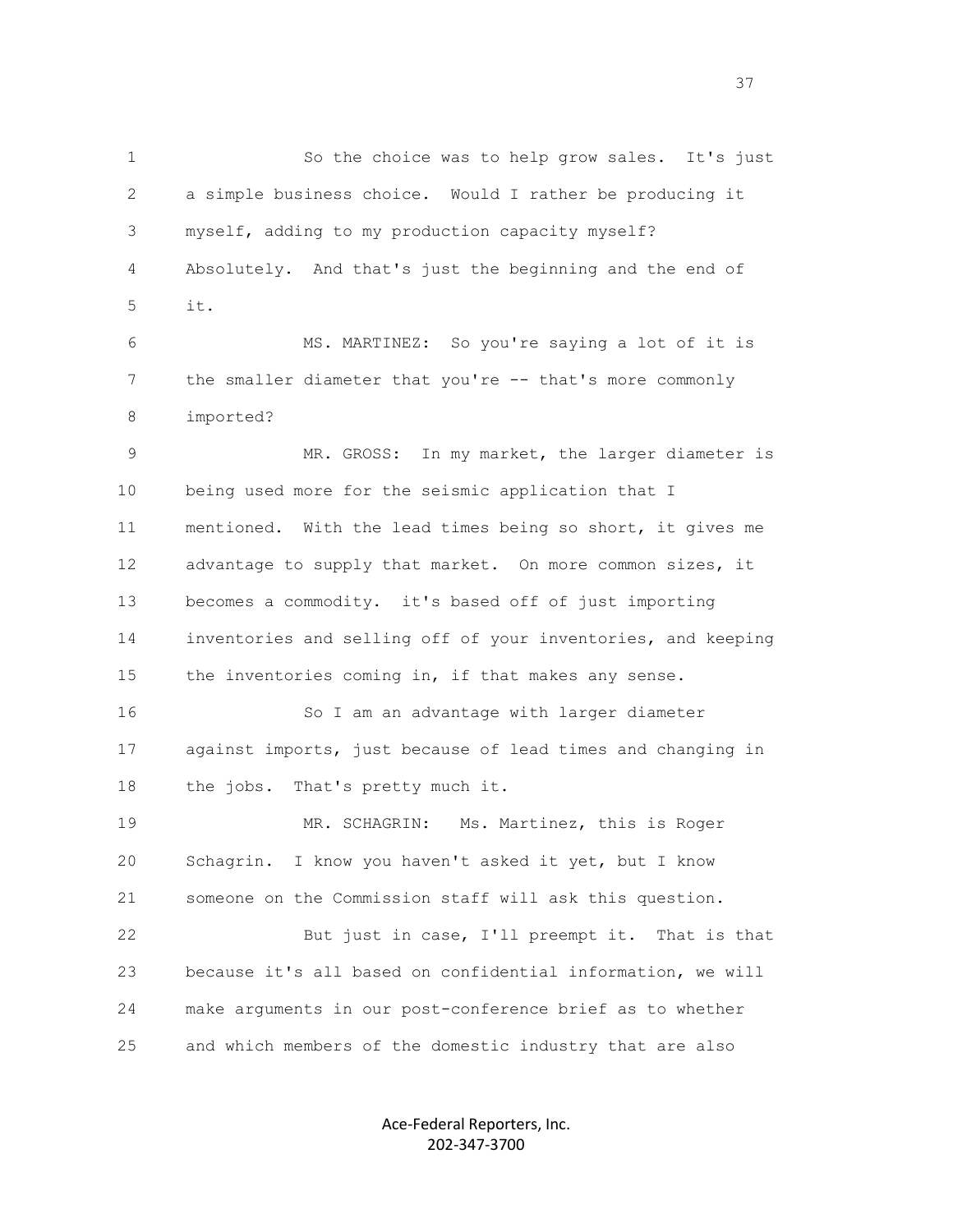1 significant importers should be excluded from the domestic 2 industry by reason of the significance of the imports of 3 subject products.

 4 MS. MARTINEZ: So when we're talking about 5 carbon versus alloy, galvanized versus non-galvanized, can 6 you tell me a little bit more about that? What is the most 7 common in the U.S.? Is there a preference? What, how do 8 the applications differ among the different products, and 9 how do the imports play into that?

 10 MR. JENKINS: This is Brent Jenkins at Vulcan 11 Threaded Products. Repeat your question one more time? I 12 was writing.

 13 MS. MARTINEZ: It's, you know, when we're 14 talking about the different comminations of the threaded 15 rod, carbon versus alloy, galvanized versus non-galvanized, 16 electroplated I think --

17 MR. JENKINS: Right.

 18 MS. MARTINEZ: Can you just elaborate on, you 19 know, the differences, what's more common in the U.S., what 20 do you produce the most, what are the imports coming in, how 21 do they compare?

 22 MR. JENKINS: The carbon and alloy are both very 23 similar. Really it depends on what the engineer down the 24 road is spec'ing out. So like a zinc plating is just the 25 electro-galvanized. It's just pretty much giving a cleaner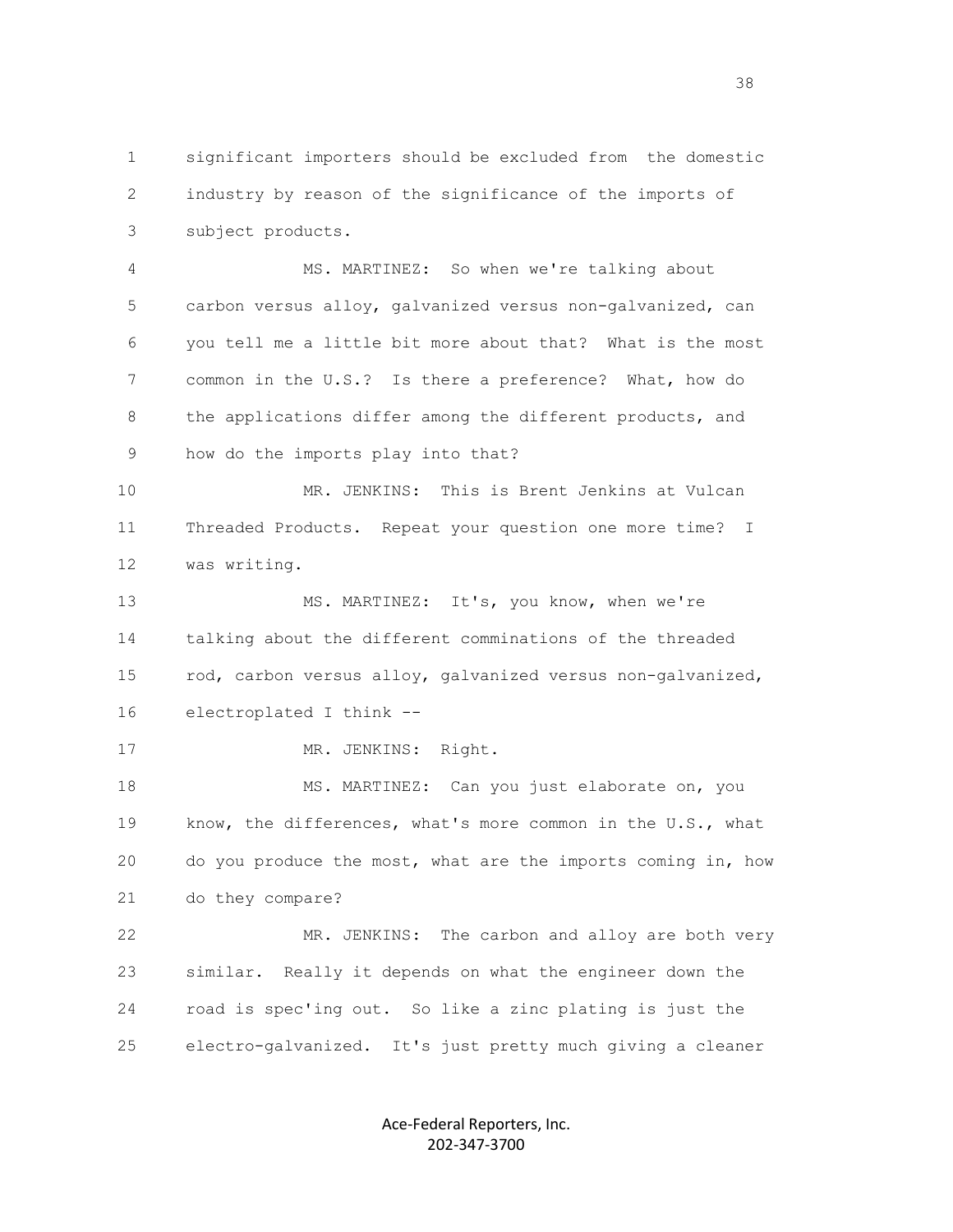1 finish that hot tipped galvanized is going to give -- it's 2 better for a corrosive environment. And then the heat 3 treating is just adding strength.

 4 So for the alloy, the alloy steel is better for 5 the heat treating process, but they're all used in very 6 similar applications. Essentially they're just, they're 7 being used to fasten whatever they're hanging, whatever 8 they're tightening. So they're very common, but then the 9 plating aspects and the strengthening aspects of the alloy 10 are just playing into whatever end use they're going into.

 11 Percentage-wise, I would say they're very -- for 12 us, I'll tell you hot tipped galvanized is a smaller amount, 13 maybe seven to ten percent of our sales. For zinc plating, 14 it's probably over half. Definitely the vast majority would 15 be zinc, but quite a bit of that as well.

 16 MS. DRAKE: Ms. Martinez, Elizabeth Drake of 17 Schagrin Associates. I think you'll see that the imjports 18 also cover the waterfront in terms of the different alloy 19 carbon, the different types of coatings or finishes.

 20 Obviously you see imports coming in under both 21 the carbon and alloy categories from the four countries, but 22 also staff did a good job of collecting information from 23 importers on the type of coating and from what we've seen, 24 there's a broad range both domestically and on the import 25 side.

> Ace-Federal Reporters, Inc. 202-347-3700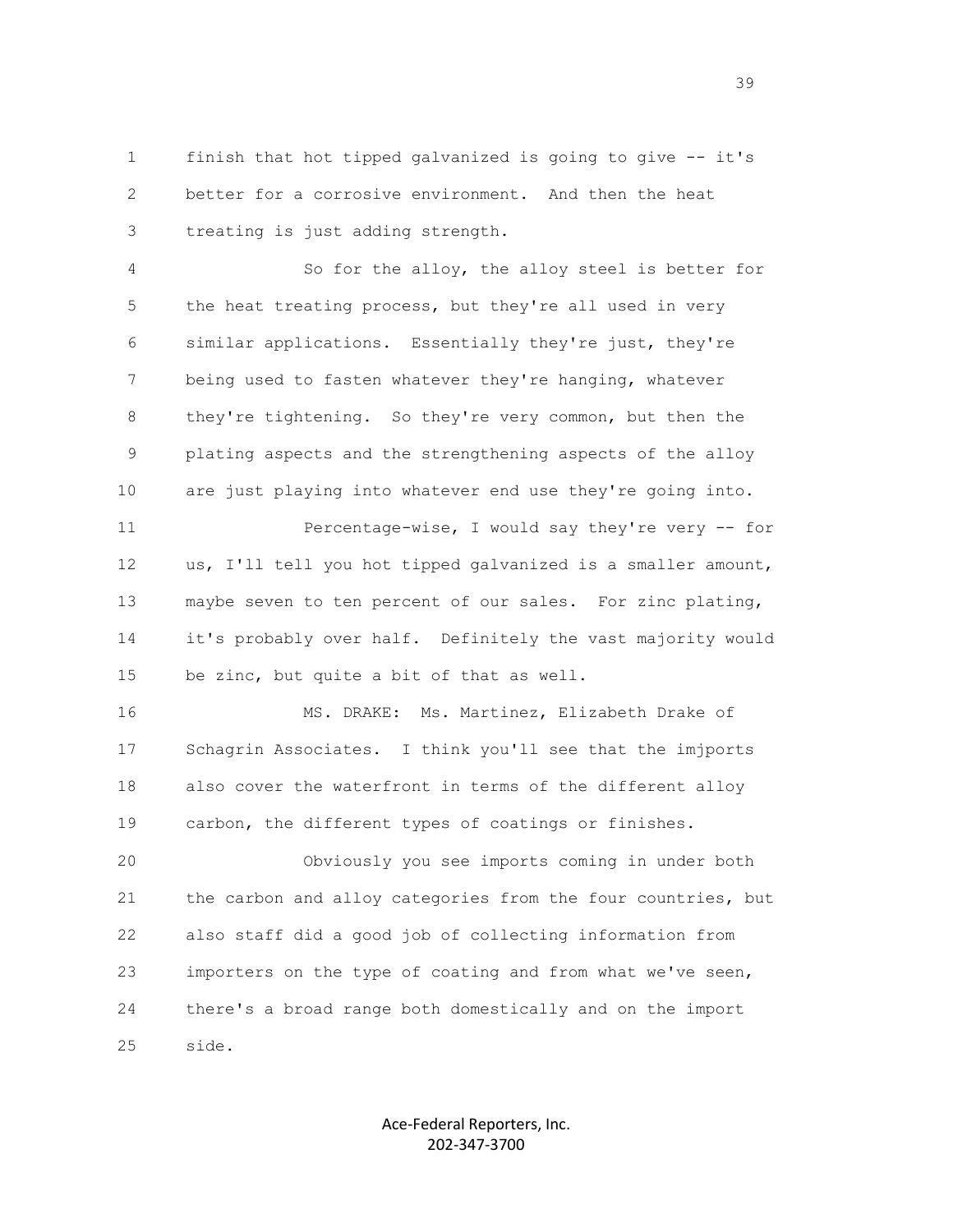1 MS. MARTINEZ: Do you see a strong preference 2 for imports for a particular country, you know, one of the 3 products over the others?

 4 MR. JENKINS: I think, you know, because there's 5 already a dumping order, this is Brent Jenkins with Vulcan. 6 Because there's already a dumping order on carbon products 7 from China, it sort of eliminates some of their carbon 8 shipments. But there seems to be a good volume of both 9 carbon and alloy coming from most of these countries.

 10 MR. SCHAGRIN: Yeah, and this is Roger 11 Schagrin. It's like de ja vu all over again with the plate 12 case, where there had been an order on carbon plate, and 13 then we had a lot of imports in the alloy category and just 14 some in carbon.

 15 And that is, you know, with these imports from 16 China, which I think was in the opening statement of the 17 gentleman from Taiwan, which are the largest imports even 18 though there's a dumping order on carbon, no one ever knows 19 what the imports from China that are being classified as 20 alloy, how much of those are real alloy or they're actually 21 being imported as alloy, even though the mill test 22 certificates are just for carbon specifications.

 23 But they may have added trace elements of some 24 alloy in order to avoid the anti-dumping duties. So very, 25 very similar from what I understand from talking to Vulcan

> Ace-Federal Reporters, Inc. 202-347-3700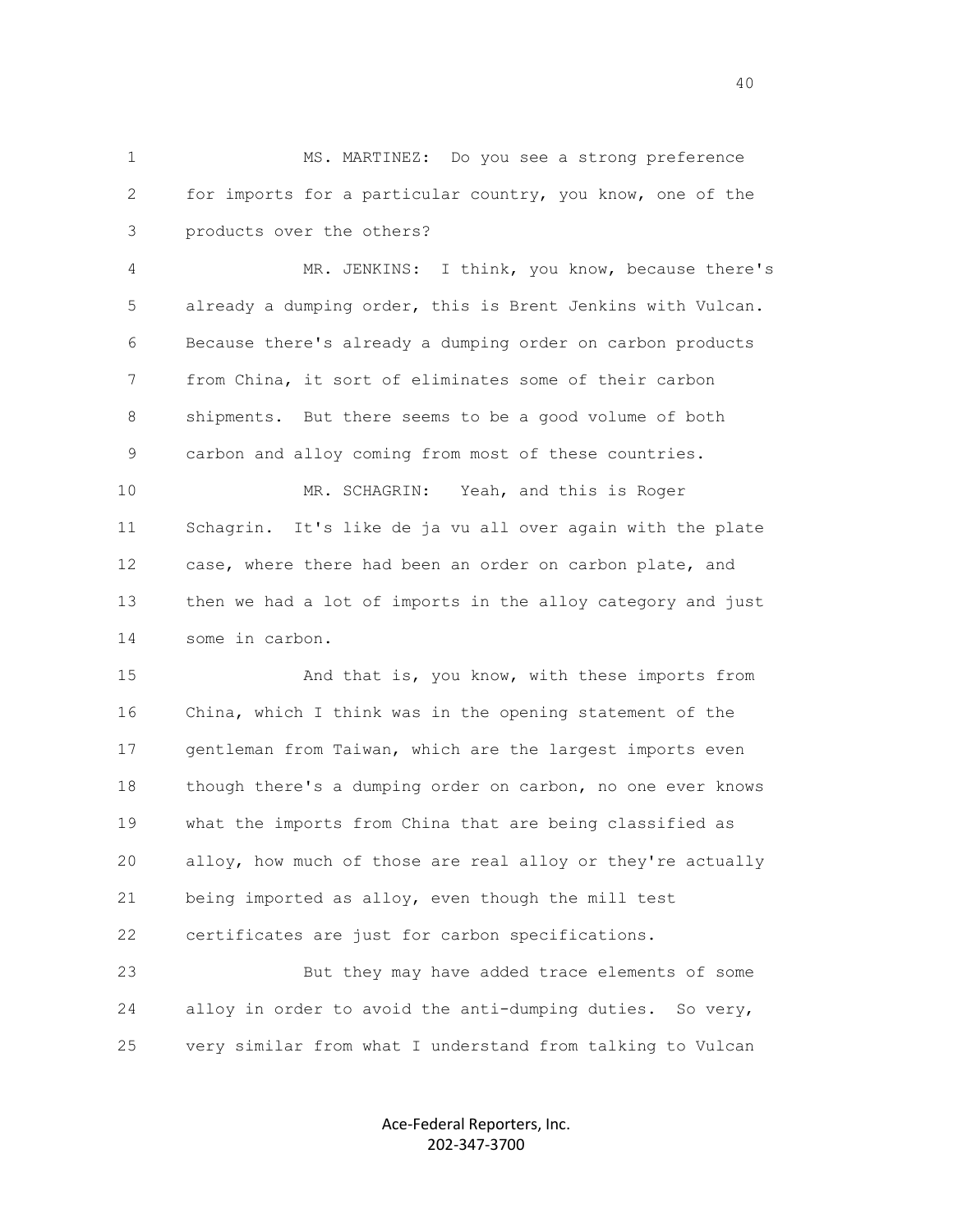1 about the marketplace. Very, very similar to the Cut to 2 Length Plate case where we saw a lot of alloy imports from 3 China that were really being sold as meeting carbon 4 specifications.

 5 MS. MARTINEZ: Thanks. Looking at the import 6 data, you know, sort of alluding Mr. Tsai's testimony 7 earlier or statement, how do you reconcile sort of, you 8 know, there does seem to be a large increase in imports from 9 China and to some extent India. But for Taiwan and Thailand 10 it's less so. You don't see as marked of an increase.

 11 So you know, how do you -- how would you 12 characterize those and why, why aren't you seeing as much of 13 a surge for those countries?

 14 MR. SCHAGRIN: This is Roger Schagrin. I mean 15 it's pretty easy and it happens often in these cases. So we 16 try to eliminate the Commission's future work, as well as 17 our own future work. I know it sounds funny coming from a 18 lawyer, to say we want to eliminate some of our future work, 19 but we have families too.

 20 So I mean yes, there are different trends in the 21 imports, but we know from the marketplace that because the 22 imports from Thailand and Taiwan are being sold to the same 23 customers in general as the imports from India and China, 24 there's no doubt in our mind that not only are these imports 25 high and already injurious, certainly on a cumulative basis,

> Ace-Federal Reporters, Inc. 202-347-3700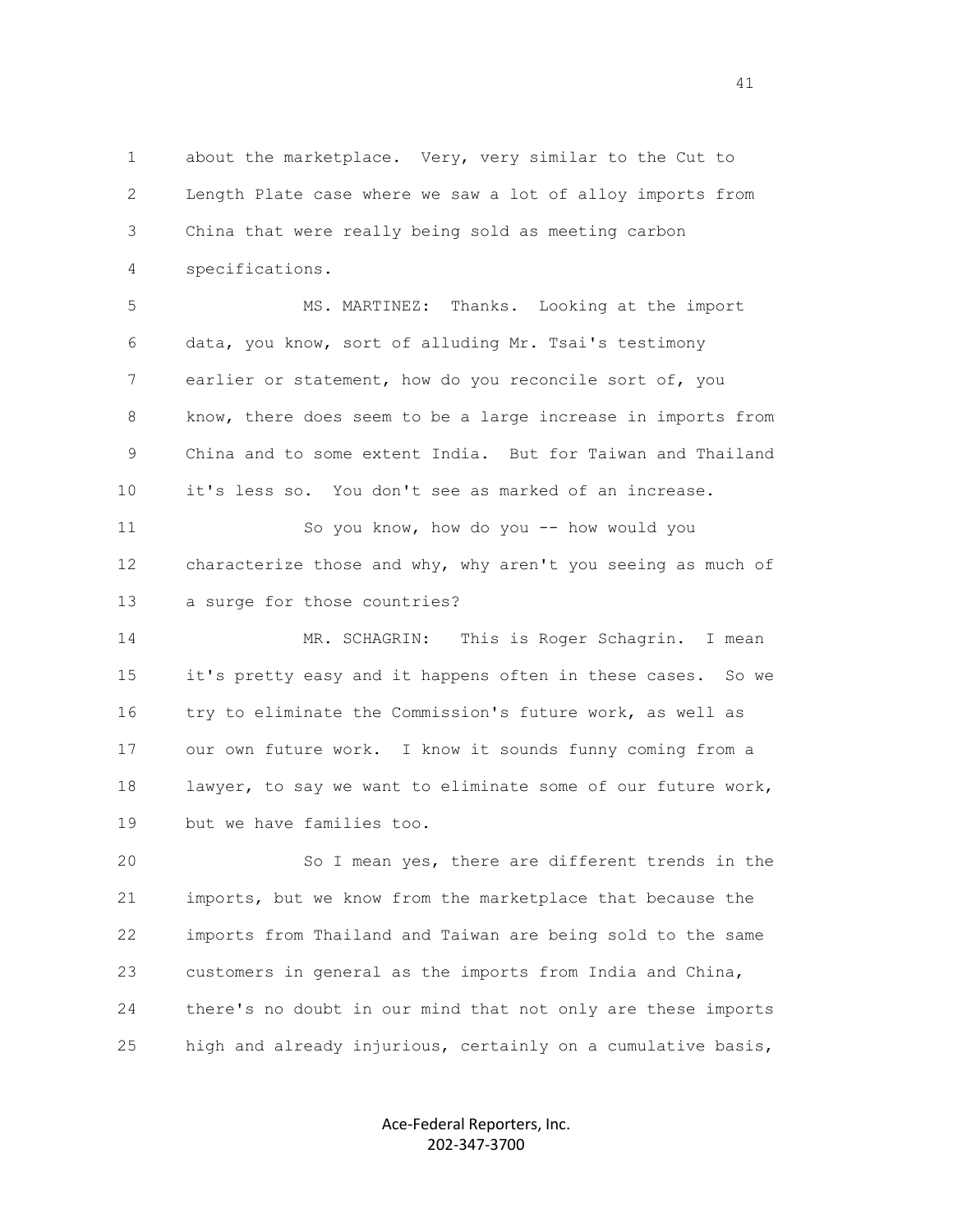1 but that if we were to obtain relief from India and China, 2 we would see instead of the benefits going to the U.S. 3 industry, we would see a big increase in imports from 4 Thailand and Taiwan, and then we'd be back here again 5 saying now these imports are increasing. We'd have to file 6 new cases. 7 So the fact that their imports are high, we 8 believe they have excess capacity. They sell the same 9 products. They're cumulatively injuring the U.S. industry. 10 The Commission certainly, once it cumulates, doesn't have to 11 see the same trends in imports from all of the subject 12 countries. 13 MS. MARTINEZ: Thank you. I have no more 14 questions at this time. 15 MR. CORKRAN: Thank you, Ms. Martinez. We will 16 now turn to Mr. Gallagher. 17 MR. GALLAGHER: Patrick Gallagher from the 18 General Counsel's office. Thank you for (off mic). Okay, 19 is that better? Okay. My first one, I only have a few. My 20 first question is with respect to substitution. 21 I'm going to presume, and of course you'll 22 correct me if I'm wrong, but I'm presuming that for pretty 23 much all the carbon applications you can use an alloy,

25 You use the hot one to substitute for the lower one, let's

Ace-Federal Reporters, Inc. 202-347-3700

24 right, use the hot rod? To use the expression "hot rod."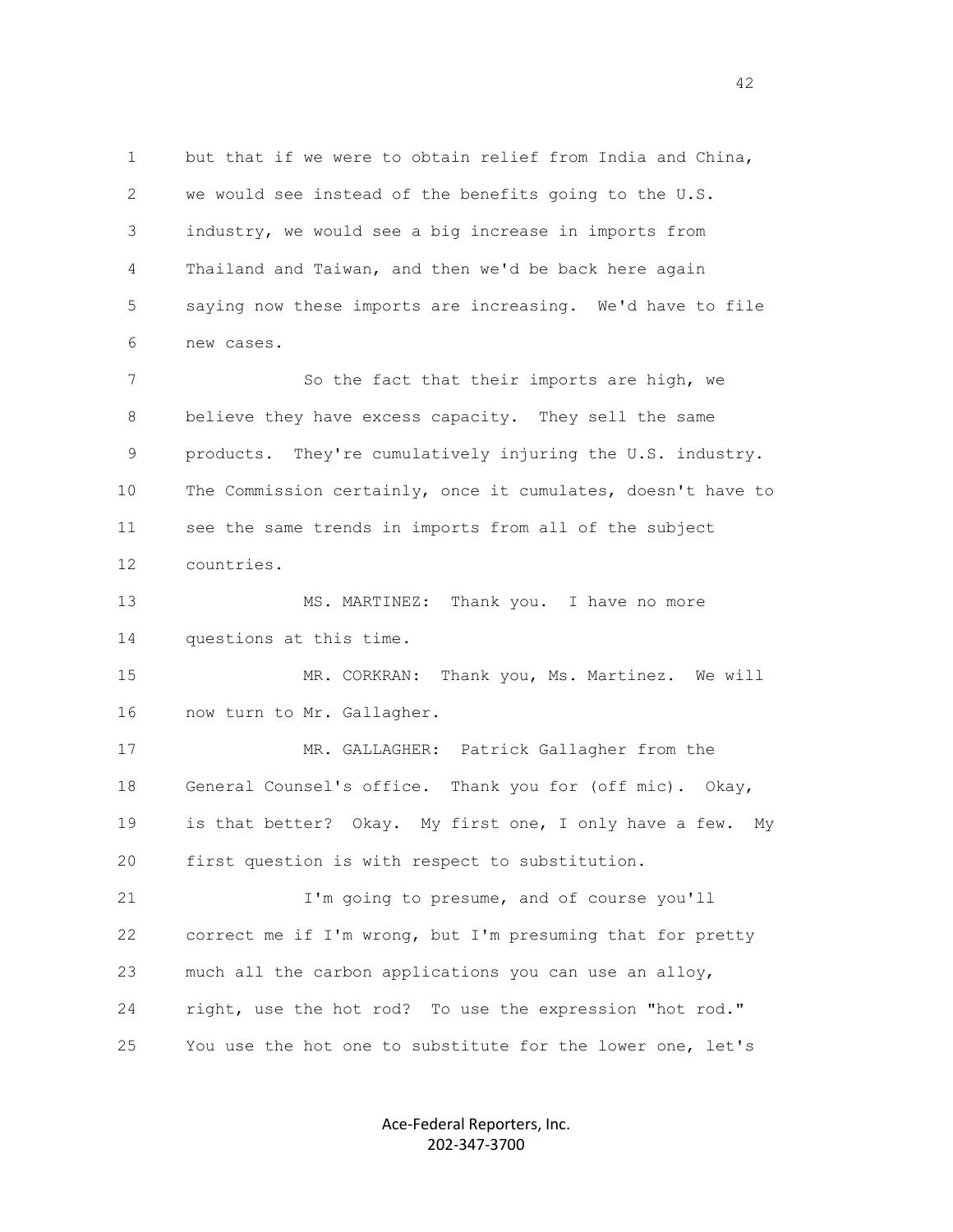1 say.

| $\overline{2}$ | How far down does that go, or how far down can               |
|----------------|--------------------------------------------------------------|
| 3              | it go in terms of pricing, right, because you're saying you  |
| 4              | have to have the more expensive alloy in there in order to   |
| 5              | meet the spec? So there has to be some point along the       |
| 6              | substitution range, where the alloy just becomes too         |
| 7              | expensive for the carbon application, you know. Roughly,     |
| 8              | how far does that go down as a practical matter?             |
| 9              | MR. LOGAN: Alan Logan, Vulcan. Let's see if I                |
| 10             | can get to the heart of your question. From Vulcan's         |
| 11             | standpoint, and as a domestic manufacturer, because alloy is |
| 12             | more expensive, then obviously and everybody's concerned on  |
| 13             | price, then every buyer would have a certain price point     |
| 14             | that they would not be willing to pay alloy pricing for a    |
| 15             | product, for a carbon use.                                   |
| 16             | What's been so concerning and so surprising to               |
| 17             | us is how the alloy and carbon pricing from overseas has     |
| 18             | converged. I mean they're almost interchangeable, which is   |
| 19             | from a domestic producer's standpoint pretty shocking to us, |
| 20             | simply because in the domestic market there is a price       |
| 21             | difference. We do pay more material, more cost for alloy     |
| 22             | I hope that answers your question or<br>versus low carbon.   |
| 23             | addresses it.                                                |
| 24             | MR. SCHAGRIN: So Mr. Gallagher, let me take a                |
| 25             | Roger Schagrin. So in terms of the physical ability<br>shot. |

Ace-Federal Reporters, Inc. 202-347-3700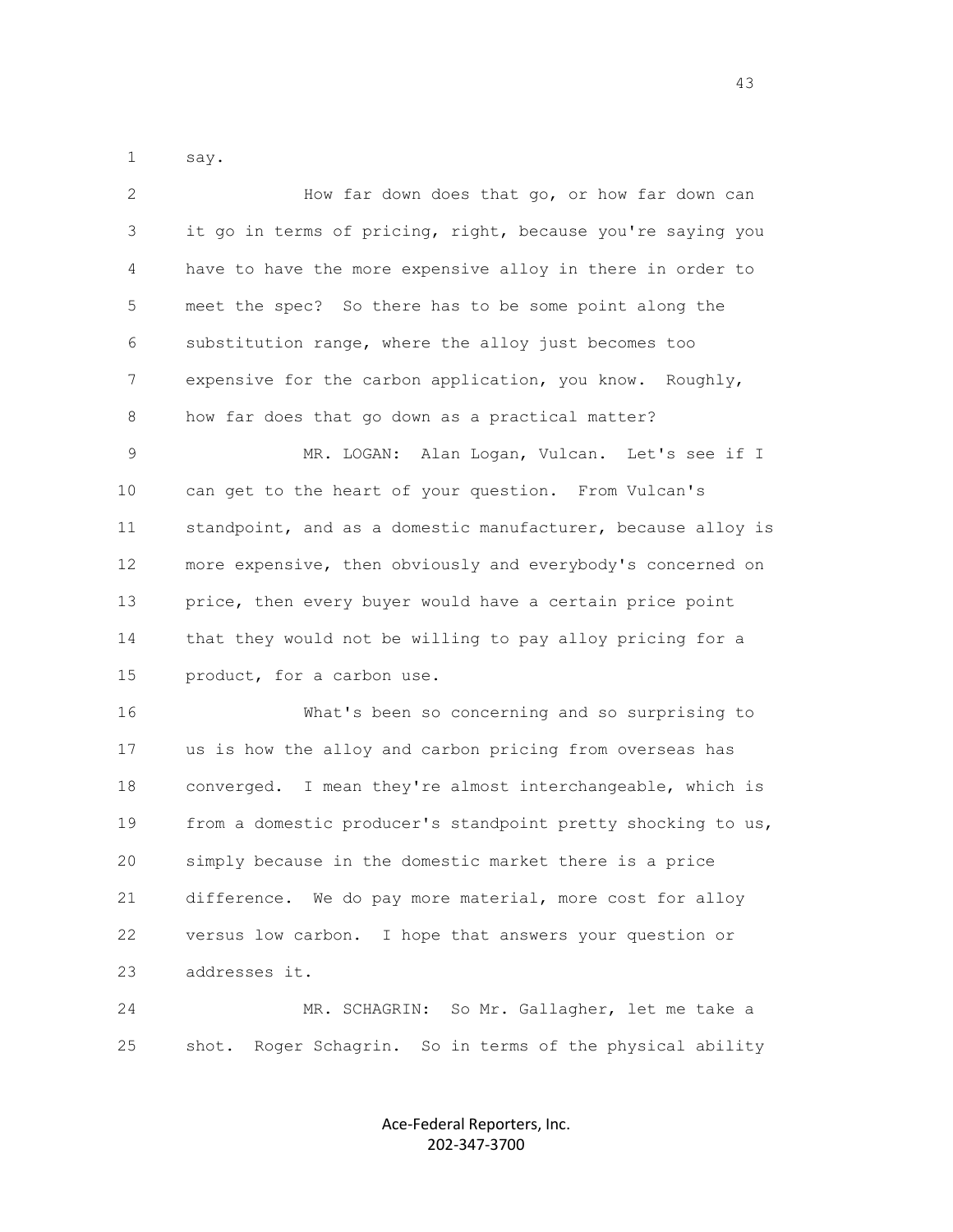1 to substitute, I think you hit it on the head at the 2 beginning. In almost all applications, a customer can use 3 alloy instead of carbon. The reverse is not true from an 4 engineering perspective. If the engineer says you've got to 5 have an alloy product, then you've got to have an alloy 6 product.

 7 What's happened in the marketplace is that not 8 only has import alloy displaced domestic alloy sales, but 9 import alloy has displaced domestic carbon sales because 10 import alloy prices are so inexpensive. So if I offered you 11 a Cadillac at a Chevrolet price, you'd say I'll take the 12 Cadillac. That's essentially what some of the foreign 13 producers are doing.

14 14 In the past, and I have to check on it, maybe we 15 can address in our post-conference brief, China's export 16 rebate program was skewed in a way that they gave a higher 17 export rebate for alloy rod or bar, the two raw materials 18 here, than they would for carbon.

19 So you'd see the Chinese producers, in order to 20 get a higher export rebate, wanting to produce the 21 additional rebate was actually more than the additional cost 22 of the alloys. So they were being incentivized by the 23 Chinese government to produce more alloy product, and that 24 might tie into this, that folks are often able to get alloy 25 raw materials from China at less than other worldwide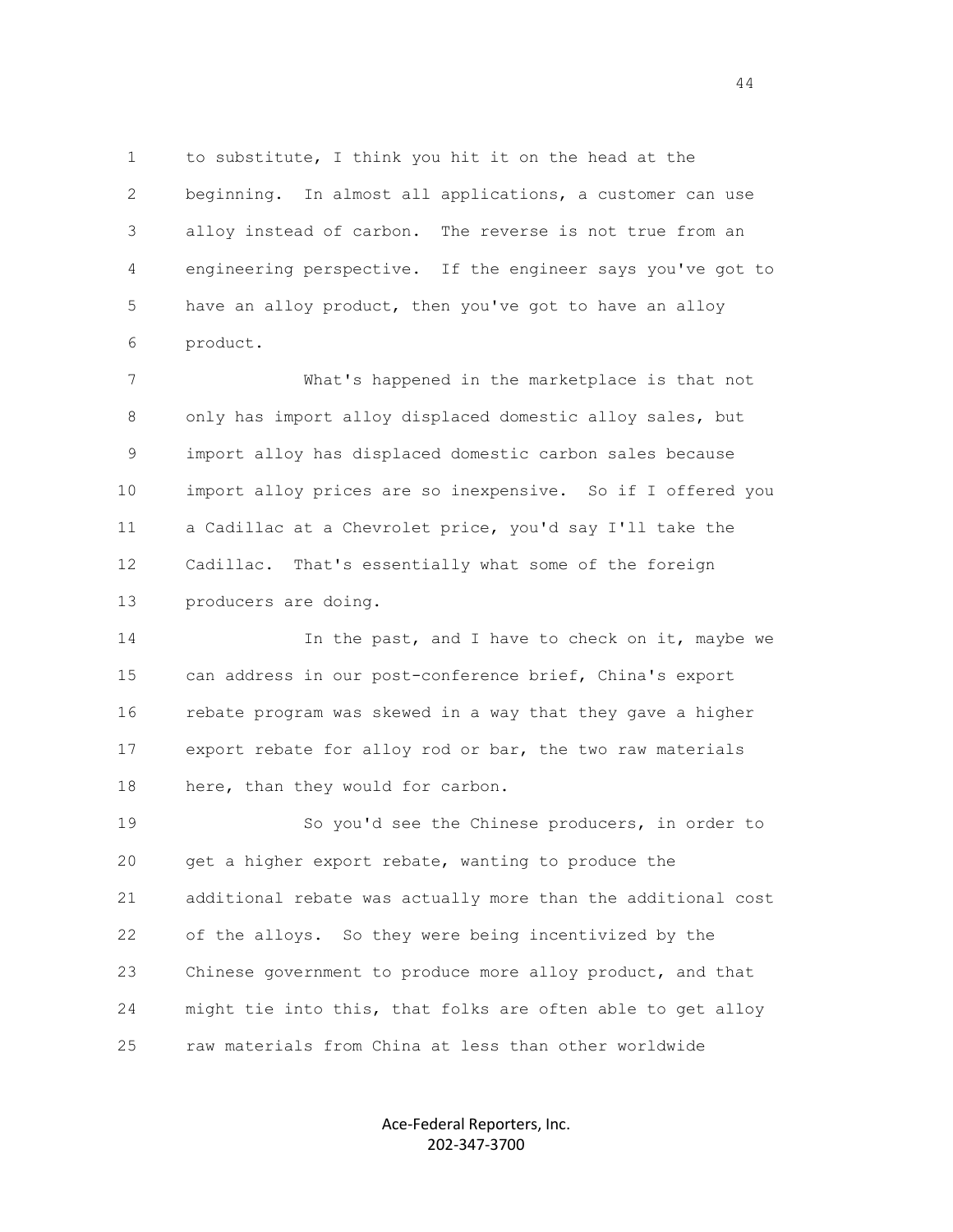1 carbon prices for the same raw material.

| 2  | MR. GALLAGHER: Thank you, and I'll be                        |
|----|--------------------------------------------------------------|
| 3  | interested in hearing what you have to say about Taiwan and  |
| 4  | the specialty products in the post-hearing or                |
| 5  | post-conference. Thank you. I only have one other            |
| 6  | question. With respect to the imports from Thailand, do you  |
| 7  | have a sense of alloy versus carbon, or do they produce both |
| 8  | equally and they export them equally?                        |
| 9  | JJ As far as we know -- this is Brent Jenkins                |
| 10 | of Vulcan. As far as we know, there's very a little alloy    |
| 11 | produced in Thailand. We're only -- based off our market     |
| 12 | research, we're only aware of one manufacturer, at least     |
| 13 | major manufacturer in Thailand, and they produce carbon only |
| 14 | as far as we're aware. But you know, I think that's just     |
| 15 | all they produce. That's just what they do.                  |
| 16 | MR. GALLAGHER: Thank you. That's all I have,                 |
| 17 | thanks.                                                      |
| 18 | MR. CORKRAN: Thank you Mr. Gallagher. We'll                  |
| 19 | next turn to Mr. Horne.                                      |
| 20 | MR. HORNE: Are there any common steel price                  |
| 21 | indexes or other benchmarks used by the threaded rod         |
| 22 | industry for negotiating or setting prices of threaded rod?  |
| 23 | MR. BLACK: As far as having a benchmark now, I               |
| 24 | mean I'd say on the threaded side of the world it's really   |
| 25 | supply and demand, you know. A lot of times trying to be     |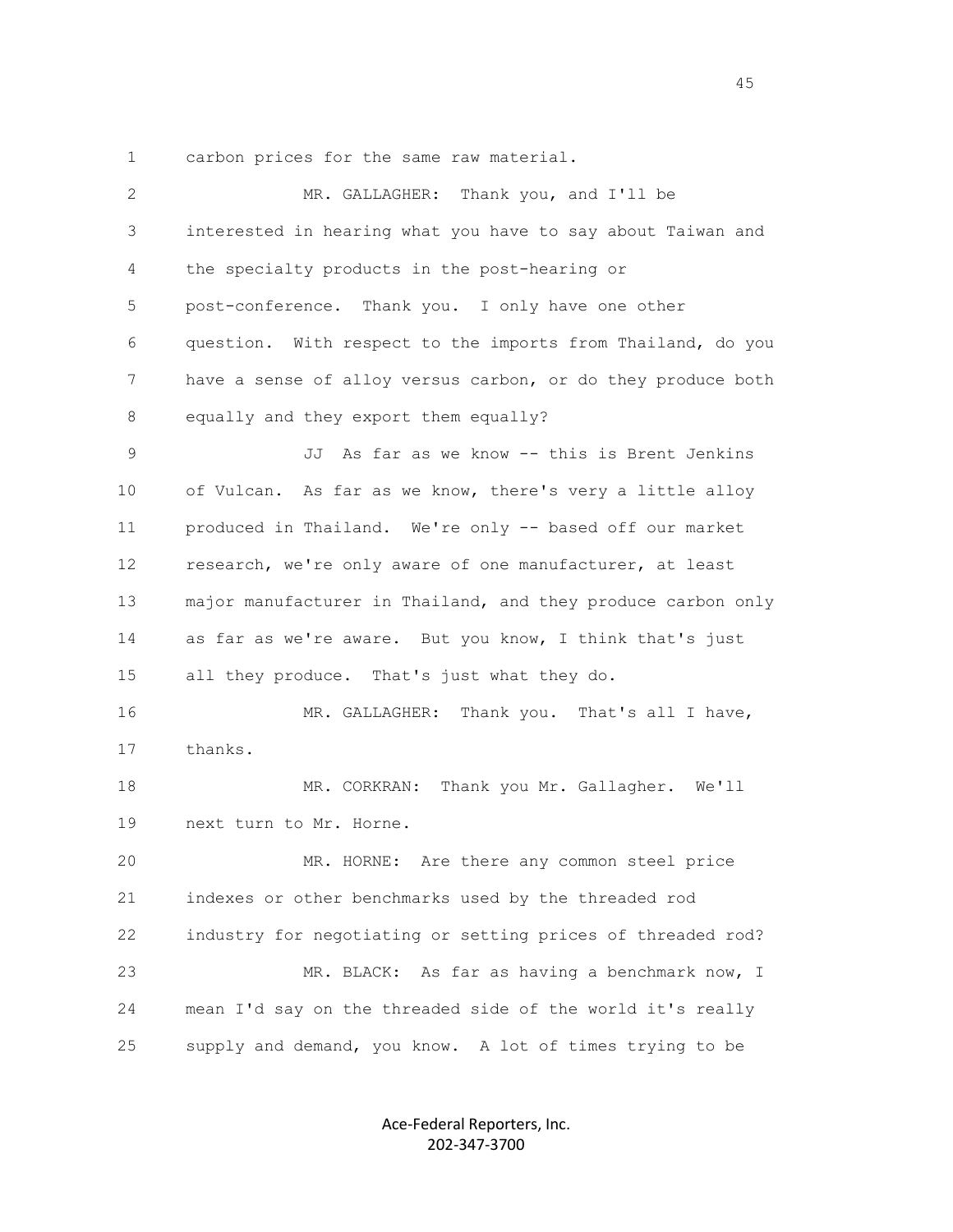1 competitive with the imports. I'm sure Wally could add 2 something to it. But you know, you look at our bar side of 3 our business, you know, our heat treat bar, the bar side, 4 there are things that you could say scrap pricing. But it 5 does not exist on threaded. I'll let Wally add more. 6 MR. GROSS: No, I do. Wally Gross, Bay 7 Standard. I do agree with what Dennis shared, and any time 8 I've sought counsel on trying to base my pricing on some 9 form of index, it was basically I was told to steer away 10 from that. 11 MR. HORNE: Are there any pricing 12 characteristics such as load rating or durability that are 13 not adequately specified in the threaded rod pricing 14 products in the survey? 15 MS. DRAKE: I think we added threads per inch, 16 which was the one aspect of that from the prior case we 17 thought could be commercially significant and would improve 18 the comparability of the pricing data. But other than that, 19 there was nothing. 20 MR. HORNE: Are both types of threaded rod 21 expected to have the same price trends? 22 (Pause.) 23 MR. SCHAGRIN: Basically yes, similar. I mean 24 only because there's not enough alloying elements that a 25 sharp increase in alloy costs wouldn't change the trend,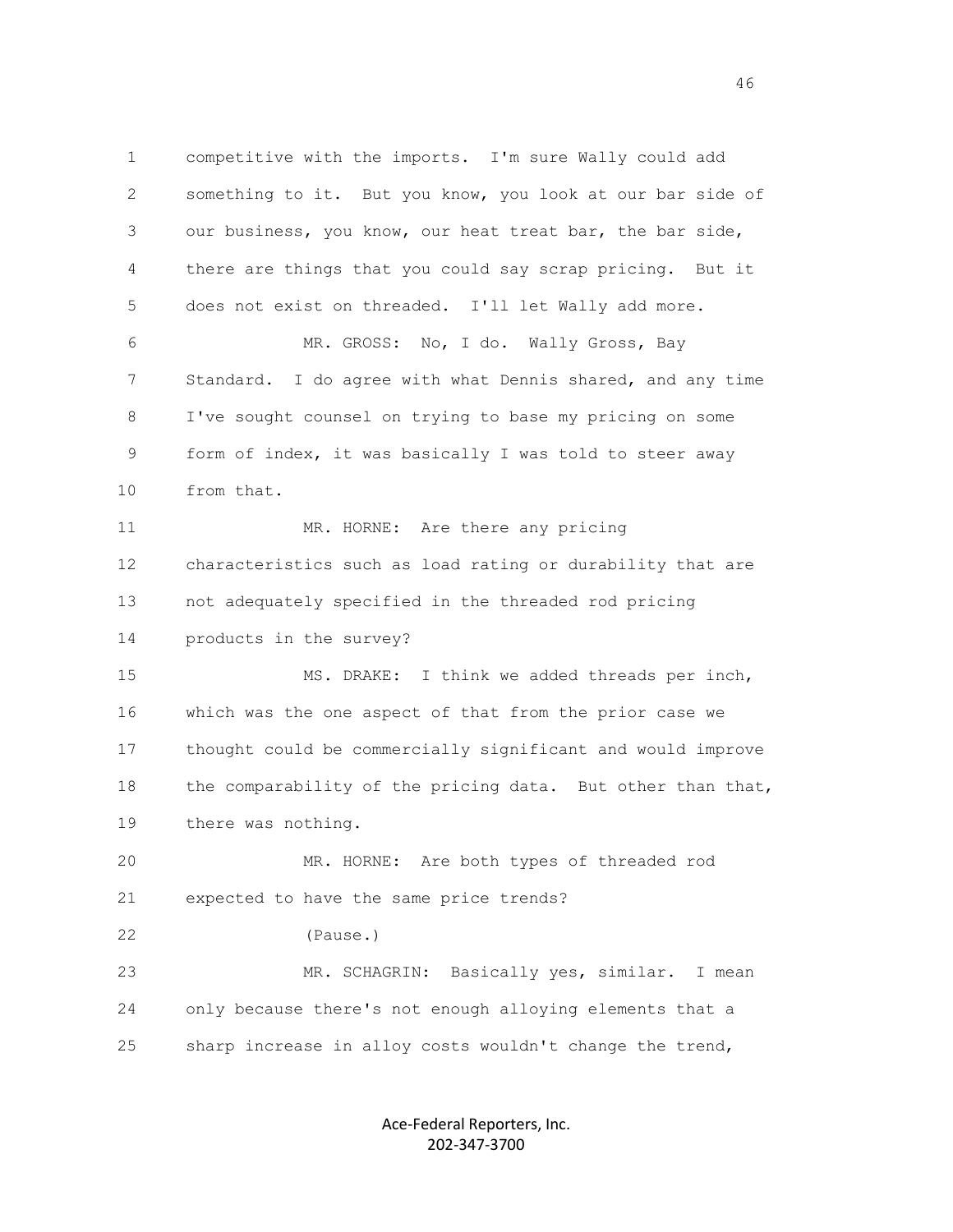1 unlike stainless where sometimes nickel and chrome can move 2 in entirely different ways from scrap or iron ore. But 3 that's not the case here between these carbon and alloy 4 products. You'd expect similar trends.

 5 MR. HORNE: How will the pricing products 6 capture the entire threaded steel or steel rod market? 7 MR. SCHAGRIN: We should probably address that 8 in the post-conference when we've had a chance to analyze 9 everything. But we believe that at least for Vulcan, one of 10 the pricing products is far and away their single largest 11 volume product. So to that extent, remember there are -- in 12 threaded rod there are a lot of different diameters.

13 So that, you know, no, part is going to cover 14 the majority of the market. But at least we believe that 15 it's a significant percentage covered by the pricing 16 products, and we can give you further comments on that in 17 our post-conference brief.

 18 MR. HORNE: Sort of a follow-up. We defined all 19 the pricing products as steel rod packaged in cardboard 20 tubes. Do you sell this packaged in a different way or is 21 that just the only way you do it?

 22 MR. LOGAN: I would say probably over 60 percent 23 of our product is probably packaged in cardboard tubes. We 24 do have some customers that would prefer to buy it bulk, 25 without any packaging. So we would ship like a 3,000 pound

> Ace-Federal Reporters, Inc. 202-347-3700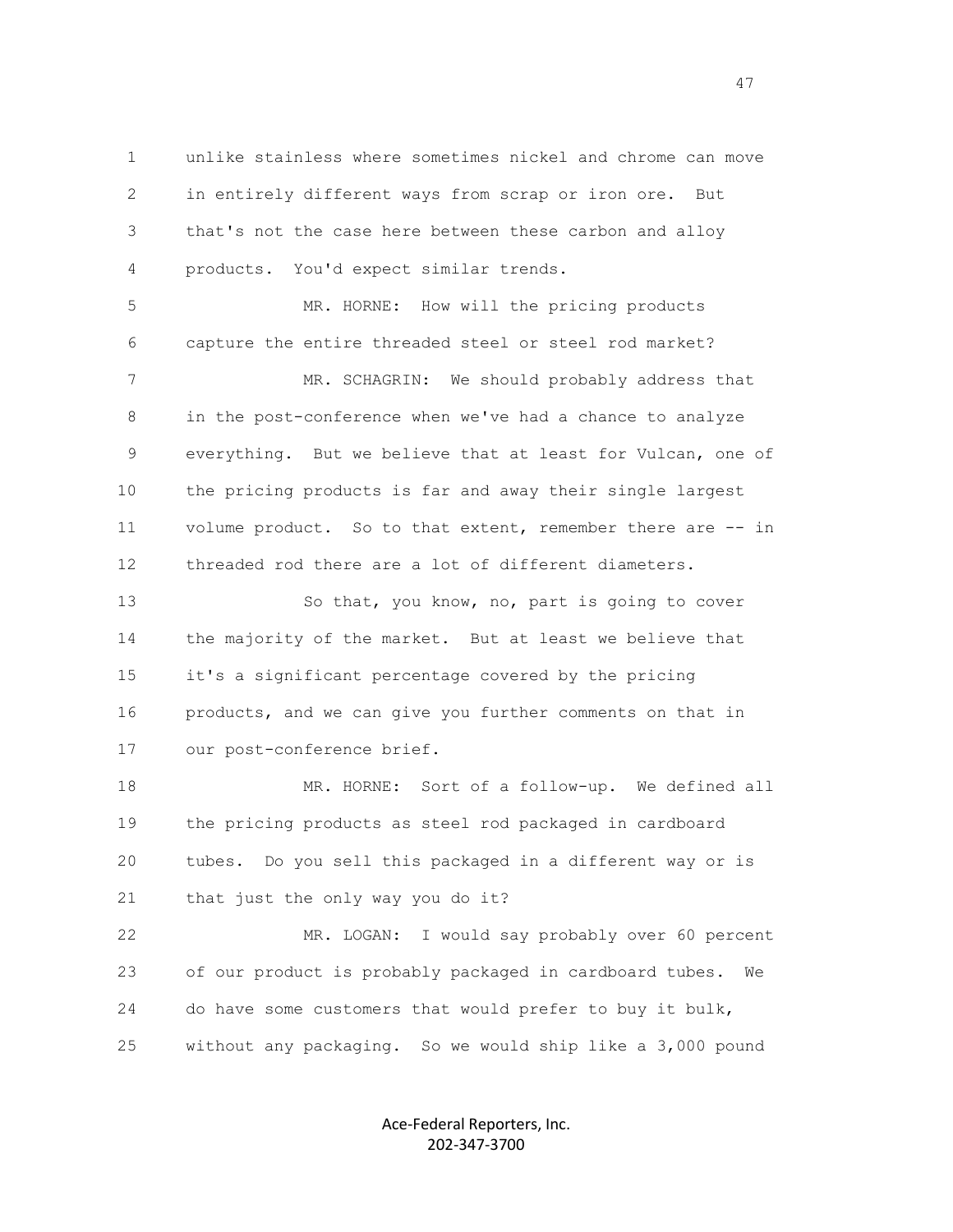1 bundle to them. Wally actually on the west coast --

 2 MR. GROSS: Wally Gross, Bay Standard. A very 3 small percentage of our product is sold tubed, simply 4 because as I mentioned in my testimony, we do a lot of 5 specialty packaging when we move product. Basically, we 6 ship rod by the job back to a specific job requirement. So 7 it's not really, you know, being sold through distribution 8 for resale in that fashion.

 9 MR. SCHAGRIN: This is Roger Schagrin. You 10 know, after being able to talk to Mr. Gross about Bay 11 Standard, it's certainly a condition of competition that the 12 largest producer on the west coast has been forced out of 13 essentially the normal channels for distribution of selling 14 to distributors and sell to contractors.

 15 He's been lucky to find a niche based on an 16 unfortunate circumstance of earthquakes in California, and a 17 change in the enforcement of the building codes to 18 essentially provide engineering services for a manufacturer 19 and to package products for engineering companies installing 20 the product at job sites for their specific requirements.

 21 It's very unusual in a case that by and large 22 commodity products. I think if you'll see nationwide, as 23 you gather all your data, the vast majority of sales of 24 these products are through distribution to contractors, and 25 yet for Bay Standard, there's almost -- there's very few

> Ace-Federal Reporters, Inc. 202-347-3700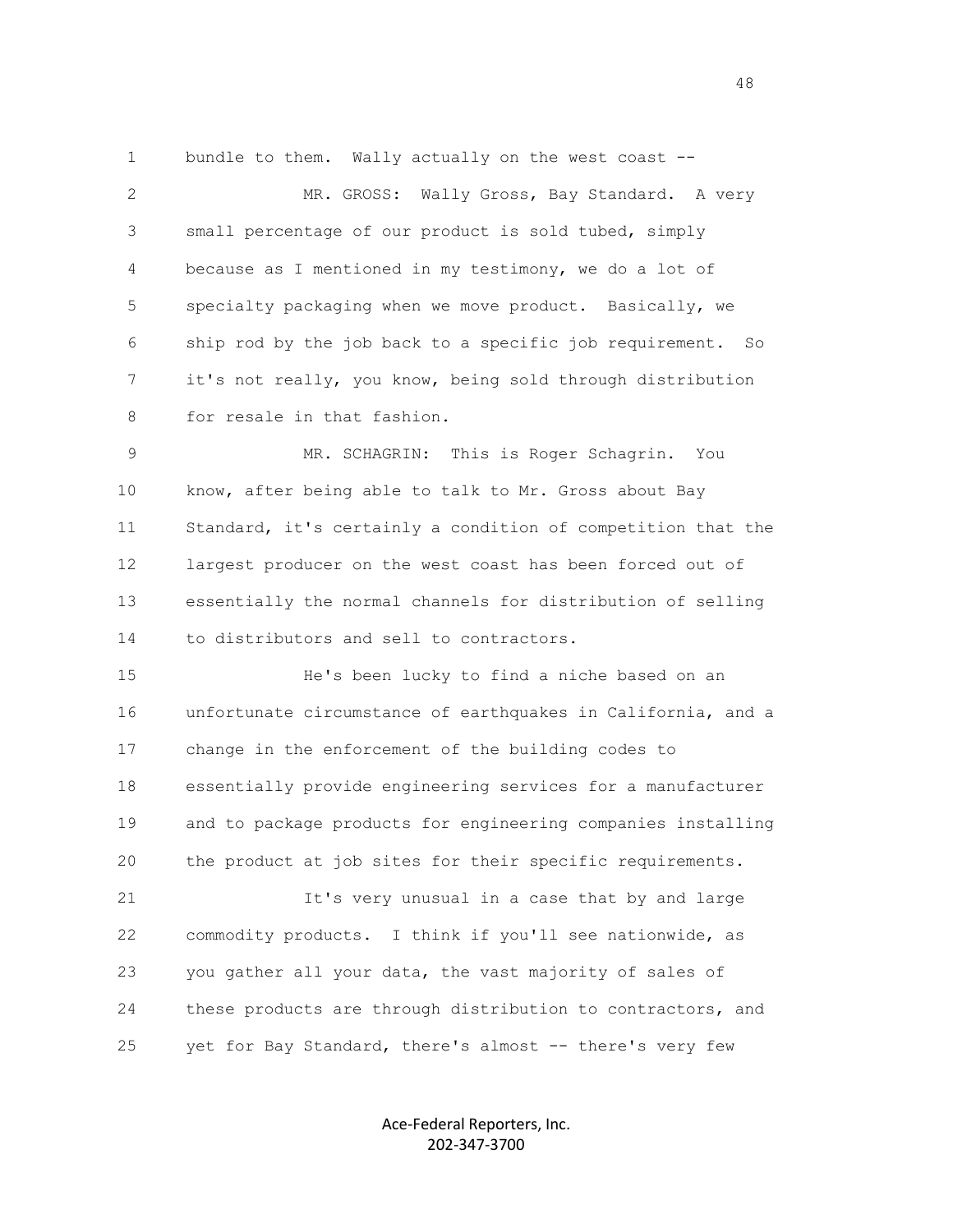1 sales through distribution to contractors. They're

 2 engineering a product to a job site for specific engineering 3 to meet these seismic building codes.

 4 Yeah. However, what you would import is for the 5 commodity distribution business, and probably would arrive, 6 Mr. Gross, in the cardboard tubes?

7 MR. GROSS: There's two different fashions that 8 the rod is imported in. It's either in cardboard tubes or 9 like a burlap wrap, which most of the west coast prefers 10 because it creates no dunnage.

 11 You can just cut it off and you have access to 12 the rod, as opposed to having to get rid of the tube. So 13 that's how we're importing it. We bring in no tubed, just 14 burlap wrap which is in the west coast the primary method.

 15 MR. HORNE: Is brand recognition or name brand 16 have any significance in the threaded rod market?

 17 MR. LOGAN: I wish it did. This is Alan Logan. 18 I don't believe so. I mean it's not like a branded product, 19 you know, like a Chevy or a Ford certainly. It's a 20 commodity product. I believe probably 25 years ago maybe, 21 when it was primarily a domestic industry. Maybe people 22 preferred. But there wouldn't be a reason they would prefer 23 it from a use standpoint. Maybe they liked us better than 24 competition. But other than that, no.

25 MR. HORNE: What indicators do you find most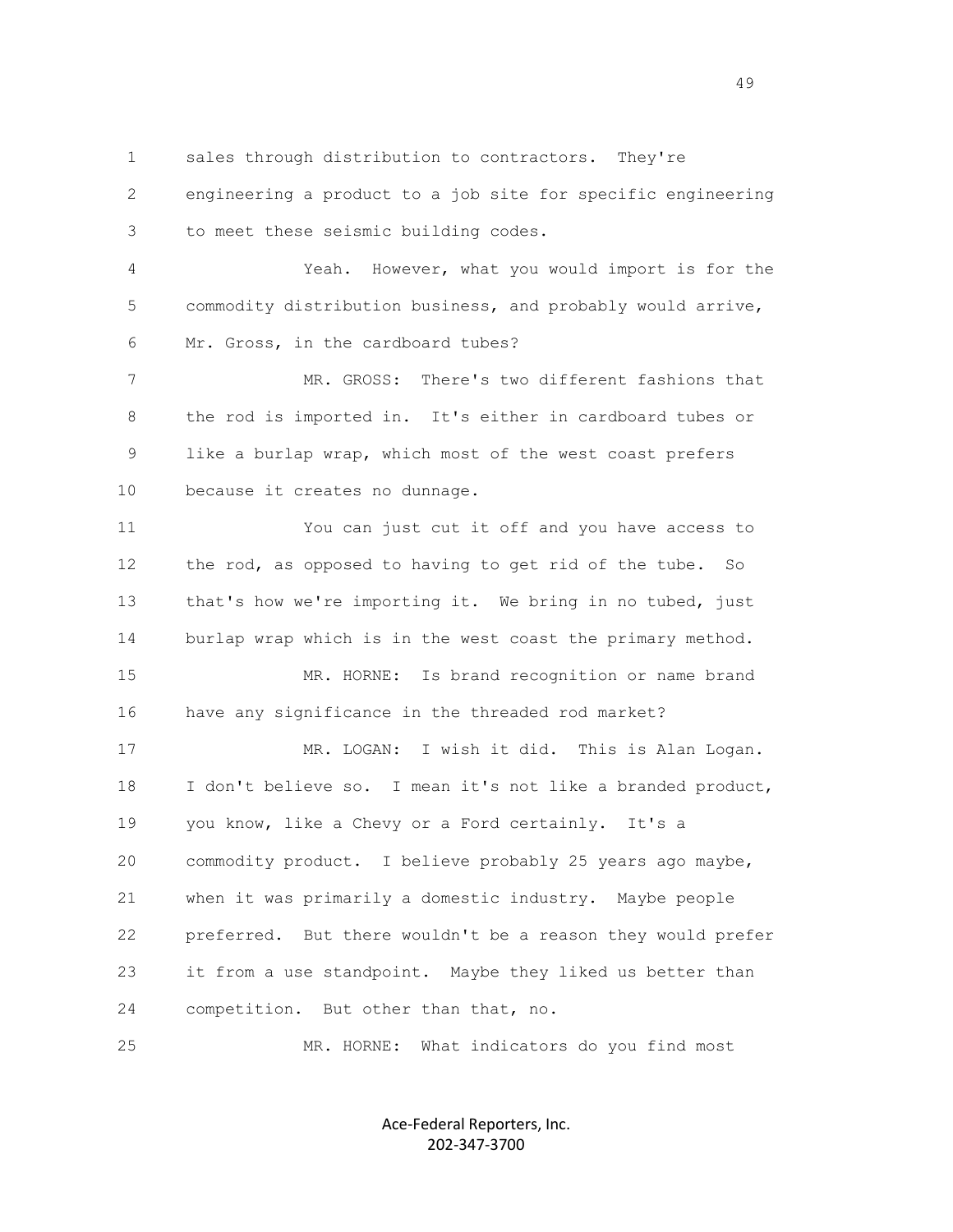1 useful in predicting the future demand of threaded rod? 2 MR. SCHAGRIN: This is Roger Schagrin. It's the 3 normal overall construction indices. These products are 4 overwhelmingly used in the construction of buildings, not 5 homes. But so commercial construction, office buildings, 6 apartment buildings, hospitals, any other multi-story 7 buildings other than single homes.

 8 So the best indicator is the regular Dodge 9 construction reports, or the reports on construction and 10 non-residential construction published by the government. 11 And this is Mr. Black translating here. Mr. Black says that 12 the second use, which was in his testimony, his products are 13 used to tie down pipeline.

 14 So while the number one consuming by far is 15 construction, the second is often pipeline construction, 16 because you use threaded rods to hold down the pipelines in 17 places they're installed. So looking at the health of the 18 energy industry would be a second indicator of demand, after 19 looking at construction.

 20 MR. HORNE: Does threaded rod ever need to be 21 replaced? Does it wear out or have a life cycle?

 22 MR. LOGAN: I'm not an engineer. Alan Logan, 23 Vulcan. I believe certain of the applications probably that 24 are -- that have a half a take factor, where there is 25 machinery that's in motion or is under constant pressure

> Ace-Federal Reporters, Inc. 202-347-3700

 $50<sub>50</sub>$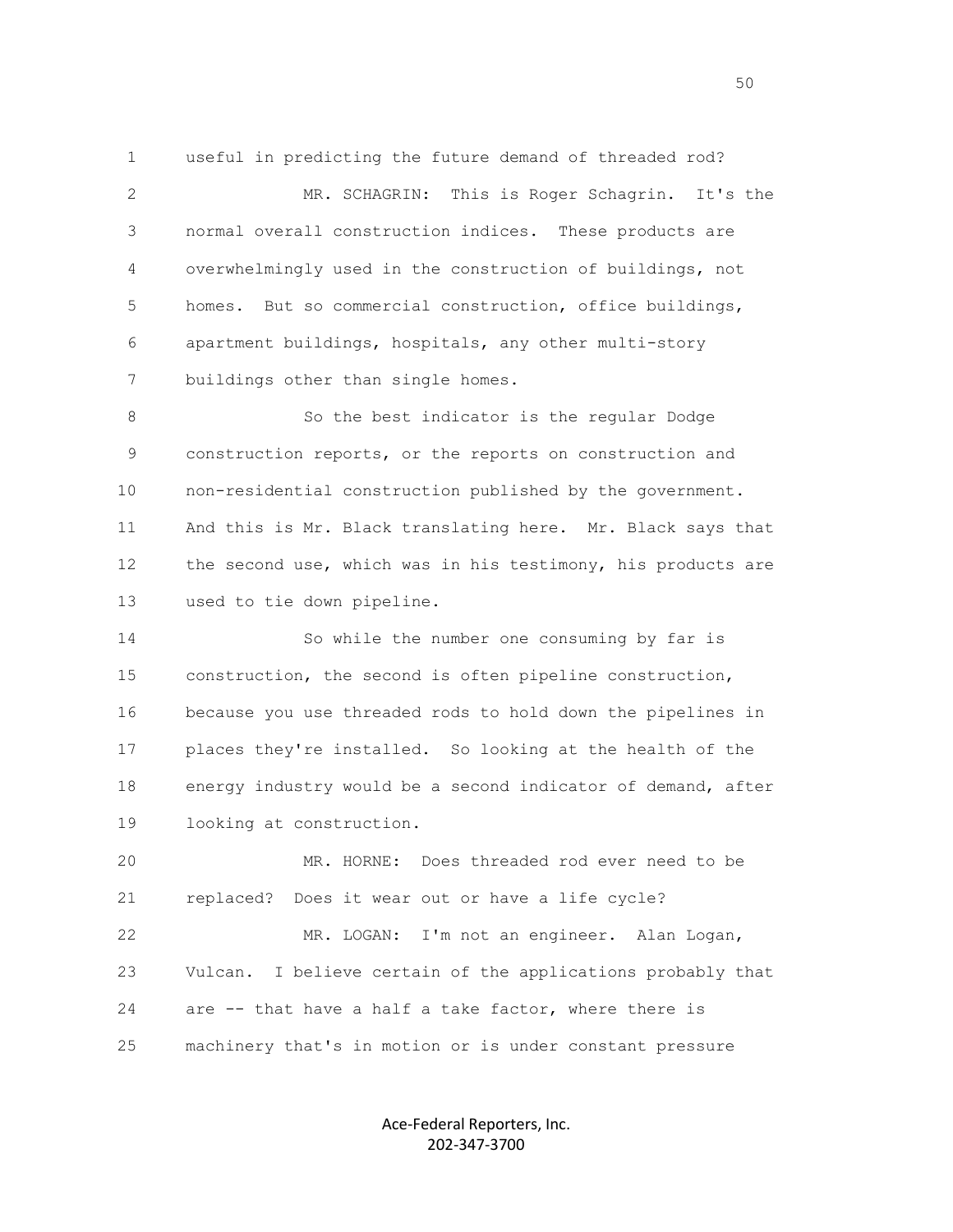1 would probably have to be replaced.

| 2  | I believe in a lot of the pipelines and                      |
|----|--------------------------------------------------------------|
| 3  | refineries, is they go through and they do maintenance.      |
| 4  | They tend not -- you don't tend to want to replace -- I mean |
| 5  | use the same stud again, because once the material has been  |
| 6  | torqued, you can stretch a little bit. That's the whole      |
| 7  | idea of how it works.                                        |
| 8  | So once they are moving a piece of equipment,                |
| 9  | you know, they're going to throw away those studs and start  |
| 10 | with something fresh so the material would perform properly. |
| 11 | So yes. On the other side, on the commercial application     |
| 12 | where they're hanging HVAC or pipe housing fittings or       |
| 13 | things like that, more than likely that will go up and never |
| 14 | move, unless there is a building renovation.                 |
| 15 | MR. HORNE: Are there factors that make steel                 |
| 16 | rod from any country preferable for any particular task, or  |
| 17 | is threaded rod from all places substitutable?               |
| 18 | The latter, threaded rod from all<br>MR. SCHAGRIN:           |
| 19 | sources are substitutable. I mean the products -- we didn't  |
| 20 | talk about it too much, but there are specifications for     |
| 21 | these products, both the carbon and the alloy, and every     |
| 22 | producer has to provide their customers, like virtually all  |
| 23 | steel products, with a mill test report showing that these   |
| 24 | products meet the specification.                             |
| 25 | It's our view, but supported by the marketplace,             |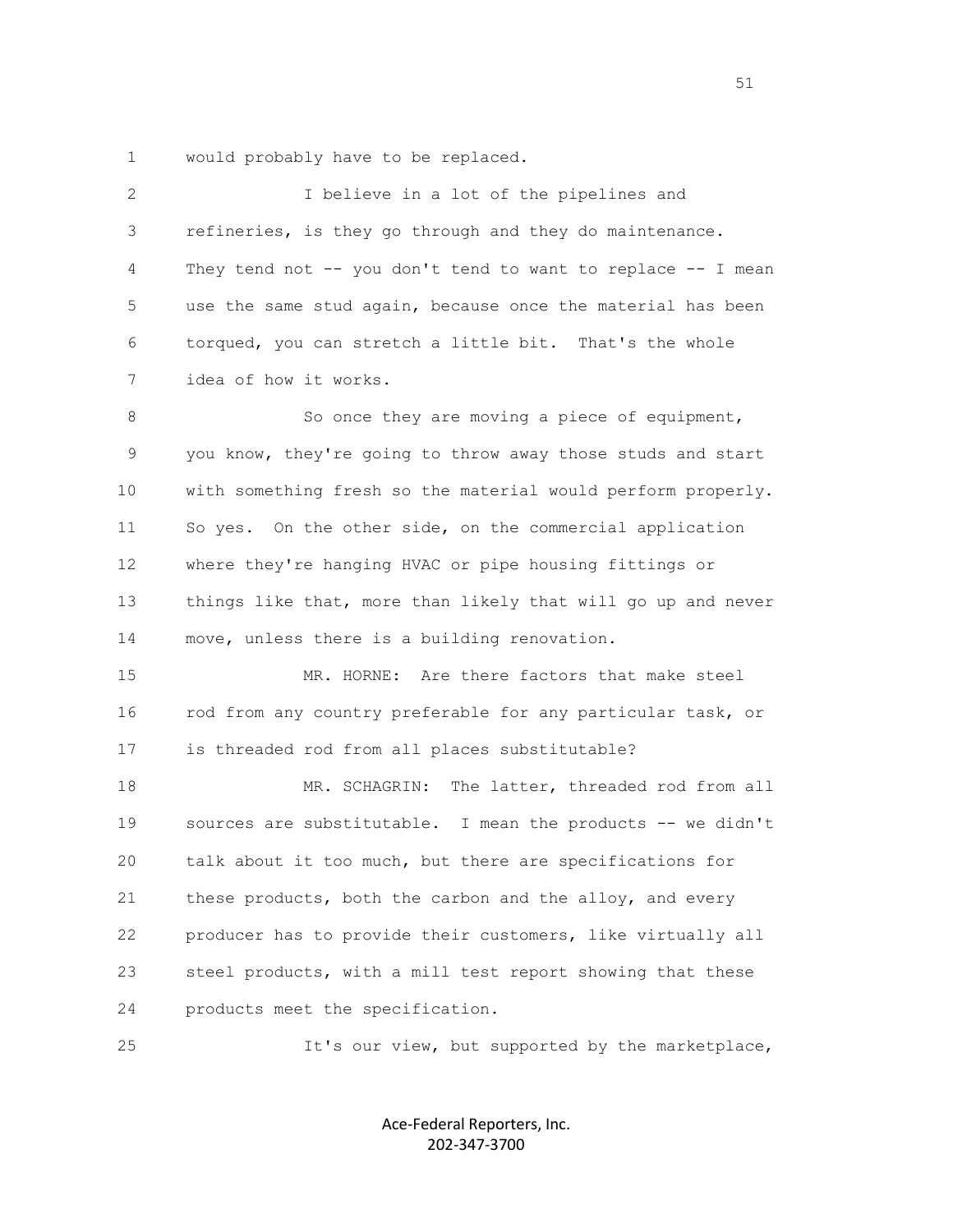1 that any products import or domestic that meet the 2 specification are substitutable for each other. It's the 3 very reason that the specification agencies with the 4 participation of their users, who help make those 5 specifications, publish the specifications.

 6 MR. HORNE: So last question. We're seeing wide 7 price fluctuations in the pricing data that we received from 8 our questionnaires. Do you have any explanation of why that 9 would be the case?

10 MR. SCHAGRIN: No, and I'll invite Elizabeth. 11 We're going to comment on that in our post-conference brief. 12 We've also seen a wide price fluctuation and can't quite get 13 our heads around it. Elizabeth, any comments now?

 14 MS. DRAKE: Yeah, Elizabeth Drake. There appear 15 to be some reported pricing that appears aberrational, and 16 so we'd like to walk through post-conference since obviously 17 it's confidential.

18 MR. HORNE: That concludes my questions. Thank 19 you.

 20 MR. CORKRAN: Thank you, Mr. Horne, and now 21 we'll turn to Mr. Boyland.

 22 MR. BOYLAND: Good morning. Thank you for your 23 testimony. I've sent the companies follow-up questions. A 24 lot of it was BPI, things that I couldn't ask here, so 25 appreciate your time responding. Here, I may have some

> Ace-Federal Reporters, Inc. 202-347-3700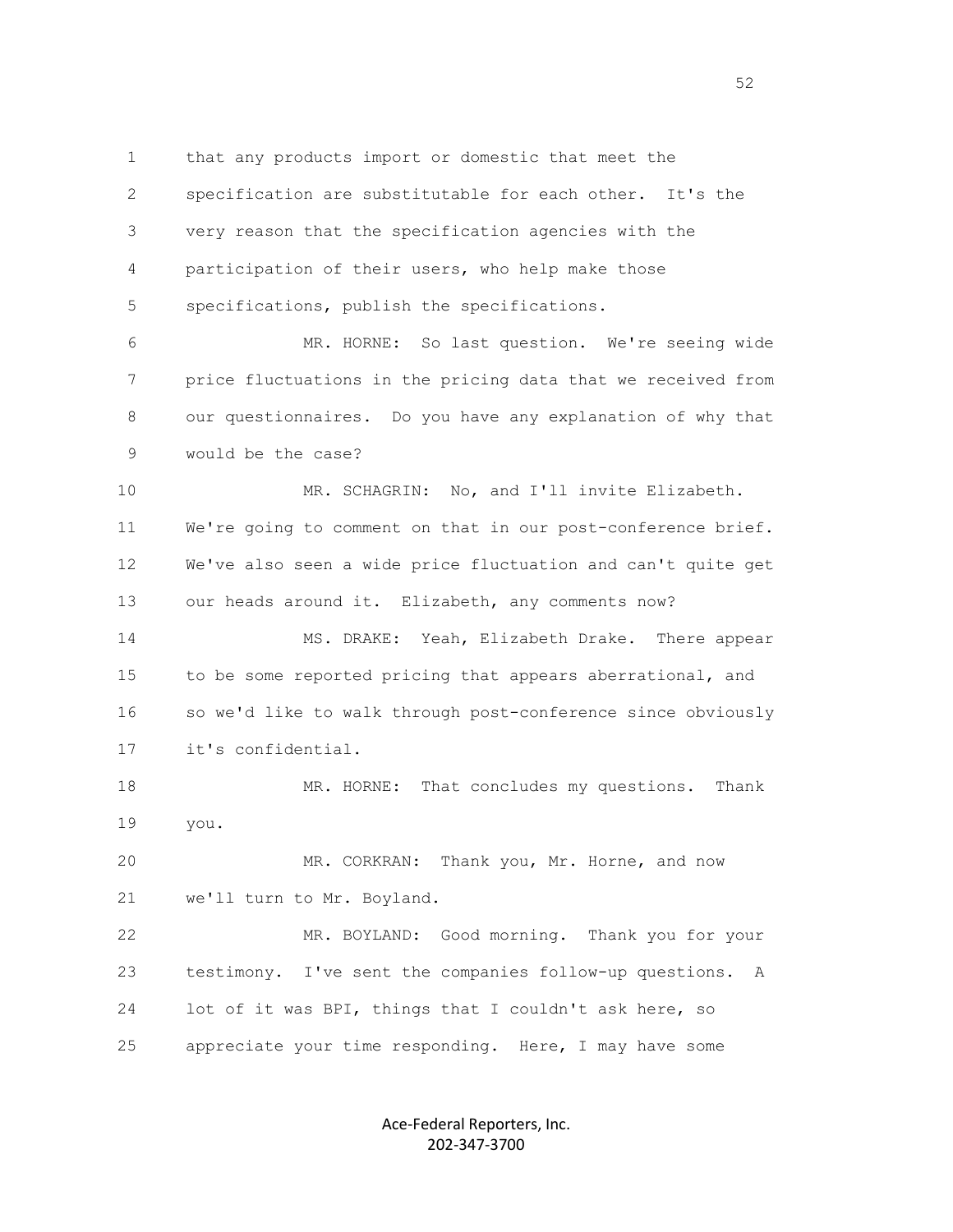1 questions that are kind of overlapping of those questions, 2 so again if it's a BPI response, please feel free to respond 3 in the post-conference.

 4 With regard to the average sales values that 5 we're calculating during the period, to what extent was 6 there any changes in product mix? And I guess I mean 7 notable changes, because I understand that there would 8 probably be variations.

 9 MR. JENKINS: This is Brent Jenkins with Vulcan. 10 I would say very little change over the course of the 11 period.

12 MR. BOYLAND: And for Bay Standard? 13 MR. GROSS: Wally Gross, Bay Standard. I would 14 say we saw significant changes over the period between 2016 15 and 2018 for the types of products we are manufacturing, 16 getting more into the high alloy all thread rod.

 17 MR. BOYLAND: Okay, and does this relate to the 18 seismic? 19 MR. GROSS: This relates to the seismic,

20 correct.

 21 MR. BOYLAND: Okay, thank you. And I'm just 22 curious, because the threaded rod seems like a product line 23 that would be, there would be many, many SKUs, just thread 24 sizes, diameters. How many SKUs are there, and I mean would 25 there be a few that kind of account for the majority, or are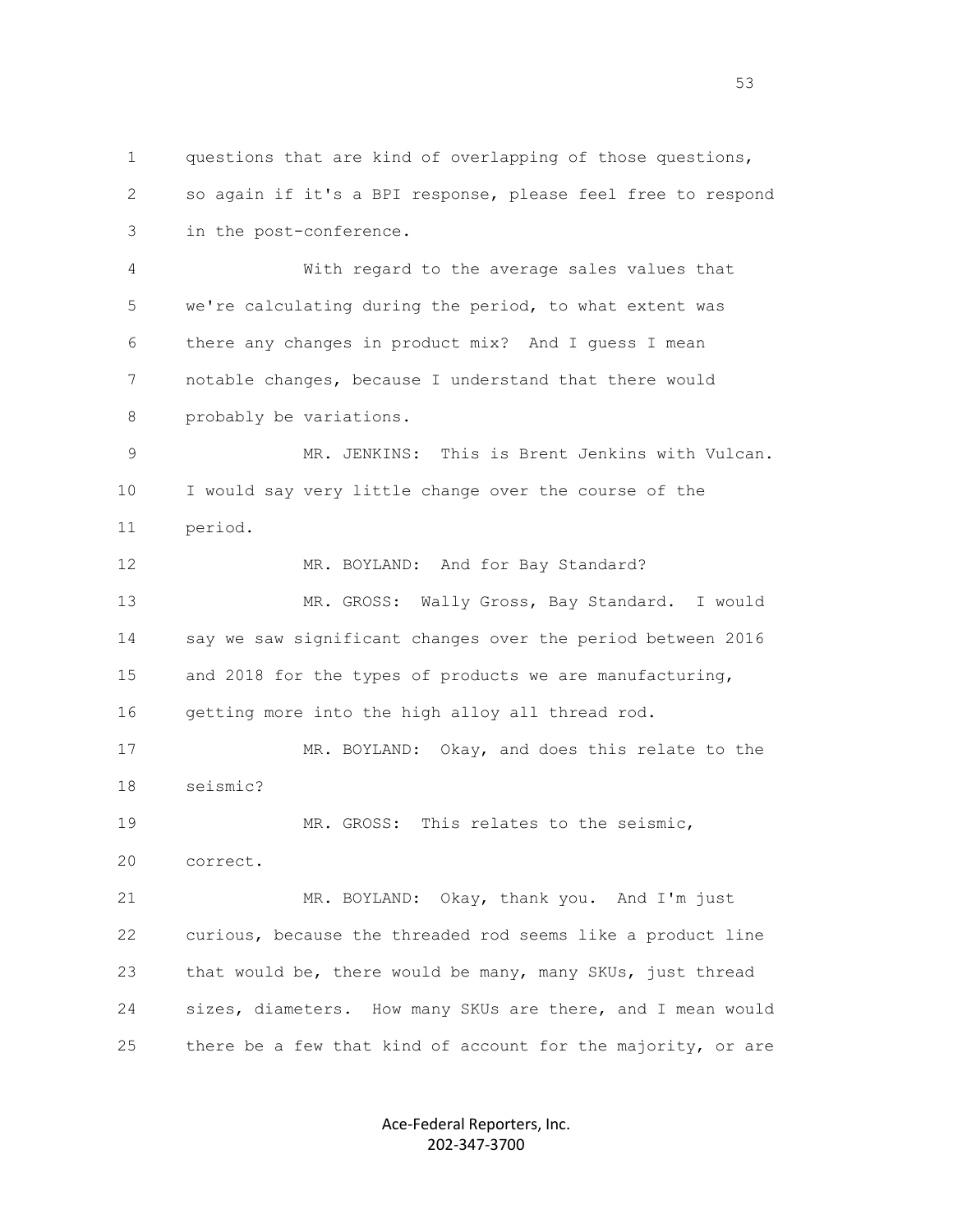1 we just talking about a lot of SKUs and you have to carry 2 all of them?

 3 MR. JENKINS: There's a lot of SKUs. This is 4 Brent Jenkins with Vulcan. We carry and produce rod at all 5 different lengths, all different diameters, different thread 6 pitches, different coatings, different specifications. So 7 because of that, there's a lot of SKUs. However, there's a 8 consistent -- there's a handful that are always going to 9 be your largest movers, and that's pretty consistent 10 throughout every year.

11 MR. BOYLAND: Same for Bay Standard? 12 MR. GROSS: Yeah. Wally Gross, Bay Standard. 13 It is definitely the same. A lot of specialty applications 14 change things, and it's very -- it's very regional, where 15 you might see, you know, a very specific set of inventory 16 groups on the east coast is very different from the west 17 coast.

18 MR. BOYLAND: Okay, thank you. And just as a 19 general matter, the level of inventory, ending inventory for 20 manufactured threaded rod, was it high, low or about what 21 you'd normally expect?

 22 MR. BLACK: I think for us it was maybe slightly 23 higher and, you know, I think we saw the market healthy and 24 increasing. Unfortunately, we probably didn't get as much 25 as we wanted. So I'm not sure we wanted it to be that high.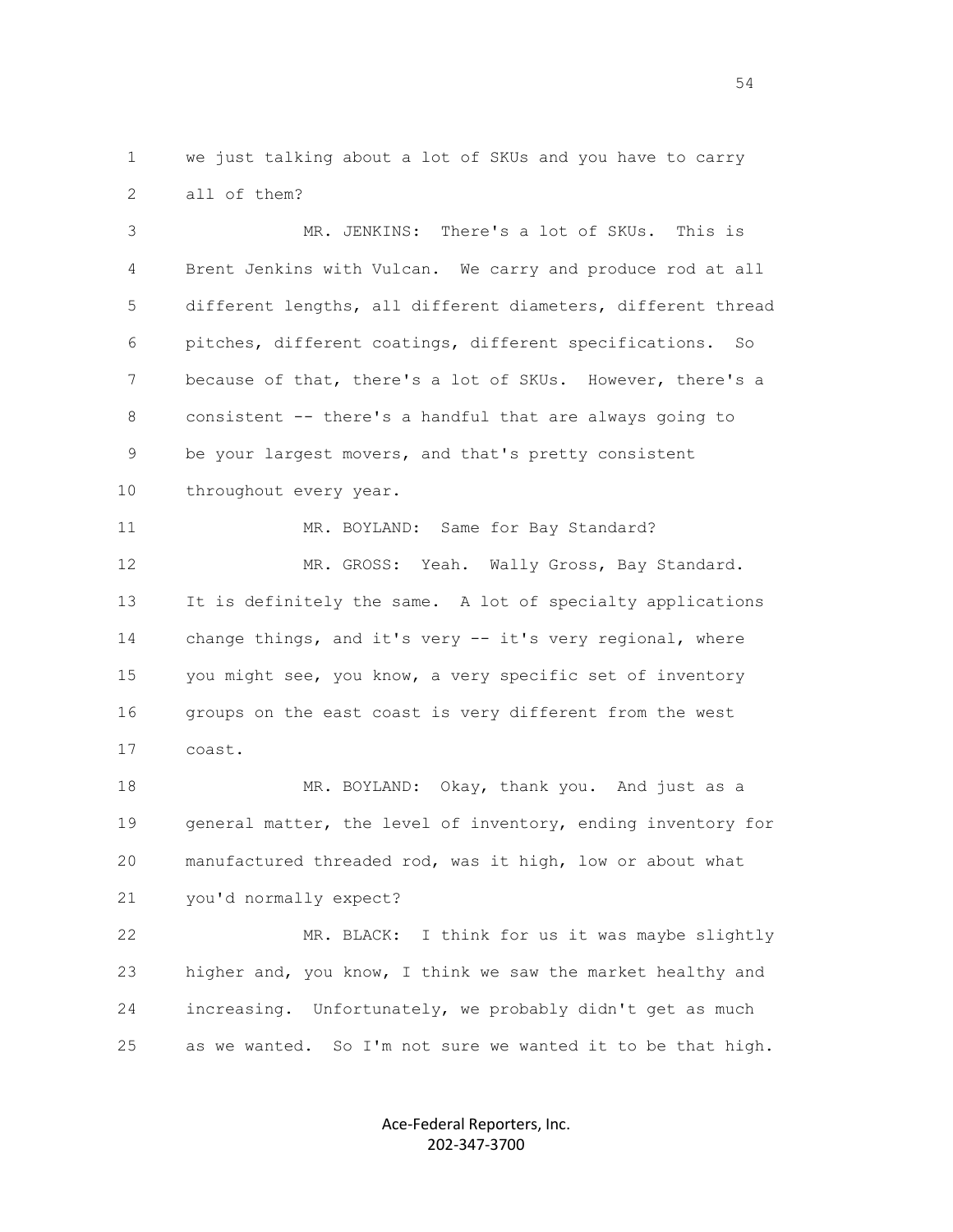1 MR. BOYLAND: And just as a general matter, for 2 sales in general, I mean are you carrying inventory -- or do 3 sales get made essentially right out of inventory and that's 4 it?

> 5 MR. BLACK: Yeah, I think again part of being a 6 domestic guy, you know, compared to an importer, their 7 expectation is we're going to have it or we're going to have 8 it really soon. So you know, on a commodity like Brent 9 mentioned, there's these handful that are the industry 10 standards. If we ran out of that, there would mass 11 disappointment, right.

> 12 And so we have those specialty lengths and maybe 13 a diameter not so popular, you know. There may be a couple 14 a week lead time. But how we account for that is normally 15 through just stocking the raw material, because again it is 16 steel.

> 17 If it's especially plain it will rust. So you 18 don't want to put too much on your shelf of a plain product 19 because it will rust. They won't be happy with it. So 20 stock the raw, and then you can hopefully turn it quickly. 21 MR. BOYLAND: But it does sound like the working 22 capital here is pretty significant?

 23 MR. BLACK: Yeah. Our inventory for raw and 24 finished is quite high, especially compared to other Steel 25 Dynamics businesses.

> Ace-Federal Reporters, Inc. 202-347-3700

the contract of the contract of the contract of the contract of the contract of the contract of the contract of the contract of the contract of the contract of the contract of the contract of the contract of the contract o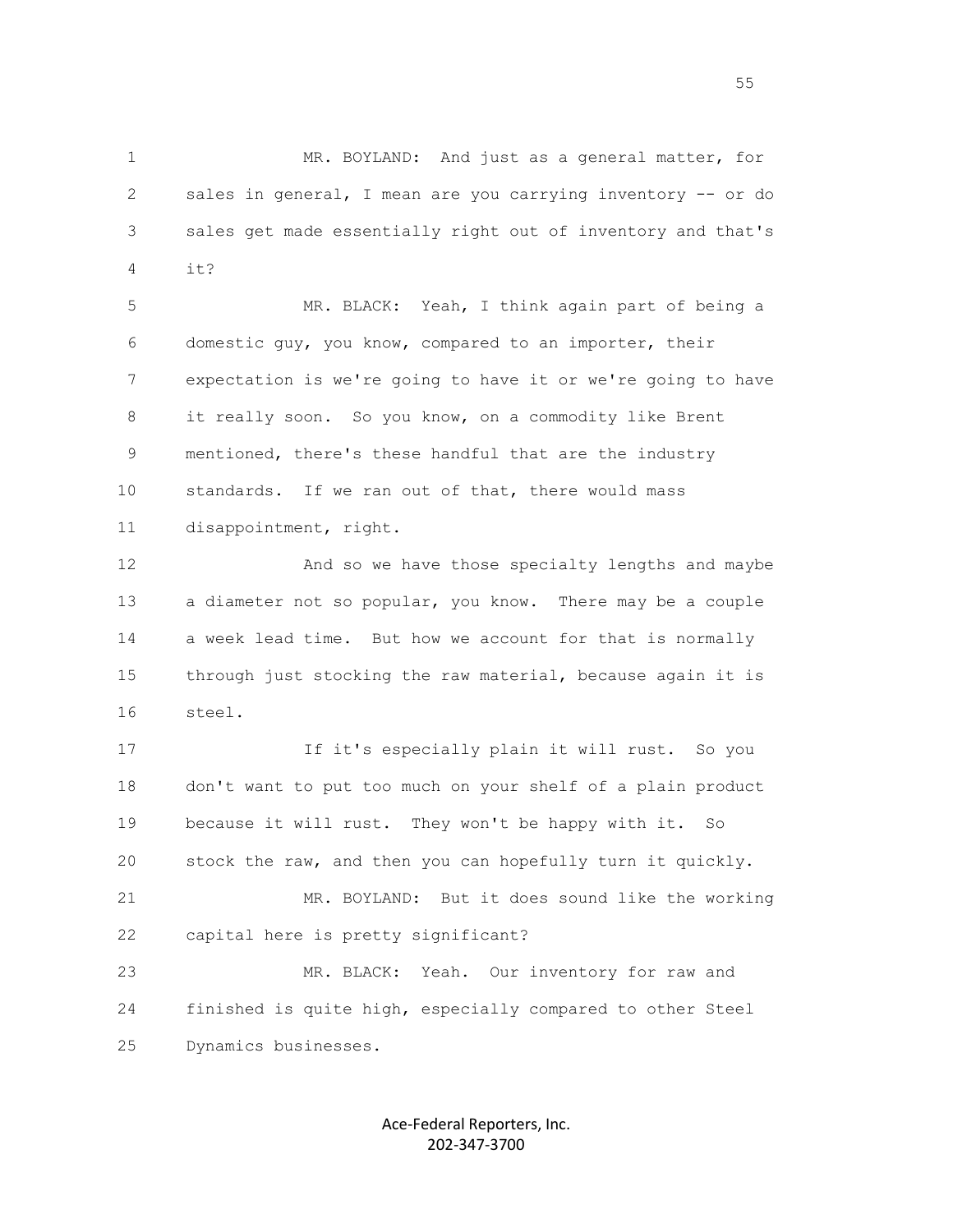1 MR. BOYLAND: Thank you. Sort of skipping 2 around here, Mr. Gross you mentioned sub-assemblies in your 3 testimony, and I guess the question is to the extent that 4 you're reporting threaded rod, was there an issue in terms 5 of actually reporting the discrete revenue on threaded rod, 6 if it was part of a sub-assembly? In essence, are the 7 numbers that you're reporting, are they specific to threaded 8 rod, not a sort of broader product?

 9 MR. GROSS: Wally Gross, Bay Standard. They're 10 specific to threaded rod.

 11 MR. BOYLAND: They are. Okay, thank you. And 12 in your testimony, I believe return on investment, return on 13 assets was referenced, and the fact that it's at a point now 14 where it wouldn't justify reinvestment. I guess the 15 question is without, you know, talking about BPI, the trend 16 that we're looking at, is that something that had occurred 17 during the period or after the period or prior?

 18 I guess what I'm thinking is 2016 kind of a 19 benchmark, you know, where I could say that was actually 20 exceeding the level? But after that, it declined below the 21 hurdle rate?

 22 MR. BLACK: Well, I mean I guess my first 23 question is what trend you're talking about? If you're 24 talking about, you know, whether it's pricing, whether it's 25 demand, whether it's profit. I mean obviously in '16, the

> Ace-Federal Reporters, Inc. 202-347-3700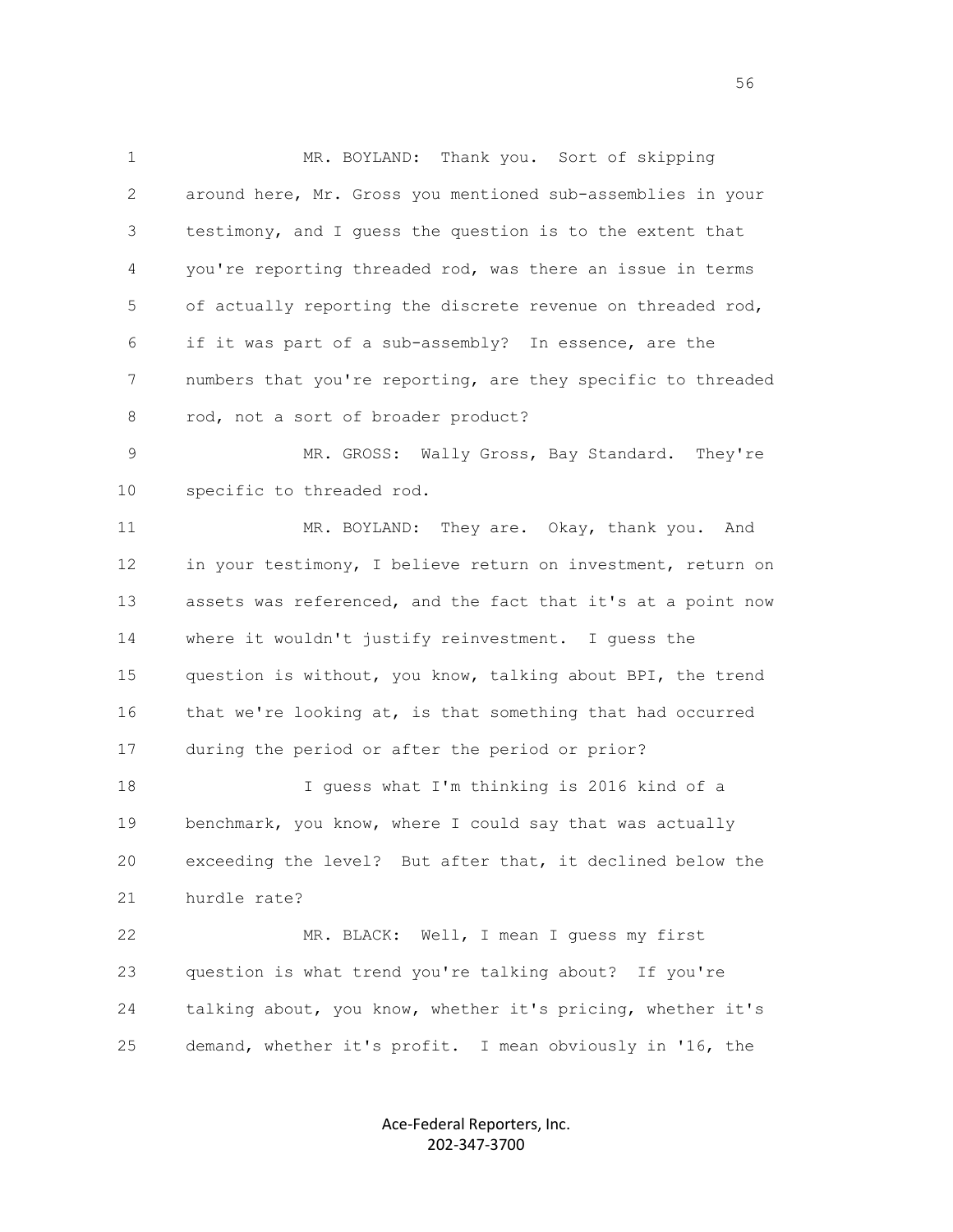1 price of steel was lower, raw material, which is a huge 2 portion of what we do.

 3 But the demand wasn't near as good, so it's a -- 4 and then obviously in '17 and then even in '18, the demand 5 went way up. We obviously the percentage it went up, we 6 didn't get to actually follow that as a percentage. We 7 didn't get to capture as much as we wanted, even compared to 8 imports.

 9 But you know yeah. In '16, I mean raw material 10 pricing was lower. So even at lower demand, it was a 11 healthier business on the threaded side.

12 MR. BOYLAND: And sorry, just to clarify. I'm 13 sort of referring to a profit margin as sort of a proxy for 14 getting back to the return on investment and, you know, what 15 you'd be looking at in terms of okay, here's the cash flow 16 on an investment. What's the discount rate, here's my 17 return. Am I actually generating anything that's actually 18 going to exceed that? In 2016, was that number exceeded? 19 MR. BLACK: Well I mean it --- you know, I mean 20 as far as Steel Dynamics, we acquired it in August of '16, 21 right, and again it was acquired as a whole business, 22 including the bar side. We provided our numbers. I can't 23 say them out here, but obviously the bar side is our more 24 lucrative side by a lot.

25 And so I mean as far as Steel Dynamics with the

Ace-Federal Reporters, Inc. 202-347-3700

the contract of the contract of the contract of the contract of the contract of the contract of the contract of the contract of the contract of the contract of the contract of the contract of the contract of the contract o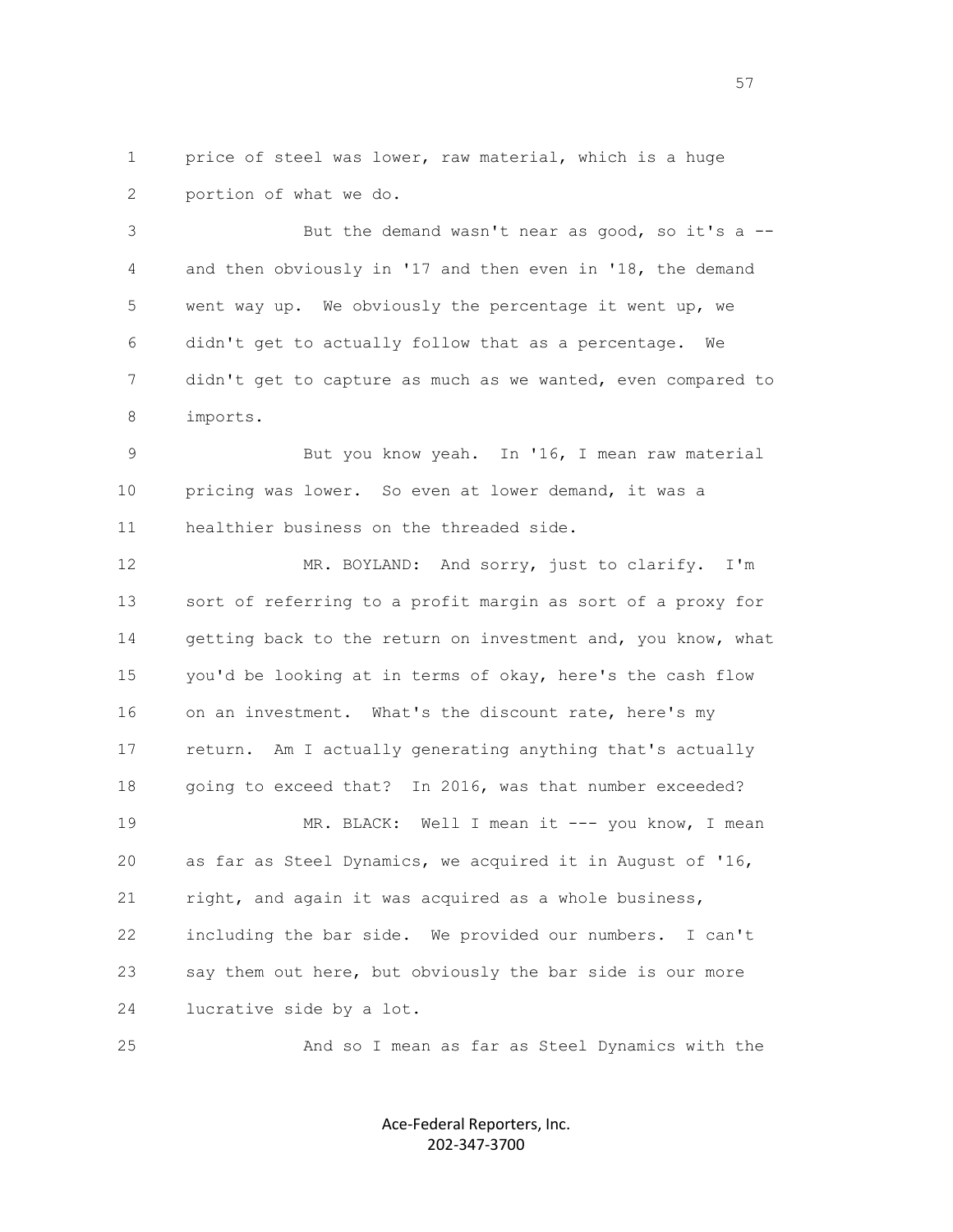1 acquisition, and again that's an ROI looking at Vulcan as a 2 whole, you know, as a whole it was looked at okay. But 3 obviously the threaded side, we wouldn't be sitting here 4 today if we thought it was appropriate or where it needs to 5 be.

> 6 And also with the acquisition of All-America's 7 product, you know, we have not really done well on that 8 acquisition either. But obviously we started that in every 9 early '16. It closed in August of '17, but you know we 10 started that probably January or February of '17.

11 MR. BOYLAND: But I quess, you know, just 12 looking at the numbers, it would be I think a reader, given 13 all the facts that you just described, would probably assume 14 that well in 2016, the profit ratio that was being generated 15 was in fact at the level that was consistent with

16 reinvestment.

17 MR. BLACK: Uh-huh.

18 MR. BOYLAND: Subsequently it declined, and 19 further reinvestment wasn't -- and deploying those asset 20 themselves wasn't actually justified.

21 MR. BLACK: Correct.

 22 MR. BOYLAND: Is that fair? Is that correct? 23 MR. BLACK: Yes.

 24 MR. SCHAGRIN: And Mr. Boyland, this is Roger 25 Schagrin. I think in this particular case, you couldn't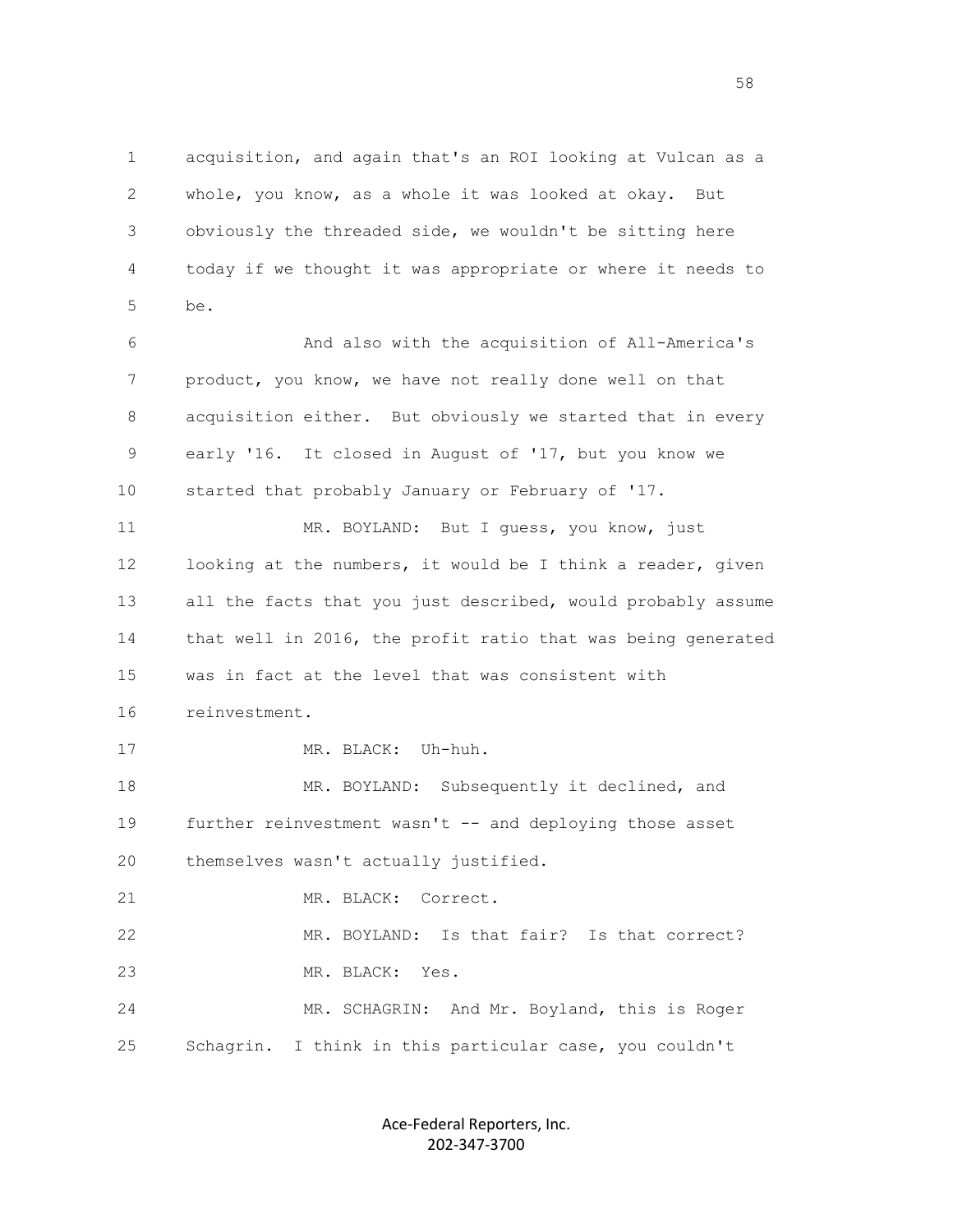1 have a better example of imports impacting companies' 2 investment decisions. As Mr. Black testified, when they 3 purchased the equipment from Acme All-America Threaded, they 4 purchased it with the plan of putting that equipment into a 5 second facility to operate that equipment, to produced 6 threaded rod on that equipment, and to supply the 7 marketplace.

 8 The steep increase in imports prevented them 9 from making any investments along the investments they had 10 envisaged at the time of the acquisition, August '17. So I 11 can't think of a case in which imports had more of an impact 12 on a company's investment decisions than this case. And I 13 think it was also Mr. Black's testimony, now as part of a 14 larger steel company, Steel Dynamics would look at the 15 investments in Vulcan's threaded rod business as part of a 16 panoply of all the potential investments for the company.

17 So they're certainly a company that has always, 18 since their founding, heavily invested. They recently 19 announced a \$1.8 billion investment in a new three million 20 ton flat-rolled mill in the Southwest. I would say that's 21 largely thanks to the Commission's work. As you know, we 22 achieved significant relief in the form of anti-dumping and 23 countervailing duty orders on the three flat-rolled products 24 they will make there, corrosion-resistant steel, cold-rolled 25 steel and hot-rolled steel.

> Ace-Federal Reporters, Inc. 202-347-3700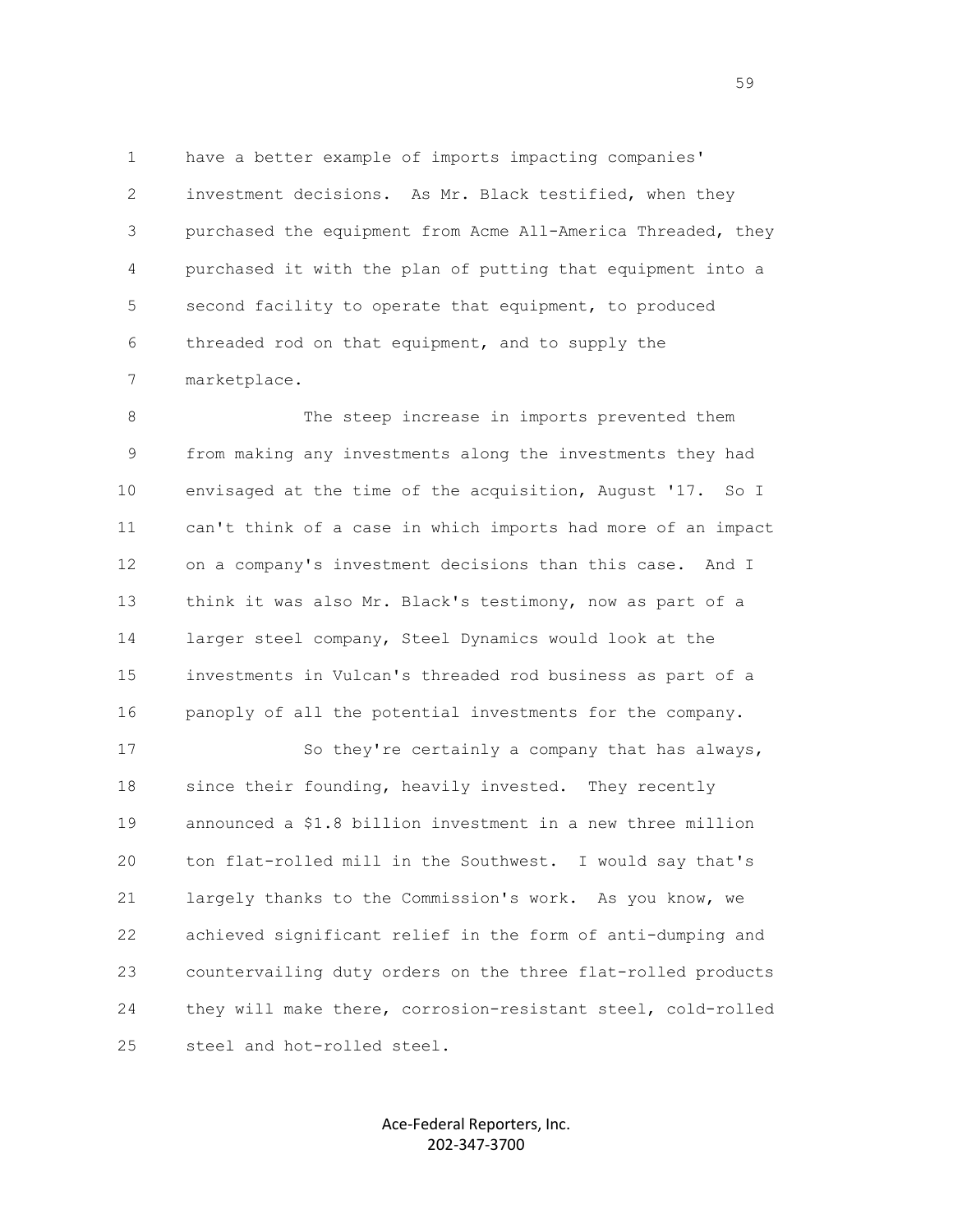1 So while 232 may be, you know, temporary, those 2 orders will last, and I think that provided a foundation for 3 a very large investment. So they're a company willing to 4 invest. They made investment plans for this equipment, and 5 I mean purchased equipment and a not, given the size of 6 their company, a not insignificant amount of money. 7 And then having to just put it into storage 8 instead of erecting it and producing threaded rod in it, 9 that is solely because of the extremely large volumes of 10 unfairly traded imports of this product. 11 MR. BOYLAND: Thank you, and I just in terms of 12 the plant itself, the second facility, it didn't get 13 developed. Was it intended to produce the whole range of 14 what was being produced in the first facility? Was it 15 essentially going to duplicate? 16 MR. BLACK: Yeah, you know. I'll say 95, 99 17 percent of the equipment is still in storage, because we 18 didn't want to like say oh, I like that piece better. Let's 19 put it in our existing, because we wanted to keep it as a 20 unit to we could put that somewhere else. 21 So the plan was to, I don't want to say 100 22 percent, but 95 percent of the existing equipment, to either 23 put it on a larger facility in the south, you know. Our 24 existing facility couldn't house it. We'd have to invest in 25 a larger facility or, you know, possibly the Midwest. We've

> Ace-Federal Reporters, Inc. 202-347-3700

 $\sim$  60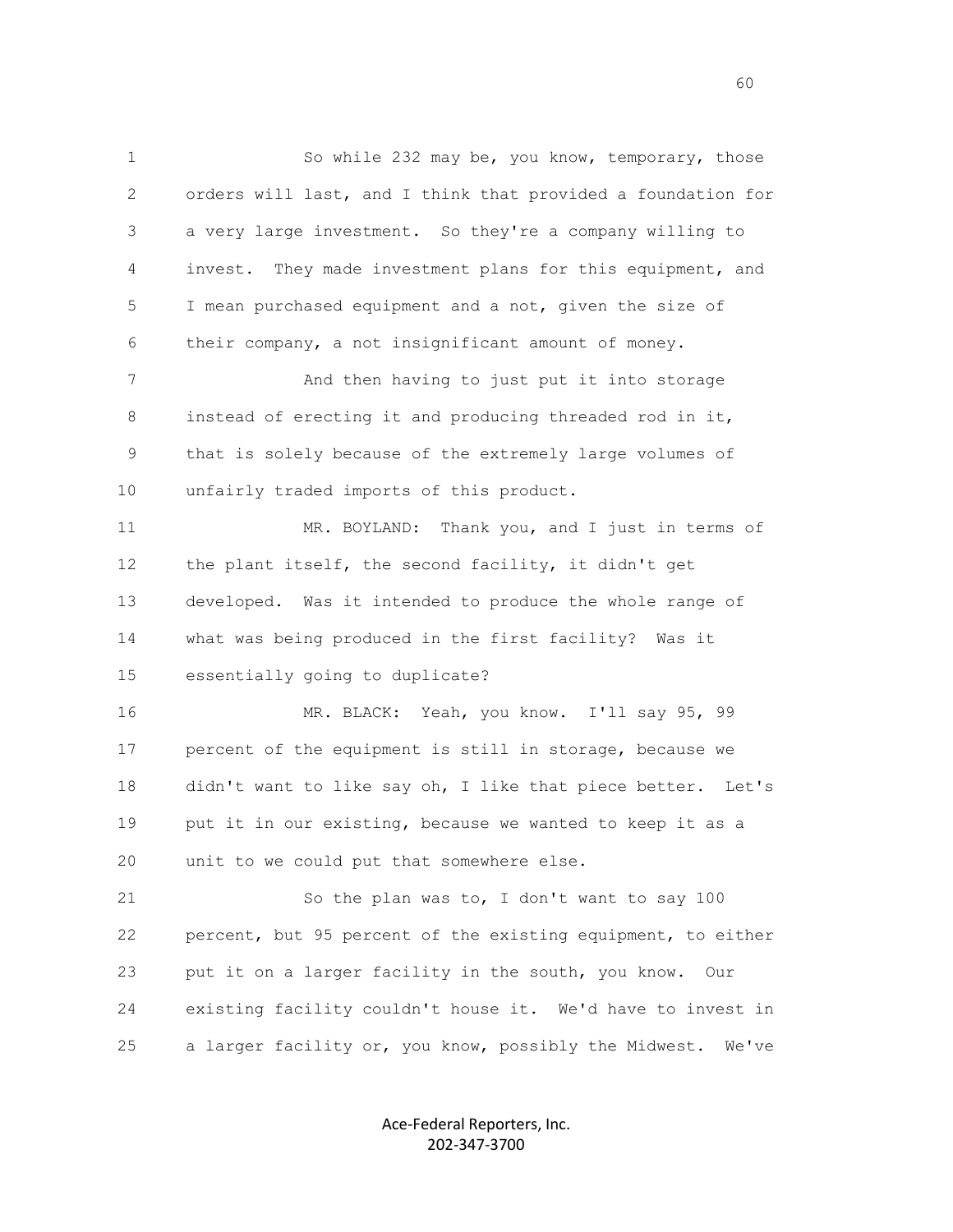1 also looked at the Northeast.

 2 And the reason, as you say well why? I mean you 3 have to balance economy of scale. Hey, duplication of 4 maintenance, duplication of safety, accounting if you did a 5 larger plant in the south versus shipments. You know, 6 obviously threaded rod in shipping is expensive. Being near 7 your customers. 8 So you know, I think if you ask me my feel, I 9 think a second facility probably outweighs having a large 10 facility and shipping it farther. But those will all be

 11 looked at, I mean, if we truly believe that's where we need 12 to go on investment. It is to try to weigh those as a large 13 facility and economy of scale versus having two plants being 14 closer to the customer base. But yeah.

 15 MR. BOYLAND: Thank you. I just sort of 16 switching gears, a lot of the discussion is about raw 17 material cost as just sort of a financial reporting. Where 18 were the costs associated with zinc and --

 19 MR. BURCH: Can you please speak into the 20 microphone?

 21 MR. BOYLAND: I'm sorry. The costs associated 22 with the sort of further processing of the raw material, you 23 may not know this off the top of your head, but for the 24 post-conference, could you disclose where those costs are 25 included? Are they part of raw material or are they other

> Ace-Federal Reporters, Inc. 202-347-3700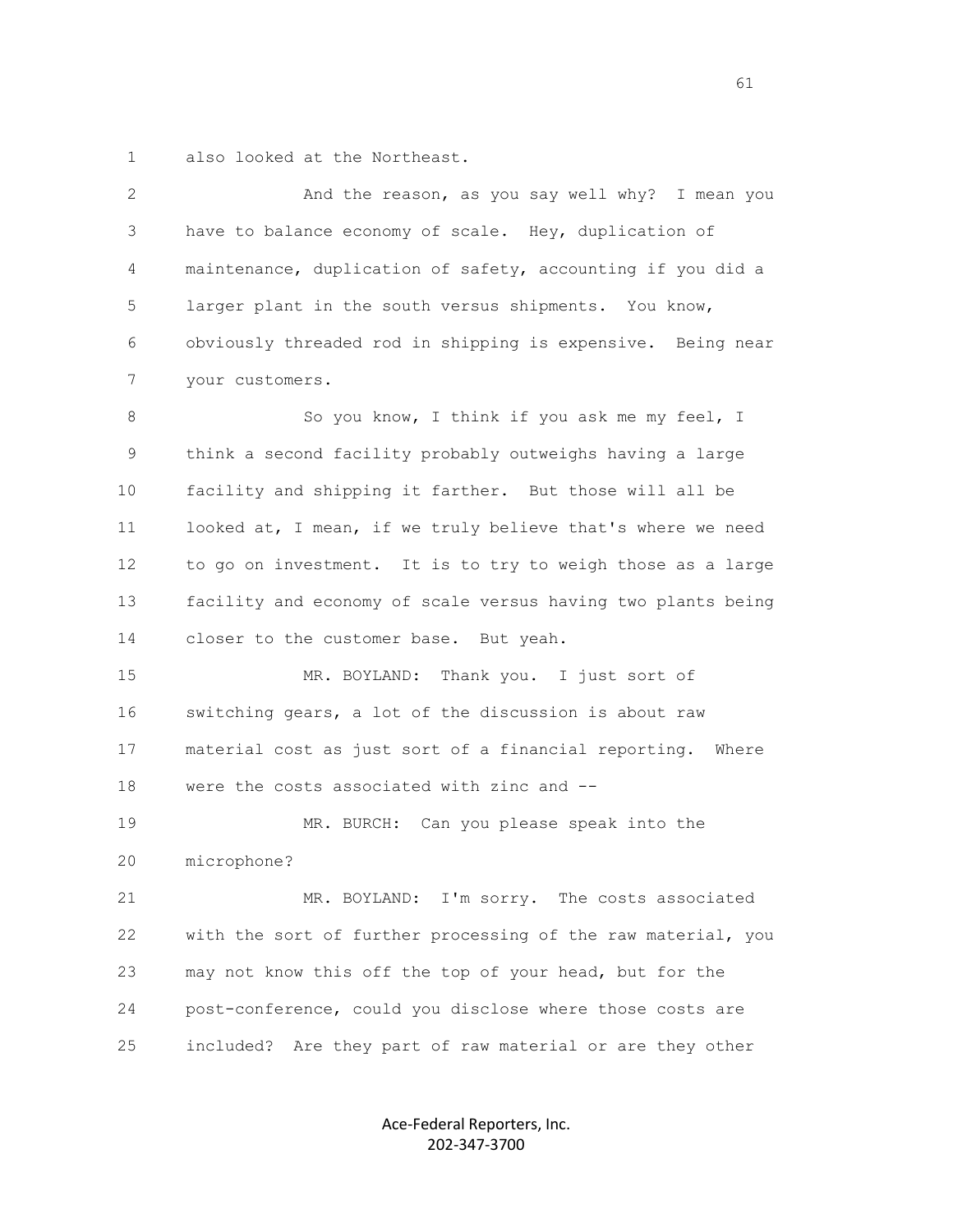1 factory?

 2 MR. LOGAN: I think we may want to address this 3 afterwards, but to clarify, I mean they should be part of 4 the cost of goods sold number?

 5 MR. BOYLAND: Yes, and that's I guess for me, 6 when we divvy up the costs and look at a pattern, it's good 7 to understand well, does the raw material itself already 8 include other processing? So to the extent both companies 9 could just clarify what was included? You know, if this 10 goes to a final, we would probably break it out a little 11 more, just so it's not ambiguous.

 12 MR. SCHAGRIN: We'll follow-up in the 13 post-conference, and I'm sure we can assist Mr. Gross and he 14 can provide that information confidentially through us in 15 the post-conference as well. I would assume that the zinc, 16 like the bar or rod, would be in the raw materials, and then 17 the actual cost of hot-dipped galvanizing or electroplating 18 would be in the other factory costs. But we'll confirm in 19 the post-conference.

 20 MR. BOYLAND: Thank you, thank you. Mr. Gross, 21 you talked about engineering expenses and your testimony 22 suggested that the cost was being included as part of 23 manufacturing direct labor. Is that correct? 24 MR. GROSS: We do not -- Wally Gross, Bay 25 Standard. We do not provide the actual engineering service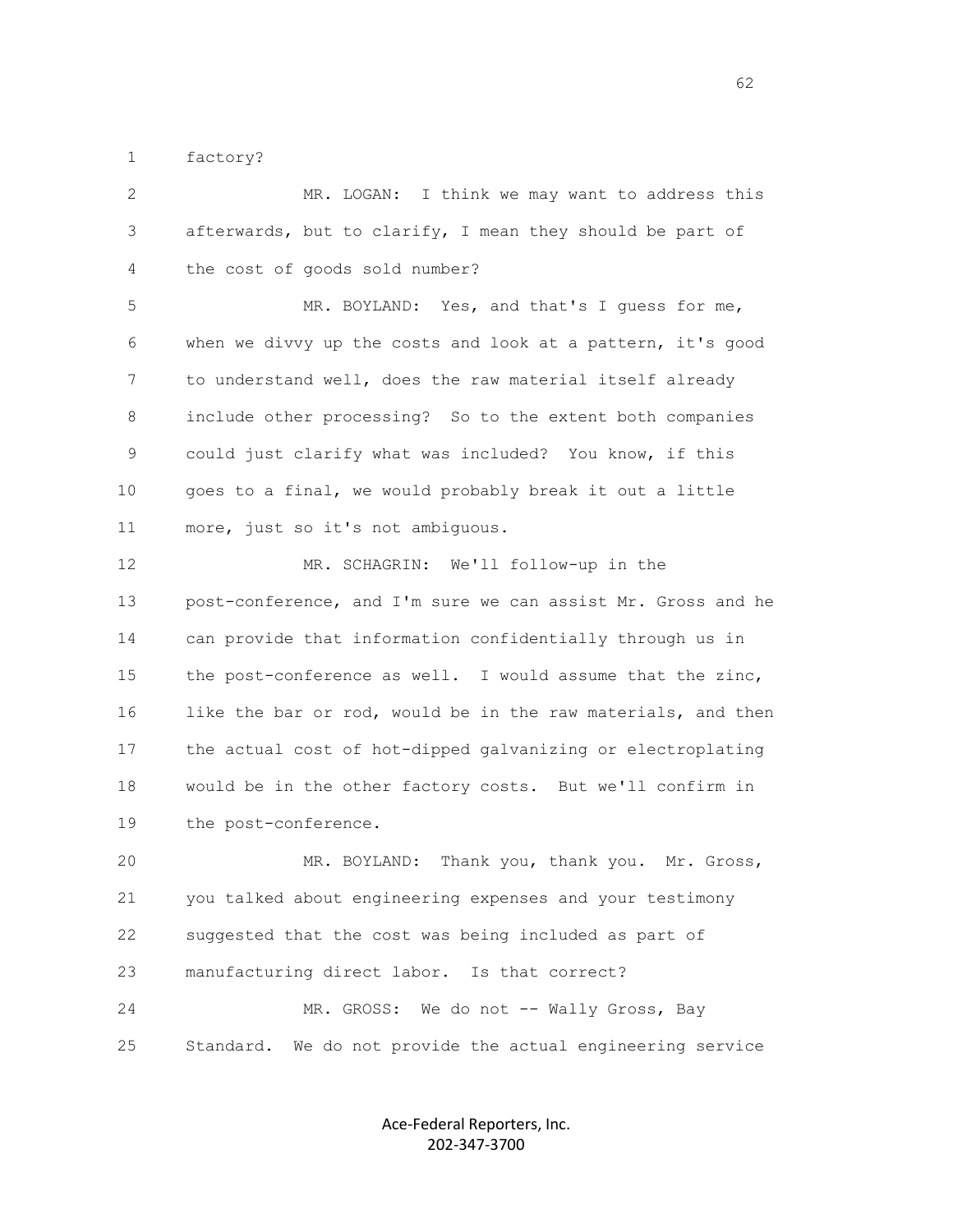1 to our customers. We supply -- our customer has an 2 engineered design to meet seismic code requirements in 3 construction. So they do the engineering, they tell us what 4 they need, and that's what we supply. So and again, the 5 majority of these systems are all thread rod. 6 MR. BOYLAND: So you are -- I mean if I'm 7 interpreting your response, sort of the cost of actually 8 fulfilling the order and producing what the engineering

 9 specifications require is included, but not the actual 10 engineering itself?

 11 MR. GROSS: Right. The cost associated with 12 that is to now you're taking something that could normally 13 be supplied in a 12 foot length, and you're now supplying it 14 in 10 foot, 8 foot, 12 foot, 6 foot, 3 foot, 2 foot, follow 15 me?

16 MR. BOYLAND: Right.

17 MR. GROSS: And then have it packed down by 18 their specific requirements adds labor to the whole 19 equation. So as opposed to me just producing rod and 20 selling it to somebody that could be doing this, I've had to 21 kind of end up going directly to these people that design 22 these seismic programs.

 23 MR. BOYLAND: Okay, thank you, thank you. And 24 just as a -- again, this is definitely something I would 25 want in a post-conference; it's not a response I would

> Ace-Federal Reporters, Inc. 202-347-3700

 $\sim$  63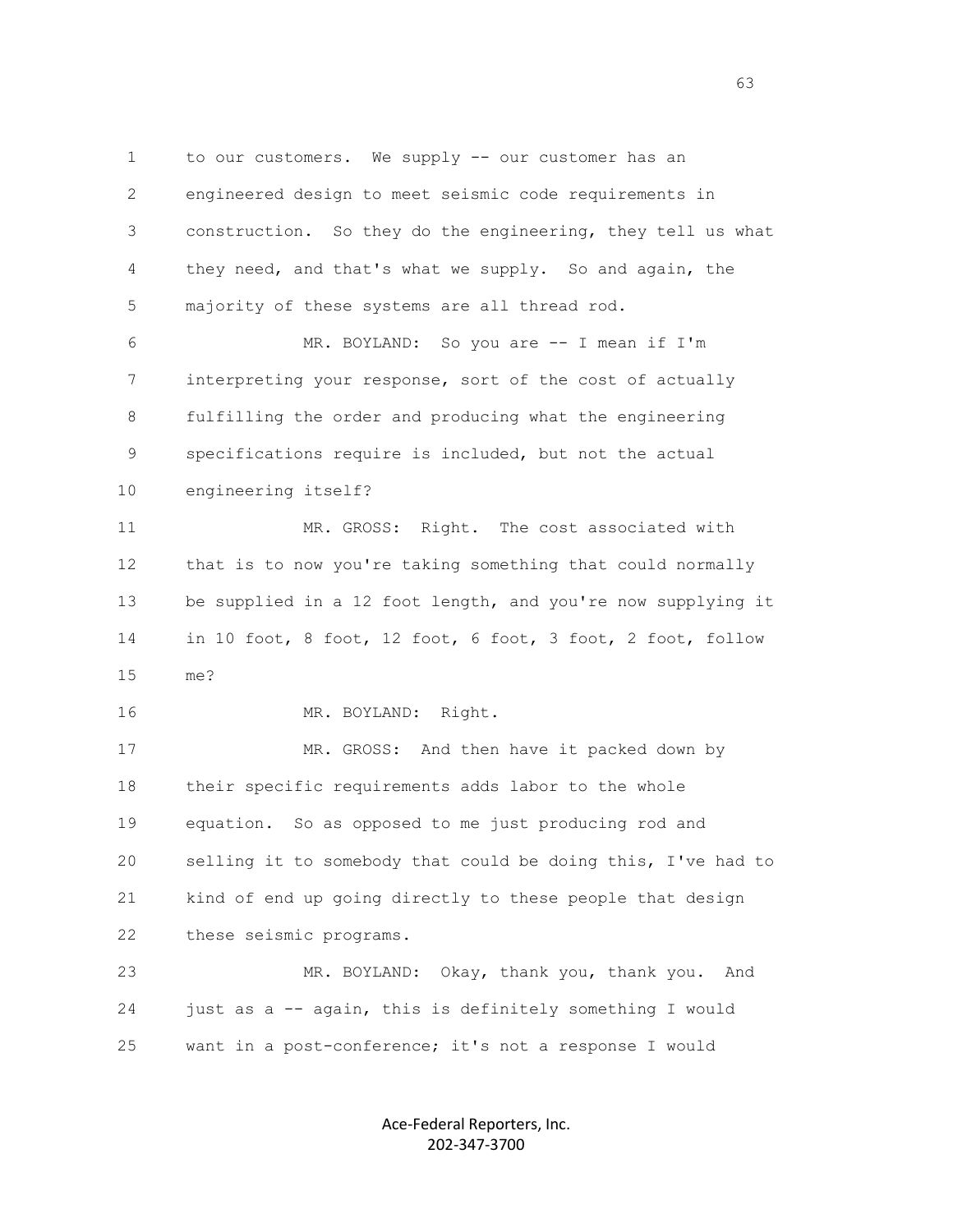1 expect here. But could you, for your company in particular, 2 could you give me a schedule of the primary costs that you 3 reported or included in SG&A for your company? Thank you, 4 thank you.

5 (Pause.)

 6 MR. BOYLAND: I have no further questions. 7 Thank you.

 8 MR. CORKRAN: Thank you, Mr. Boyland, and now 9 we'll turn to Mr. Matthews.

 10 MR. MATTHEWS: Good morning, everyone. Thank 11 you for your testimony here today. My first question is 12 regarding the effects of the Section 232 investigation. So 13 I understand that this product this not subject to the 232, 14 but I was wondering if you could comment generally on what 15 impact the 232 has had on domestic prices and your ability 16 to source wire rod and steel bar?

 17 MR. BLACK: You know, this is Dennis Black. 18 Obviously, with the 232 it's -- our raw material costs are 19 higher. Based on, you know, domestic and even imports, if 20 you were to buy, but we do not. But if we would buy import, 21 it would affect that pricing for our raw materials. But not 22 of course our sale price or selling price.

23 MR. GROSS: Wally Gross, Bay Standard. 24 Obviously, it had a significant cost impact to our finished 25 product. But as far as the effect on my company in the

> Ace-Federal Reporters, Inc. 202-347-3700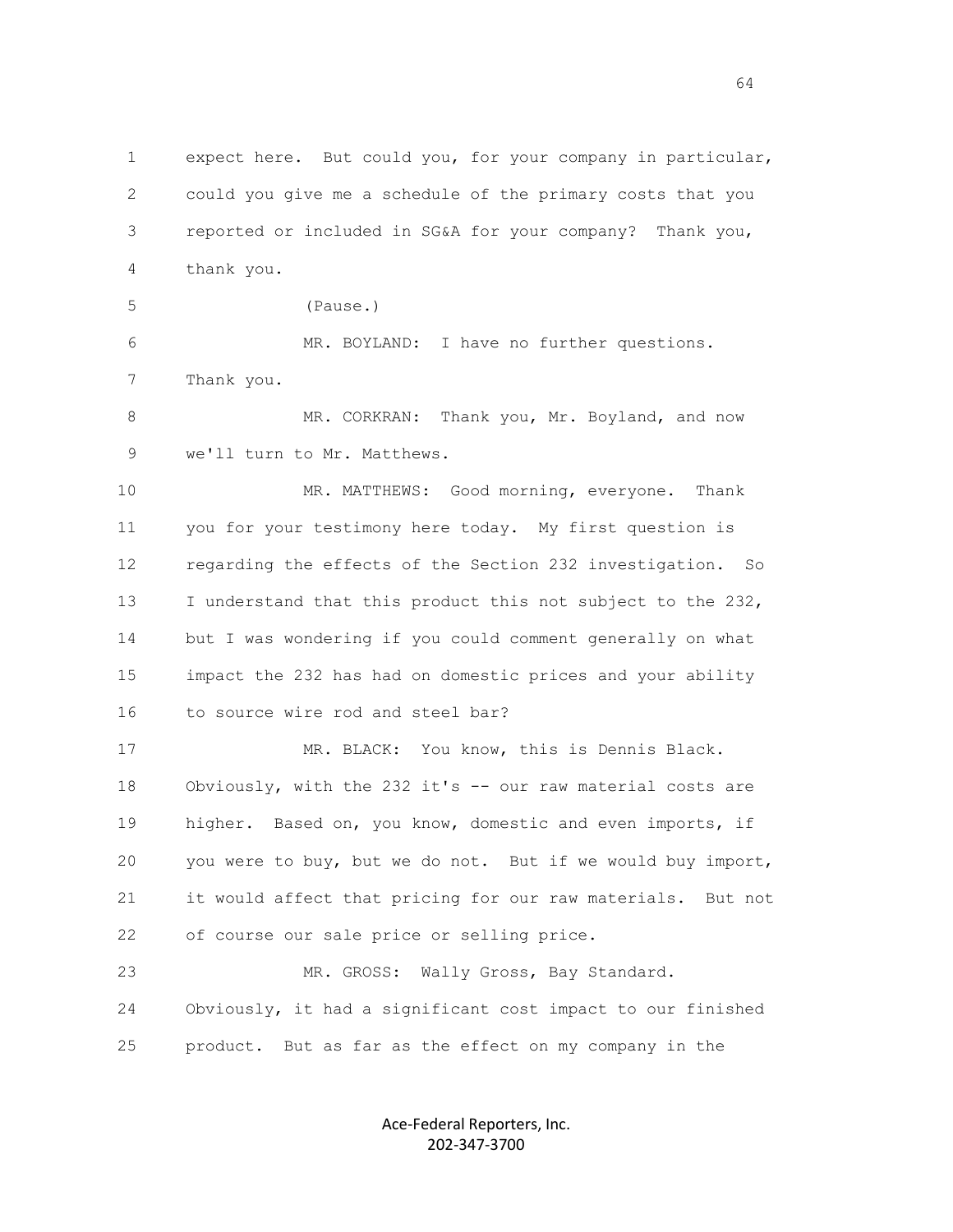1 market we sell into, it was on a playing -- I was on an even 2 playing field with any other manufacturer that could supply 3 into that, because we're all basing our price on the same 4 source of steel.

 5 So in general terms, the biggest impact for me 6 was availability and getting in the mill rollings, and we 7 had to do a little bit better doing our homework in 8 forecasting our steel requirements, or we were going to have 9 issues.

10 MR. MATTHEWS: Thank you.

11 MR. SCHAGRIN: Mr. Matthews, this is Roger 12 Schagrin. So as Mr. Gross pointed out, for the domestic 13 industry, they were all on the same playing field vis-a-vis 14 the 232 as raw materials. But it's important to point out 15 for their foreign competitors, that playing field was very 16 different because producers in these four countries would be 17 incentivized to go downstream into threaded rod and ship 18 threaded rod to the United States, and not have to pay the 19 25 percent duty, versus if they shipped rod or bar to the 20 United States, 25 percent duty would be imposed.

 21 So there's little doubt, particularly from 22 threat maybe as a condition of competition as well, that 23 this product being one level removed from the 232 tariffs 24 and having its raw material subject to 232 and its product 25 not subject, has had a significant impact on this segment of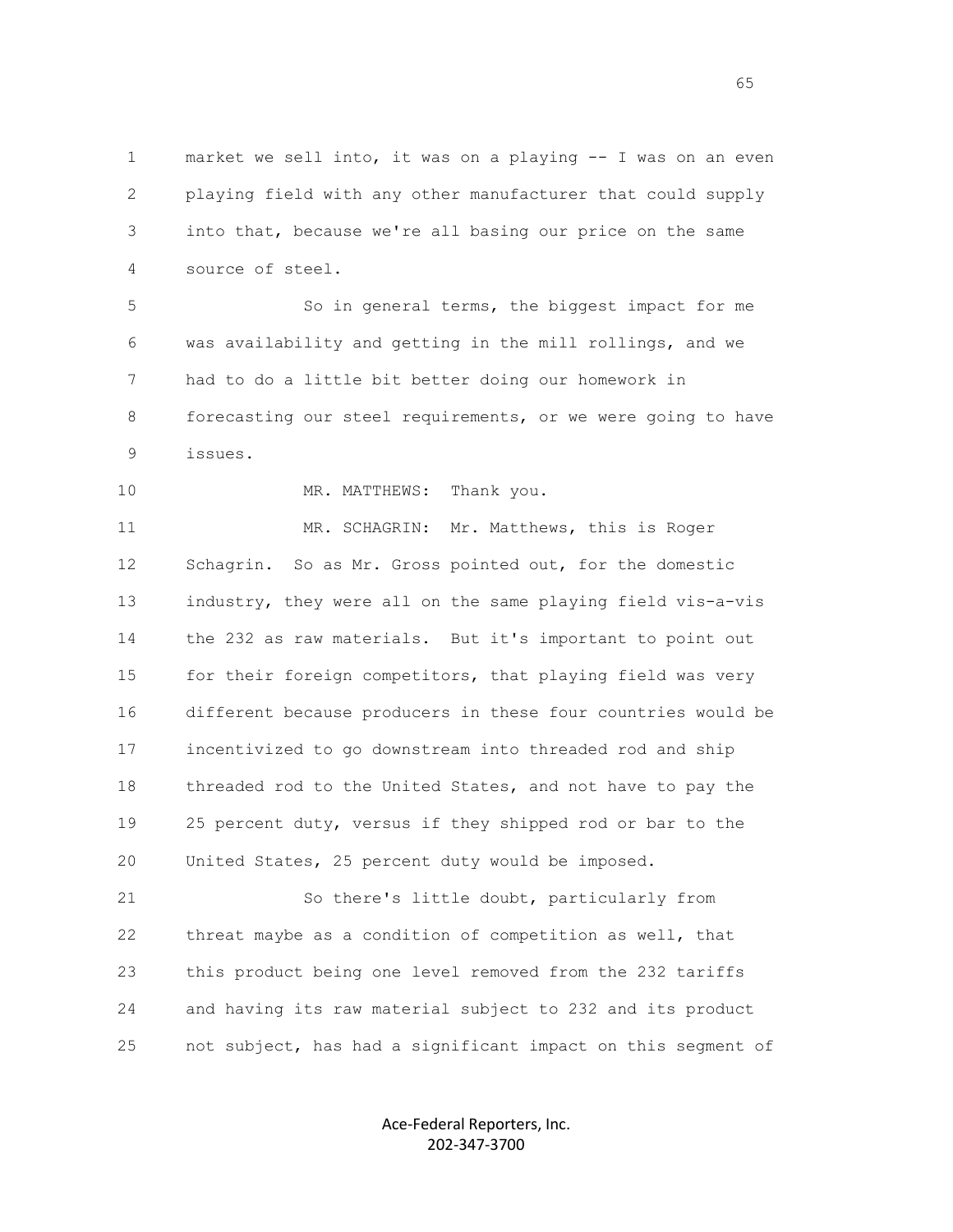1 the industry.

| 2  | MR. MATTHEWS: Thank you. Mr. Gross, as both a                |
|----|--------------------------------------------------------------|
| 3  | domestic producer and an importer, I was wondering what      |
| 4  | extent has the Section 301, of the ten percent tariff under  |
| 5  | Section 301, impacted your ability to source from China, and |
| 6  | has that affected plans for producing more domestically?     |
| 7  | Wally Gross, Bay Standard. To this<br>MR. GROSS:             |
| 8  | point, with only ten percent being applied, we have not seen |
| 9  | that much of an effect. Honestly, I was looking forward to   |
| 10 | the other percentage being applied, especially in regards to |
| 11 | getting some protection on alloy steel out of China.         |
| 12 | MR. SCHAGRIN: Mr. Matthews, one more comment.                |
| 13 | I neglected to mention, even though you didn't ask for it;   |
| 14 | maybe it was your next question, that last year or 18 months |
| 15 | ago the Commission also made decisions in a number of cases  |
| 16 | on wire rod. So the imposition of dumping and                |
| 17 | countervailing duties on wire rod has the same impact as the |
| 18 | 232.                                                         |
| 19 | It means that more likely, wire rod relief                   |
| 20 | causes, as it should, prices to go up in the United States,  |
| 21 | and yet abroad prices could fall and producers of wire rod   |
| 22 | would be incentivized to sell more wire rod to producers of  |
| 23 | threaded rod, so it could be imported without the imposition |
| 24 | of AD or countervailing duties on the rod.                   |
| 25 | Thank you for that. Okay.<br>MR. MATTHEWS:<br>Yes.           |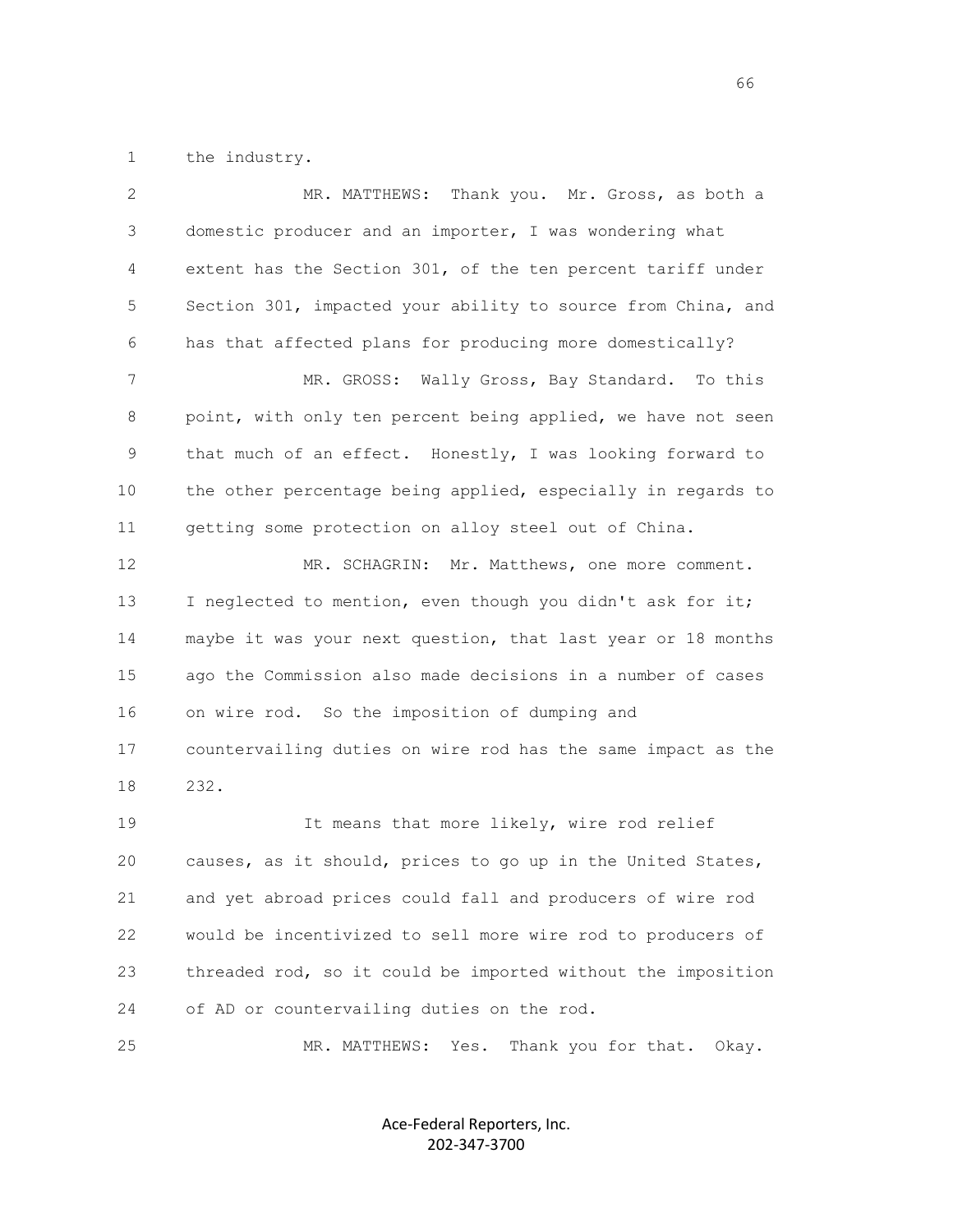1 MR. BLACK: This is Dennis Black. I mean 2 obviously we have large customers who also, you know, buy 3 imports and we sometimes try to get information, obviously 4 like we all do. And they said their effect of what they saw 5 and Wally can probably speak to it more, is what they saw 6 from China was yeah, there's a ten percent but China was 7 taking most of that back.

 8 If you look at some of the, you know, the price 9 was going down. They claim they only saw maybe three 10 percent to them, that China was eating a majority of that 11 ten percent and it wasn't affecting them very much. We just 12 didn't, we didn't see any improvement because of China 13 eating the majority of it.

14 MR. MATTHEWS: Thank you.

 15 MR. GROSS: Wally Gross, Bay Standard. I would 16 like to share on that subject, because we do import vastly 17 more other standard fasteners from China, and in our -- we 18 go through every one of our commodities on a monthly basis, 19 and we saw consistent price decreases from our factories in 20 China, to offset that ten percent. So it had zero impact in 21 my mind.

 22 MR. MATTHEWS: Okay. So in the post-conference 23 brief, could you expand on this, you know, the effect of all 24 these recent trade actions and how that plays a role into, 25 you know, how the Commission should rule on this particular

> Ace-Federal Reporters, Inc. 202-347-3700

 $\sim$  67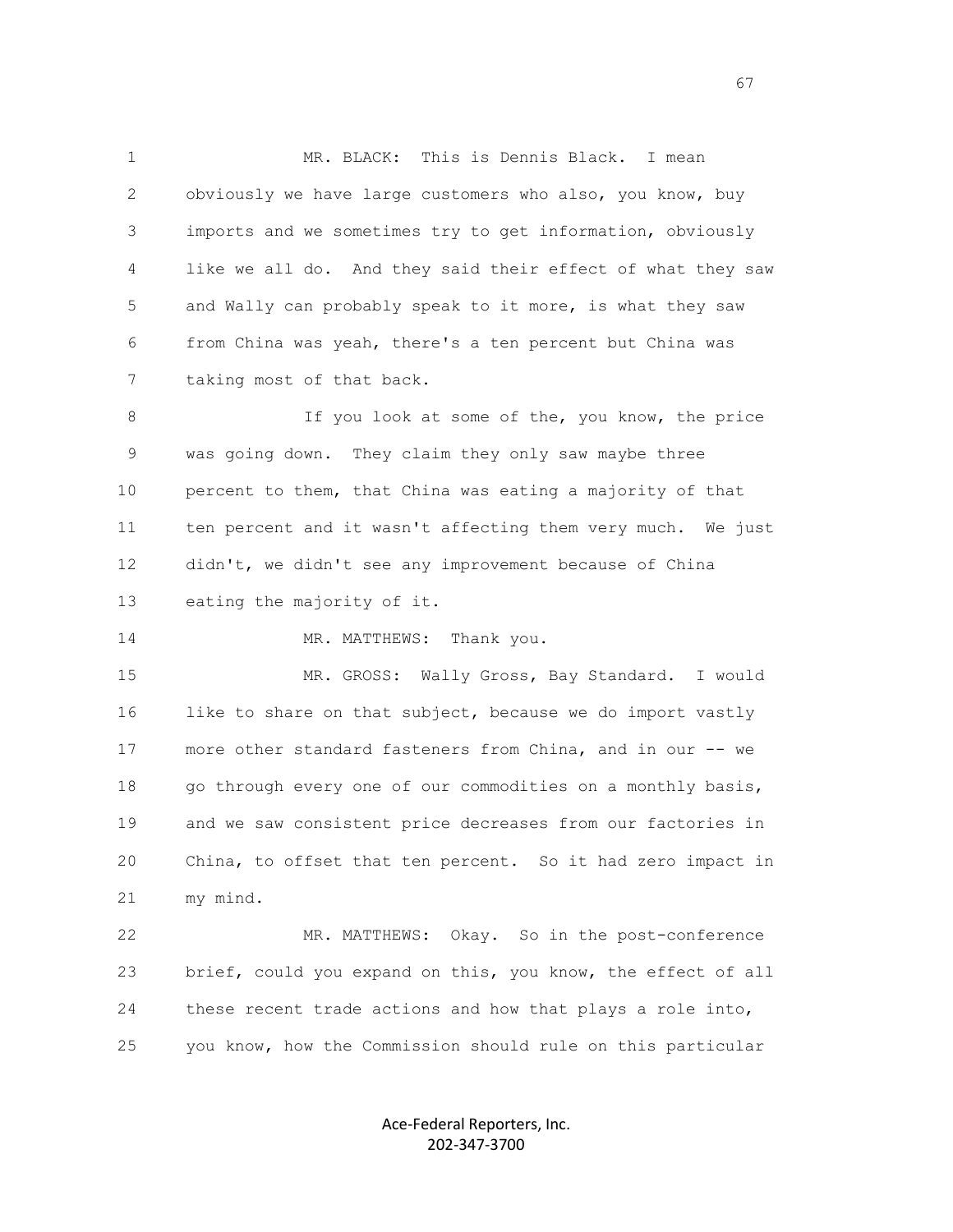1 case? That would be helpful.

| 2  | MR. SCHAGRIN: Yeah, we certainly will. It's                  |
|----|--------------------------------------------------------------|
| 3  | probably more of a threat factor than an injury factor, but  |
| 4  | we will certainly address it in the post-conference brief.   |
| 5  | MR. MATTHEWS: My next question is regarding the              |
| 6  | share of threaded rod that is produced from steel bar versus |
| 7  | wire rod. So I was wondering -- so I understand the thicker  |
| 8  | product is used from -- is produced from bar. Is there a     |
| 9  | specific share as to like what is being produced from wire   |
| 10 | rod and what is being produced from bar? The diameters       |
| 11 | sorry.                                                       |
| 12 | MR. LOGAN: Alan Logan, Vulcan. It probably                   |
| 13 | differs for us and Bay Standard. It all depends on your      |
| 14 | equipment. Most wire rod maxes at about inch and a eighth,   |
| 15 | inch and a quarter. I believe the wire rod trade case was    |
| 16 | only covered through 5/8ths or three quarter, something like |
| 17 | that. We draw up to inch and an eight out of -- and it all   |
| 18 | depends on what mill you're talking to.                      |
| 19 | There's wire rod and then there's bar and coil,              |
| 20 | and then there's bar. So some people call their -- the       |
| 21 | stuff that we buy in coils barred coil. Some people call it  |
| 22 | Just from a standpoint of volume, probably the<br>wire rod.  |
| 23 | mate of the volume is between 3-8ths and an inch and a       |
| 24 | quarter across all grades.                                   |
| 25 | You do have some -- obviously, we produce all                |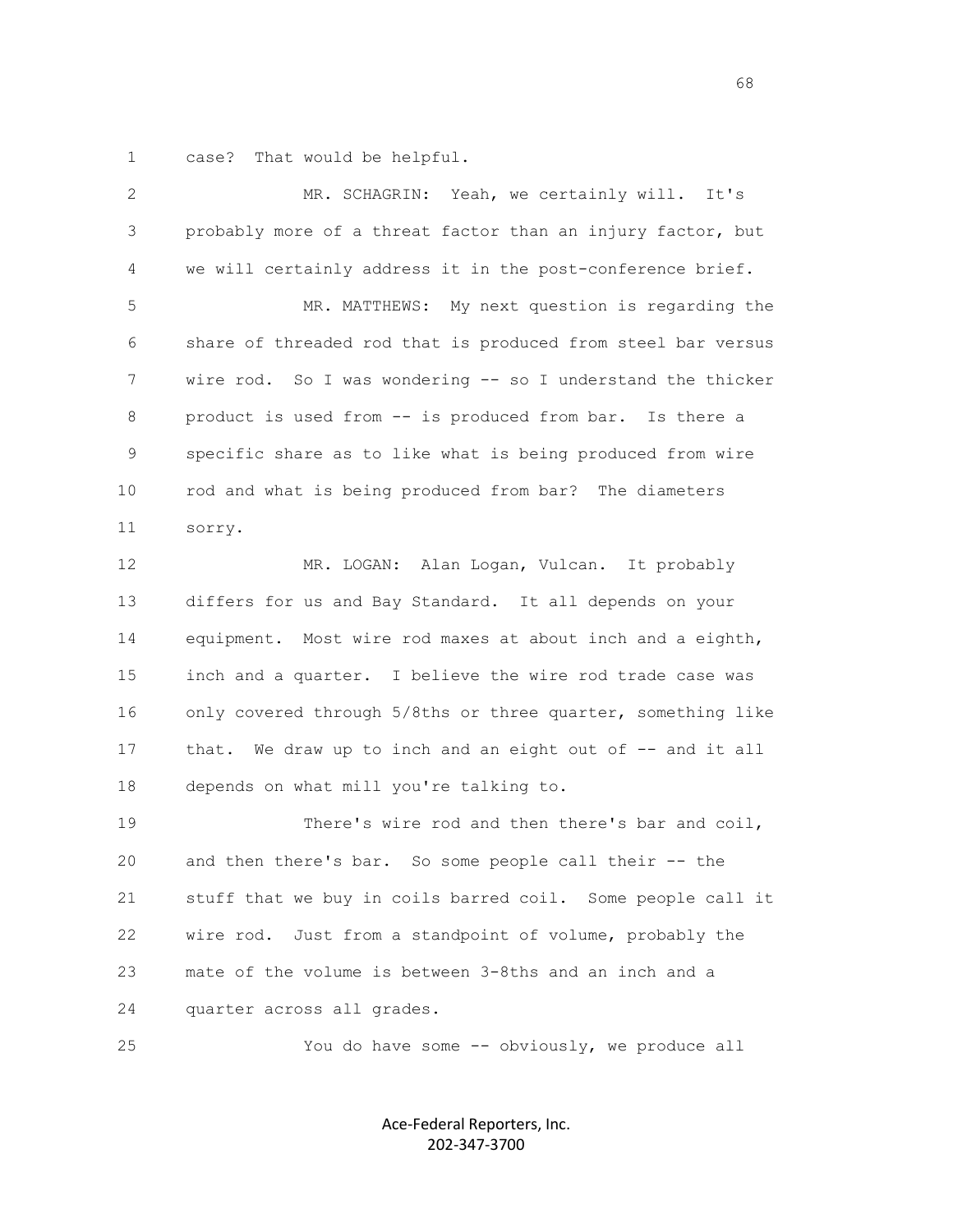1 the way up through four inch diameter. But from a pound 2 standpoint, and you guys asked for pricing products and we 3 tried to pick the ones that were most representative of our 4 broad product line, 3/8ths by 10 foot zinc being the, 5 probably the largest single one line item SKU that's sold 6 within the industry from a volume standpoint. I hope that 7 answers your question. 8 MR. MATTHEWS: Yes, yes, it does.

9 MR. GROSS: Wally Gross, Bay Standard. We are 10 exactly the opposite. We are all large. You know, 11 predominantly 60 percent of ours as far as weight is of one 12 inch and above.

 13 MR. BLACK: Again, I don't want to speak for 14 Wally. This is Dennis. But is it because you can't compete 15 and you had to get out of that market and get back to your 16 imports?

17 MR. GROSS: Wally, Bay Standard. Yes, that 18 absolutely is a cause, and then shifting our business to 19 chase other avenues where we can move product, yeah.

 20 MR. MATTHEWS: So can bar and wire rod be 21 processed on the same threading machines? Do you have to 22 use different -- yes, okay. On a more general note, is 23 counsel aware of any anti-dumping or countervailing duty 24 orders on the subject product in third country markets? 25 MS. DRAKE: Elizabeth Drake, Schagrin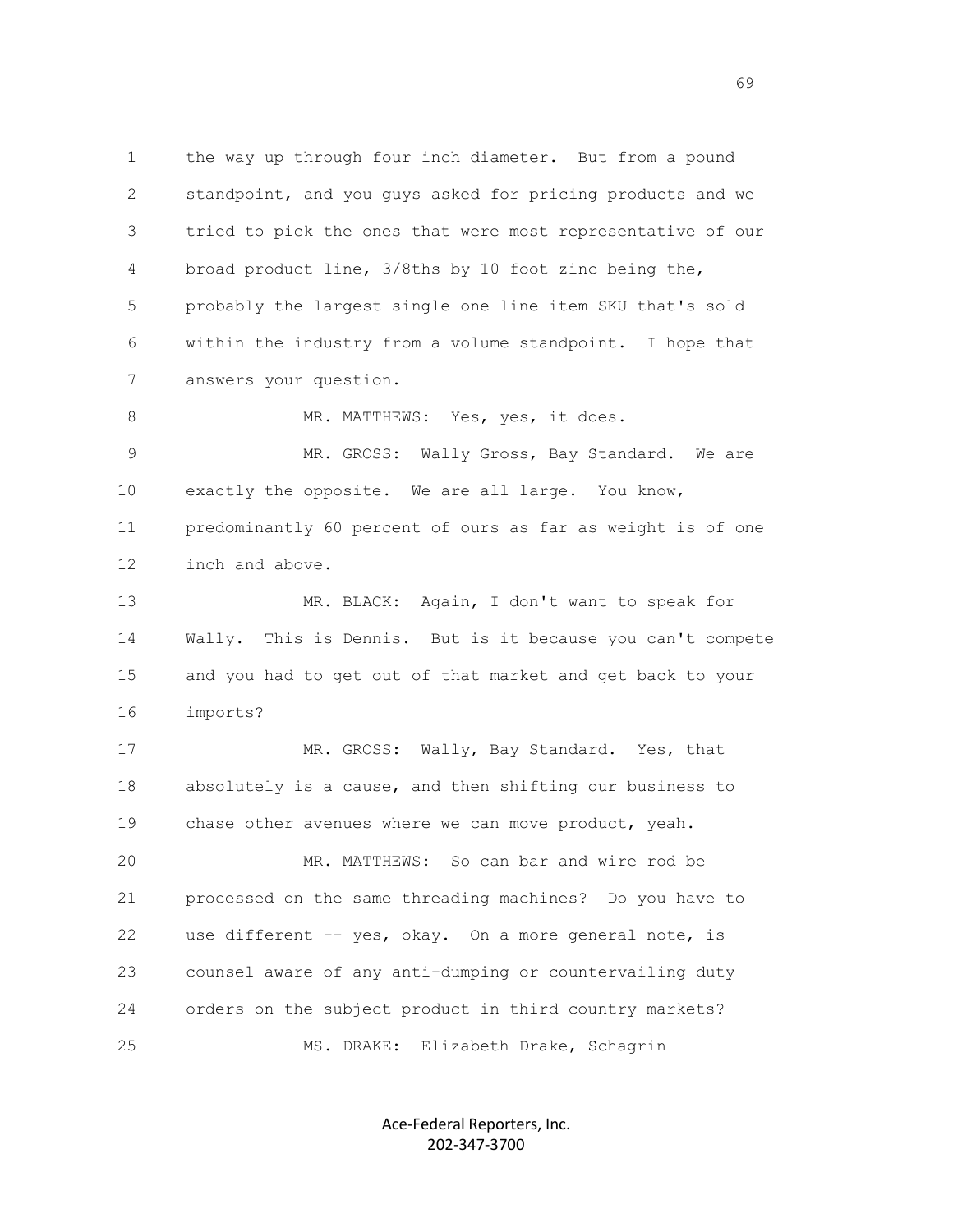1 Associates. We are not, but we will revisit that

 2 post-conference to see if there may be some we missed. 3 MR. MATTHEWS: Okay, thank you. So the current 4 order on carbon threaded rod from China, so why -- if carbon 5 threaded rod and alloy threaded rod can be used 6 interchangeably, why was that not included in the scope of 7 the previous investigation on China? 8 MR. SCHAGRIN: This is Roger Schagrin. Probably

 9 first because it was a decade ago, and there have -- I think 10 the Commission's seen in a lot of cases. I know that I did 11 cases on carbon plate in I believe '96, and 2000, that was 12 just on carbon. And then when we did it again in 2014, we 13 made it carbon and alloy.

 14 So I think increasingly throughout the steel 15 industry over the last 20 years, there's been a change to 16 have more products made at steel mills that fall under a 17 high strength, low alloy area. So there's been this 18 blending of the line between carbon and alloy, with high 19 strength low alloy.

 20 Some of them were ten years. Changes in the 21 industry and there was different counsel. I think that's 22 why that -- there wasn't a countervailing duty case, even 23 though there's plenty of subsidies in the Chinese steel 24 industry. I think we alone have done about maybe over 20 25 CVD cases on various steel products from China.

> Ace-Federal Reporters, Inc. 202-347-3700

not a construct the contract of the construction of the construction of the construction of the construction of the construction of the construction of the construction of the construction of the construction of the constr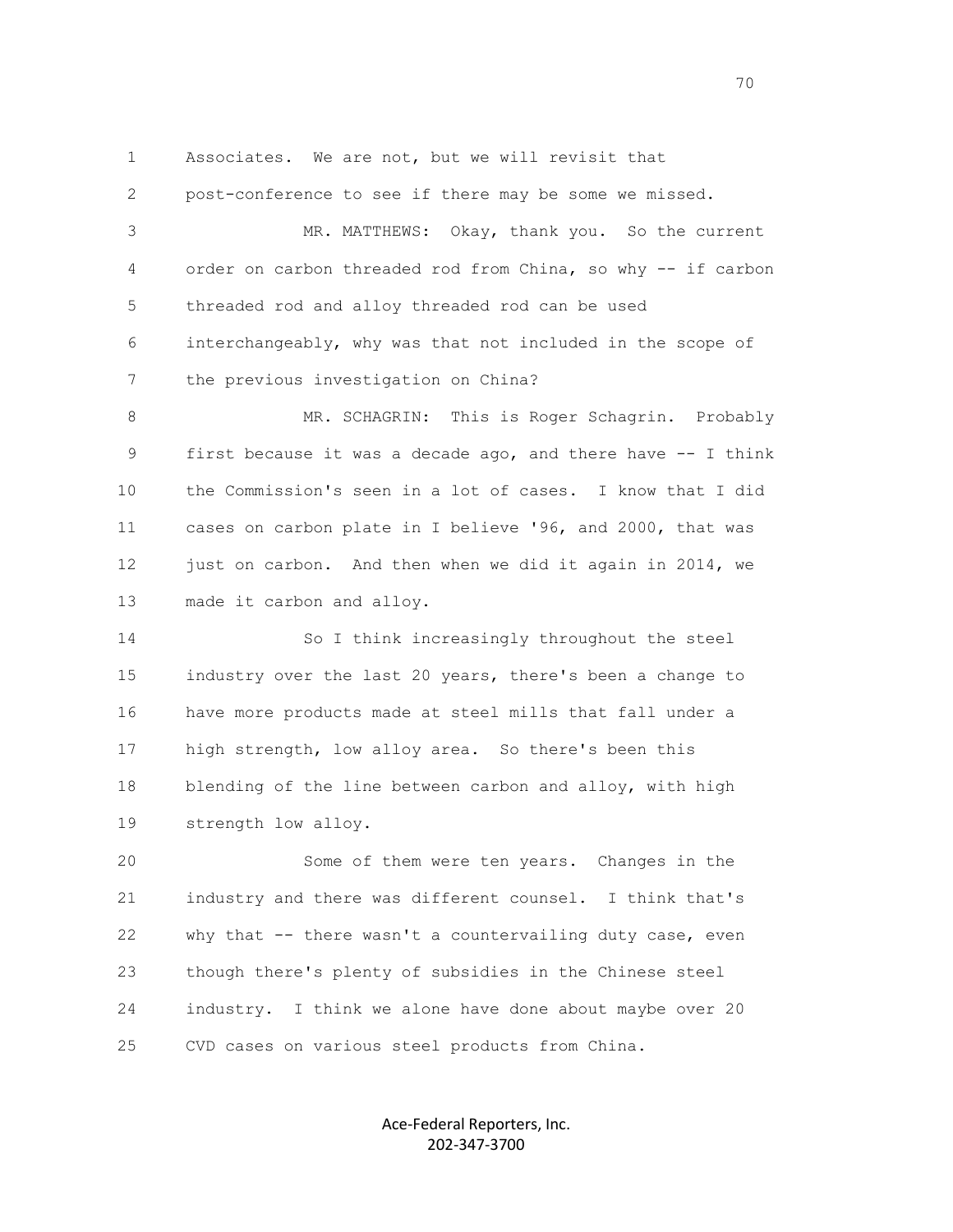1 But here, there was no CVD order in effect. But 2 I think that's the main reason, is just changes in steel 3 over the past decade or so. 4 MR. MATTHEWS: Thank you. Then my last 5 question, I was wondering if counsel could provide raw 6 material pricing data in the post-conference brief. 7 MR. SCHAGRIN: Yeah, we certainly can. We can 8 provide it for both rod and bar. 9 MR. MATTHEWS: Okay, thank you. That's it for 10 me. 11 MR. CORKRAN: Thank you, Mr. Matthews. I'd like 12 to express my appreciation to the panel today. I've got a 13 few follow-up questions, but a lot of the questions I have 14 have already been addressed. The first question I have, I 15 would like to turn back to some of the testimony we heard at 16 the very beginning of the day from Mr. Tsai, regarding 17 product from Taiwan. 18 One of the characteristics that he emphasized in 19 terms of that threaded rod was its higher elasticity. I 20 know you're going to address the competitive aspects of that 21 in your brief, but could I get a better understanding of 22 elasticity in the context of this product, and what type of 23 applications would be looking for greater elasticity. 24 MR. BLACK: Again, elasticity is again back to 25 some of the physical requirements required. Probably Wally

> Ace-Federal Reporters, Inc. 202-347-3700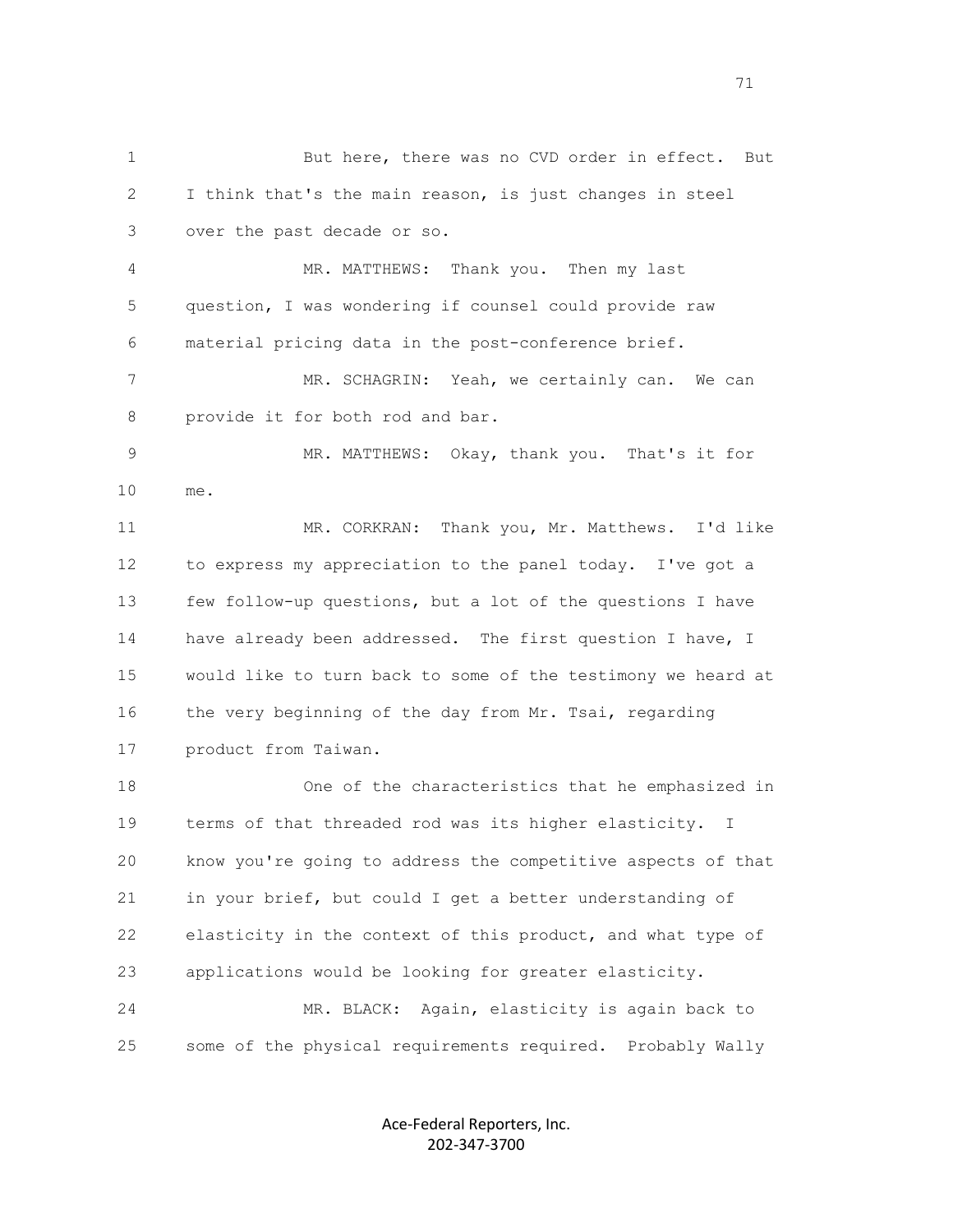1 will want to chime in. It's probably a huge portion of the 2 seismic. Obviously it has to move. If you're looking to 3 hang a cable tray or duct work, they don't care about 4 elasticity, right? That is very -- it's just hanging in the 5 building.

 6 It's more normally elasticity's big on the 7 higher end application like a seismic maybe for anchoring 8 type stuff like a wind tower. If you're anchoring a wind 9 tower, obviously that's going to have a lot of torsion. So 10 I would say it was a higher end product.

 11 But it's just -- it's also covered by all the 12 specs, right? I mean certain specs, if you meet that spec, 13 some of the specs have elasticity, some don't, right? I 14 mean it's truly what product are you providing, and all the 15 specs, whether it be low or alloy, are covered by some sort 16 of spec, industry spec. So --

 17 MR. LOGAN: Alan Logan, Vulcan. I was a little 18 perplexed when the term "elasticity" was used. I think 19 ductility is probably a better word. I don't want to speak 20 for him, but ductility is probably -- elongation or 21 ductility is probably more, more what he's talking about. 22 And it's interesting, uncertain certain 23 applications you want less ductility. You don't want the 24 bar to stretch. That would be in the case of the seismic. 25 In the case of seismic, what you're trying to do is keep the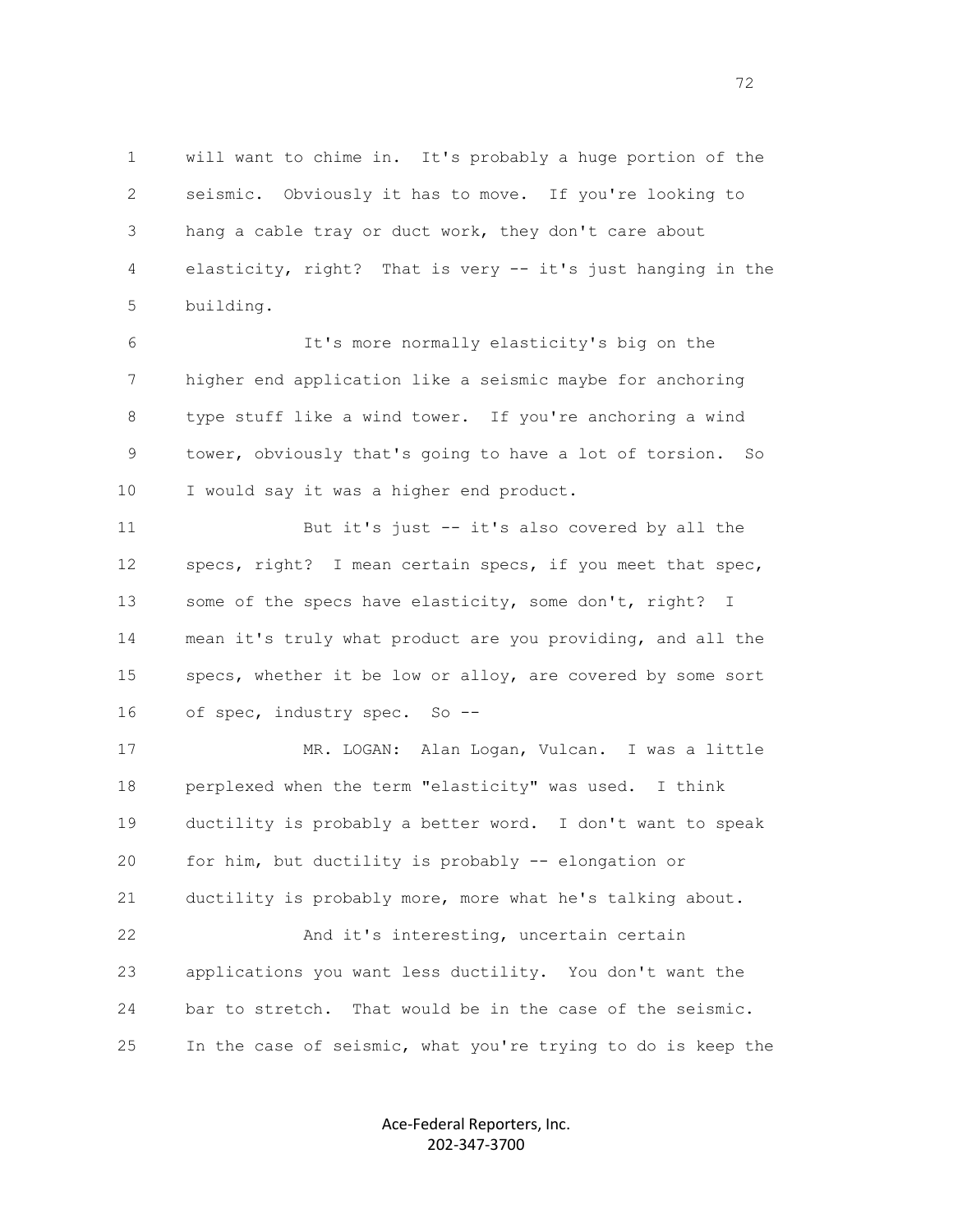1 building from not moving. If the building, if the fastener 2 stretches a little bit, the building could start moving and 3 then that's when you have a catastrophic failure.

 4 So the idea on that is you don't want it to 5 move. There are other applications that you want more 6 ductility. You want higher strength and more ductility 7 where the fastener can give a little bit and stretch a 8 little bit without failing. So it depends on what the 9 specification that you're looking for.

 10 There are various specifications, you know, that 11 have very low ductility requirements. There are other 12 specifications across the steel continuum that is much 13 higher in ductility. I hope that answers your question to 14 some degree.

15 MR. GROSS: Wally Gross, Bay Standard. There 16 is, as Roger had mentioned, very recently it's come to our 17 attention that certain importers are now bringing in product 18 that meet the ASTM standard, ASTM F-1554, Grade 36, which is 19 what I've spent the last three years focusing my company on, 20 is exploiting that in the market, training the end user as 21 this is the application for embeds into concrete for seismic 22 requirements.

 23 Which, which separated my domestic product from 24 having to compete against lower-priced imports. Within the 25 last two months, it's come to my attention that it's being

> Ace-Federal Reporters, Inc. 202-347-3700

<u>73</u>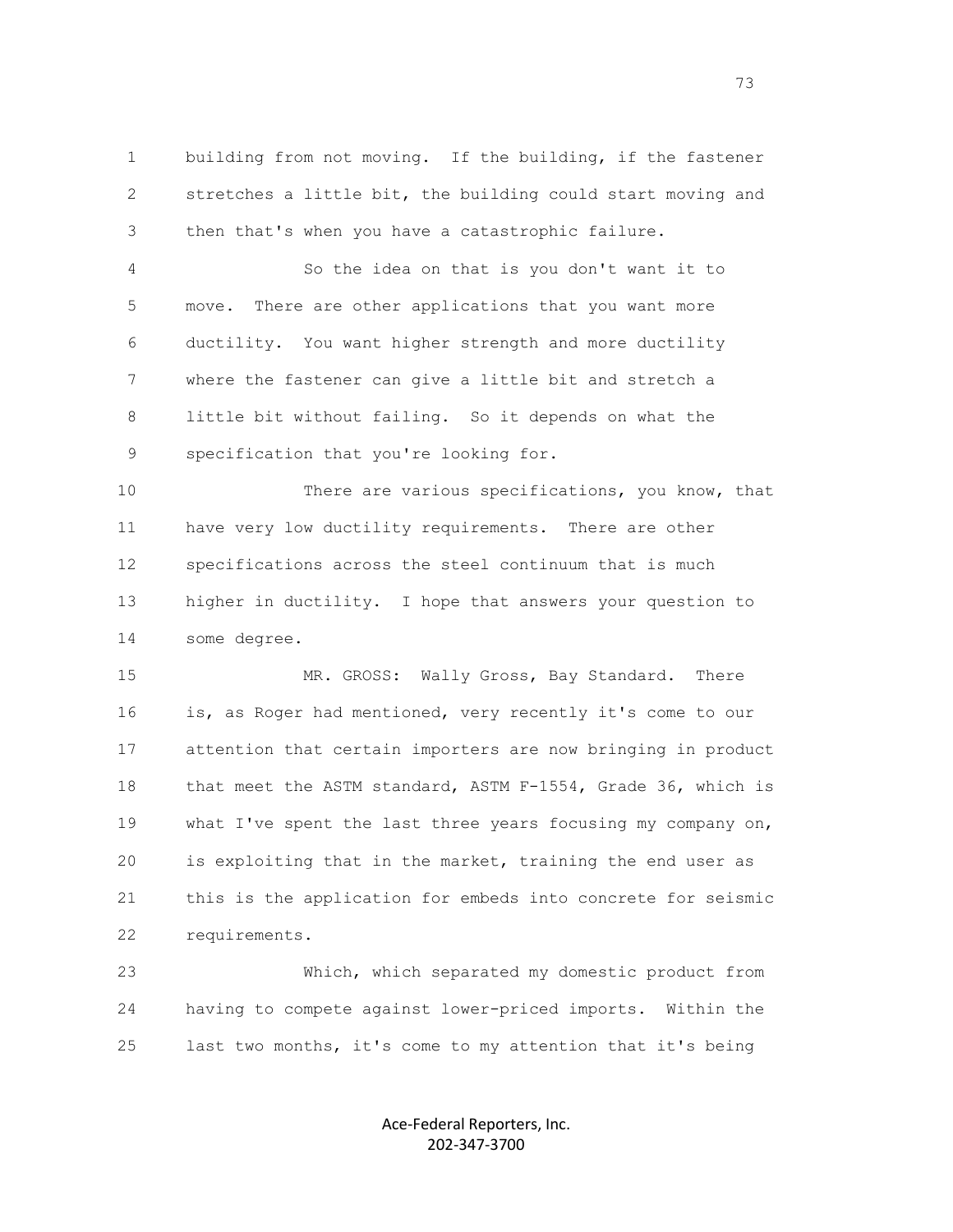1 supplied in the west coast to distributors, taking business 2 away from us, and allowing those distributors to sell to 3 other distributors, my customers meeting that standard.

 4 That particular standard has four mechanical 5 requirements to it, where other products previously on the 6 ASTM standards that they were meeting for low carbon had two 7 mechanical requirements. So it's for me, that in and of 8 itself is a game-changer and it's of great concern for me, 9 if that trend continues.

 10 MR. CORKRAN: Thank you. That was very helpful. 11 I'd also like to ask -- I've heard a lot about construction 12 today, and construction was identified as a major demand 13 driver. Mr. Tsai's testimony earlier indicated that imports 14 from Taiwan might have a focus that is more in the 15 automotive sector. Can you tell me to what extent you have 16 a customer base that includes automotive customers, and if 17 so how is threaded rod used in the automotive industry?

 18 MR. BLACK: This is Dennis. I don't think we 19 know obviously what's specific he's speaking of. But we 20 don't do a lot in the automotive. Again, it would probably 21 be a very small fastener, you know, whether it be -- I don't 22 know if he's speaking of a bolt or a bolt replacement, a 23 stud. I can't, I don't know what he's specifically asking. 24 MR. GROSS: Wally Gross, Bay Standard. I agree 25 with Dennis' statement. The end use of our product is, as

> Ace-Federal Reporters, Inc. 202-347-3700

74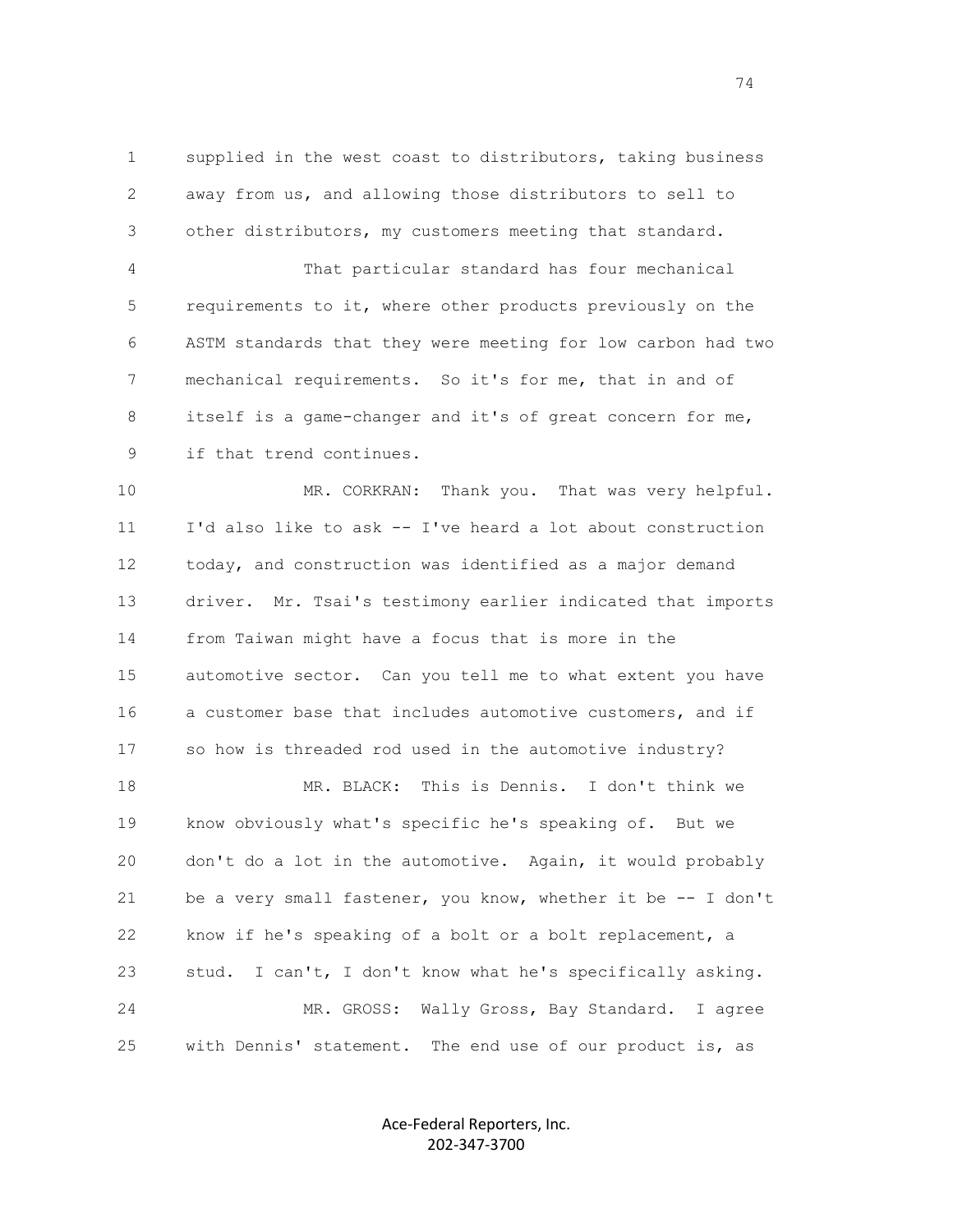1 far as Bay Standard, has zero automotive application.

 2 MR. JENKINS: This is Brent Jenkins from Vulcan. 3 I can also attest that while some of Taiwan's production may 4 be going into automotive, the two largest volume -- based 5 off our market research, the two largest volume importers of 6 just commodity threaded rod are Fasten-All and Bright and 7 Best, and as far as we know, their largest suppliers are 8 both in Taiwan.

 9 So I think a lot of it is going under the same 10 markets, the standard commodity threaded rod market used in 11 construction.

12 MR. CORKRAN: Thank you. That's very helpful. 13 My next question had to do with the acquisition of the Acme 14 Indianapolis facility. Can you go into that a little bit 15 more? I was -- it sounded to me as if Vulcan purchased the 16 facility and discontinued any, certainly any threaded rod 17 operations at that facility. Is that fair? Is there more 18 to it? What more should we be taking from this? 19 MR. BLACK: Yeah. When we bought the facility, 20 we did not buy the building. We bought the equipment, we 21 bought you know basically the market share, you know. There 22 were reasons we didn't buy the building. So we said hey, do 23 we relocate it? So we bring it to our facility? 24 But we did not buy the facility itself. We 25 bought the equipment and that portion of the business or

> Ace-Federal Reporters, Inc. 202-347-3700

na matsayan na katalog as na kasang na mga 1952. Ang isang mga 1952 na mga 1968 na mga 1968 na mga 1968 na mga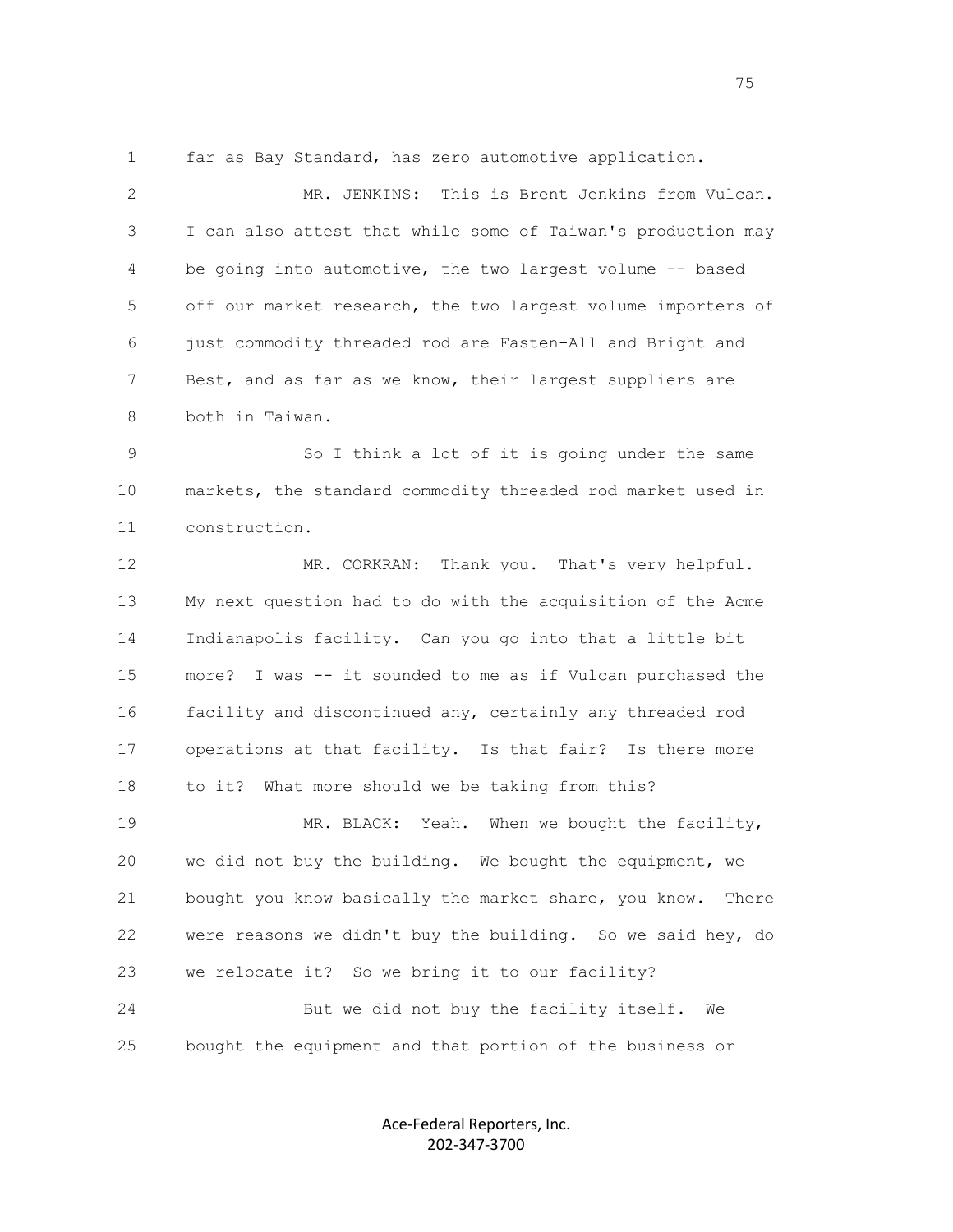1 hope to be that portion of the business. That doesn't mean 2 the customers follow us, but that's what we hoped. 3 MR. CORKRAN: Okay. 4 (Pause.) 5 MR. CORKRAN: One of my questions is really more 6 of a request. In discussing the issues that Mr. Matthews 7 raised in terms of the 232, the 301 and as Mr. Schagrin 8 correctly identified, the wire rod anti-dumping and 9 countervailing duties that are now in effect in the United 10 States, could you please give particular attention not just 11 to the threat implications, but to the cost implications. 12 I was very much struck by testimony that yes, it 13 is something that you -- that there is a notion of a level 14 playing field among U.S. producers. But I would ask for a 15 market that has an import presence, which these were not 16 cost drivers, shouldn't the Commission -- should or should 17 not the Commission be looking at this as a cost that was 18 essentially imposed on your industry, and is separate from 19 any notion of competition with imports? 20 MR. SCHAGRIN: Well, we'll address it in the 21 post-conference, Mr. Corkran. This is Roger Schagrin. But 22 I don't think it can be separated by the Commission as a 23 cost not impacted by competition because yes, as we explain 24 in both petition and will in our post-conference brief,

25 there's significant increase in the cost raw materials over

Ace-Federal Reporters, Inc. 202-347-3700

76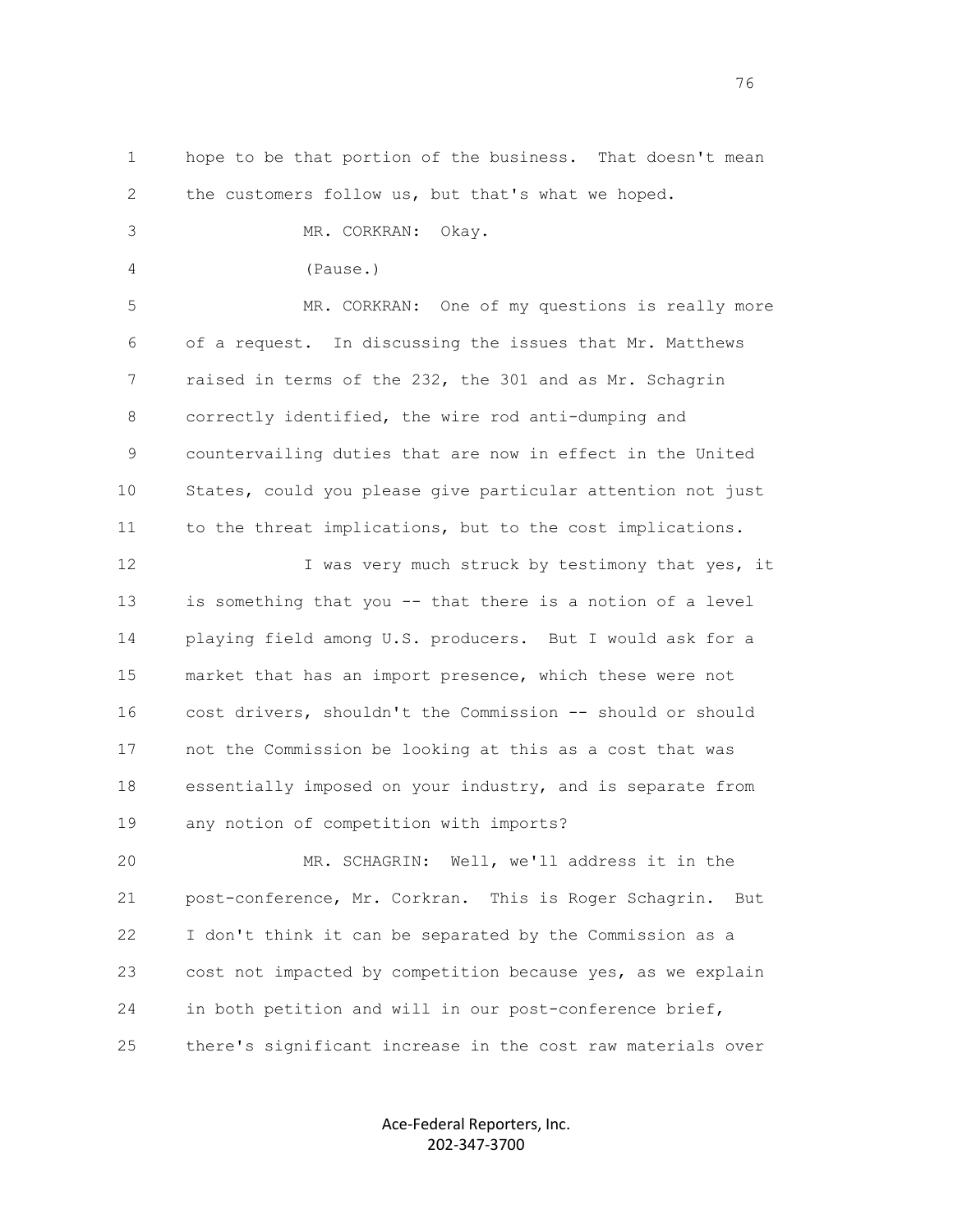1 the POI.

| $\mathbf{2}$ | However, it's the -- not only the sworn                      |
|--------------|--------------------------------------------------------------|
| 3            | testimony of the witnesses this morning, but the facts that  |
| 4            | this industry was not able to pass along those increased     |
| 5            | costs because of import competition. Now if that import      |
| 6            | competition were fairly traded, you know, lots of luck.      |
| 7            | That's the way it goes. We live in a real marketplace.       |
| 8            | But if unfairly traded imports prevented the                 |
| 9            | U.S. industry from passing along its increased costs of raw  |
| 10           | materials, I would say regardless of the reason that costs   |
| 11           | of raw materials were increasing, that the Commission        |
| 12           | couldn't, it wouldn't be appropriate for the Commission to   |
| 13           | say well, raw material costs were only increasing because of |
| 14           | these other actions of the government, and so that's what    |
| 15           | injured you.                                                 |
| 16           | This Commission has always looked at                         |
| 17           | underselling and price suppression or price depression and   |
| 18           | cost-price squeezes as if underselling by imports has caused |
| 19           | price suppression and a cost-price squeeze. Then that's      |
| 20           | evidence of injury, regardless of why the costs of raw       |
| 21           | materials were increasing.                                   |
| 22           | So we'll address it in the context of injury as              |
| 23           | well as threat, and explain the cost of raw materials, which |
| 24           | were certainly impacted by these actions. But we'll make it  |
| 25           | clear, we blame squarely from a marketplace supply and       |

Ace-Federal Reporters, Inc. 202-347-3700

ли последници представите се представите на селото на 1977 година, се представите се представите на 1977 годин<br>В 1972 година од селото на 1972 година од селото на 1972 година, селото на 1972 година, селото на 1972 година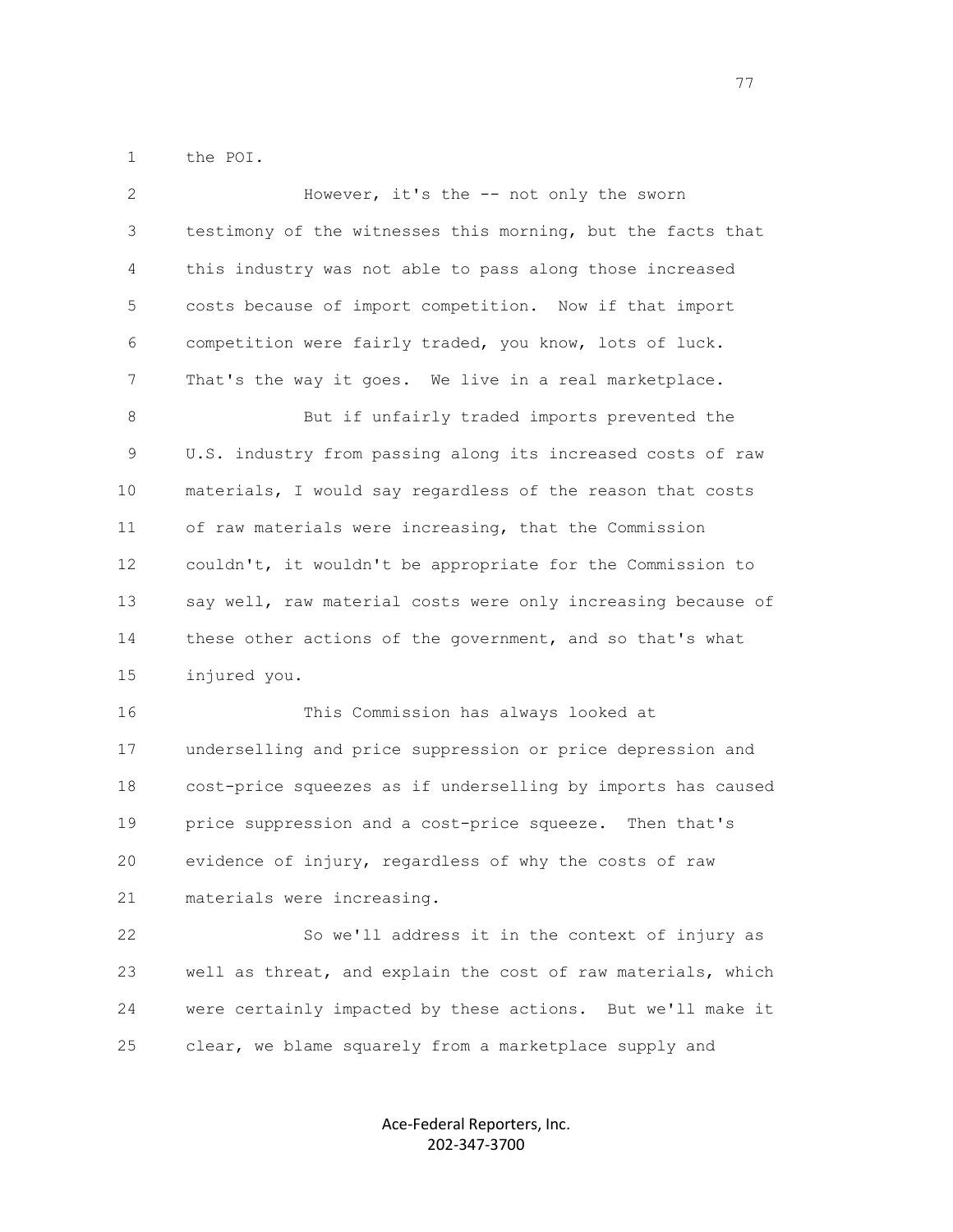1 demand perspective, the inability of U.S. producers who 2 tried repeatedly, not speaking out of turn from antitrust 3 perspective, tried repeatedly over the Period of 4 Investigation to increase their prices and were 5 specifically told by customers hey, we're sorry to hear to 6 your raw material costs are going up.

 7 But if you want to raise your price to us by 15 8 percent, we're just going to buy more imports. So I mean 9 that nexus is not something created by counsel. This is 10 what the people in the industry were being told by their 11 customers. Hey, we're not paying your price increase. 12 We're going to buy more imports, and they said oh, we can 13 only not pass along, you know, but so much.

 14 Eventually, we're starting -- we're going to 15 start selling at low cost, which you can't do in the 16 manufacturing industry.

17 MR. CORKRAN: Okay. I appreciate that, and I 18 look forward to hearing the explanation, because I think you 19 framed the issue exactly what -- exactly the point that I'm 20 wondering about, is what expectation there would or should 21 be to increased prices from an externally generated cost. 22 But we're certainly talking about the same thing. So thank 23 you very much for that.

 24 MR. CORKRAN: My next question is a 25 product-related question, but it also has an aspect that is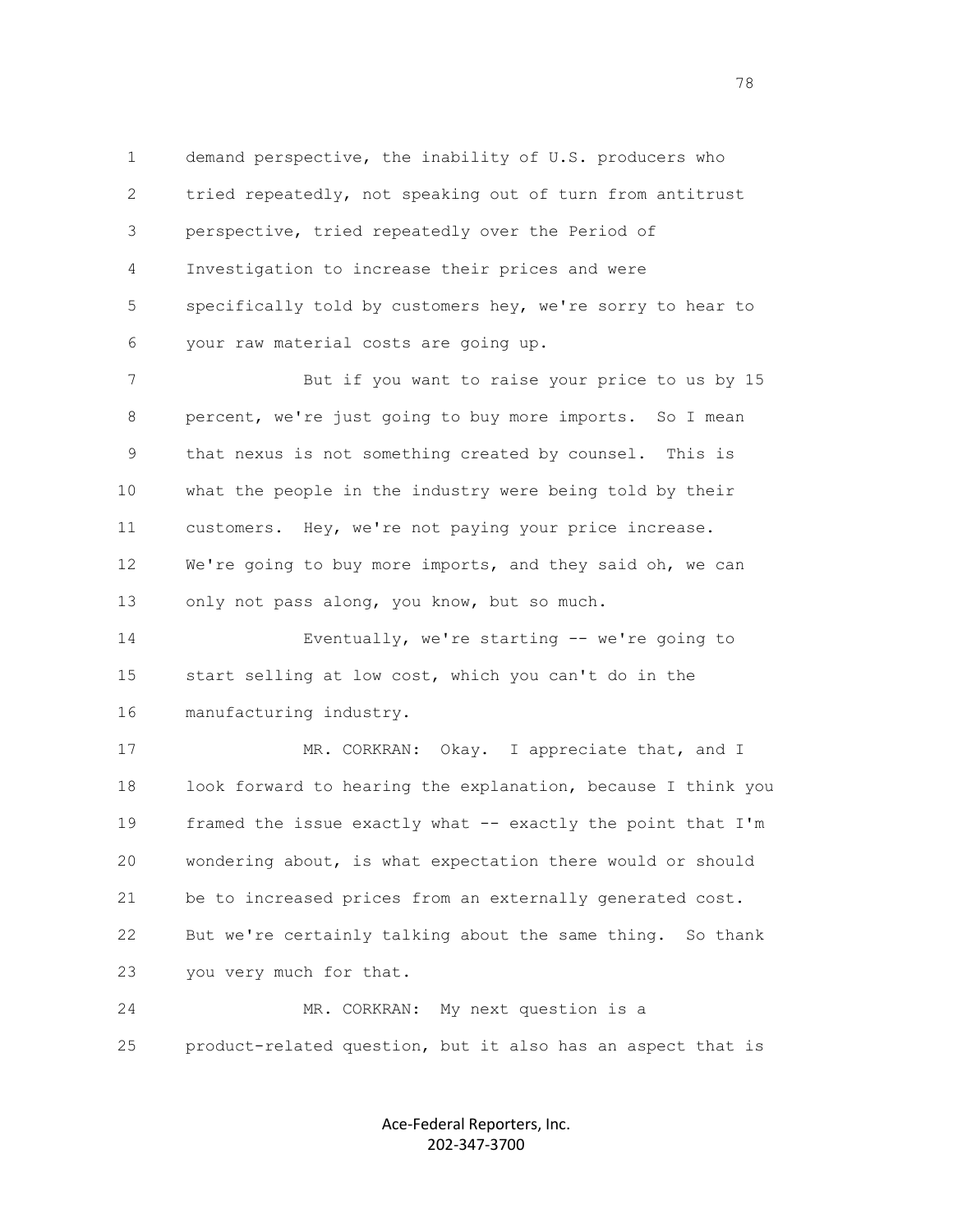1 -- we see in the harmonized tariff schedule. Can you talk 2 to me a little bit about what it means to have a 3 continuously thread threaded rod versus a non-continuously 4 threaded? What are the aspects of those two types of 5 products? How might they differ in their application, and 6 for that matter just generically.

7 T mean we have the data, but just generically in 8 your experience, how commonly do you see non-continuously 9 threaded rod?

 10 MR. LOGAN: Alan Logan, Vulcan. For the 11 threaded rod market, by and large in the vast majority, it's 12 a continually threaded product. There are I assume are 13 certain applications that would -- that would require 14 threads only on one or both ends. We do not really service 15 that market, so I can't really speak to the entirety of that 16 market.

17 There are -- when we originally, we tried to 18 accommodate when we originally wrote the scope, to try to 19 not include products that were not something that we 20 manufacture. Since then, we know that people have tried to 21 substitute single or double end threaded products to compete 22 with continuous threaded products, and under certain 23 applications that can be done.

 24 If you know the -- if you know the end length on 25 the job site that you need, then that can potentially occur.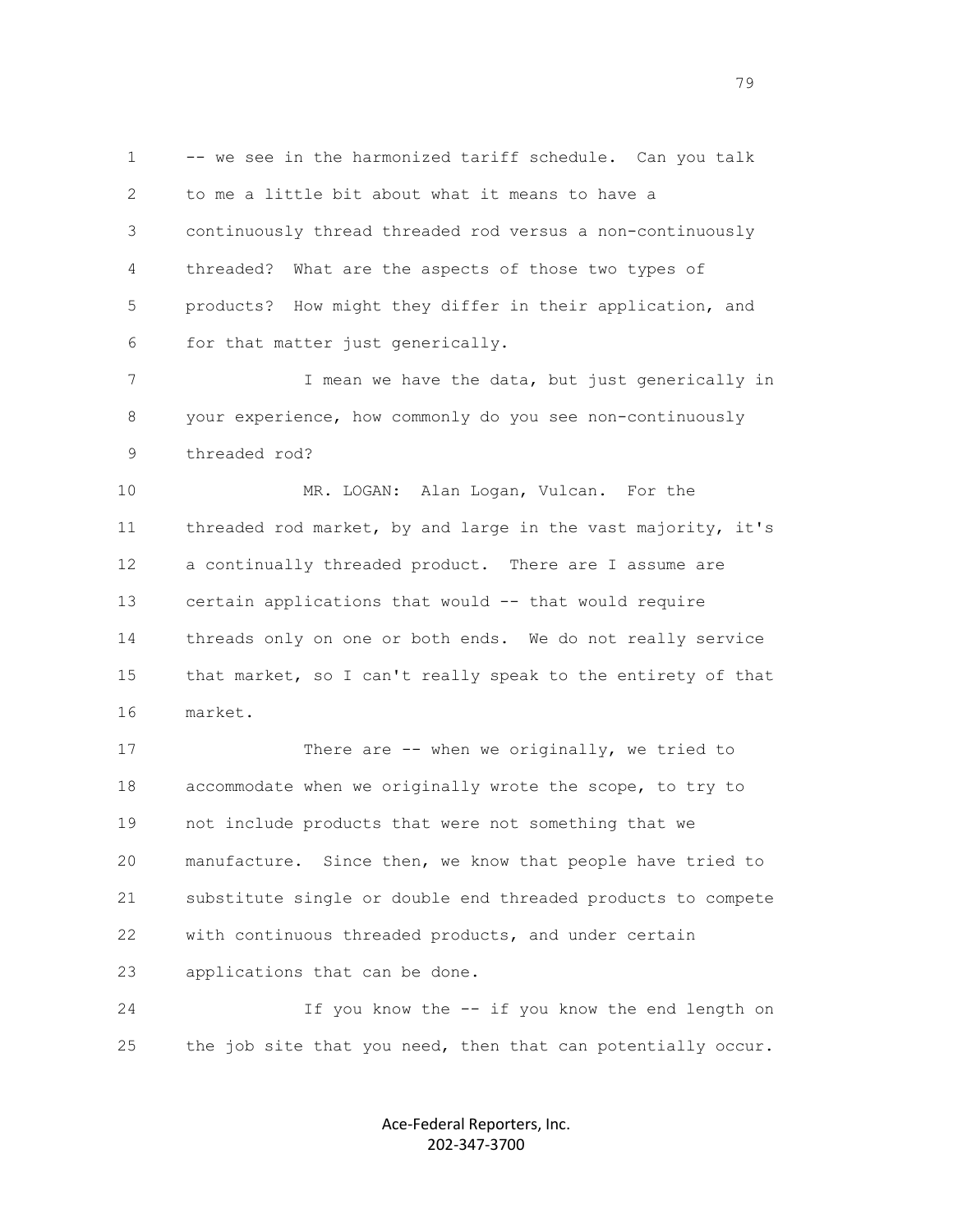1 But it also cuts -- it also eliminates the main attribute of 2 threaded rod, which is the variability of being able to 3 modify it on the job site to the exact length that you need. 4 So obviously if it only has threads on each end, then that 5 can't be done as to that great extent.

 6 MR. SCHAGRIN: And Mr. Corkran, you asked about 7 the product itself just from, you know, as we put together 8 the petition and looked at, you know, why do you have this 9 partial thread and what are the members of the domestic 10 industry. Evidently, there are a couple of U.S. producers 11 who don't make continuously threaded rod, but do make 12 partially threaded rod.

13 And so I mean I quess it's just different. I 14 presume they have different kinds of machinery and they have 15 different kinds of equipment and they 're servicing a 16 different kind of market.

17 And so that, I think, was another thing that 18 went into their initial thought processes. As we, as you do 19 when you're redoing a case, you know, broke up the scope 20 into every piece of the language we said how did you come up 21 with this 25 percent, you know, ten years and what does it 22 mean?

 23 We learned that there are a couple of U.S. 24 producers who make only partially threaded rod, and do not 25 make continuously threaded rod, and that Vulcan makes only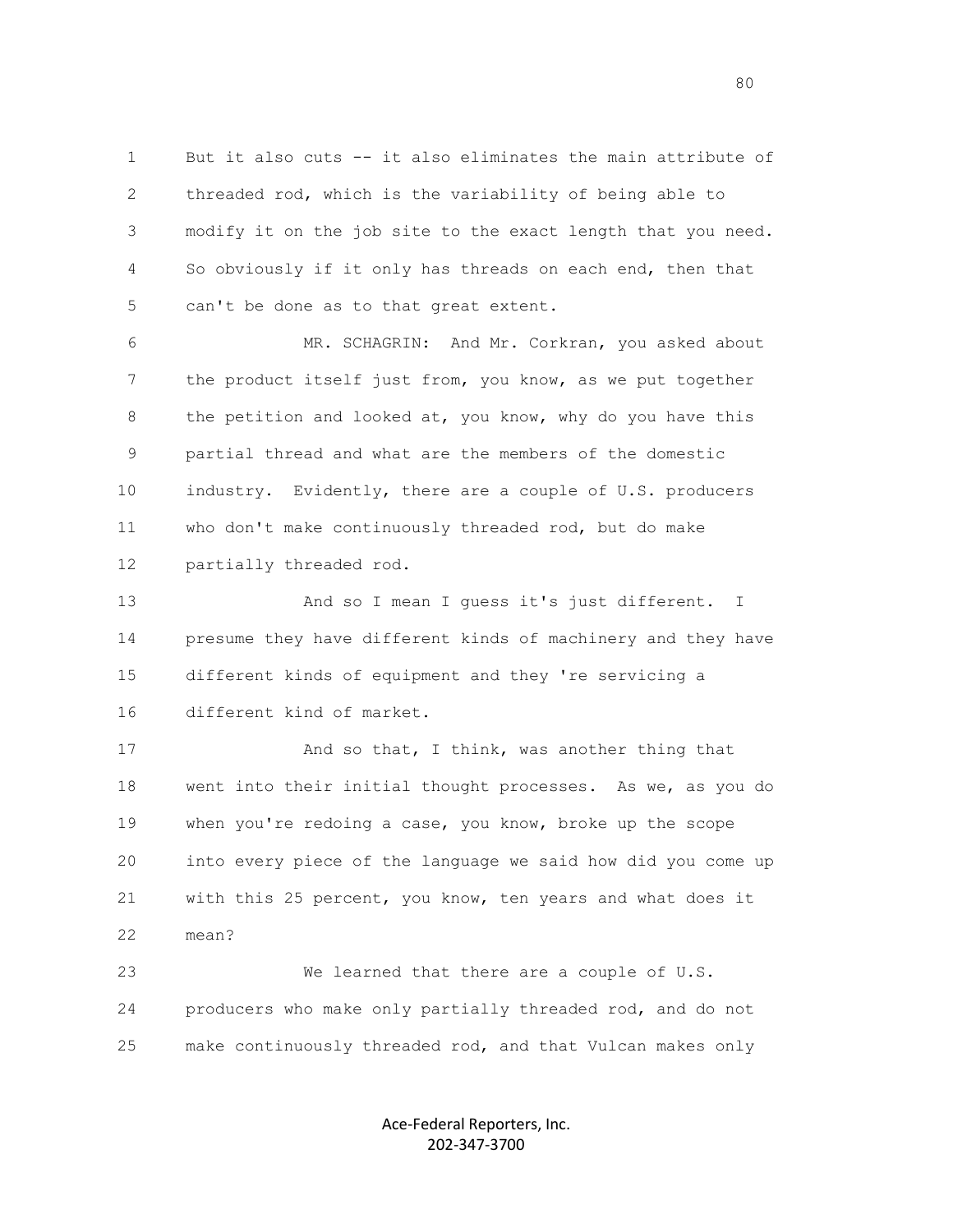1 continuously threaded rod and does not make partially 2 threaded rod. Evidently the machinery itself is different 3 to apply partial threads versus continuous threads.

 4 MR. GROSS: Wally Gross, Bay Standard. We do 5 produce a significant amount of double end bar for -- by 6 engineering design, simply because we have customers who 7 require part number identification and heat code 8 identification on the bar itself, on every bar produced, and 9 we've had to build equipment to do it.

 10 But 90 percent of our business when somebody 11 approaches us with double end bar, is we try to steer them 12 from all thread bar, because application-wise, strength-wise 13 there's no difference, and I can offer them a better price 14 doing continuously threaded, since that's how, generally my 15 plant is set up to produce.

 16 But it's -- the requirement for double end bars 17 is fairly insignificant in the market.

 18 MR. CORKRAN: Can you elaborate a little bit on 19 that? Are you telling me that the double end bars, one of 20 their leading desirable characteristics is the ability to 21 put a bar mark on the non-threaded portion? Is that what I 22 understand from your testimony?

23 MR. GROSS: Wally Gross, Bay Standard. We have 24 a customer whose engineering department loves to 25 over-engineer everything they do, and that's pretty much the

> Ace-Federal Reporters, Inc. 202-347-3700

81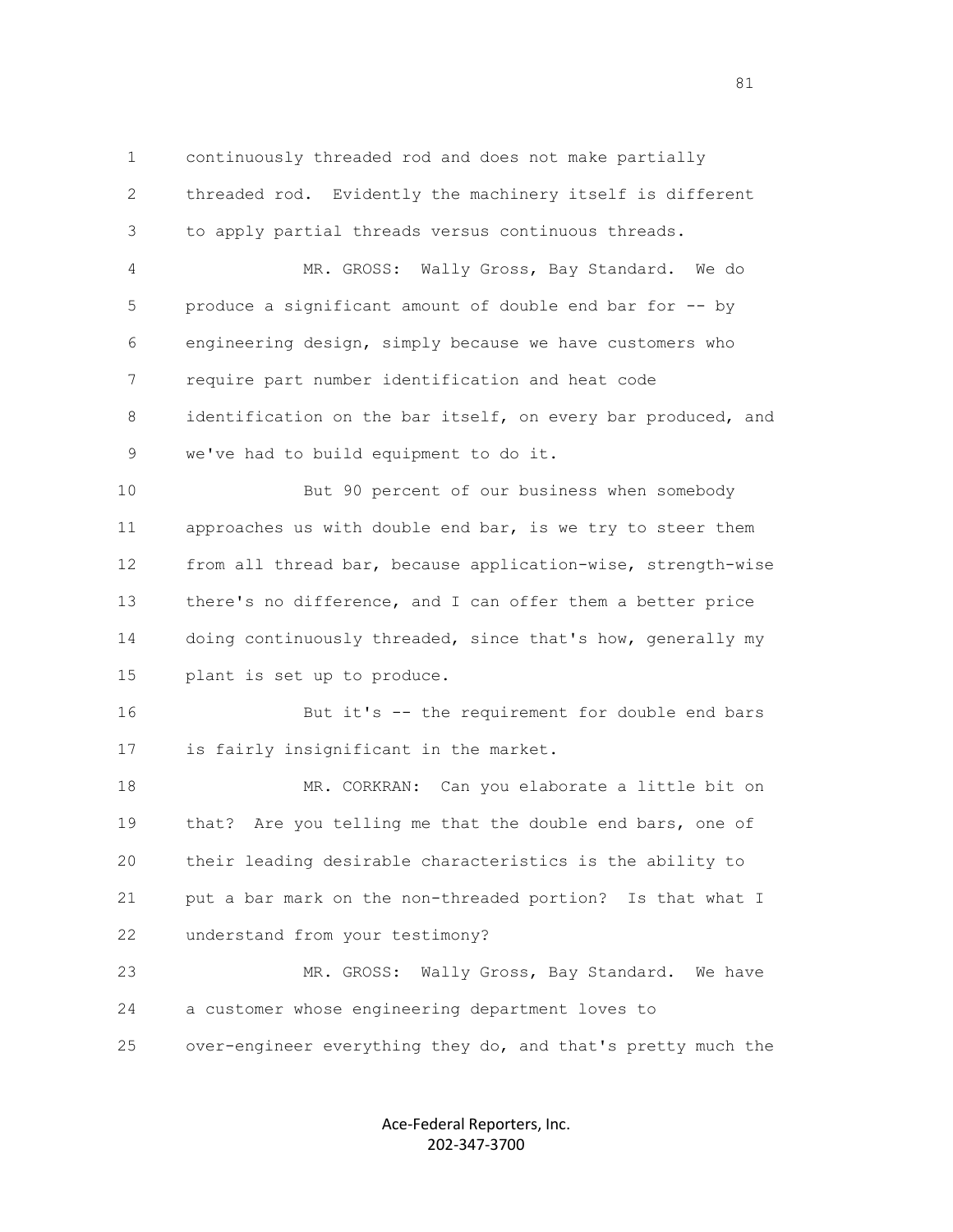1 sum of it. They are a leader in the industry, and one of 2 their selling points is that every bar they sell into the 3 field can be traced back to the raw material it was 4 manufactured from, and this is a huge selling 5 characteristic that they offer their end users. 6 Again, they're a leader in the industry. 7 They're a leader in construction and code callouts in 8 California, and they carry a lot of weight. So to be able 9 to have an opportunity to service that business, we had to 10 adapt or else pass on the business. 11 MR. CORKRAN: Thank you. That's interesting. 12 Does this tie in to the fact that one of the areas that 13 you've been increasingly concentrating in is on the -- is 14 the seismic field? Is that linked to this customer that 15 needs strict identification? 16 MR. GROSS: Wally Gross, Bay Standard. Yes, 17 that's a fact. 18 MR. CORKRAN: Just to help me put that into 19 perspective then, how generally, particularly for bars that 20 are continuously threaded, how is identification in terms of 21 specification producing mill, things like that, how are they 22 normally identified in continuously threaded rod. 23 MR. LOGAN: Alan Logan, Vulcan. Various specs 24 require different things. There are some that require a 25 color code. There are some that require a physical stamp,

> Ace-Federal Reporters, Inc. 202-347-3700

en and the state of the state of the state of the state of the state of the state of the state of the state of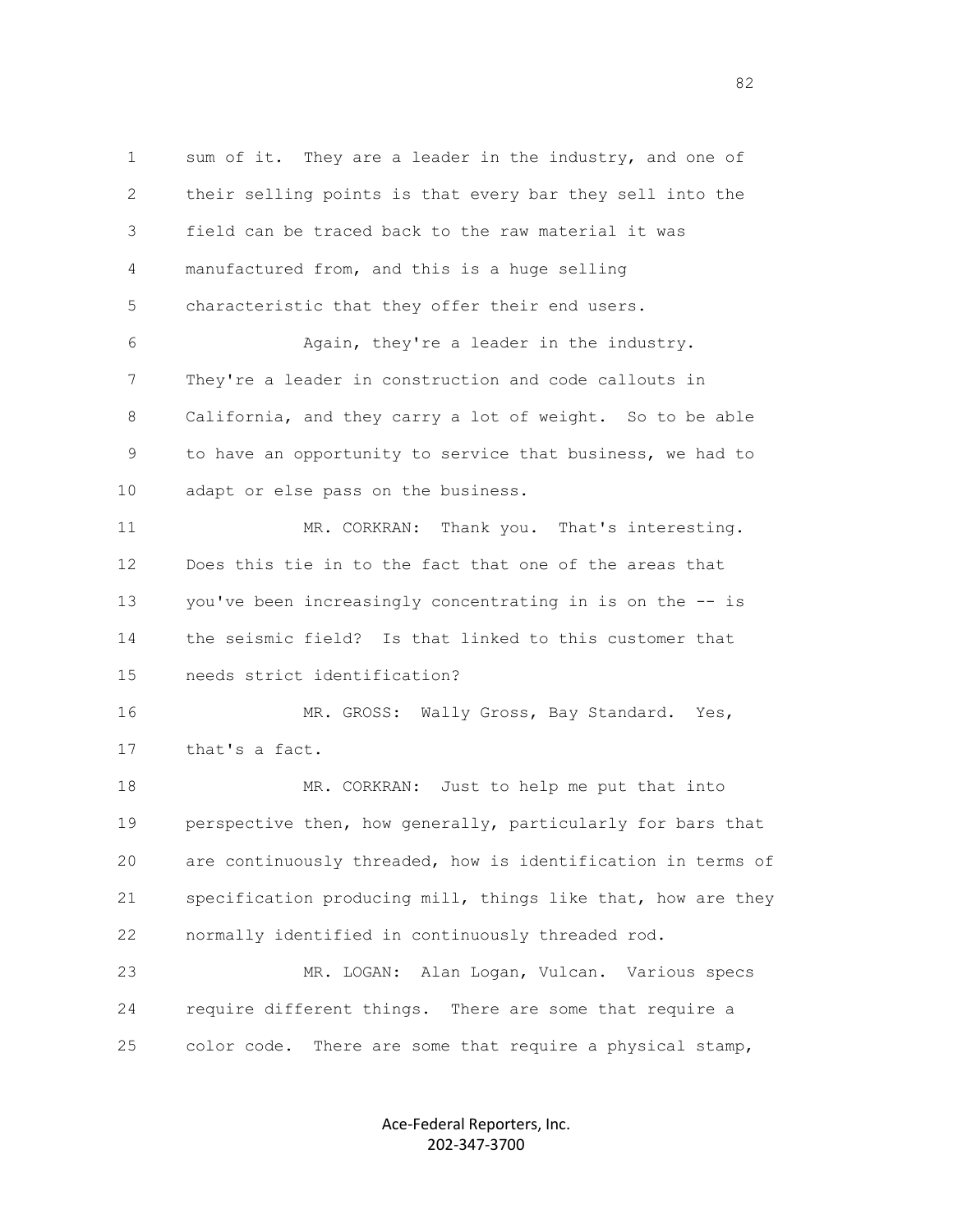1 meaning an indentation, an indented stamp for grade or for 2 manufacturer symbol. There are a lot of specifications that 3 have no requirement.

 4 So and then even some that have requirements 5 allow for it to be just marked on a tag, and that that be 6 fully traceable with heat and lot numbers.

 7 MR. CORKRAN: I am almost done with my 8 questions. I have I think maybe one more, and that has to 9 do with a follow-up on a question Ms. Martinez asked, which 10 was can you tell me a little bit more about the two primary 11 formers of galvanization, elecroplating and hot-dipped 12 galvanized.

 13 Are there particular applications that -- for 14 which one might be more appropriate than the other? Are 15 there costs such as environmental considerations that may 16 lead a facility to have one versus the other? Why, why do 17 those two exist side by side in this industry?

 18 MR. BLACK: I'll take a shot and Alan can add to 19 it, but the electroplating is much cheaper for one. So the 20 majority on some of that is much higher than the hot-dipped 21 galv. The hot-dipped galv is normally I'll use the word 22 corrosion, but maybe outdoor use. The zinc is not a real 23 thick. It's just electroplating.

 24 So it's pretty thin, and it will, if left 25 outside, start to surface rust, especially at the thread

> Ace-Federal Reporters, Inc. 202-347-3700

en andere de la constantin de la constantin de la constantin de la constantin de la constantin de la constanti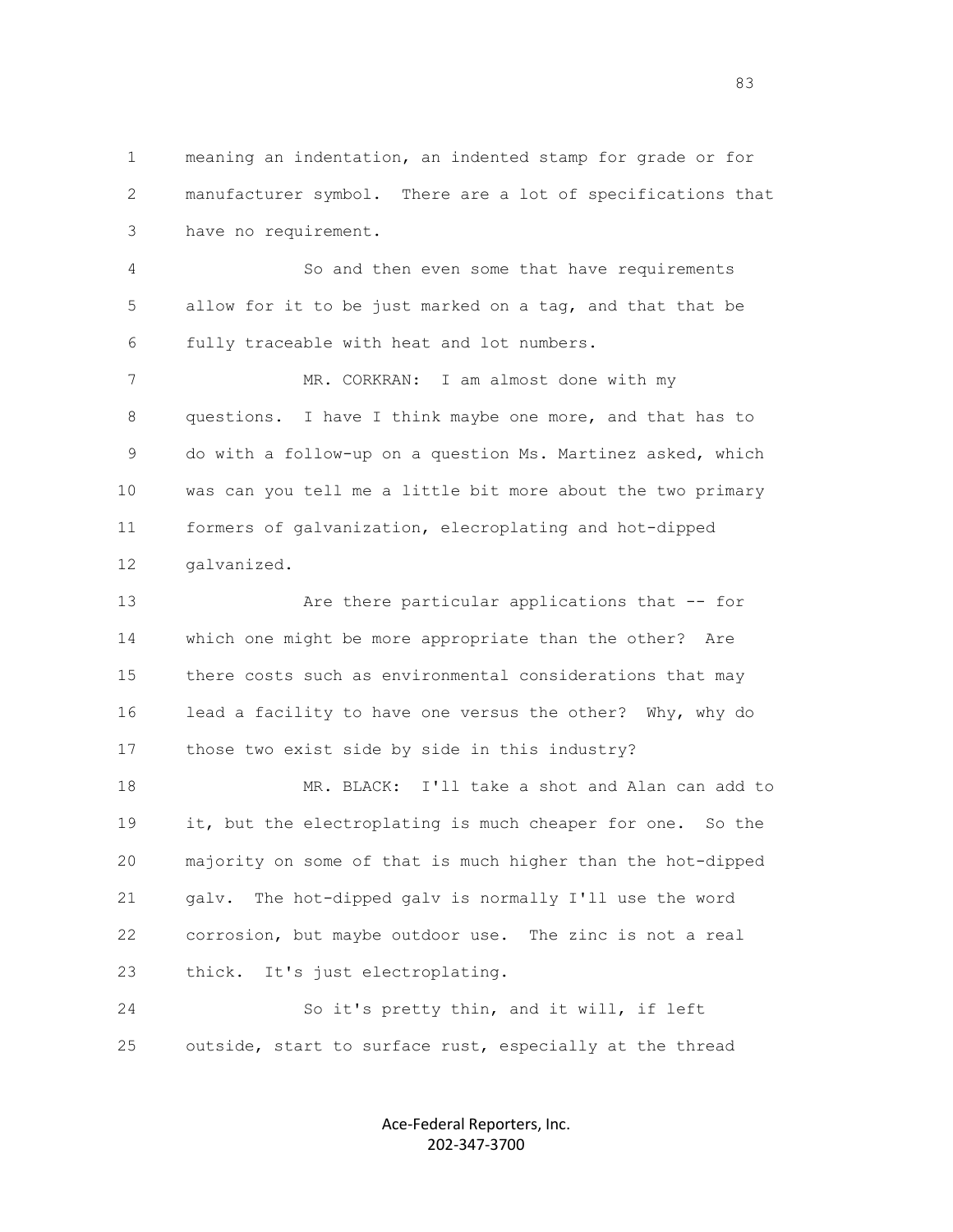1 peaks and valleys where water sits. So it's really about 2 end use and what the customer needs. Hot-dipped does cost 3 more, but if they do need that protection against the 4 environment, and I'm not saying all outside. It could be a 5 wet environment inside obviously, but you know it's again 6 back to the end use and price when it comes down to it. 7 MR. LOGAN: Alan Logan, Vulcan. I'll add a 8 little bit to that. From a standpoint of process, hot-dip 9 is a dipping process where the product is submerged in 10 molten zinc. Therefore, the coating comes out thicker and 11 it also that's where you get the corrosion resistance. 12 And galvanizing competes with stainless in some

 13 degree. But obviously not to a great degree because nickel 14 and chrome add so much corrosion resistance. The zinc 15 plating is more of an electro process, where the parts are 16 charged in a bath and it actually attracts the zinc.

 17 It's a very thin coating, and really when you 18 talk to people and it's been done that way for a long time, 19 it really has to do with job site installation and not 20 wanting to get your hands dirty. From a standpoint -- not 21 that they don't want to get their hands dirty, but when 22 they're trying to install a product and they're hanging 23 upside down and installing it, they don't want grease marks 24 all over stuff that's just been painted.

25 So it's more of a cleanliness, job site

Ace-Federal Reporters, Inc. 202-347-3700

84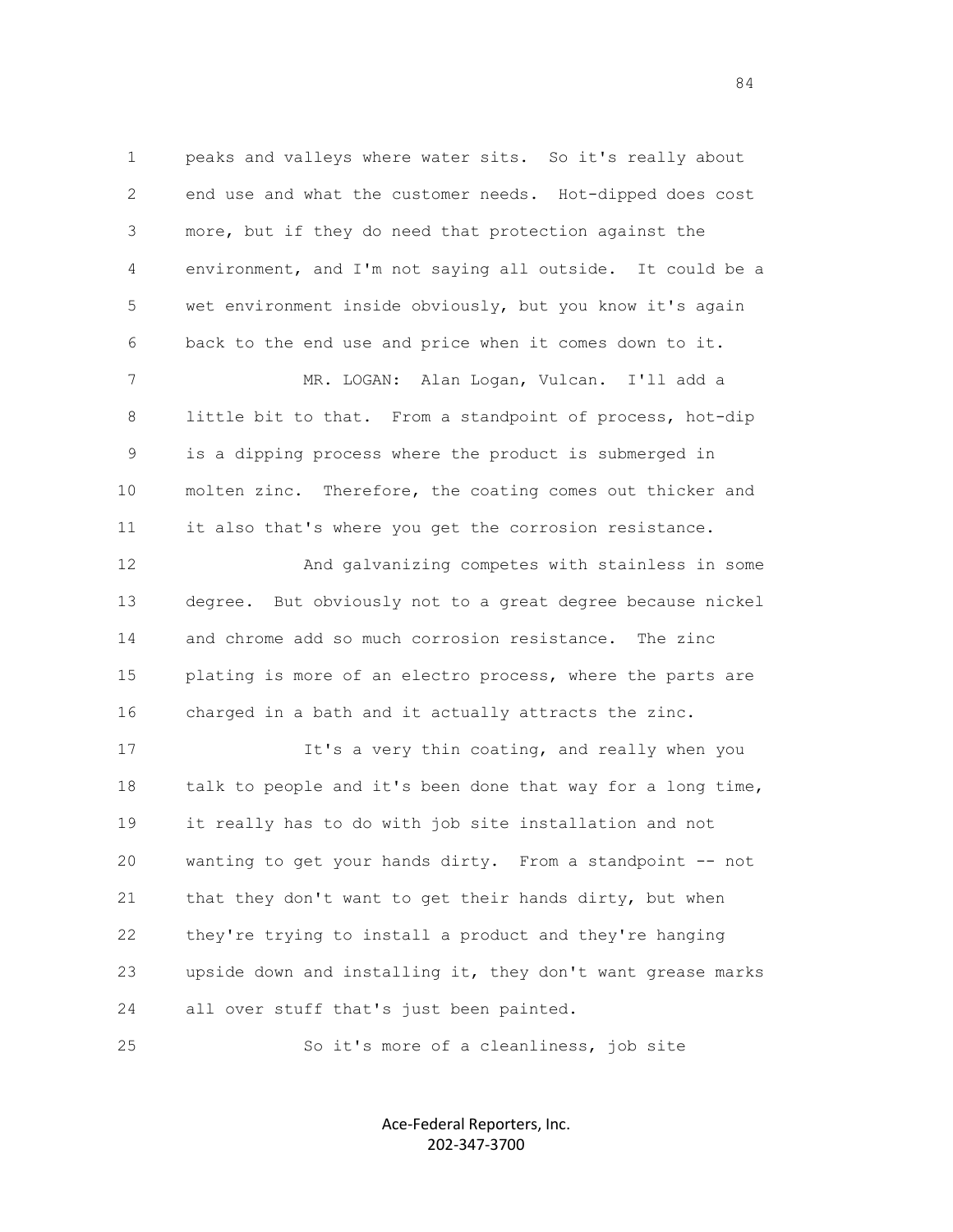1 cleanliness application. It does offer some slight 2 corrosion resistance, but it's not a lot compared to other, 3 to other coatings.

 4 MR. CORKRAN: Okay. Well, I would very much 5 like to thank the panel. This has been tremendously 6 helpful, and I'm now going to turn to my colleagues to see 7 if there are additional or follow-up questions. Yes, we 8 have a few follow-up questions. We'll turn first to Mr. 9 Boyland.

 10 MR. BOYLAND: Thank you again. This is sort of 11 a follow-up to a follow-up that I asked in writing, related 12 to the pattern of conversion costs. Sort of to add on to 13 that question, looking at the company's, and I'm speaking to 14 Vulcan specifically, the capacity utilization during the 15 period, was that high or low or just about normal for this 16 company long term? Or was it -- how would you describe 17 capacity utilization?

 18 MR. LOGAN: Well, it did increase. We did show 19 the increase in 2017 when we bought the All-America assets, 20 and although they sit unused at this point, they are assets 21 that we can install eventually and have that capacity. We 22 also felt that in their reply, All-America would probably 23 show a reduction in capacity.

 24 So we didn't want to show that the U.S. did not 25 lose that capacity, it didn't go away. It's just not being

> Ace-Federal Reporters, Inc. 202-347-3700

en de la construcción de la construcción de la construcción de la construcción de la construcción de la construcción de la construcción de la construcción de la construcción de la construcción de la construcción de la cons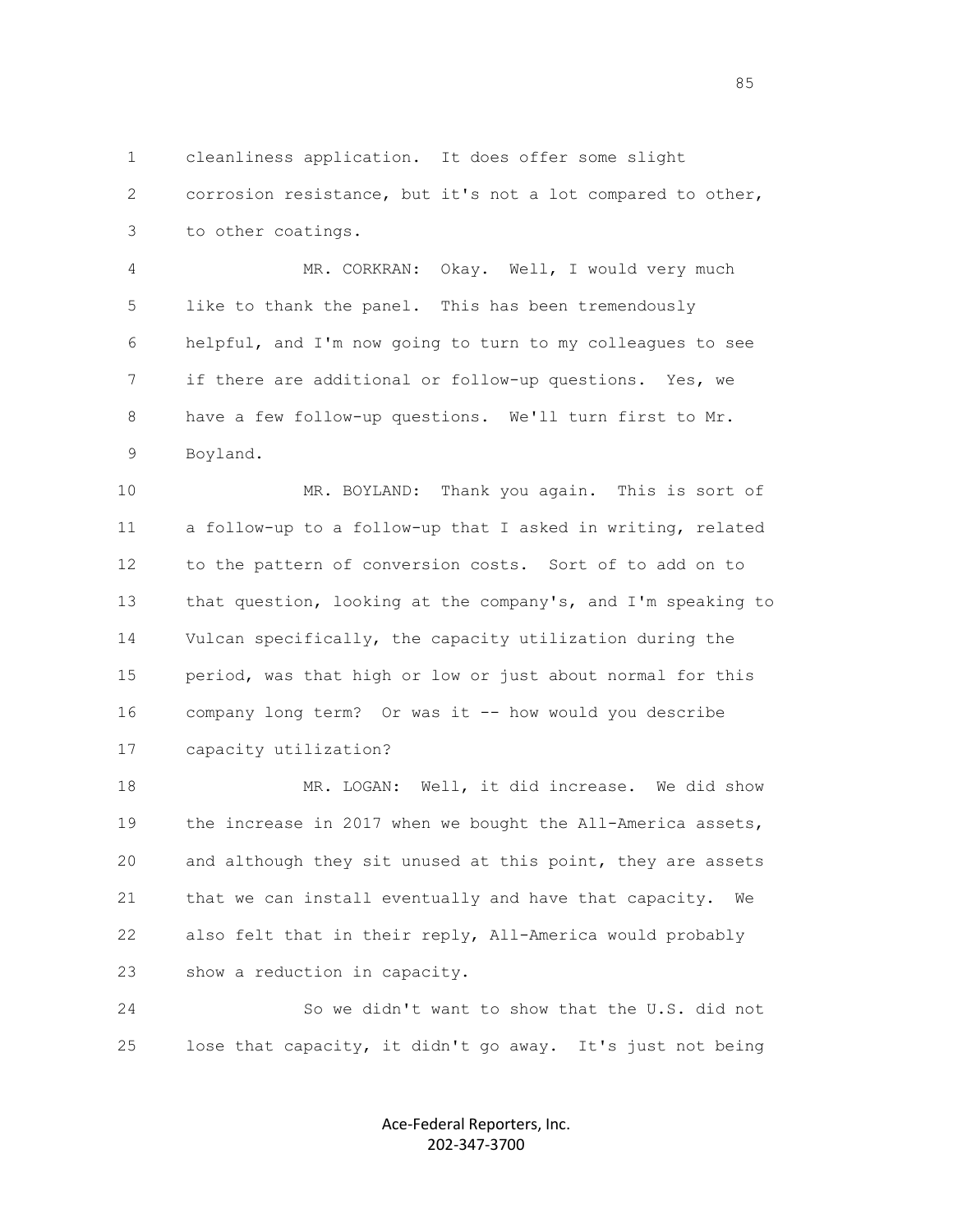1 currently used. As far as the capacity utilization prior to 2 that and up to this point, it has grown due to the 3 All-American acquisition. We didn't plug in the actual 4 other capacity, but we did utilize our current equipment. 5 So we did show more production, but the overall 6 utilization, because of the added capacity, probably was 7 about flat or just a little bit, maybe increasing a little. 8 MR. BOYLAND: Thank you, yeah. And I think that 9 just gets sort of to another question related to conversion 10 costs, sort of embedded in the question itself. 11 MR. LOGAN: Sure. 12 MR. BOYLAND: About the importance of variable 13 costs versus fixed. 14 MR. LOGAN: Right. 15 MR. BOYLAND: And I guess my question is I'm 16 unitizing numbers and I'm seeing an average cost, and I'm 17 wondering well, if the capacity utilization is X, if it goes 18 up substantially, you know, would I be looking at a 19 conversion cost that's half of what it is, or is it just so 20 variable that it's not going to change that much? 21 MR. LOGAN: Well I mean, so we added some PRWs, 22 you know. 23 MR. BOYLAND: Right. 24 MR. LOGAN: Most of that was probably added in 25 the support aspects of manufacturing, more in the shipping,

> Ace-Federal Reporters, Inc. 202-347-3700

en de la construcción de la construcción de la construcción de la construcción de la construcción de la construcción de la construcción de la construcción de la construcción de la construcción de la construcción de la cons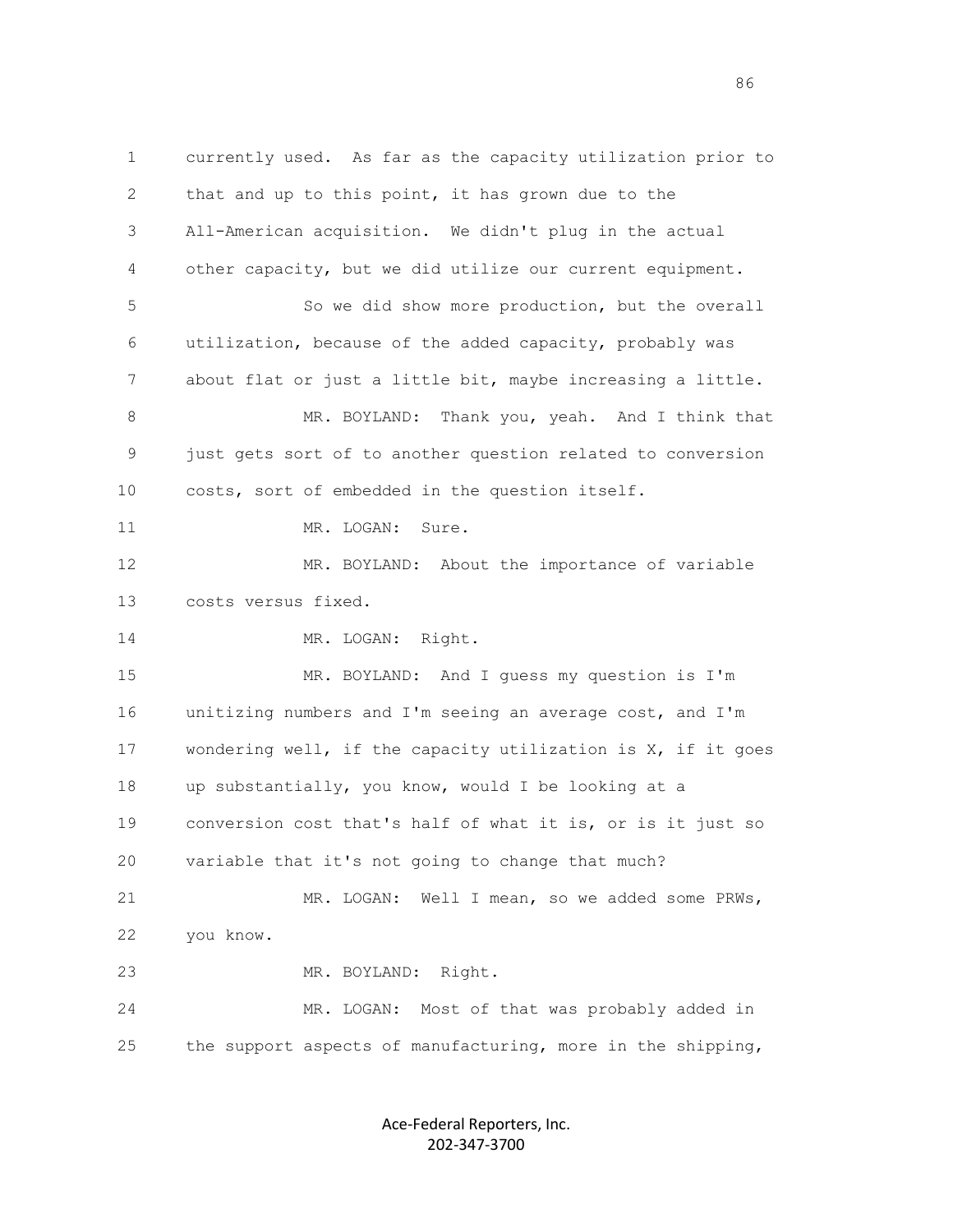1 receiving, packaging, labeling, where our equipment, our 2 equipment can run more product with the same number of 3 employees. The extra stuff, the packaging is more one to 4 one. As you increase volume, you have to have more people 5 there to do that type of work.

 6 So overall, our as capacity utilization goes up, 7 I would imagine fixed costs being the same, the actual 8 production costs should decline. There would be some other 9 stuff that would have more of a one to one ratio, if that 10 makes sense.

11 MR. BOYLAND: Yes, it does.

12 MR. BLACK: Hey, this is Dennis. I have 13 something to add. The other part is raw material costs are 14 such a huge portion of that, that you know you can be 15 incredibly efficient and pat yourself on the back and make 16 almost no strides at times. And it can be disheartening, 17 but you know the raw material costs are a huge portion. I 18 don't know if I should say it here. That's the reason why 19 I'm kind of beating around the bush. We can obviously show 20 that. But you know, it's a huge percentage.

21 MR. BOYLAND: I understand, and I guess my -- 22 the question that I sent the company getting to that part of 23 cost was, you know, sort of with the understanding that raw 24 material is a substantial part of the total COGS, but it's 25 not the only part. So I wanted to make sure we had a feel

> Ace-Federal Reporters, Inc. 202-347-3700

en and the state of the state of the state of the state of the state of the state of the state of the state of the state of the state of the state of the state of the state of the state of the state of the state of the sta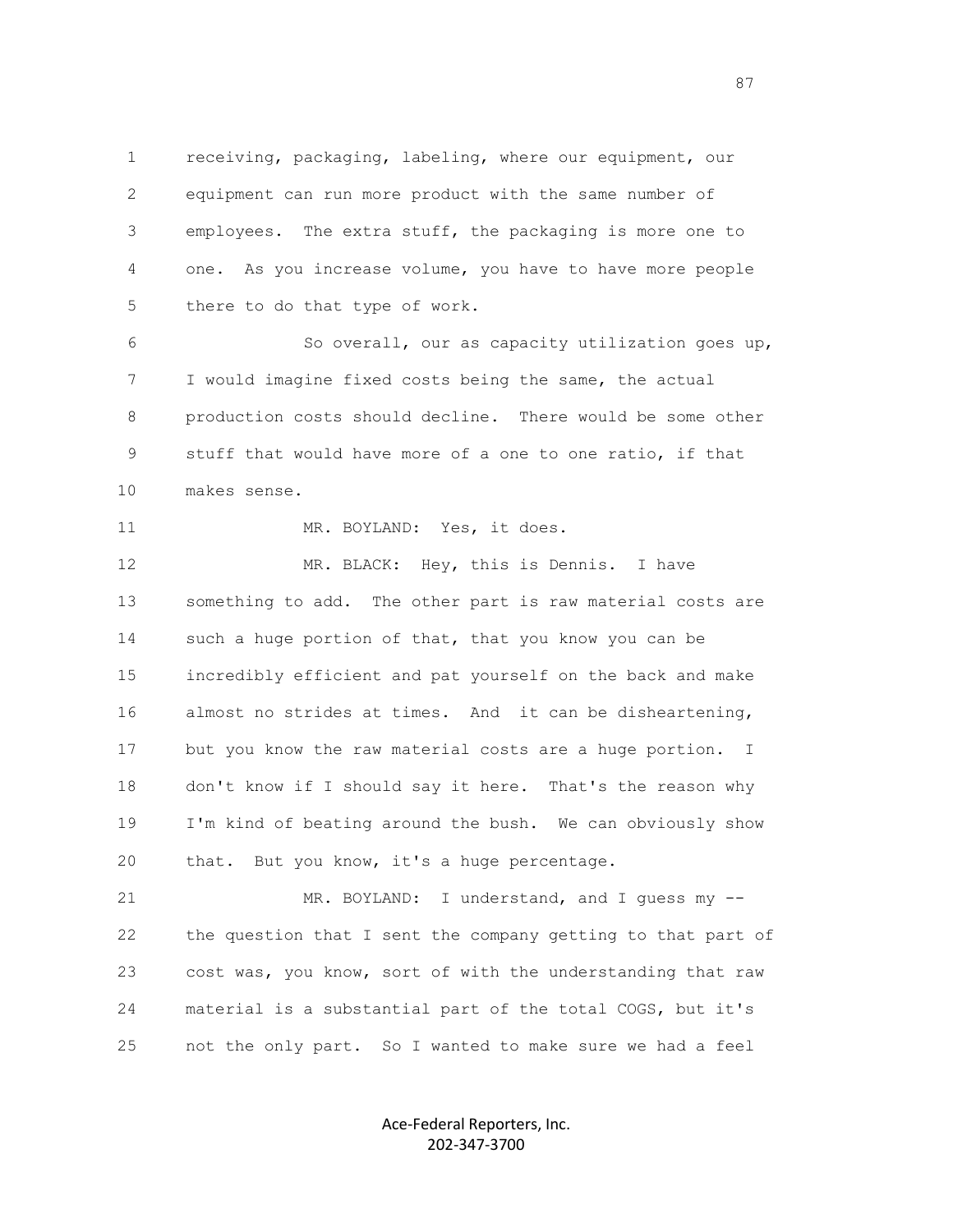1 for what was going on on the non-raw material part.

 2 So to the extent that you could discuss capacity 3 utilization in your response if it's relevant, please feel 4 free. Thank you. 5 MR. CORKRAN: Thank you. Mr. Matthews? 6 MR. MATTHEWS: This is Daniel Matthews, Office 7 of Industries. I wanted to follow up on Ms. Martinez's 8 question earlier about stainless. So I understand that 9 because there's a high chromium and nickel content in 10 stainless, that the costs are significantly higher than 11 carbon and alloy threaded rod. 12 But I mean looking for, this is more of a 13 speculative question. Would it, would it be feasible for an 14 importer to start supplying or switching to stainless and/or 15 -- if that's not included in the order? 16 MR. LOGAN: Well, depending on where the demand 17 is coming from, switching our current -- you can't -- it's 18 not interchangeable from a standpoint from our customers' 19 view, because it's so price -- it's so much different, like 20 multiples different. We would like to manufacture more 21 stainless, but the demand is not there. It's such a small 22 market. 23 So it's -- that's why it's not included in the 24 case, simply because it is so much higher priced and it is 25 so -- and the corrosive resistant market is so much smaller

> Ace-Federal Reporters, Inc. 202-347-3700

e e seu a constante de la constantidad de la constantidad de la constantidad de la constantidad de la constant<br>En 1888, estableceu a constantidad de la constantidad de la constantidad de la constantidad de la constantidad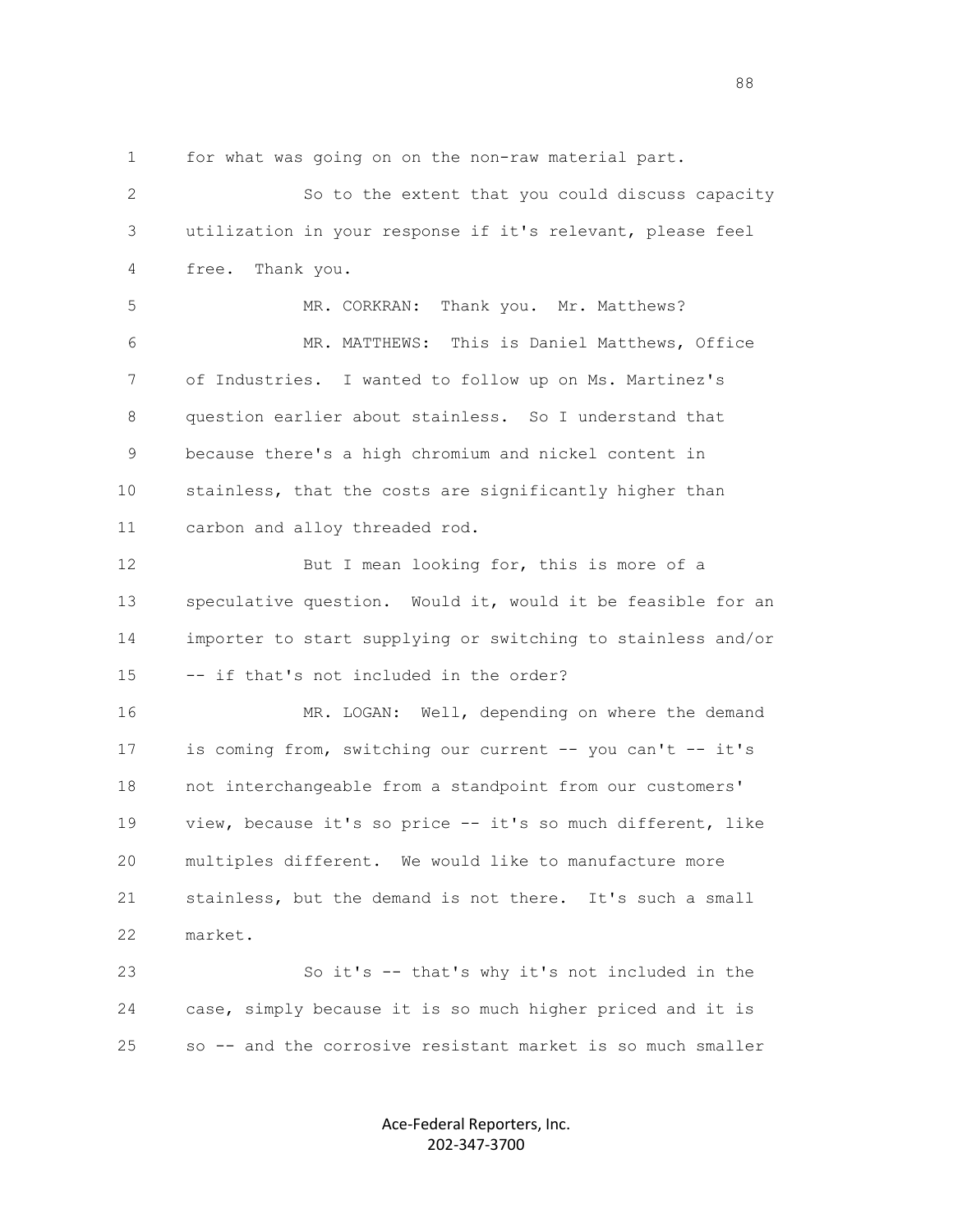1 than the carbon and alloy that the case covers, that that's 2 why it's not included. 3 MR. MATTHEWS: So in the long run you would see 4 the trend, like you did from carbon to alloy, from alloy to 5 stainless? 6 MR. SCHAGRIN: No. Even the Chinese can't sell 7 stainless at carbon and alloy prices. 8 MR. MATTHEWS: Okay. All right. That's it for 9 me. 10 MR. CORKRAN: Well, I'd like to thank the panel 11 once again. That concludes staff questions, and we will 12 dismiss this panel. 13 (Panel leaves.) 14 MR BURCH: Will the room please come to order? 15 MR. CORKRAN: Thank you very much. We will 16 begin our next panel with Ms. Carol Liu. 17 STATEMENT OF CAROL LIU 18 MS. LIU: Yes. Hello everybody. Thank you for 19 your time and offering this chance for me to be here. I'm 20 Carol Liu from Ying Ming Industry in Taiwan, and we are a 21 manufacturer. The product we are selling to America are to 22 a OEM located in Detroit. So that OEM company, that car 23 company is actually the importer of our product. 24 The product we make are auto parts, because 25 we're in auto industry. So all of our product selling to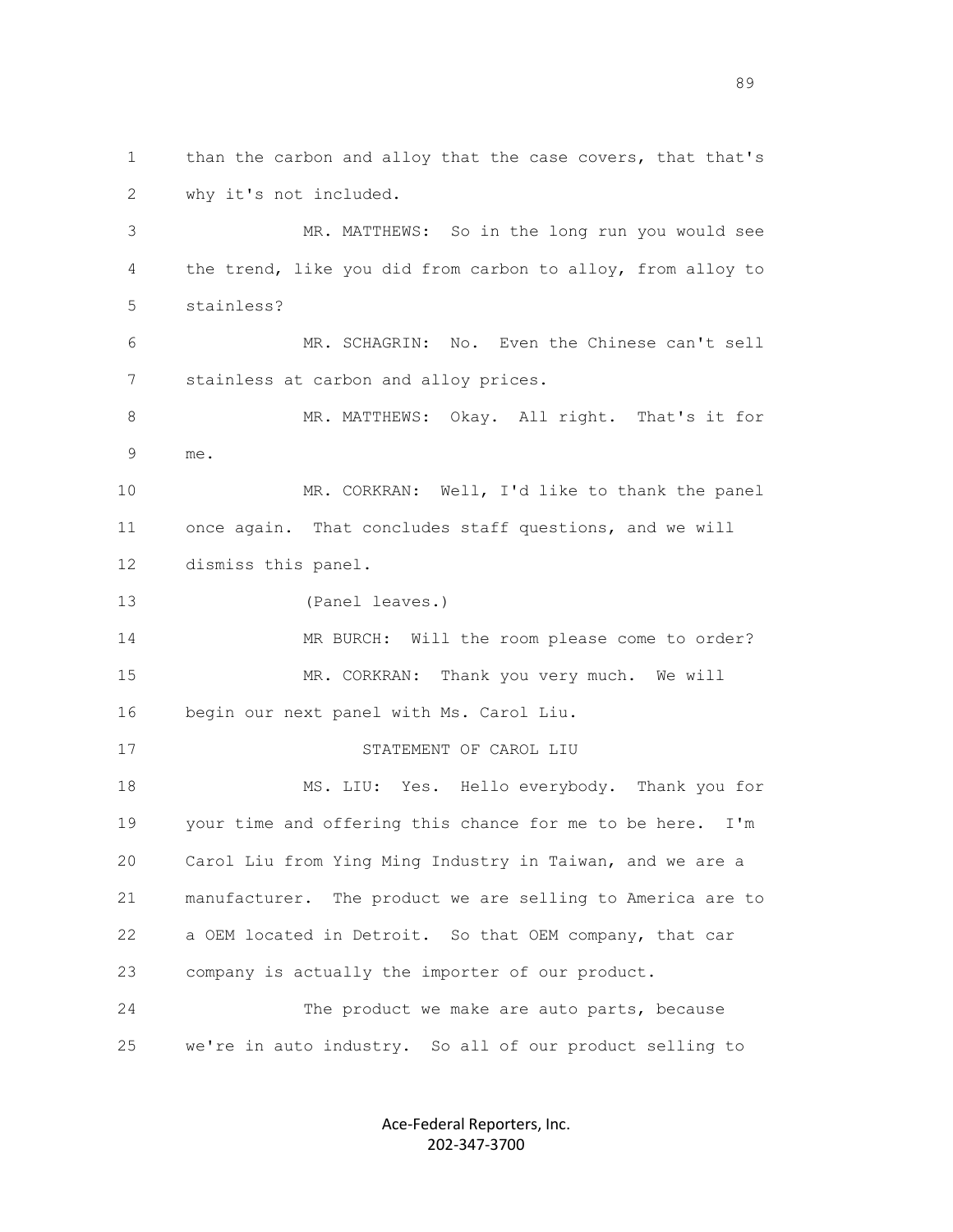1 America are for auto industry. Does we have a similar 2 product like this petition describe, but in our industry it 3 is called double-ended stud, double-ended stud, yeah. For 4 this type of products is commonly used in engine and just 5 mentioned applications.

 6 So the fatigue tax of this product should be 7 really high, because imagine a part installed into an engine 8 and just mentioned. So when you start your cars, it's the 9 inner vibration condition, yeah. So it's very different. 10 And in fact, this kind of design, this double-ended stud is 11 quite limited in car industry. It's not very commonly used 12 because normally for double-ended stud, there will be a hat 13 in the stud.

 14 The reason why they design in this way is 15 because normally for this product, the application is really 16 critical. It's like a multiple joints. A lot of joints 17 would gather here, and we need this hat or you could 18 describe it as hat or something, something in the middle, to 19 make sure that these multiple joints reach to a perfect 20 balance. They have interfere and not interferes.

 21 So because imagine in engine, there are many 22 components that would interfere together. Sometimes we 23 expect them to be interfered; sometimes we don't. So that's 24 why they come out with this design, that the double-ended 25 stud with the hat inside. I brought this for you guys, so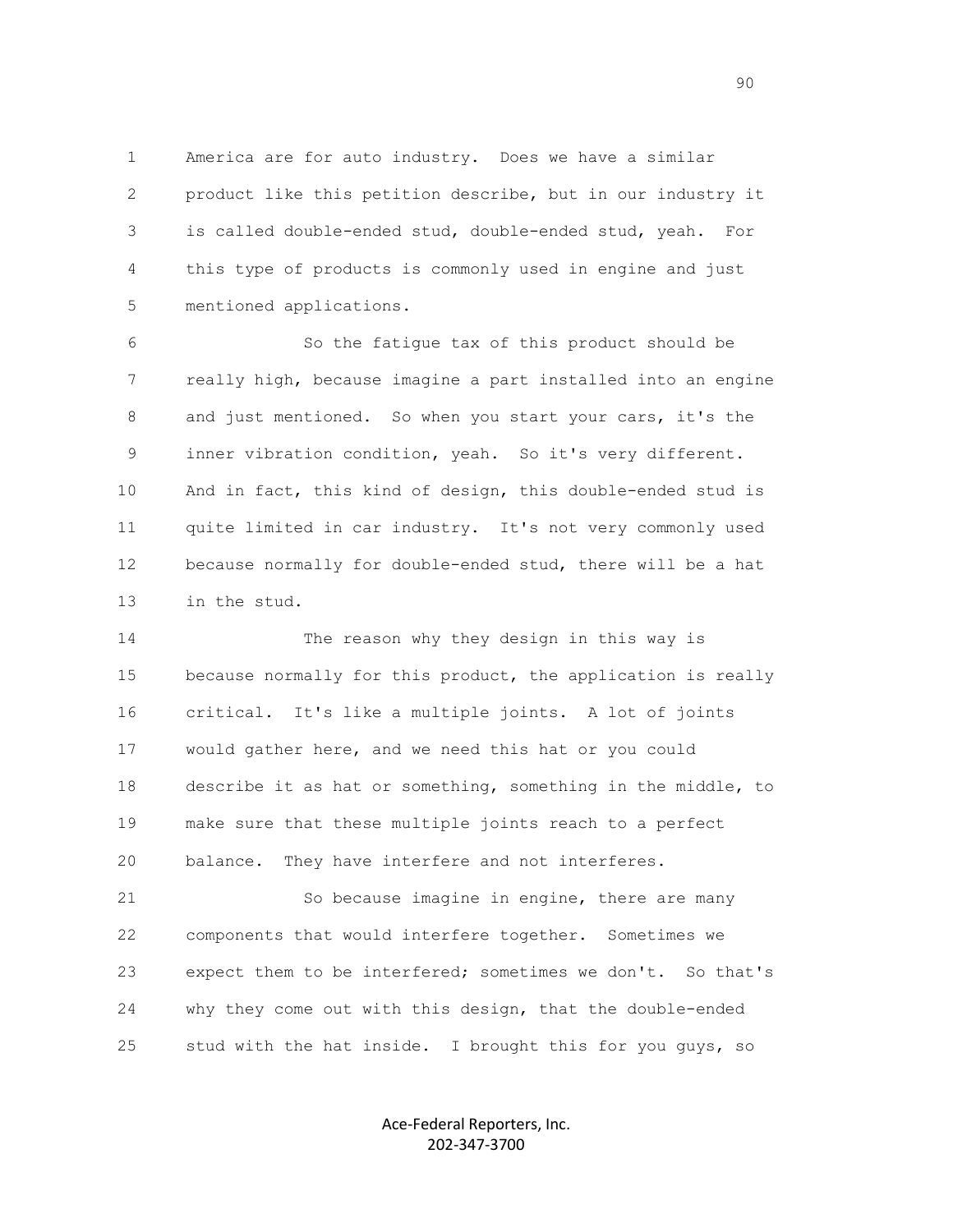1 that you can have a better understanding, yes, like the 2 photo I send to you, right.

 3 And this hat here is not assembled. It's 4 fouched (sic). So if you look at this drawing here, you can 5 see we cut the bar with this -- we cut the material in this 6 length, and then by multiple or co-folding station we make 7 this shape in the middle, yeah. So it's not assembled. 8 It's a one piece part. If you want to look into details, I 9 can pass this to you guys, yeah, okay.

 10 So yes. There's a station. Okay, so yeah. The 11 product we make are for auto industry and mainly used for 12 engine and transmission. I look into the volume we export 13 to America last year. It was like 320,000 pounds, that 14 figure, yeah. Because like I said, the design is quite 15 limited in auto industry.

 16 Also, when I look at the petition, I saw a word 17 called average unit value. So I check that our record of 18 this average unit value, and I found something really 19 interesting. While normally people would expect the value 20 we sell to domestic market is lower than what we sell to 21 export market. But in this case, it's opposite. The sell, 22 the selling price we offer to domestic market is actually 23 lower. So we sell to America customer the pricing is 24 higher.

25 The reason being is that American government has

Ace-Federal Reporters, Inc. 202-347-3700

91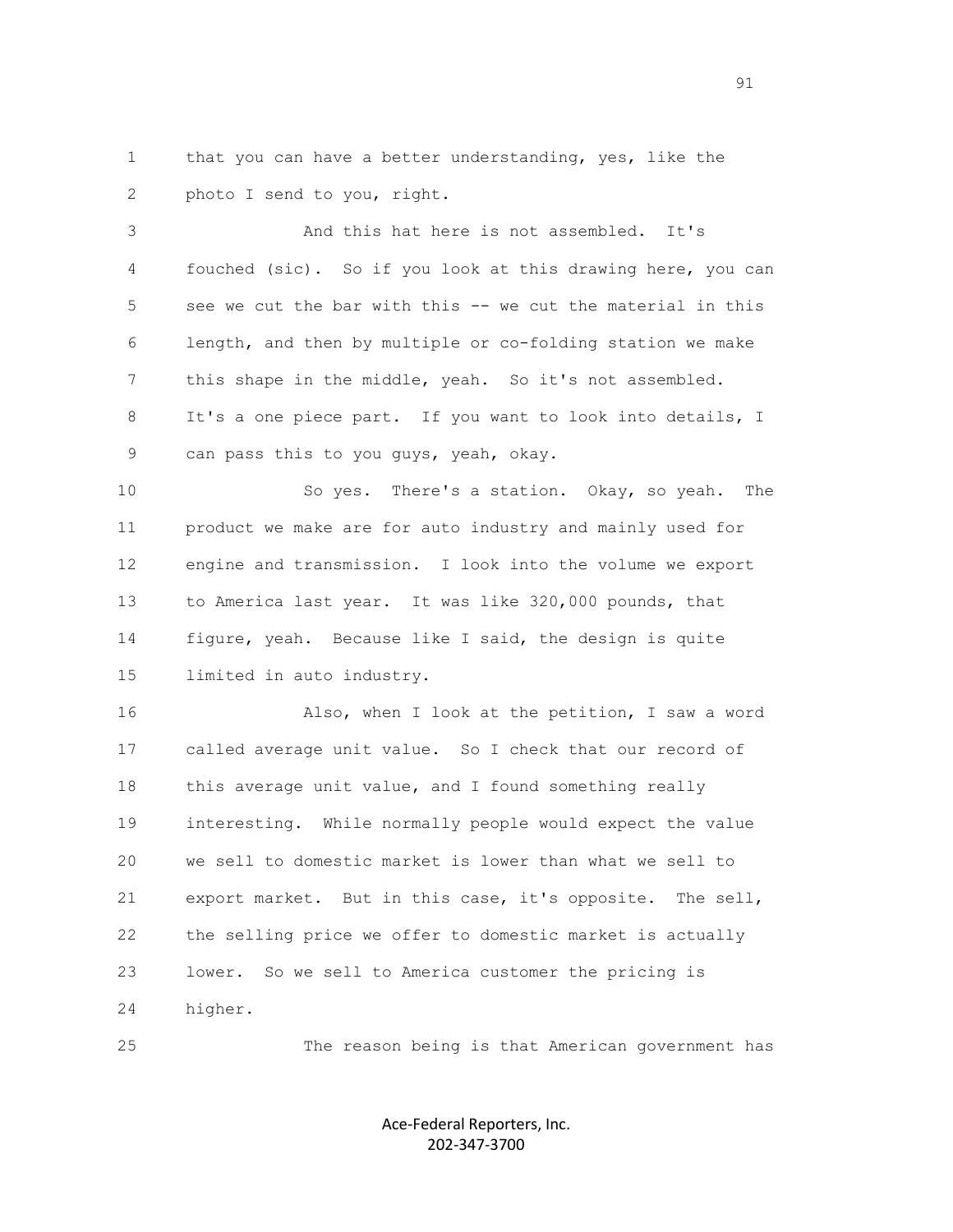1 a higher regulations on cars, especially pickups. So yeah, 2 seriously. People should buy American cars, because it's 3 really safer. So it's really interesting in this case that 4 I saw this figure. I never saw this figure before, and I 5 was very impressed.

 6 So anyway, so this is what we do with our 7 customers. So you can see in my questionnaire that the 8 importer is actually a car company, so I cannot say the name 9 here if you understand. Okay. So we don't think that the 10 industry is a threat or will be a threat in this position. 11 Yeah, so that's my comments. Thank you.

 12 MR. CORKRAN: Thank you very much, Ms. Liu. We 13 will start questioning with Ms. Keysha Martinez, our 14 Investigator.

 15 MS. MARTINEZ: Hi. Thank you for being here 16 today and testifying. I only have a couple of questions. 17 So I just want to make sure I understand. Are you saying 18 that the product that you are describing, that it should be 19 seen differently than the threaded rod that the domestic 20 industry is arguing is injuring the U.S. industry, that are 21 alleged to be sold at less than fair value?

 22 MS. LIU: Yes, because the engineering 23 requirement in United States is higher, a lot higher. 24 MS. MARTINEZ: So would you say, are the places 25 for these parts you believe are a lot higher than -- it's

> Ace-Federal Reporters, Inc. 202-347-3700

 $\sim$  92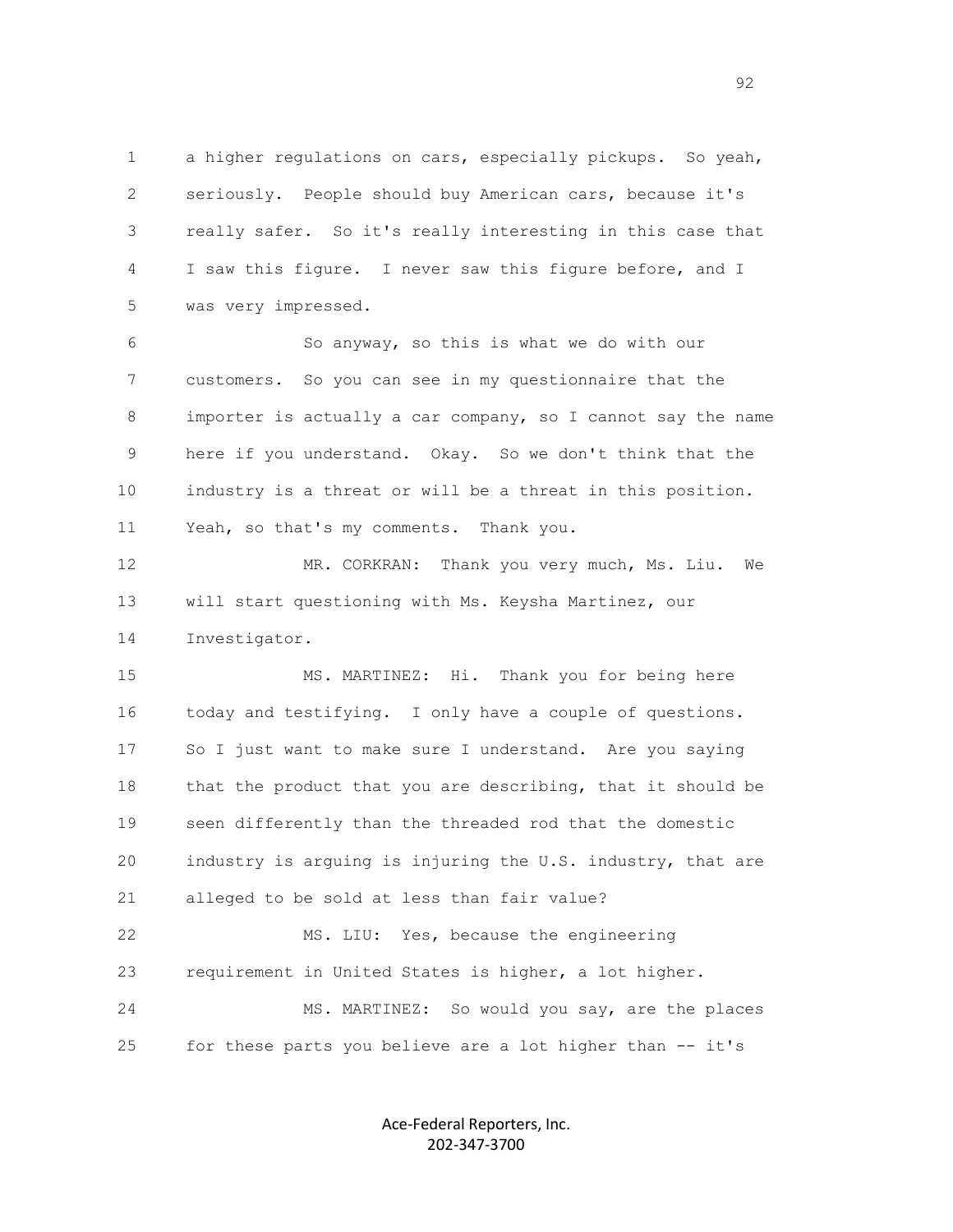1 not just a commodity?

2 MS. LIU: Yes, because the tolerance, the 3 drawing design are more complicated than the domestic 4 customers. 5 MS. MARTINEZ: And are you aware, and I'm sure 6 the domestic industry can respond later, but do you know if 7 the U.S. industry, if you compete with U.S. producers in 8 this particular product or -- 9 MS. LIU: This is a very good question. 10 Actually, we've been trying to compete the American makers, 11 I mean for car industry for many, many years, and it's 12 actually quite challenging, because of being a supplying 13 auto industry, you do not just do production. You also need 14 to provide a lot of service. 15 For example, like site engineer. You need to 16 have a lot of site engineer in each assembly, and our 17 customers, they have like 20 different assembly plants in 18 America. So most of our competitors, American makers, they 19 have like two or three site engineers at each assembly 20 plant, which is still quite challenging for us to make that 21 service. Also we have to kind of co-design the product with 22 car companies together, and that's another challenge too 23 because of the timing difference and the language, 24 everything. So that's quite challenging to us also, yeah. 25 MS. MARTINEZ: Thank you, and do you know what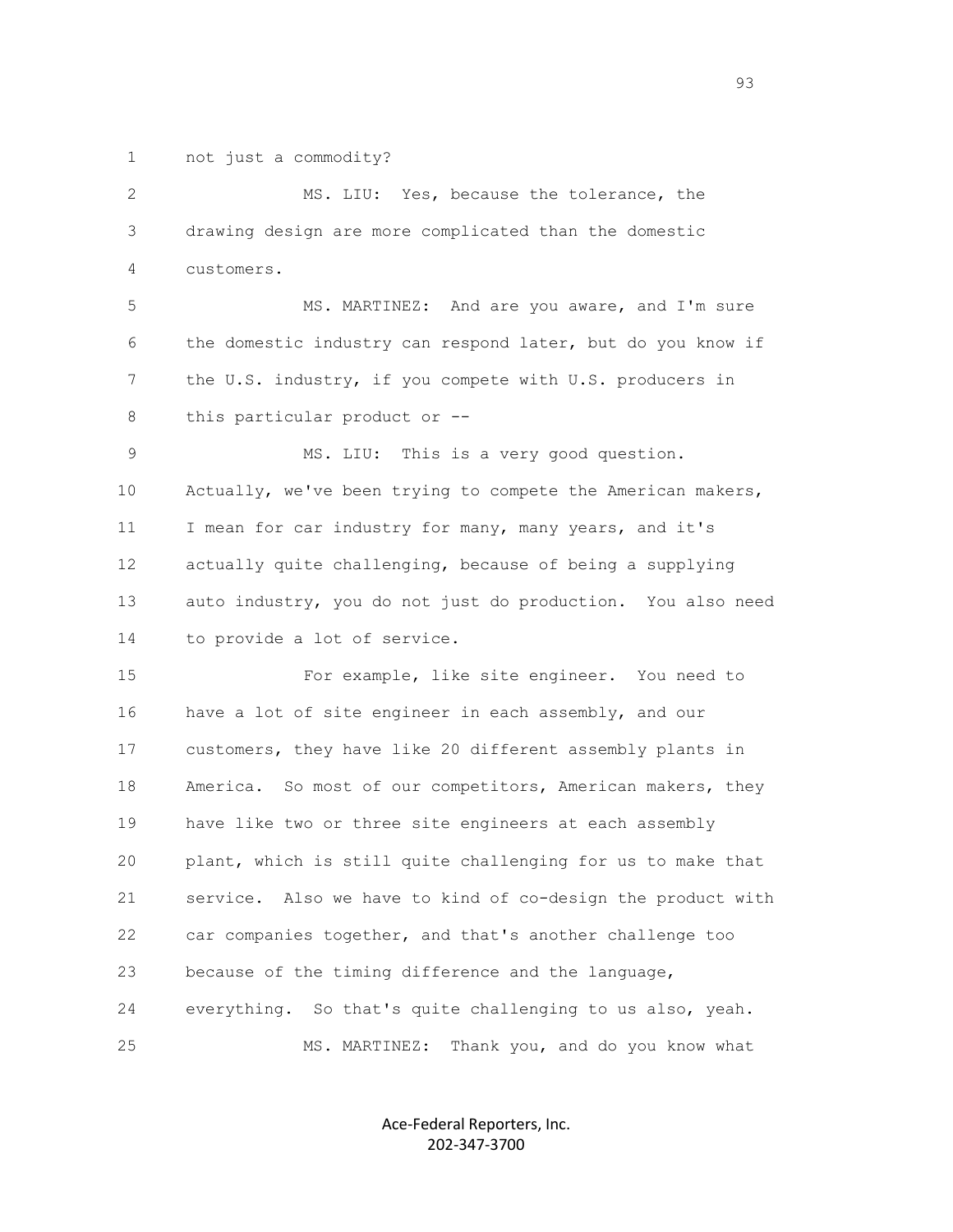1 your competitors in Taiwan are doing? Are they producing a 2 similar product for export, or do they deal more in this 3 commodity threaded rod?

 4 MS. LIU: Well actually there are very few Tier 5 1 fastener supplier as we do in Taiwan, because most of them 6 they sell to distribution, distributor.

 7 They sell to distributor in America, and this 8 American distributor, they oftenly buy blank product from my 9 competitor in Taiwan, so that they can do service driven 10 (sic) like zinc plating or other coating in America, and 11 then do some special packaging. Because in auto industry, 12 especially for engine and transmission, they do auto 13 feeding. So you need to have a really special packaging to 14 make sure the system, the feeding system function well, so 15 that it could be feeding automatically.

 16 So and a lot of Taiwanese makers, they don't 17 have the capability to do that, or to meet the requirement, 18 yeah. So that's why some of them selling this blank product 19 to American distributor, and they do service driven and then 20 to packaging. But what we do is we do everything in Taiwan, 21 and then ship here, yeah. So there is no other maker doing 22 the same thing as we do in Taiwan, yeah.

 23 MS. MARTINEZ: Thank you. That concludes my 24 questions.

25 MR. CORKRAN: Thank you, Ms. Martinez. Now

Ace-Federal Reporters, Inc. 202-347-3700

94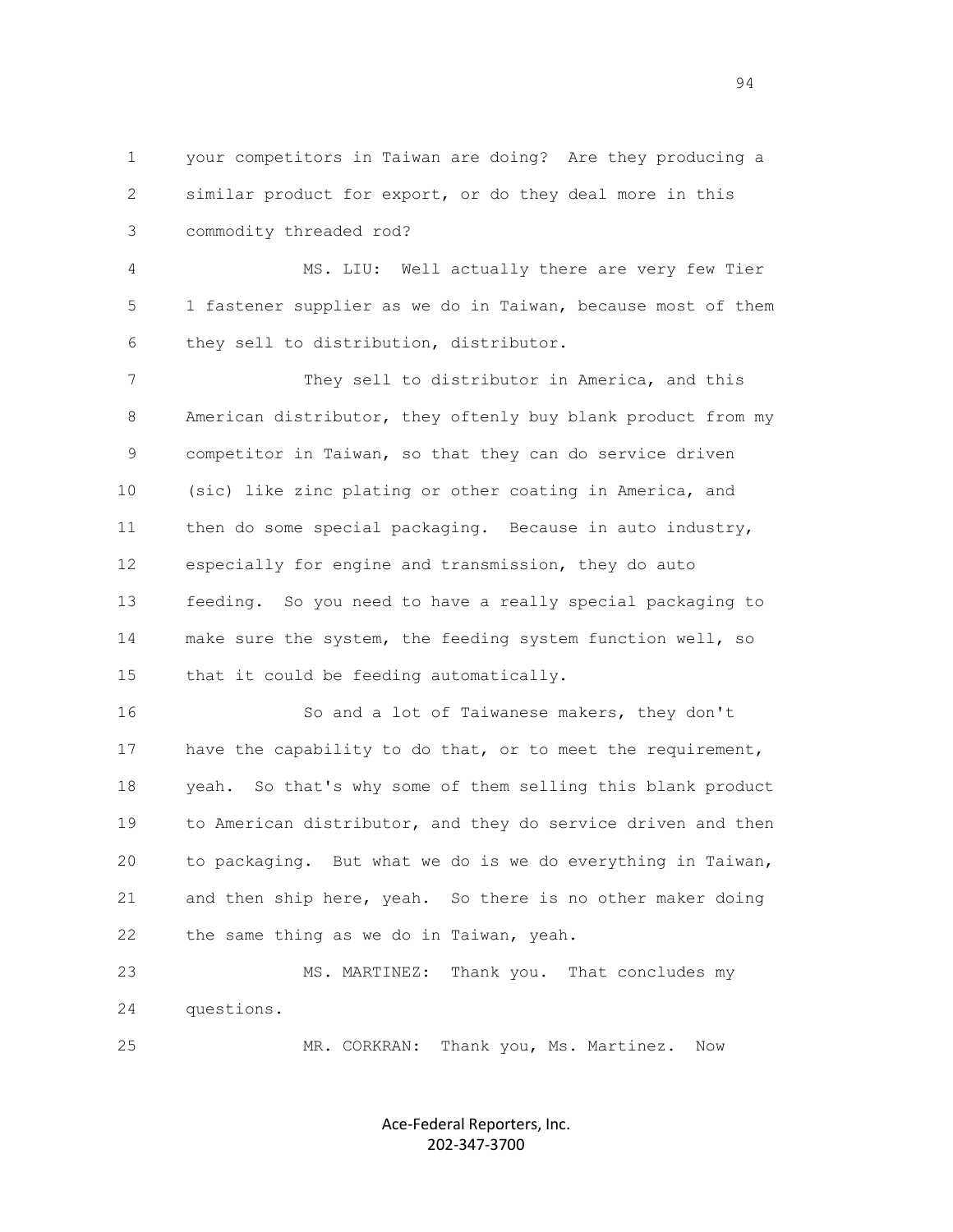1 we'll turn to Mr. Gallagher.

| 2  | MR. GALLAGHER: Thank you. I just have a couple               |
|----|--------------------------------------------------------------|
| 3  | of questions. This is what you sell to the United States?    |
| 4  | MS. LIU: No, not really. Not yet, not                        |
| 5  | completely yet. This is just one of the process. We have     |
| 6  | like a co-forging, that's co-forging, and then after that we |
| 7  | have threading. And as you can see, the diameter of both     |
| 8  | side are different. So we have to do thoroughling (sic)      |
| 9  | twice.                                                       |
| 10 | MR. GALLAGHER: No, I understand. But what I'm                |
| 11 | asking you is this what you ship to the United States?       |
| 12 | MS. LIU: Yeah, yes, yes.                                     |
| 13 | MR. GALLAGHER: Just this?                                    |
| 14 | MS. LIU:<br>Just --                                          |
| 15 | MR. GALLAGHER: Or things similar to this?                    |
| 16 | MS. LIU: Yeah. So bigger, smaller, but similar               |
| 17 | to this.                                                     |
| 18 | MR. GALLAGHER: With a nut on it?                             |
| 19 | MS. LIU: No, no. With shape on it.                           |
| 20 | MR. GALLAGHER:<br>Yes.                                       |
| 21 | Yes. So for example this one is<br>MS. LIU:                  |
| 22 | smaller, but similar.                                        |
| 23 | MR. GALLAGHER: Essentially the same design?                  |
| 24 | Yeah, yeah.<br>This design are owned by<br>MS. LIU:          |
| 25 | They design, they design the part, the<br>the customers.     |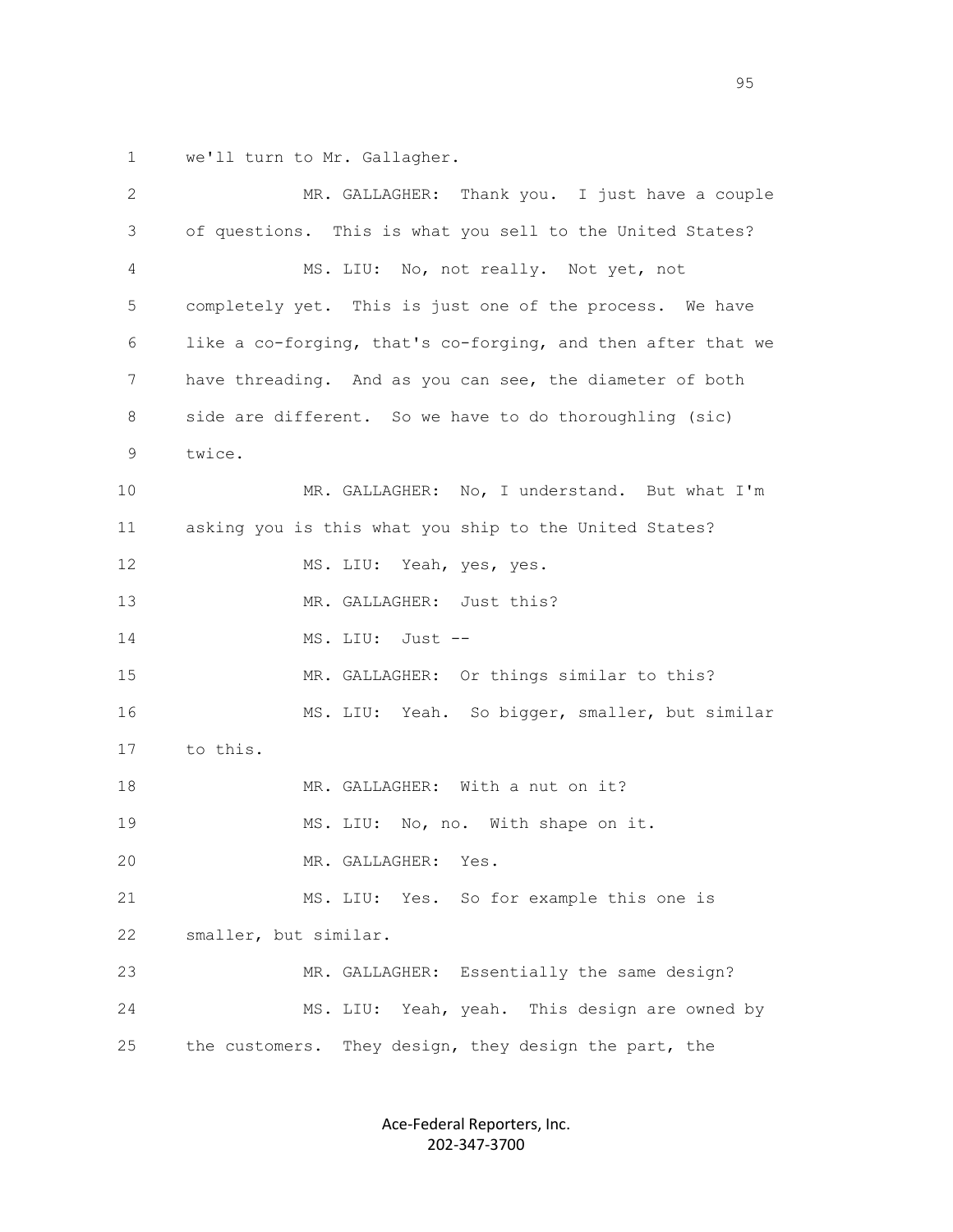1 application, the performance and output this drawing, and we 2 make according to the drawing, and also there's further 3 requirements.

 4 MR. GALLAGHER: Thank you. I don't have any 5 further questions.

 6 MR. CORKRAN: Thank you, Mr. Gallagher. Mr. 7 Horn.

8 MR. HORN: Earlier in your testimony, you 9 described the price in the Taiwanese domestic market as 10 higher than the U.S. market. Is that accurate?

 11 MS. LIU: No, no, no. The pricing we're selling 12 to Taiwan is actually lower, because the requirement of 13 American government on cars are higher. So the product, the 14 pricing we are selling to these car companies is actually 15 higher than what we sell to Taiwanese customers. It's the 16 regulations.

 17 It's very difficult to get into auto industry in 18 America, because there are many, many requirements, and for 19 a car itself, the safety requirement of American government 20 is actually higher than Taiwanese government. So the 21 building, building a car in America is actually -- the 22 quality level is higher than the Taiwanese level. 23 So you can imagine the product we're selling to

 24 Taiwanese customer is actually lower, because the 25 requirement is not that high, if you understand what I'm

> Ace-Federal Reporters, Inc. 202-347-3700

en de la construction de la construction de la construction de la construction de la construction de la constr<br>1960 : le construction de la construction de la construction de la construction de la construction de la const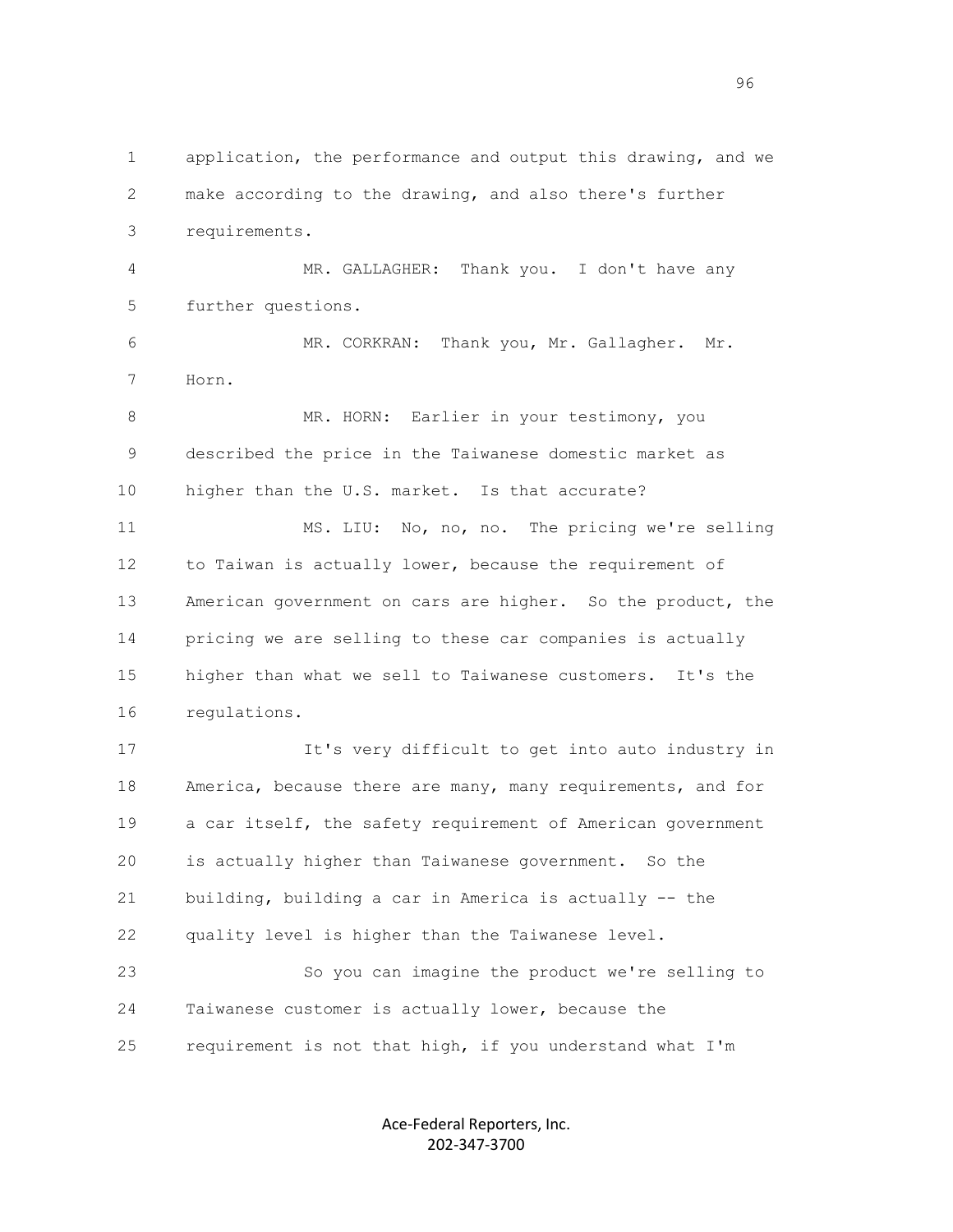1 trying to say, yes.

| $\mathbf{2}$ | Thank you. Would you describe your<br>MR. HORN:             |
|--------------|-------------------------------------------------------------|
| 3            | -- and if you can't do so here, would you describe the      |
| 4            | levels of capacity utilization? Are you supplying all of    |
| 5            | the Taiwanese --                                            |
| 6            | MR. BURCH: Jeff, can you ask your question into             |
| 7            | the mic?                                                    |
| 8            | MR. HORN: Even if you do so in a brief and you              |
| 9            | don't want it public, could you describe your capacity      |
| 10           | utilization? Are you supplying all of the Taiwanese market  |
| 11           | and still have additional capacity to send to the United    |
| 12           | States, or is there excess capacity that you could still    |
| 13           | increase shipments to the United States?                    |
| 14           | MS. LIU: Good question. Well, our market share              |
| 15           | is America and some Asia excluded China, and then also      |
| 16           | Europe. So it's kind of like three different market share,  |
| 17           | yeah. To be honest, our capacity has been maximized for the |
| 18           | last three years, and we so far have no plan to expand our  |
| 19           | capacity, yeah.                                             |
| 20           | MR. HORNE:<br>Would you be able to create similar           |
| 21           | products on your existing machinery? Or is this so          |
| 22           | specialized that you can only create these auto parts?      |
| 23           | Yes. It's very specialized, yeah.<br>MS. LIU:<br>For        |
| 24           | example, we make for eight car companies. We cannot selling |
| 25           | the same thing or same design to B customers. Because they  |
|              |                                                             |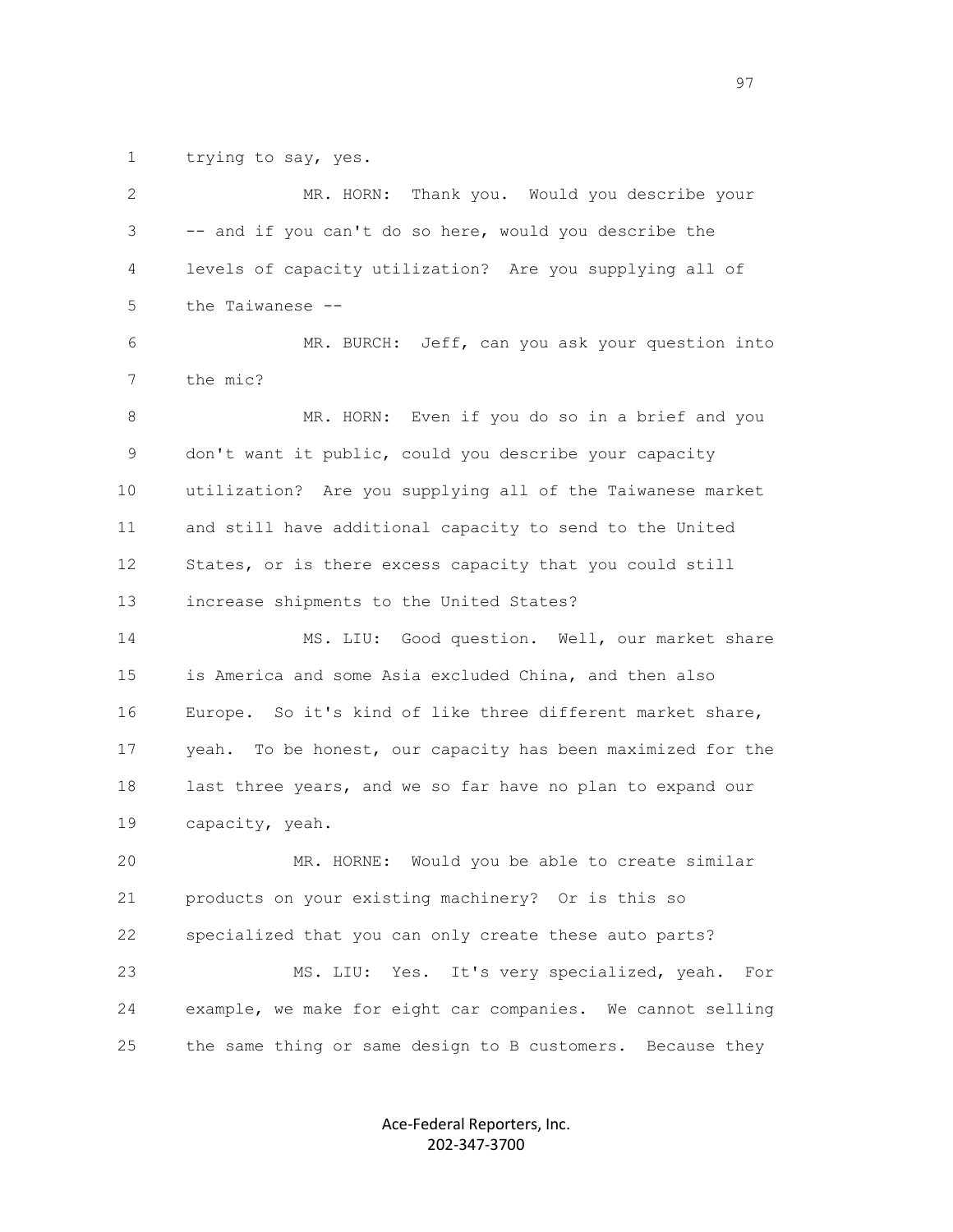1 are all different design. And different engineering spec. 2 MR. HORNE: But on the same machinery, could you 3 change the machinery or alter it to make a different product 4 for a different customer? Or a different product entirely? 5 MS. LIU: It still has to be the same type. For 6 example, if double-end stud, then double-end stud. And if 7 it's a flange or some special one, then stay flange. So 8 it's kind of difficult to exchange, like I do hex-flange for 9 this machine and then I can change it to double-end stud. 10 MR. HORNE: So you can change and there's just -- 11 MS. LIU: I can't. I can't. But for the same 12 machine, I can make double-end stud for A customer, B 13 customer, C customers. 14 MR. HORNE: Okay. Thank you very much. This 15 concludes my questions. 16 MR. CORKRAN: Thank you. And with that, we'll 17 turn to Mr. Boyland. 18 MR. BOYLAND: Thank you for your testimony. Just 19 one quick question. The product that you're selling to the 20 company in the U.S., the auto manufacturer. Are you selling 21 the same product to other affiliated producers not in North 22 America? In other words, the same company, but an affiliate  $23 \t in -$  24 MS. LIU: Yes. Yes. 25 MR. BOYLAND: -- in other countries?

> Ace-Federal Reporters, Inc. 202-347-3700

en 1980 van die 1980 van die 1980 van die 1980 van die 1980 van die 1980 van die 1980 van die 1980 van die 198<br>Gebeure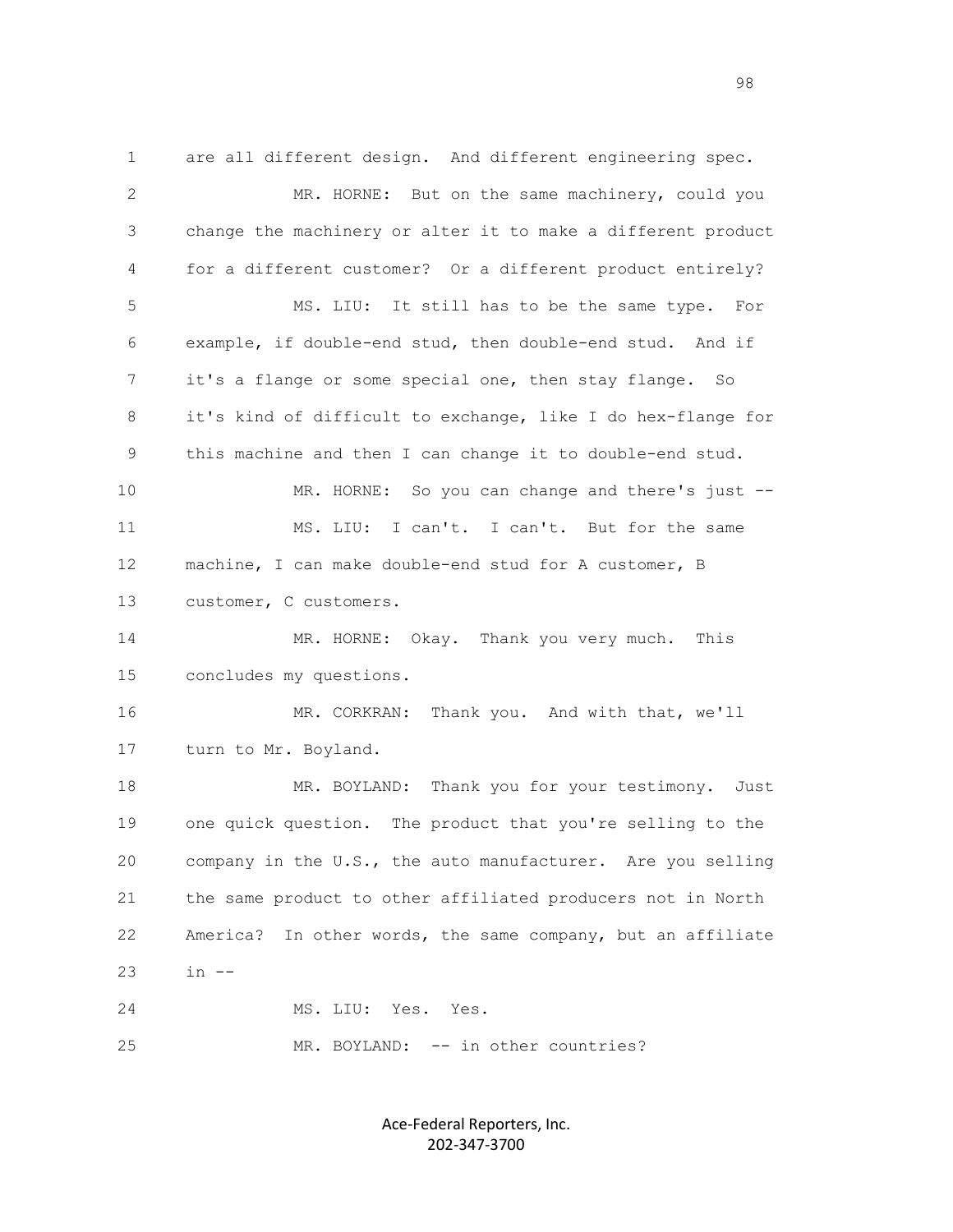1 MS. LIU: Yes, it's a global country, so we sell 2 to other company in America, and also to South America, 3 Asia, Europe, South East, South America, yes. 4 MR. BOYLAND: So the co-design would be 5 applicable to this company, but assembly, production, 6 etcetera, is happening all over the world? 7 MS. LIU: Yeah. 8 MR. BOYLAND: So it's not specific to the U.S.? 9 MS. LIU: Yeah, but --10 MR. BOYLAND: That part? 11 MS. LIU: Yeah, yes. 12 MR. BOYLAND: That correct? 13 MS. LIU: But it's interesting that, even for the 14 same autos, they have different design in different area. 15 So sometimes we thought we could use one source to support 16 this customer globally, but sometimes no. 17 MR. BOYLAND: Okay. So sometimes, but not 18 always? 19 MS. LIU: No, no. 20 MR. BOYLAND: In terms of interchangeability? 21 MS. LIU: Yes. 22 MR. BOYLAND: Thank you for your testimony. 23 MR. CORKRAN: Thank you. And we'll turn to Mr. 24 Matthews. 25 MR. MATTHEWS: Daniel Matthews, Office of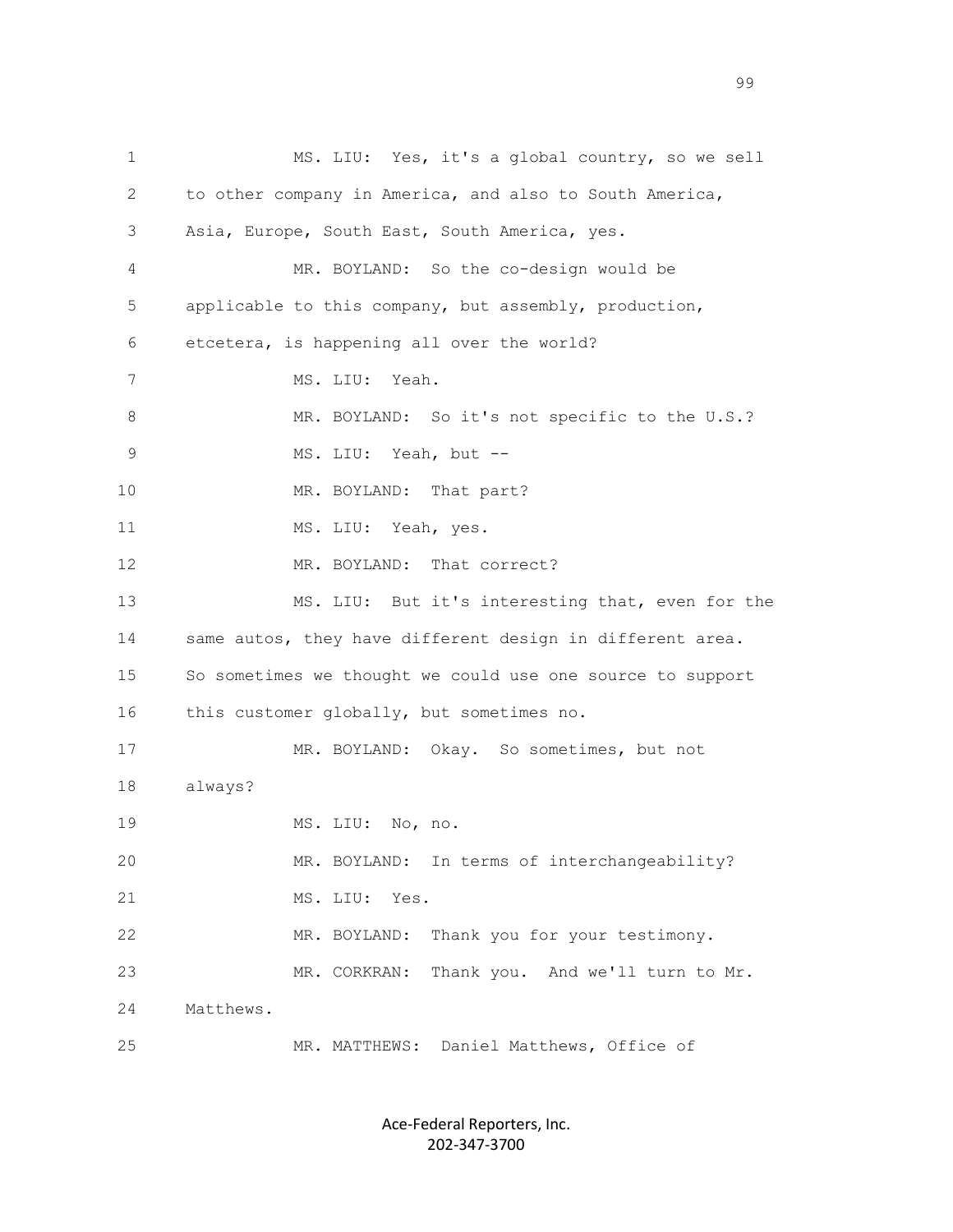1 Industries. Thank you for your testimony here today. My 2 first question is regarding the OEM that you're supplying. 3 So you mentioned it's just like one OEM in the United 4 States. 5 MS. LIU: Yes. 6 MR. MATTHEWS: But that there are eight auto 7 makers that you were supplying? 8 MS. LIU: Yeah. 9 MR. MATTHEWS: So those auto makers are mostly 10 based in the Asia region 11 MS. LIU: Uh, yes. Also in Taiwan. There are 12 several. And also in Thailand, India and Europe. 13 MR. MATTHEWS: And these are different companies 14 from all over -- 15 MS. LIU: Yeah, different. Different, yeah. 16 MR. MATTHEWS: Okay. 17 MS. LIU: They are global one, but also local 18 one. 19 MR. MATTHEWS: And in terms of sourcing your raw 20 materials, is this from Taiwanese producers wire road and 21 steel bar? 22 MS. LIU: I would call it, we call it a coil or 23 wire. 24 MR. MATTHEWS: Or wire? Okay. 25 MS. LIU: Yeah, 'cuz we don't use bar.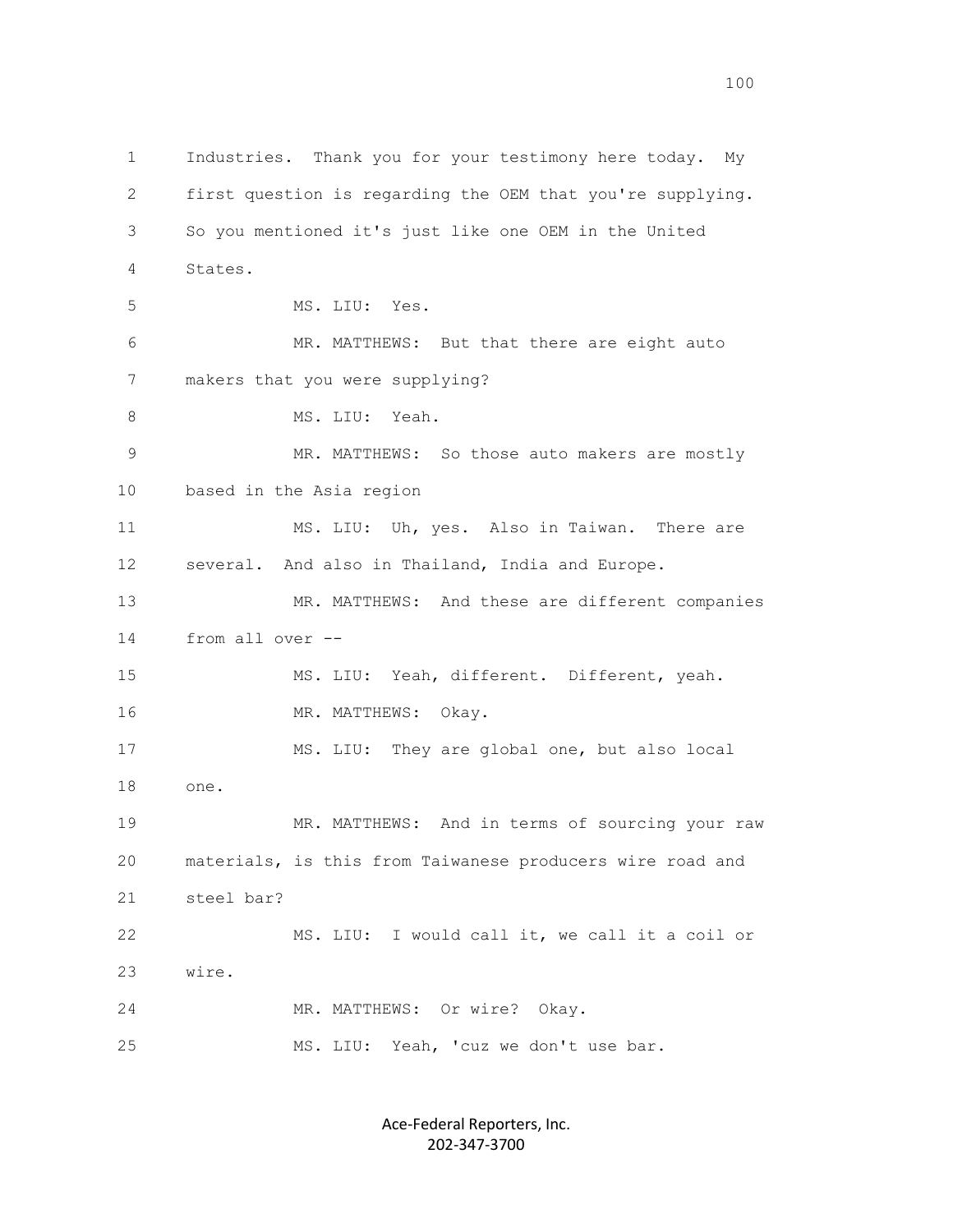1 MR. MATTHEWS: You don't use bar? 2 MS. LIU: No. 3 MR. MATTHEWS: And this is being sourced from 4 Taiwanese producers or from other -- 5 MS. LIU: Taiwanese producer, yes. 6 MR. MATTHEWS: And you are not supplying any 7 firms in mainland China? 8 MS. LIU: No, 'cuz we have a company over there 9 and that company is specifically only supports this Chinese 10 market. We try not to make two companies as competitors. 11 So this Chinese company, they only take care of the Chinese 12 market only, while we taking care of the rest of the world. 13 MR. MATTHEWS: So is this an affiliate of your 14 company? 15 MS. LIU: Yes. Yeah. 16 MR. MATTHEWS: Okay. 17 MS. LIU: The thing is, some of our customer move 18 to China and they expect us to be there, so that's why we 19 have to be there to support them. 20 MR. MATTHEWS: I believe that's all I have. 21 MR. CORKRAN: Thank you very much. And again, 22 Ms. Liu, thank you very much for being here today. It's 23 very helpful to get a sense of some of the different 24 producers in Taiwan. There's some that we've been looking 25 at very closely and then you've provided us a look today in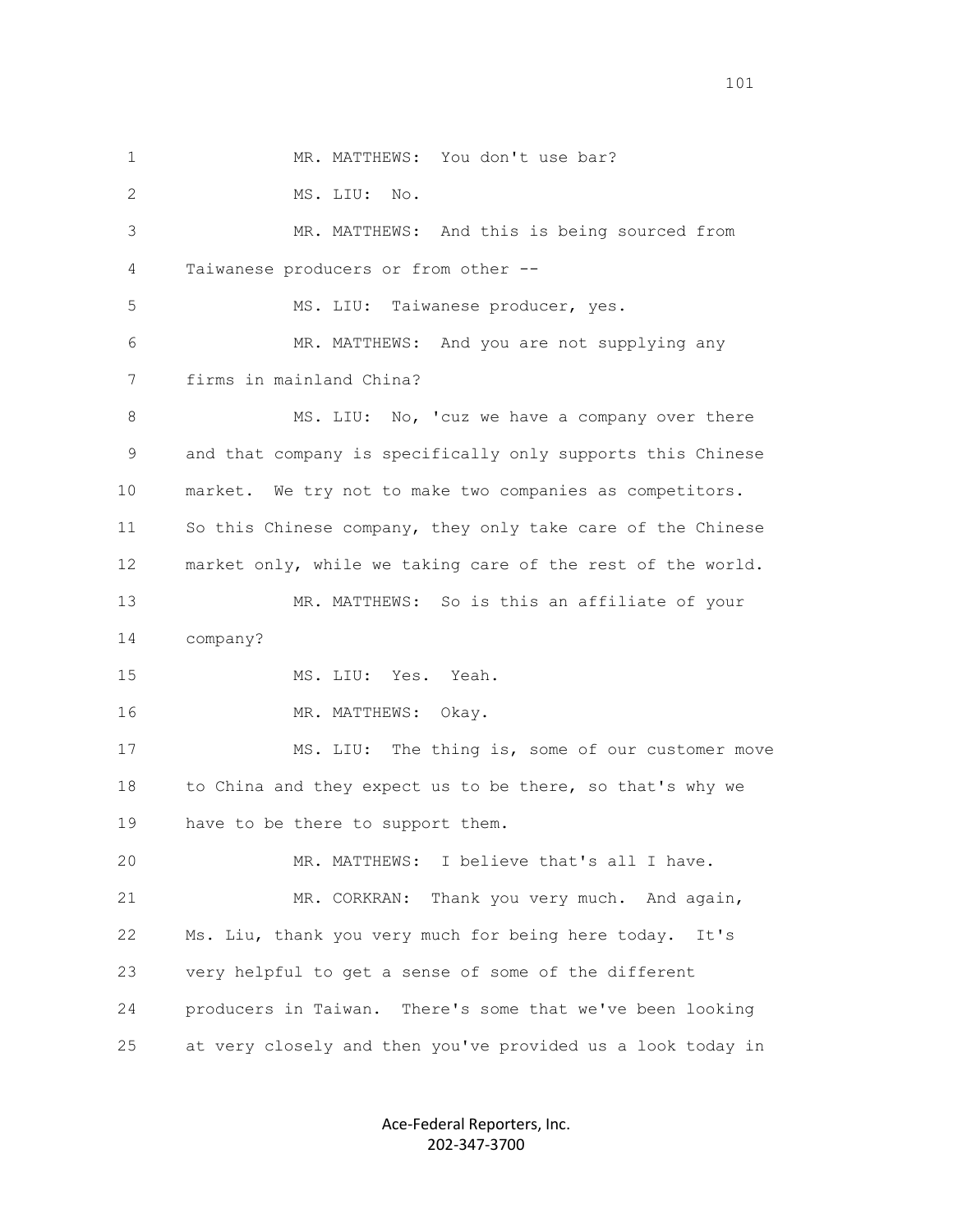1 some of the other products that are also offered from 2 Taiwan. It's tremendously helpful.

 3 Just as a general matter, you heard this morning 4 about the type of threaded rod that is produced in the 5 United States that is sold largely for construction 6 applications. It's produced from wire rod, from bar. There 7 are similar producers in Taiwan as well, that produce that 8 type of product. Do you see your company competing with 9 those companies or do you see yourself in a very separate 10 part of the market? 11 MS. LIU: Yeah, we are in auto industry and 12 they're in construction industry, so it's actually two 13 different industry. I know some of their names, but I don't 14 know them very much. 15 MR. CORKRAN: Ms. Liu, again, I want to thank you 16 very much. Let me quickly turn to my colleagues to see if 17 there are any additional questions. One this side, one on 18 that side. We got one additional question. 19 MR. MATTHEWS: I'm sorry, one last question. Are 20 any of your products subject to anti-dumping or 21 countervailing duty orders within your country market? 22 MS. LIU: No. 23 MR. MATTHEWS: -- country market? 24 MS. LIU: We are a very small company.

25 MR. MATTHEWS: Okay. So wherever you're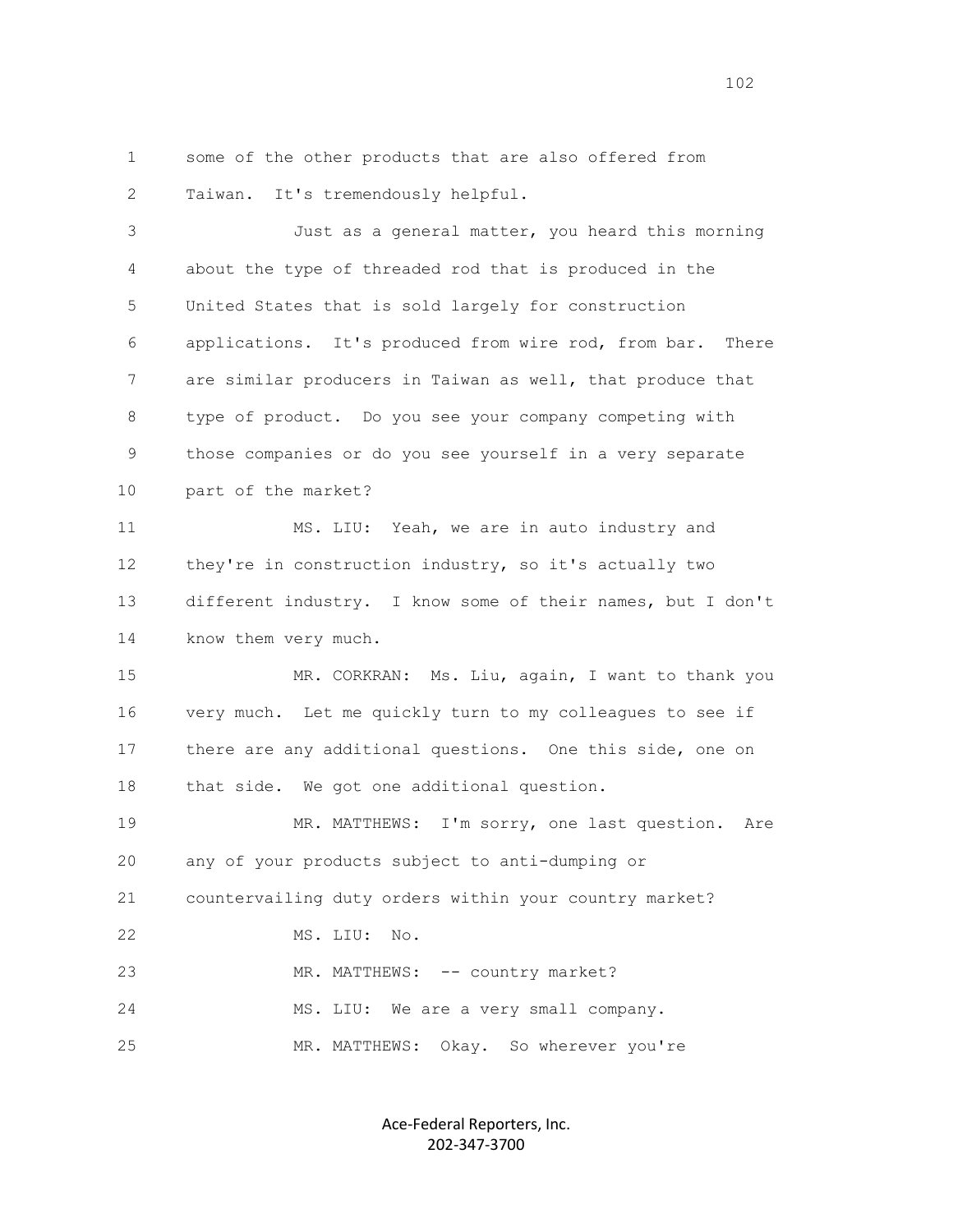1 exporting your products, you're not subject to any market 2 orders? 3 MS. LIU: No. 4 MR. MATTHEWS: Okay, thank you. 5 MR. CORKRAN: Thank you, Ms. Liu. With that, 6 that concludes our questions and we wanna thank you very 7 much for appearing today. It's been very helpful to us. 8 Thank you. 9 MS. LIU: No problem. Okay. Thank you, guys. 10 Thank you. 11 MR. CORKRAN: Actually, can I ask that -- would 12 you mind making that available to the petitioners just so 13 they can see the type of product that you've been talking 14 about? Thank you very much. 15 Mr. Secretary, I understand that we have one 16 closing statement; is that correct? 17 MR. BURCH: That's right. That is correct. 18 MR. CORKRAN: Very good. Then we will begin 19 with, and end with petitioners' closing statement. Thank 20 you. 21 MR. BURCH: Closing and rebuttal remarks on 22 behalf of those in support of imposition will be given by 23 Elizabeth J. Drake with Schagrin Associates. Ms. Drake, you 24 have ten minutes. 25 CLOSING REMARKS BY ELIZABETH J. DRAKE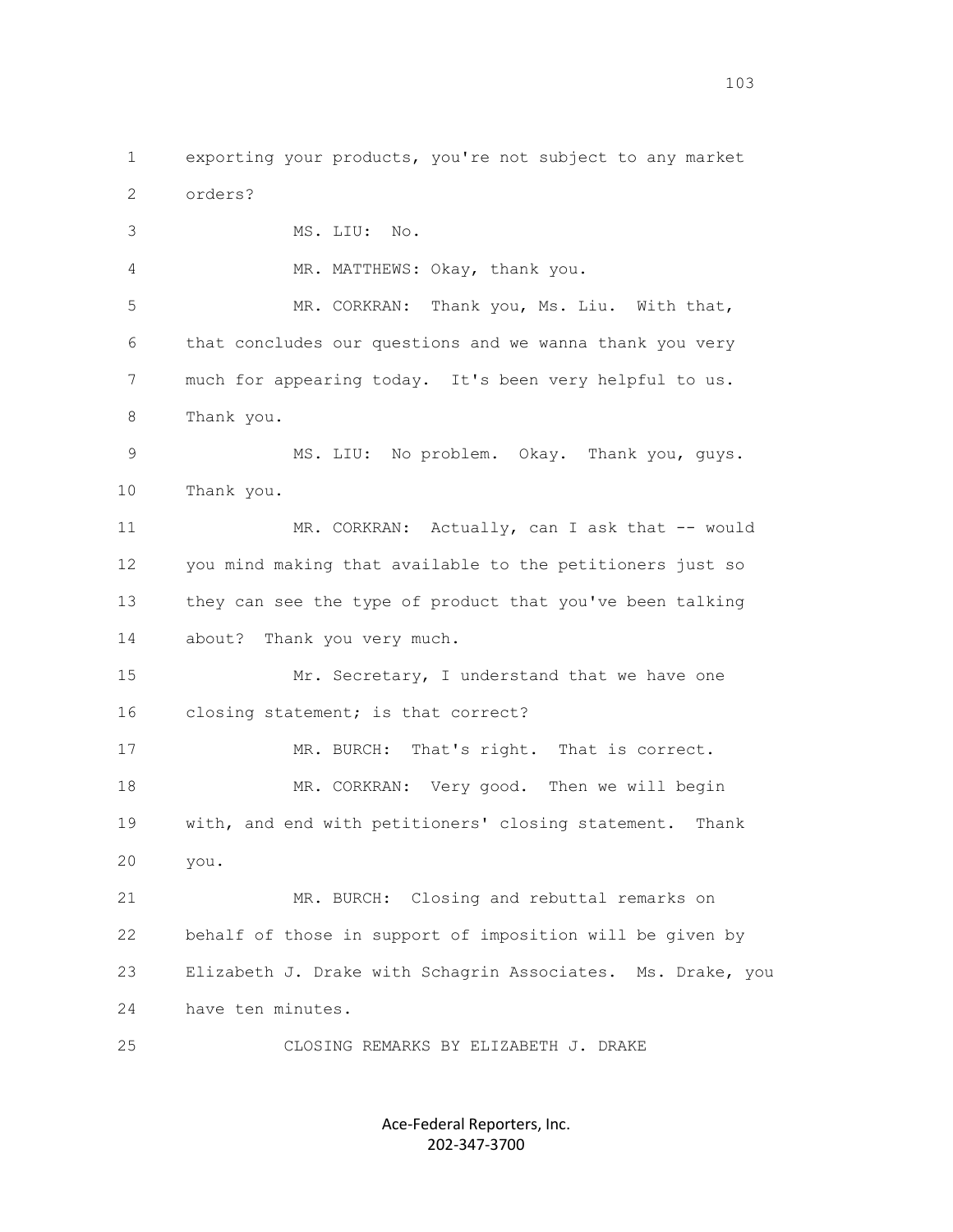1 MS. DRAKE: Mr. Corkran, members of the 2 Commission Staff, than you very much for your attention 3 today, and thank you for all of your work on this case. I 4 realize it's a somewhat bigger case than you might always 5 get with four countries and a number of domestic producers 6 and a large number of importers and petitioner really does 7 appreciate all the work that's been put into the case to 8 date.

 9 I'll begin by addressing the issues that Ms. Liu 10 raised with regard to her double-ended studs that her 11 company makes, we believe the current form for that is 12 probably a scope exclusion request at Commerce, and as long 13 as that scope exclusion language is administrable at least 14 in principle right now, petitioner doesn't have any 15 opposition or objection to creating that request.

 16 It appears to be an extremely specialized 17 product. And it doesn't seem to typify the imports that 18 come in from Taiwan. I believe Ms. Liu said her company 19 exported 320,000 tons of this product last year, whereas the 20 U.S. imported 44 million pounds from Taiwan last year, so 21 this is very small part of overall imports.

 22 Related to some of those arguments raised also by 23 the official from the Embassy of Taiwan, I'd like to briefly 24 address cumulation. We think that all of the four factors 25 for cumulation are easily met in this case. With regard to

> Ace-Federal Reporters, Inc. 202-347-3700

104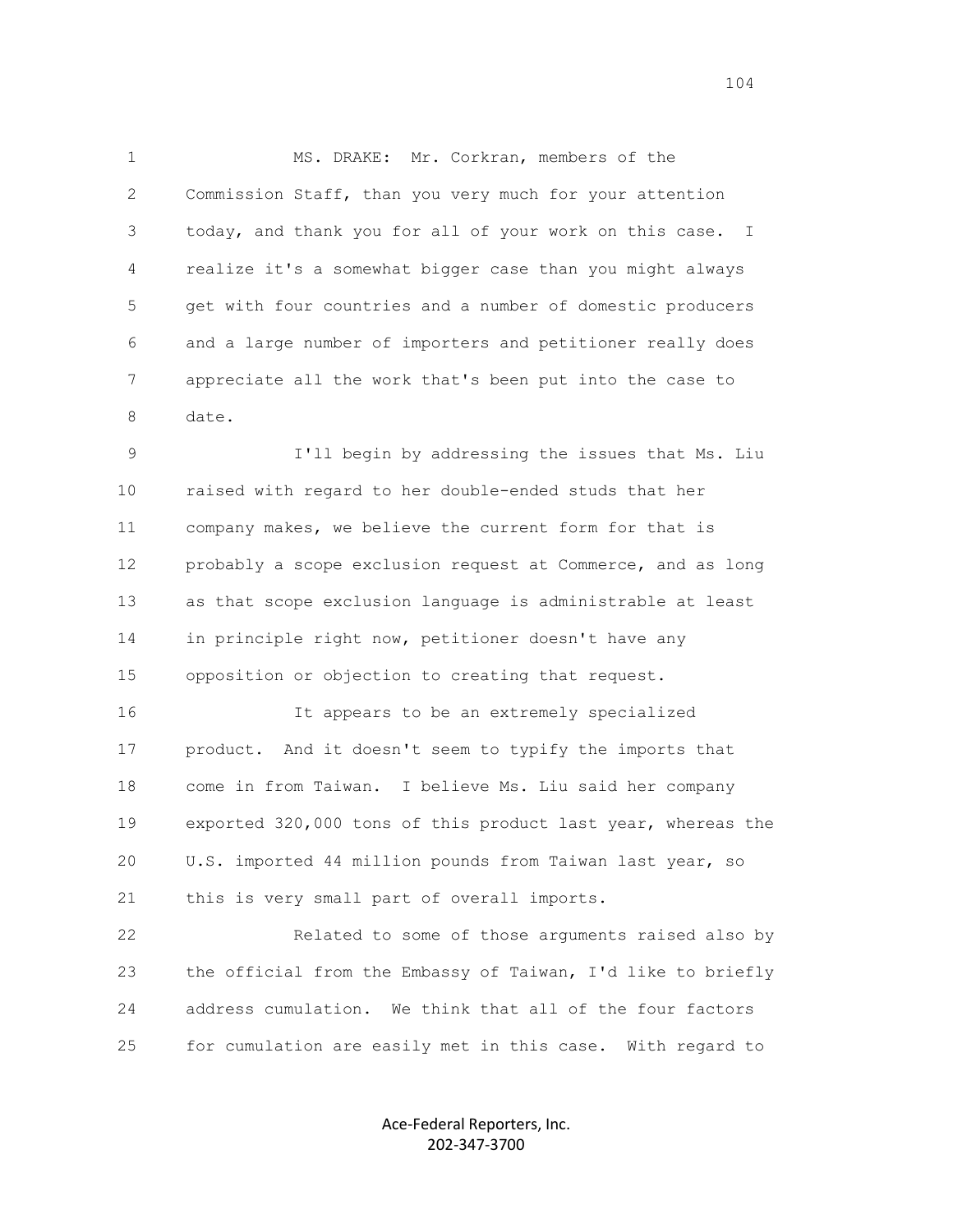1 fungibility, we see both alloy and carbon coming in from all 2 four countries, though, of course, to varying degrees. 3 These are all products that are made to standard 4 specifications that are highly interchangeable.

 5 And in both prior cases, the Commission found 6 there was a high degree of interchangeability and that 7 continues to be the case today. Imports from all four 8 countries and domestic producers are in the same channels of 9 distribution through distributors and, of course, domestic 10 product goes to end users once it's through distribution. 11 We see imports and every customs district of a country from 12 all four subject countries and simultaneously present and 13 every single month of the period of investigation from all 14 four countries. So we think cumulation is easily met here.

 15 The fact that there may be some divergent trends 16 in import volume among the four countries is not relevant to 17 the inquiry of cumulation for present material injury 18 purposes. And even if the Commission were to move to threat 19 where cumulation is discretionary, we think those 20 differences in those trends alone wouldn't be enough to 21 justify not cumulating imports from all four countries for 22 the purposes of a threat determination.

 23 We spent quite a bit of time this morning talking 24 about the domestic like product. We think, like many other 25 cases the Commission has seen, there are strong grounds for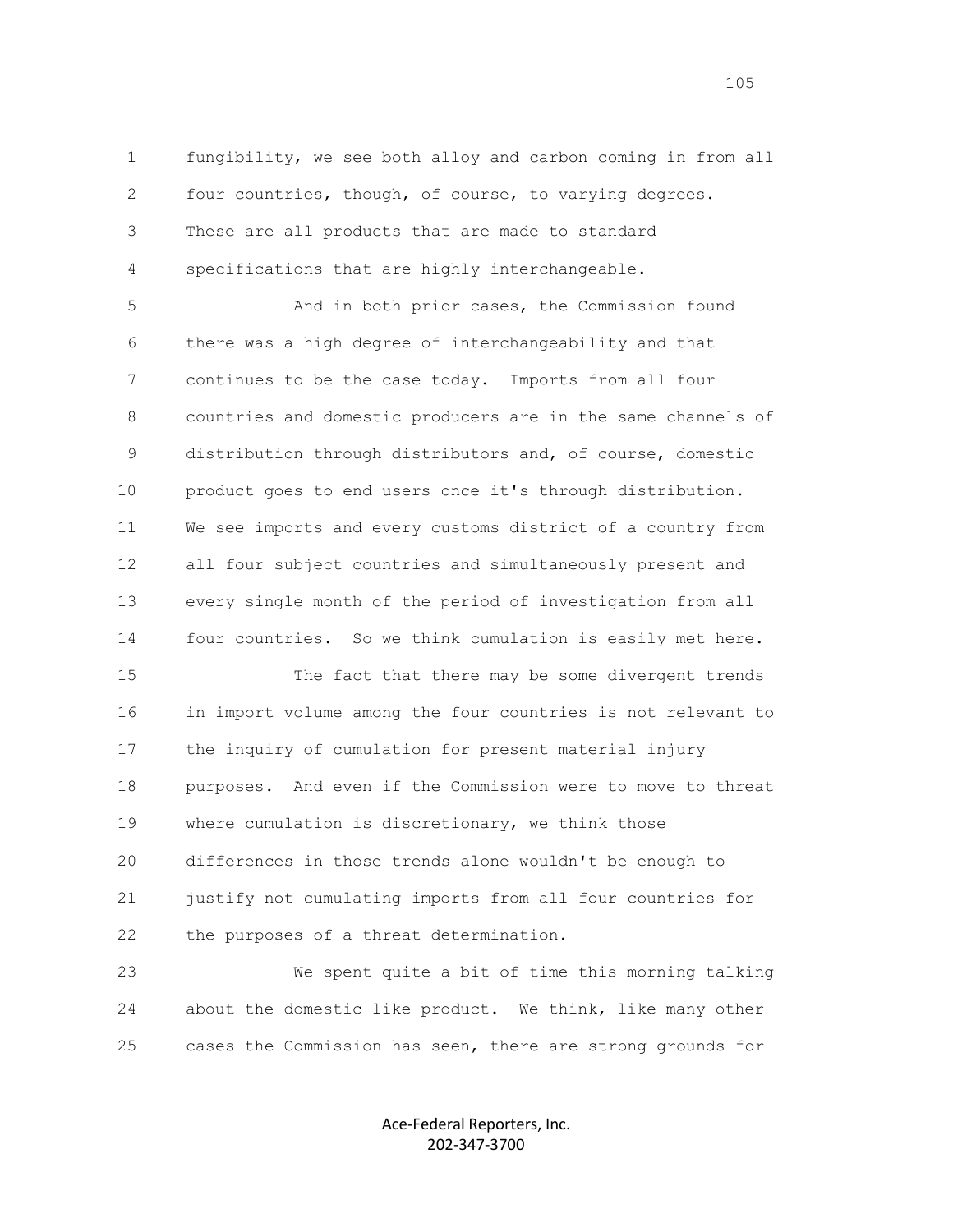1 treating carbon and alloy as a single domestic like product 2 and no need to look at expanding the domestic like product 3 beyond the scope to very different products such as 4 stainless.

 5 Turning to the domestic industry, as we 6 indicated, we will submit information post-conference as to 7 whether any of the domestic producers should be excluded 8 because they import, or are related to importers. But the 9 one thing that I do want to stress the most on the domestic 10 industry is getting a complete questionnaire response from 11 Acme All America.

 12 That was clearly a big change that happened in 13 the industry during the period of investigation was Vulcan's 14 acquisition of their assets and it will understate the 15 domestic industry's loss of market share if we don't have 16 All America's production shipments at the beginning of the 17 period of investigation before that acquisition took place.

 18 Turning to conditions of competition, as the 19 Commissioners found in previous cases on this product, these 20 are highly substitutable products, prices are very important 21 factor, and that continues to be the case here today. This 22 was a period of very strongly increase in demand, as we saw 23 a big increase in nonresidential construction, so the 24 domestic industry should have expected to have a strongly 25 rise in production, shipments, employment and profits during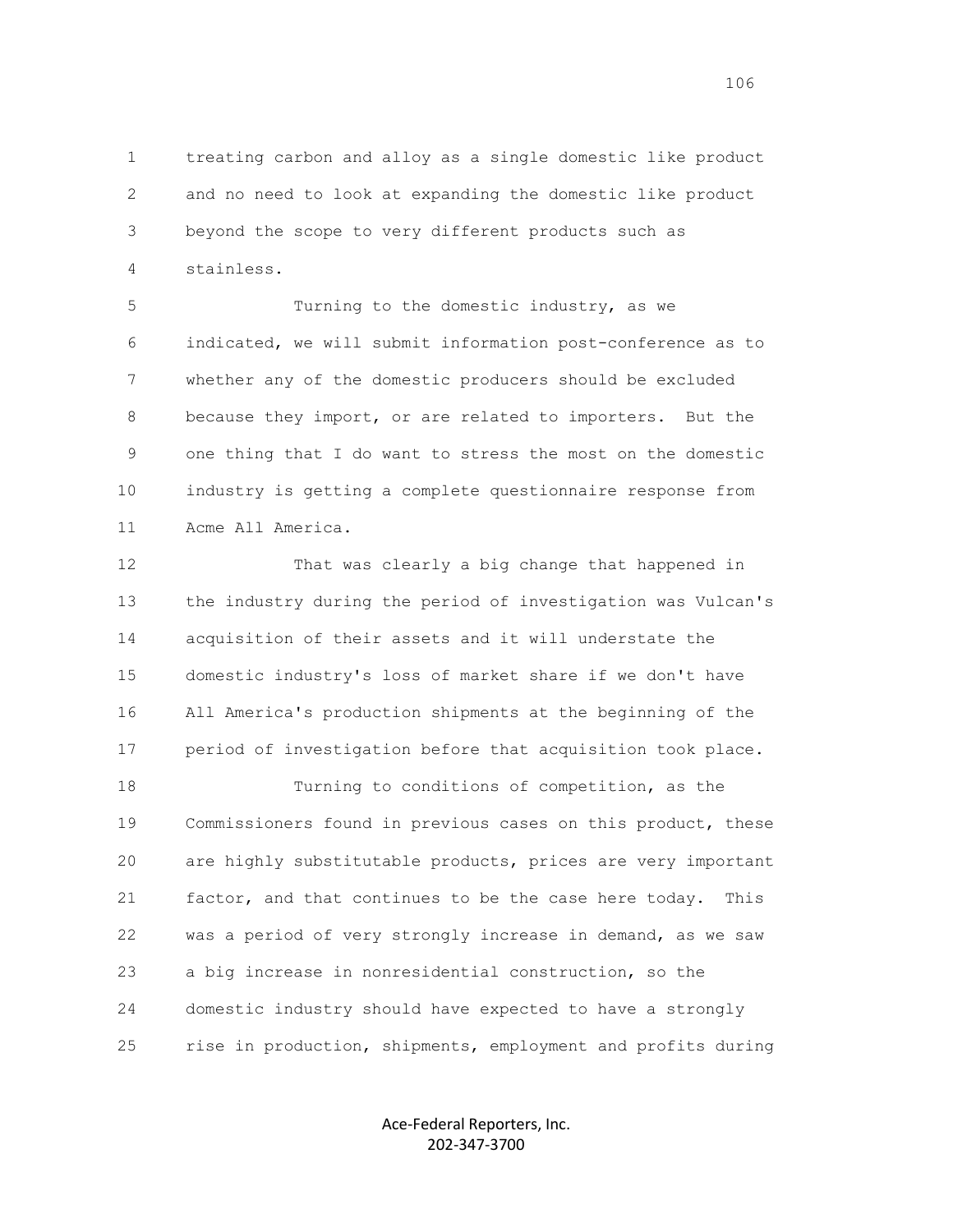1 the period.

 2 The other important condition of competition is 3 the big increase in raw material costs which we've discussed 4 with Mr. Corkran. We believe that all the other factors the 5 Commission looks at strongly support an affirmative 6 determination, volume, subject imports already held a very 7 significant share of the domestic market in 2016. It surged 8 by 47%. And it saw increases in both 2017 and 2018 and they 9 gained market share at the expense of the domestic industry. 10 Again, if we include All America, we think that will be even 11 more apparent in the preliminary record.

 12 The way these subject imports were able to gain 13 so much volume in the U.S. market was through aggressive 14 underselling. There were issues in the last investigation 15 in terms of the pricing data the Commission was able to 16 gather. We're hopeful that this time around, by requesting 17 pricing only to distributors, we will have more "apples to 18 apples" comparisons that will show more the extent of the 19 underselling that has occurred.

 20 But I look forward to highlighting any areas 21 where we believe there may be some errors in the reporting 22 that the Commission has received. But that underselling is 23 significant. It did allow imports to increase and to gain 24 market share, and it also resulted in numerous lost sales 25 and lost revenue examples. Only a few of those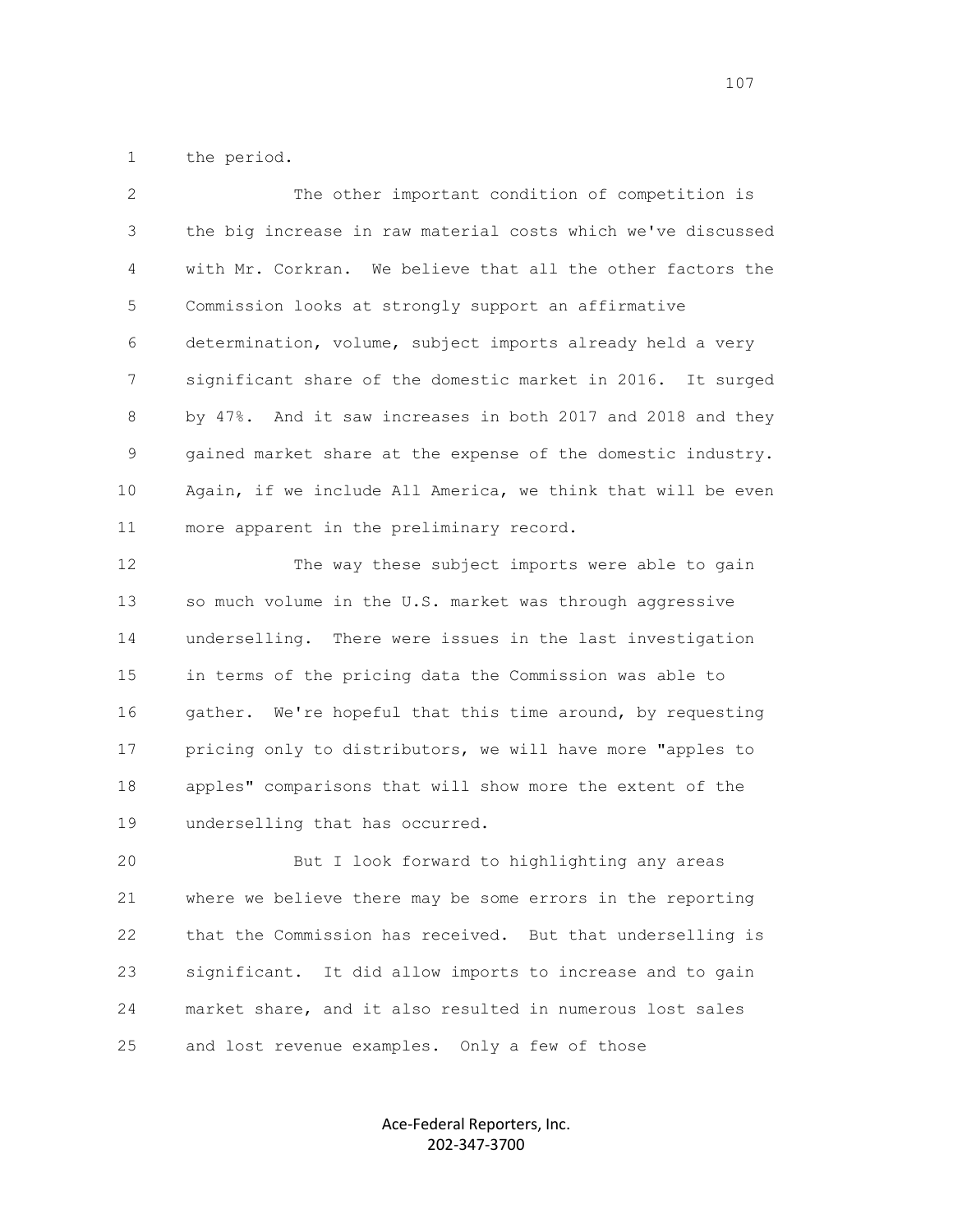1 questionnaires have been returned, but we hope that we'll 2 get a more fulsome response to the numerous allegations 3 submitted by petitioner and by the standard.

 4 This underselling also resulted in significant 5 price suppression as raw material prices went up, the 6 domestic industry repeatedly tried to increase their own 7 prices and were told by customers that they would not accept 8 those price increases and could rely on lower-priced imports 9 instead.

 10 And this is seen in the increasing cost-price 11 squeeze that the industry experienced over the period. And 12 this led to material injury to the domestic industry. While 13 there were increases in certain indicators, I believe most 14 of those indicators increased less than the increase in 15 demand, as imports rose even more rapidly than domestic 16 shipments.

 17 Capacity utilization, however calculated, we 18 believe it remains low, even if it increased over the 19 period. And the domestic industry as it was facing high and 20 rising raw material costs in an industry that raw material 21 costs are a very large portion of their total costs, the 22 only reason they were not able to fully pass those on, was 23 the rising presence of very low-price imports that make up 24 more than half the market.

25 So to discount the impact that those low-priced

Ace-Federal Reporters, Inc. 202-347-3700

108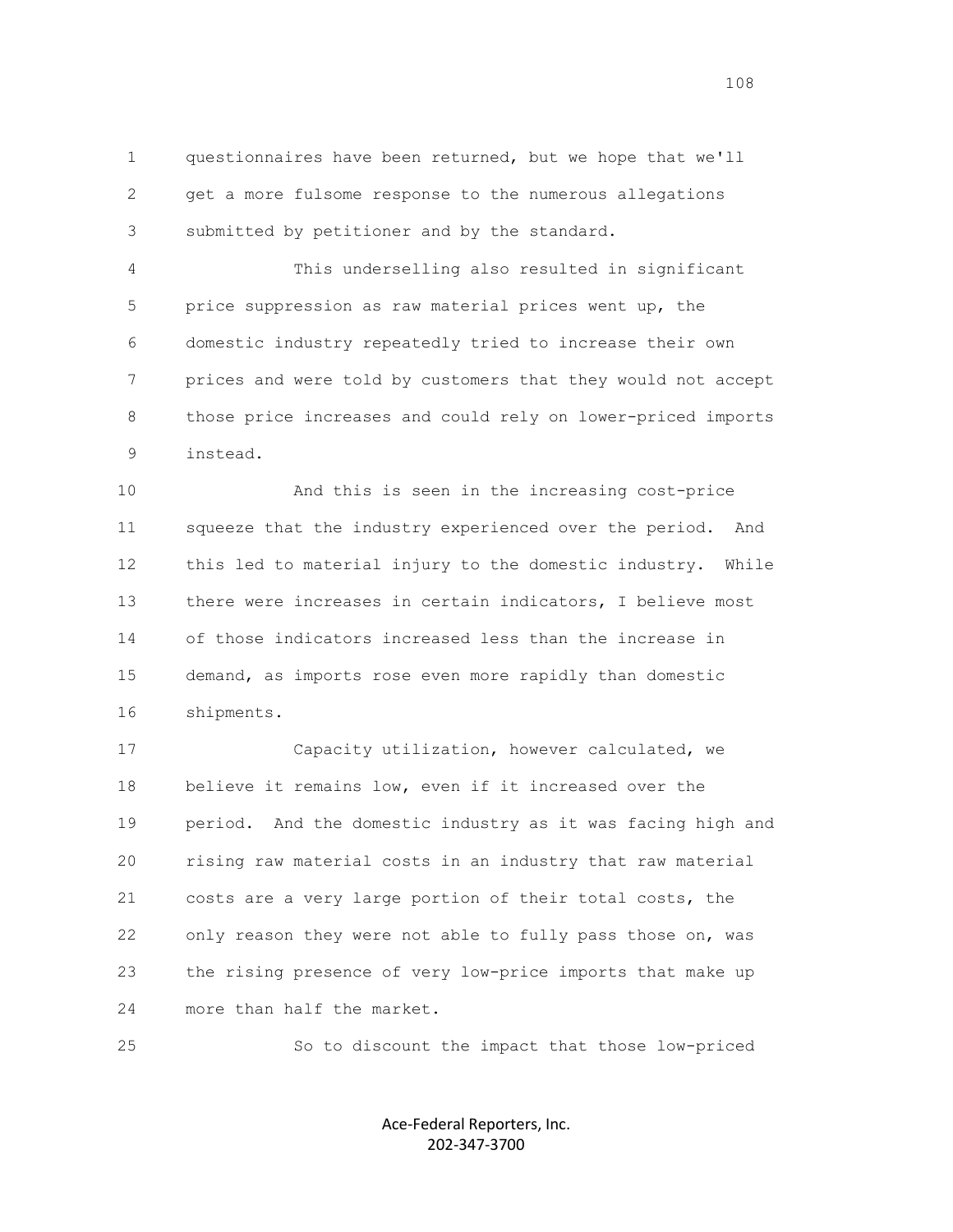1 imports had on variability to pass along price increases, 2 especially in light of this record, simply wouldn't be a 3 correct result. And this inability to pass along costs in 4 terms of rising prices led to declines in gross margins and 5 operating margins and in net income. And these declines 6 were particularly injurious in a period of very rapidly 7 rising demand when an industry needs to maximize its 8 profits before the inevitable downturn.

 9 We believe there's also a very strong causation 10 story in this record. When you see imports peaking is when 11 you see the domestic industry doing its worst in terms of 12 profitability and cost-price squeeze. There are no other 13 factors that caused the injury or that made imports a 14 negligible cause of injury. We had increasing demand, 15 nonsubject imports were actually falling, and well, of 16 course, there were rising raw material costs due to a 17 number of factors that in and of itself shouldn't have 18 prevented the domestic industry from passing on those costs 19 to its customers.

 20 It was the presence of unfairly traded imports 21 that prevented them from doing so. So for all those reason, 22 we hope that the Commission will reach an affirmative 23 determination and we thank you for all your time and work on 24 this case.

25 MR. CORKRAN: Thank you very much. On behalf of

Ace-Federal Reporters, Inc. 202-347-3700

109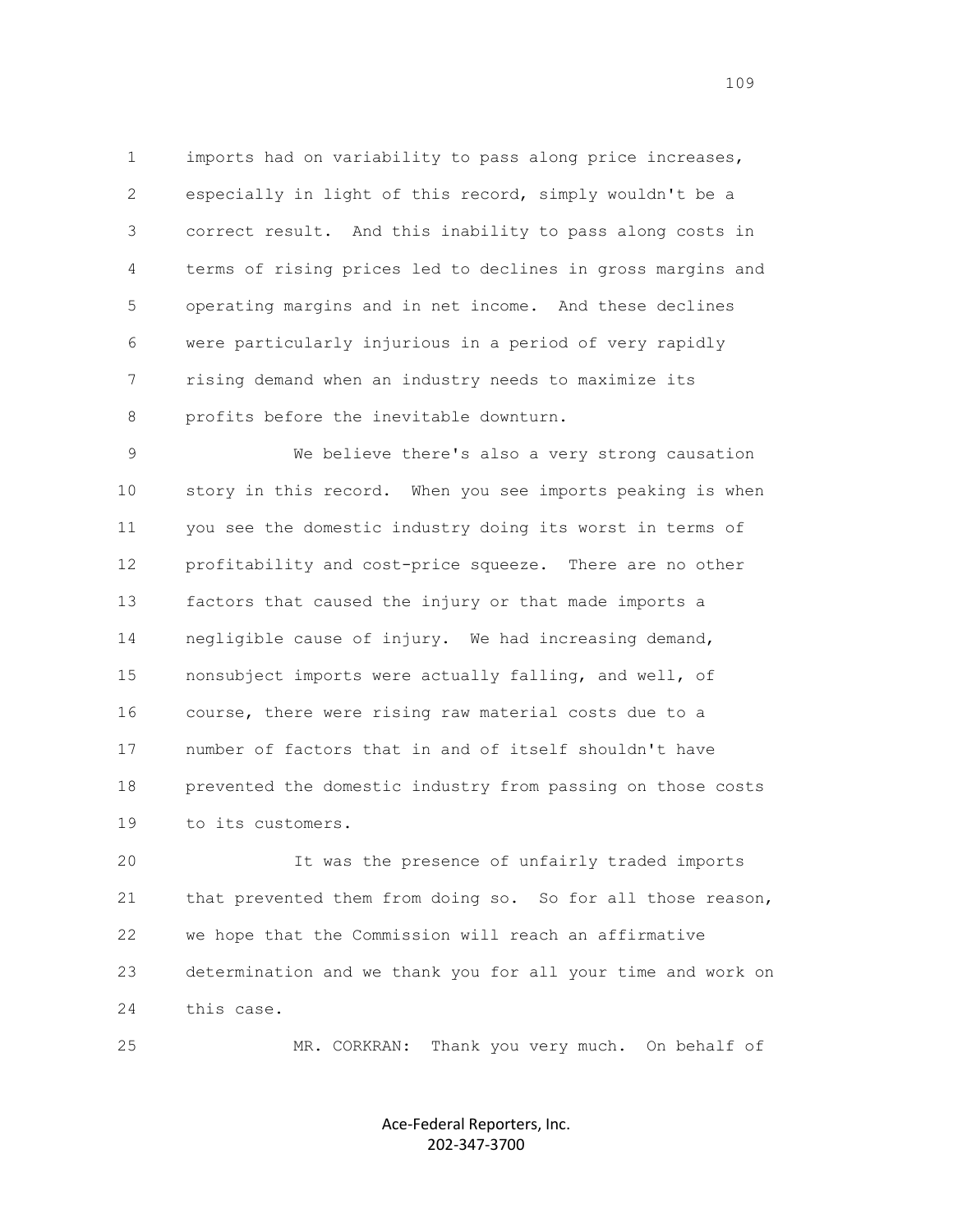1 the Commission and the Staff, I'd like to thank the 2 witnesses who came here today and the counsel who came here 3 today, for helping us to gain a better understanding of the 4 product and the conditions of competition in the carbon and 5 alloy steel threaded rod industry. 6 Before concluding, please let me mention a few 7 dates to keep in mind. The deadline for submission of 8 corrections to this transcript and for submission of 9 post-conference briefs, is Tuesday, March 19th. 10 If briefs contain business proprietary 11 information, a public version is due on Wednesday, March 12 20th. The Commission has tentatively scheduled its vote in 13 these investigations for Friday, April 5th, and it will 14 report its determinations to the Secretary of the Department 15 of Commerce on Monday, April 8th. Commissioners' opinions 16 will be issued on Monday, April 15th. Thank you all for 17 coming. And with that, this conference is adjourned. 18 (Whereupon at 12:11 p.m., the hearing was 19 adjourned.) 20 21 22 23 24 25